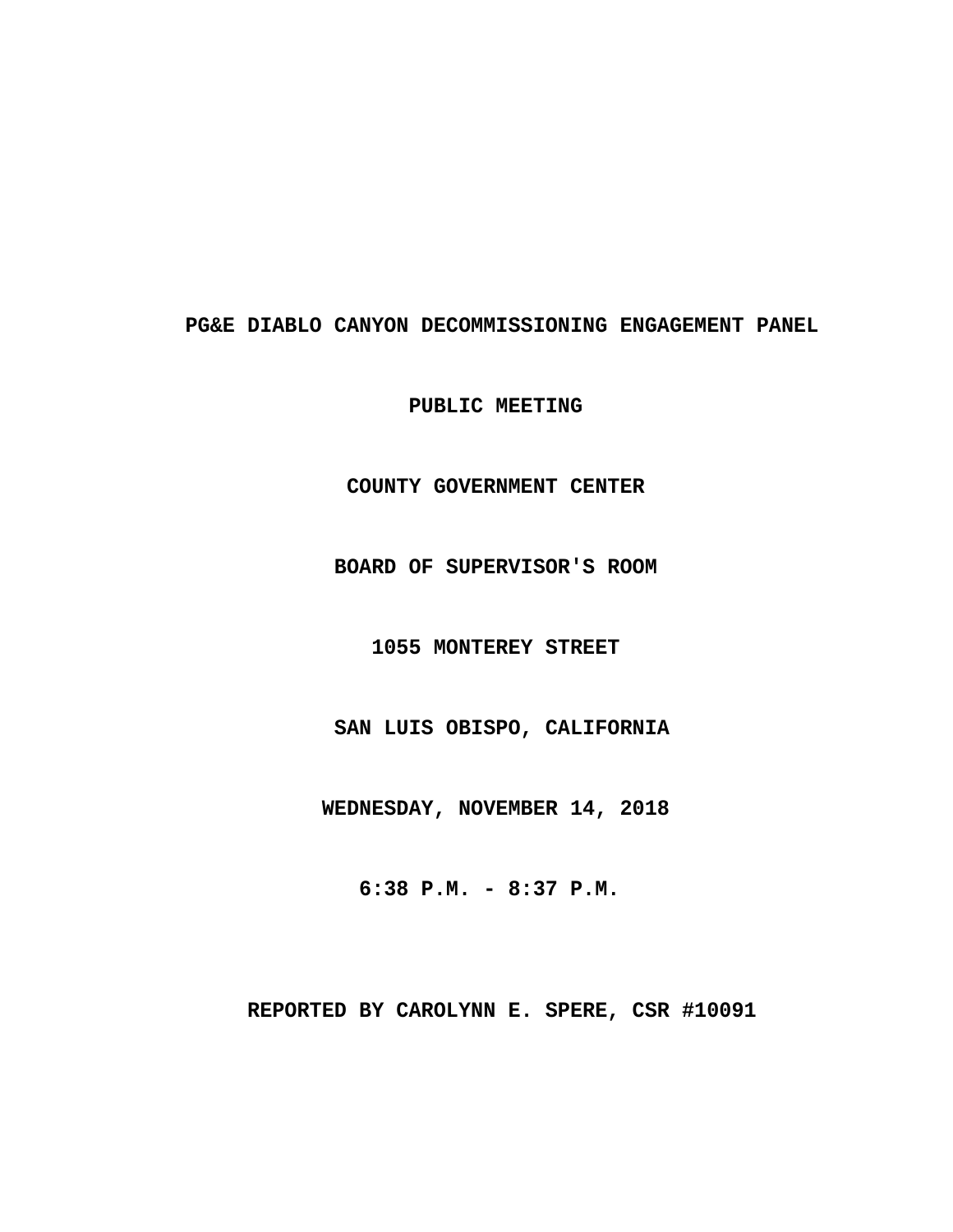**·1· · · · · · ·MR. ANDERS:· Welcome, Panel and members of the ·2· ·public to the Diablo Canyon Decommissioning Engagement ·3· ·Panel meeting.· The focus of tonight's meeting is panel ·4· ·recommendations, preliminary recommendations.· Before we ·5· ·begin, I would like to ask for Adam to discuss the safety** 6 discussion for tonight. **·7· · · · · · ·MR. PASION:· Good evening.· So would those with ·8· ·safety assignments, please raise your hands. ·9· · · · · · ·Thank you.** 10 This evening, if we experience an emergency, if 11 we experience an earthquake, rather, just go ahead and **12· ·duck and cover as best as you can.· And I am just going to** 13 point to the exits. We have this one in the front of the **14· ·room, to the left.· You can also exit out the doors that 15· ·you came in to the lobby.· And if you go to your left or 16· ·right, you'll end up on either Higuera or Monterey Street.** 17 **Thanks, Chuck. 18· · · · · · ·MR. ANDERS:· Our welcome from PG&E, John. 19· · · · · · ·MR. FRANKE:· I would like to welcome everybody 20· ·to the meeting.· I think I would be remiss to not reflect** 21 on what's going on inside our state right now with the **22· ·disasters up in the area to the east of Chico and the** 23 Paradise area and down south with the unprecedented fires. 24 And I just want to pass, both on my personal and on behalf **25· ·of the company, the concern for our fellow Californians.**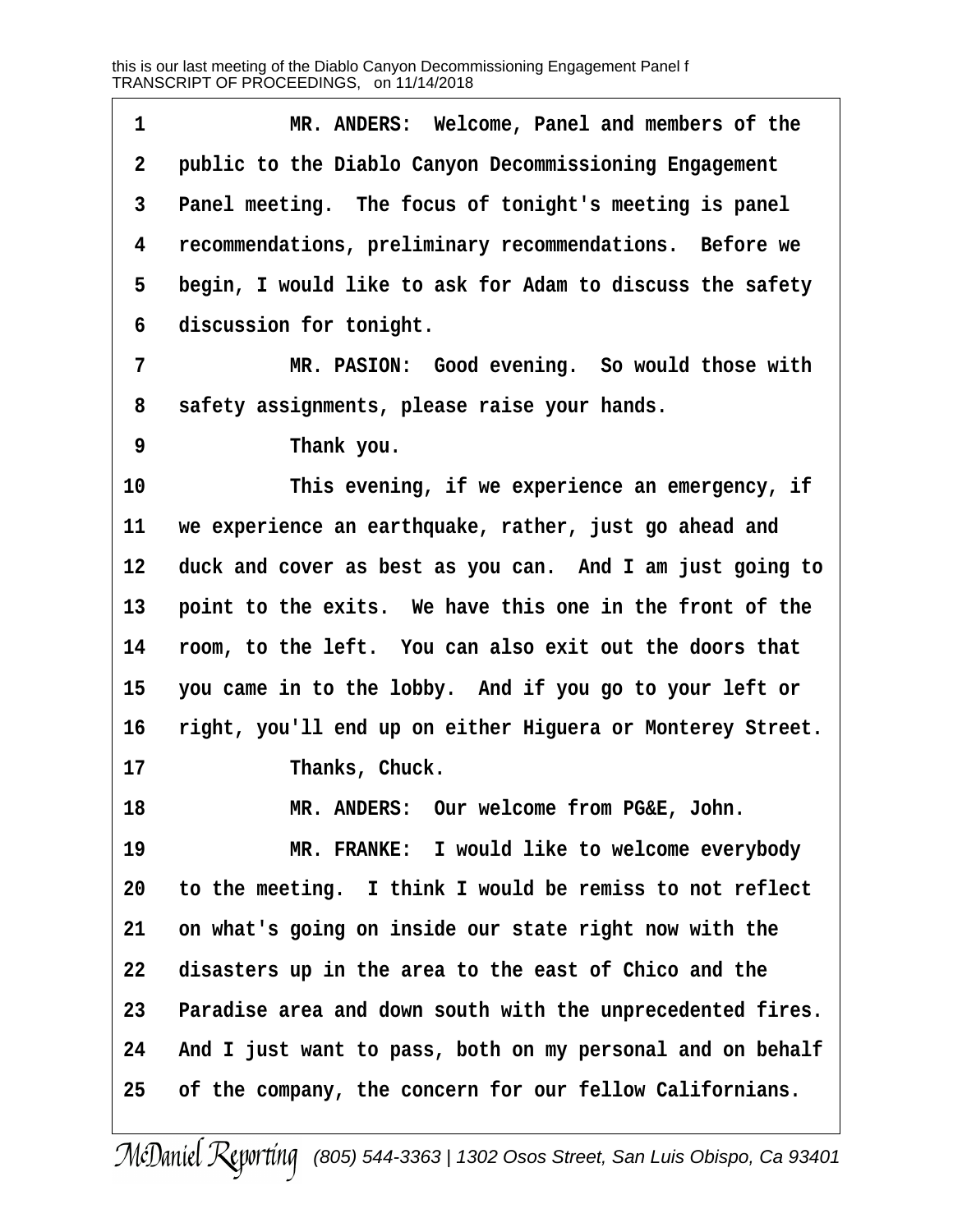**·1· ·This is really kind of crazy, unbelievable times with fire ·2· ·risks that we see in the state.· And I just want to pass ·3· ·on, I would be remiss not to reflect on that before the ·4· ·meeting tonight. ·5· · · · · · ·MR. ANDERS:· Thank you, John. ·6· · · · · · ·The overview of tonight's agenda is tonight is ·7· ·about the panel presenting and discussing, because all the ·8· ·issues have not been resolved, and the panel has some ·9· ·further investigation and discussion, with regard to the** 10 recommendations to PG&E and also to the PUC. And so the 11 **panel members themselves are going to present tonight on 12· ·the key topics of the decommissioning process,** 13 decommissioning funding, preliminary land use **14· ·recommendations, and preliminary facility repurposing 15· ·recommendations.· These are recommendations based on the 16· ·number of meetings that have been had, taken place,** 17 workshops and so on. **18· · · · · · ·We will do a 10-minute break and provide the** 19 opportunity for the public to make comments. I will 20 **present to you some information with regard to public 21· ·input we have received over the last 30 days since the 22· ·last meeting, and then there will be opportunity for panel** 23 discussion. After each of the presentations on the **24· ·decommissioning topics, there will be an opportunity for 25· ·the panel to conduct a discussion and present your**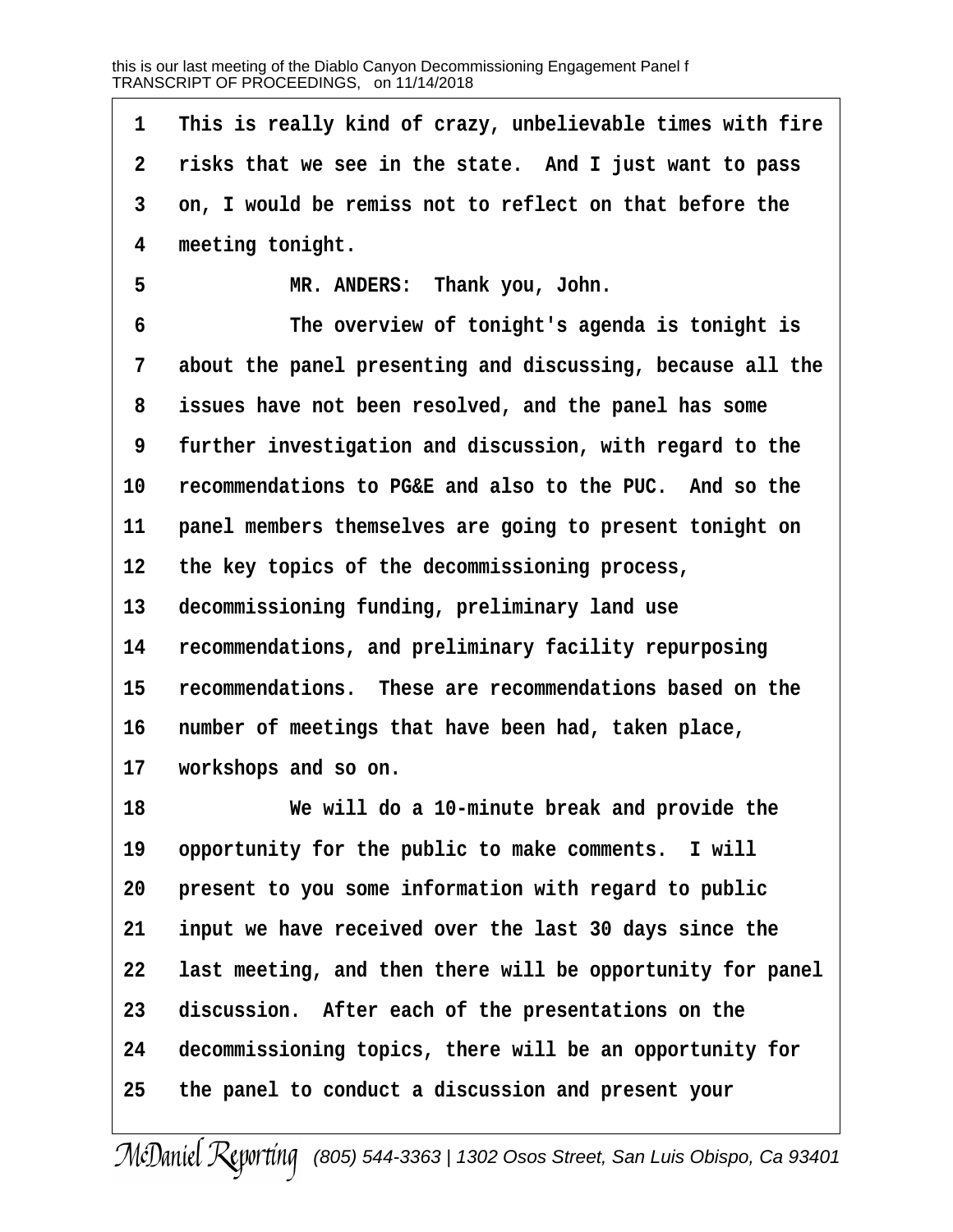1 independent views on these issues. And then we will have **·2· ·introduction for our next meeting in 2019, and then a ·3· ·meeting evaluation.· So that's essentially our agenda for ·4· ·this evening.** 5 **• The first discussion is the preliminary ·6· ·decommissioning process.· So I am going to -- okay.· So**

**·7· ·Linda Seeley is going to discuss the preliminary ·8· ·decommissioning process.**

**·9· · · · · · ·MS. SEELEY:· Welcome to -- this is our last** 10 meeting of the Diablo Canyon Decommissioning Engagement 11 Panel for 2018. We will be taking a break until March of 12 **2019.** We are very happy to see all of you this evening. **13· ·Thank you to PG&E for hosting this, and to the County of** 14 San Luis Obispo for letting us use this room.

15 **15** 0ur panel has been very busy. Here is how we 16 started. In February, PG&E put out a request that people 17 who are interested in being on this panel would apply. 18 They had a rather complex application process. They, I **19· ·think, received about a hundred-and-some applications, and 20· ·then they ended up selecting us.· We are the 11 panel** 21 members. One of our panel members is missing this 22 evening, but there are 10 of us here.

**23· · · · · · ·And on May -- you can see up there what it says 24· ·what happened.· On May 11th was our first actual meeting 25· ·of the panel.· We met out at the education center on**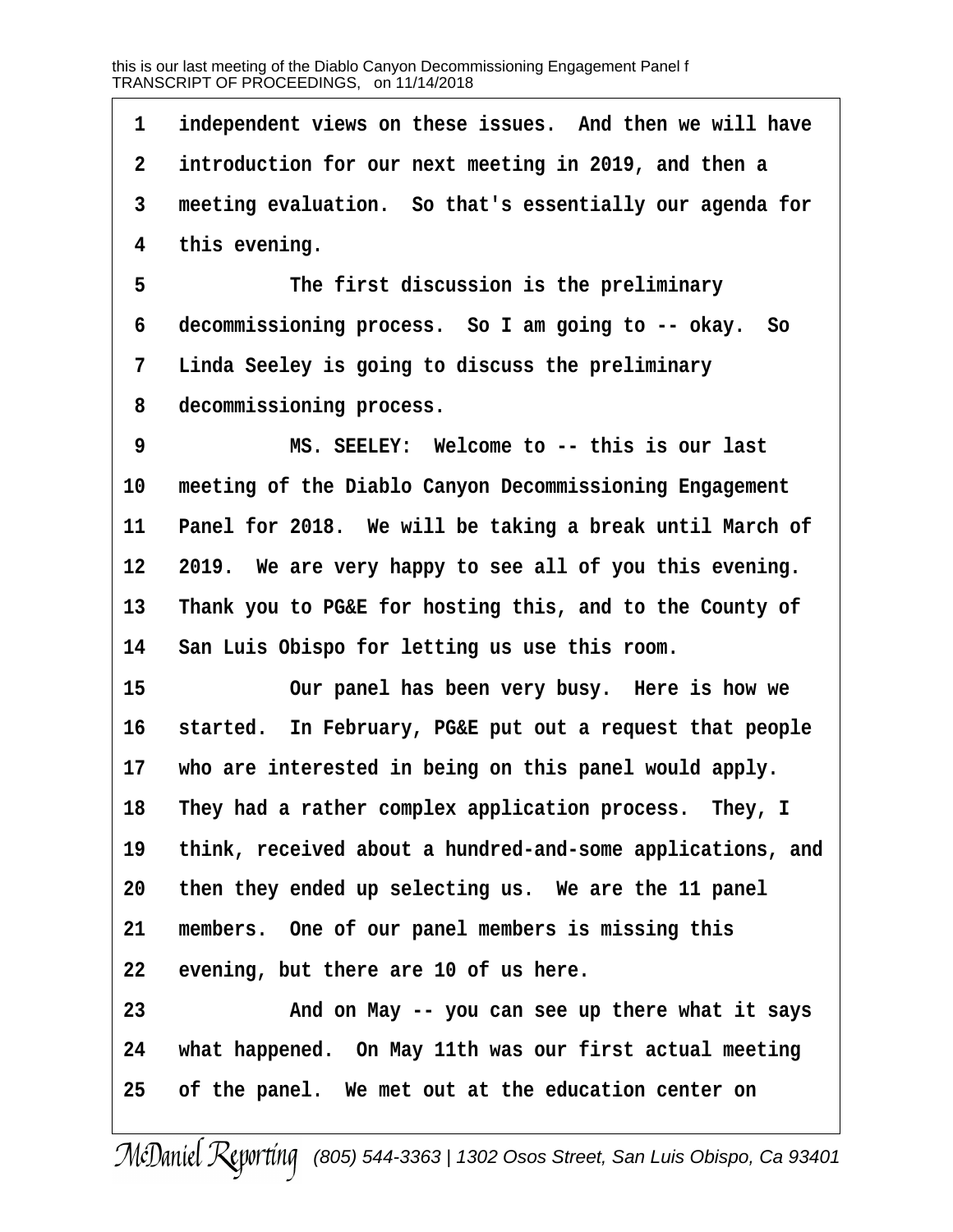**·1· ·Ontario Road, and we went on a huge tour of the facility ·2· ·where we went to the -- not only to the facility, but to ·3· ·all the lands.· And it was very stunning for most of us to ·4· ·see the lands especially.**

**·5· · · · · · ·This panel was formed because the California ·6· ·Public Utilities Commission, in the settlement with PG&E, ·7· ·wanted to have community input, stakeholder input in the ·8· ·decommissioning planning process and the decommissioning ·9· ·process itself, and that's why we are here.· We are not** 10 experts. We are all volunteers, but we are all very 11 deeply interested in making San Luis Obispo County better, 12 **safer, stronger and more diverse, and so we've devoted** 13 many, many hours thus far to imagining how things could **14· ·look after the two nuclear reactors at Diablo Canyon shut 15· ·down at the latest in 2024, 2025.**

**16· · · · · · ·On May 30th, we had our first public panel** 17 meeting. June 26th, our meeting was about the 18 decommissioning process. July 25 -- we have a meeting 19 once a month on a Wednesday, usually the last Wednesday of 20 the month. This month is different. We had also **21· ·workshops on how we are -- on how we see -- or not we, how 22· ·the community wants the lands and the facility to be used** 23 after the plant closes down. And we had two days of **24· ·workshops on the lands, how to use the lands, and two days 25· ·of workshops on how to repurpose the facility.· And then**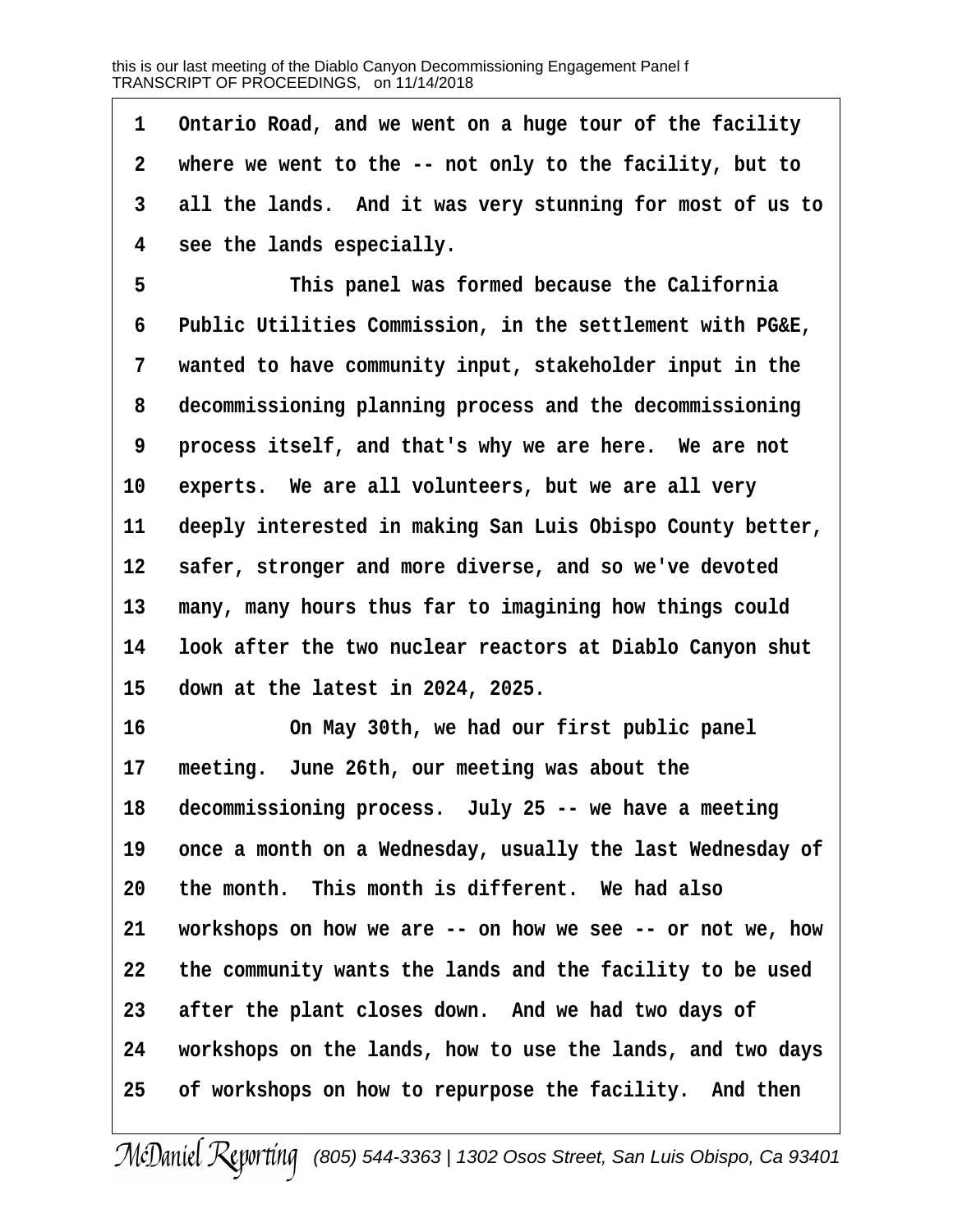**·1· ·we had two public meetings about those topics where people ·2· ·came and expressed their interest and their vision for ·3· ·what can happen.**

**·4· · · · · · ·On October 24th, last month, we had our** 5 emergency planning meeting. And tonight, our panel is **·6· ·going to share with you our draft vision statement that we ·7· ·will, with your input, present to the PUC, the California ·8· ·Public Utilities Commission, as a final report in ·9· ·December.· We have been working on the vision statement** 10 for the past several weeks, and we hope that we have 11 captured the essence of all of the input received during 12 our public workshops and meetings.

13 **13** The vision statement is a living document that **14· ·will continue to evolve and expand over the life of the** 15 decommissioning panel. It is the expression of your **16· ·thoughts and ideas, as well as those of the panel members,** 17 and we will be submitting that in December.

**18· · · · · · ·In 2019, we will have our workshop -- in** 19 February, we will have workshops on spent fuel storage. **20· ·March 13th, we will have our meeting on spent fuel** 21 storage. And on June 12th, the meeting on the economic **22· ·impacts of decommissioning.· We will have four meetings 23· ·next year.· We are going to go to a schedule of quarterly** 24 meetings.

25 **• The Diablo Canyon lands are very beautiful.**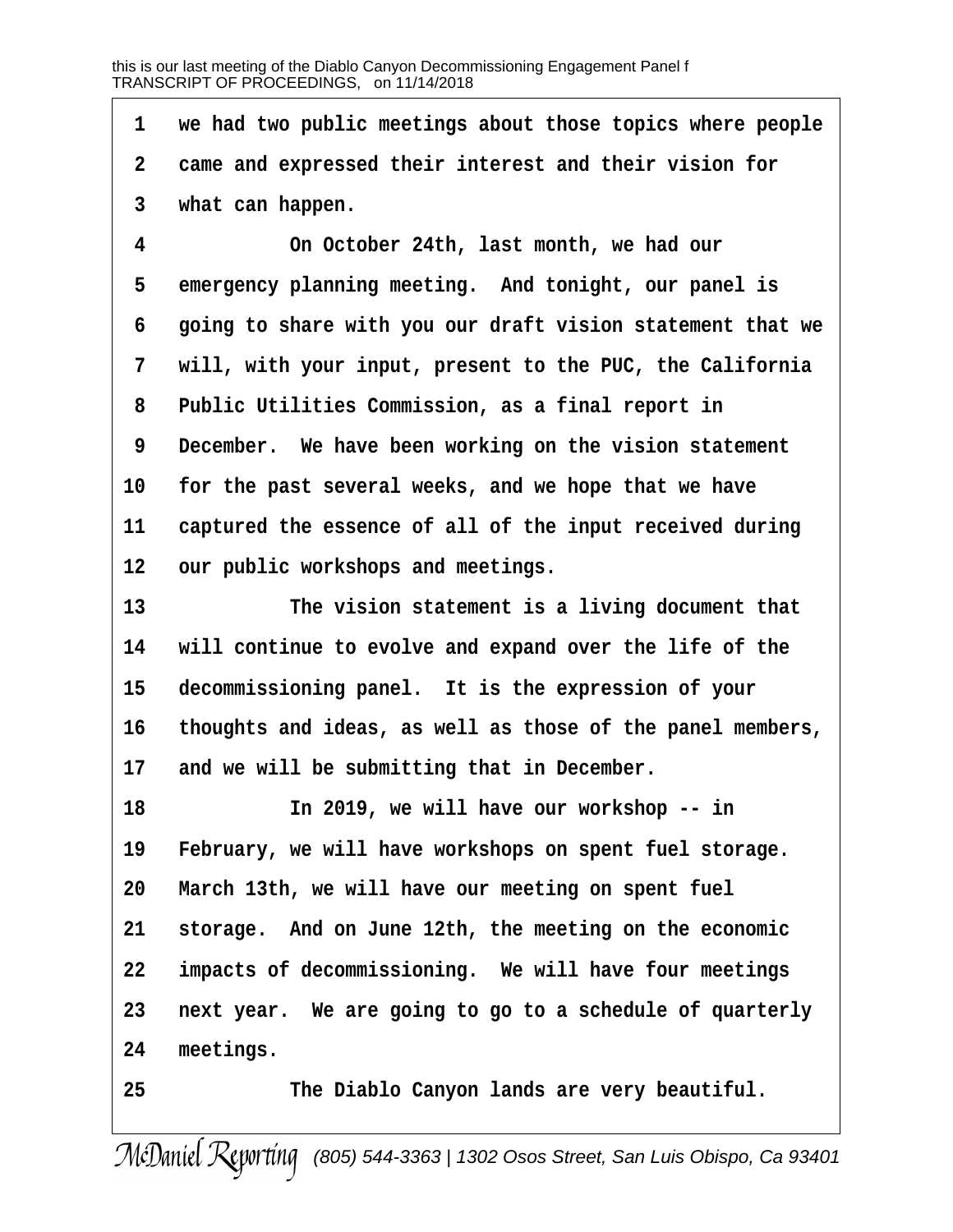| 1           | They have been sensitively cared for by PG&E over the past |
|-------------|------------------------------------------------------------|
| $\mathbf 2$ | 34 years since the plant went on-line. The infrastructure  |
| 3           | at the actual plant site is very elaborate. Both the       |
| 4           | lands and the building can be put to uses that will        |
| 5           | enhance happiness, prosperity and environmental healing    |
| 6           | for our community and for all of California.               |
| 7           | And let's see -- that's not mine, is it? No.               |
| 8           | MR. ANDERS: I will go through that.                        |
| 9           | MS. SEELEY: You go with that.                              |
| 10          | I want to say one more thing. We have -- we                |
| 11          | want the future generations to enjoy this wild coastline   |
| 12          | and the sacred forest of the 12,000 acres of land. We      |
| 13          | want future scientists, biologists, archeologists,         |
| 14          | innovators, engineers, indigenous people, poets and        |
| 15          | historians to use the facilities at Diablo Canyon to       |
| 16          | improve their quality of life and find answers to some of  |
| 17          | our society's most challenging problems. One of the most   |
| 18          | challenging problems we have is the safe storage of        |
| 19          | nuclear waste, and we will be addressing that topic in     |
| 20          | March, and I hope that you will come and all of the people |
| 21          | that you know will come to our meeting in March. Thank     |
| 22          | you.                                                       |
| 23          | MR. ANDERS: Thank you, Linda.                              |
| 24          | I just want to follow up with a couple of                  |
| 25          | details with regard to how the recommendations are         |
|             |                                                            |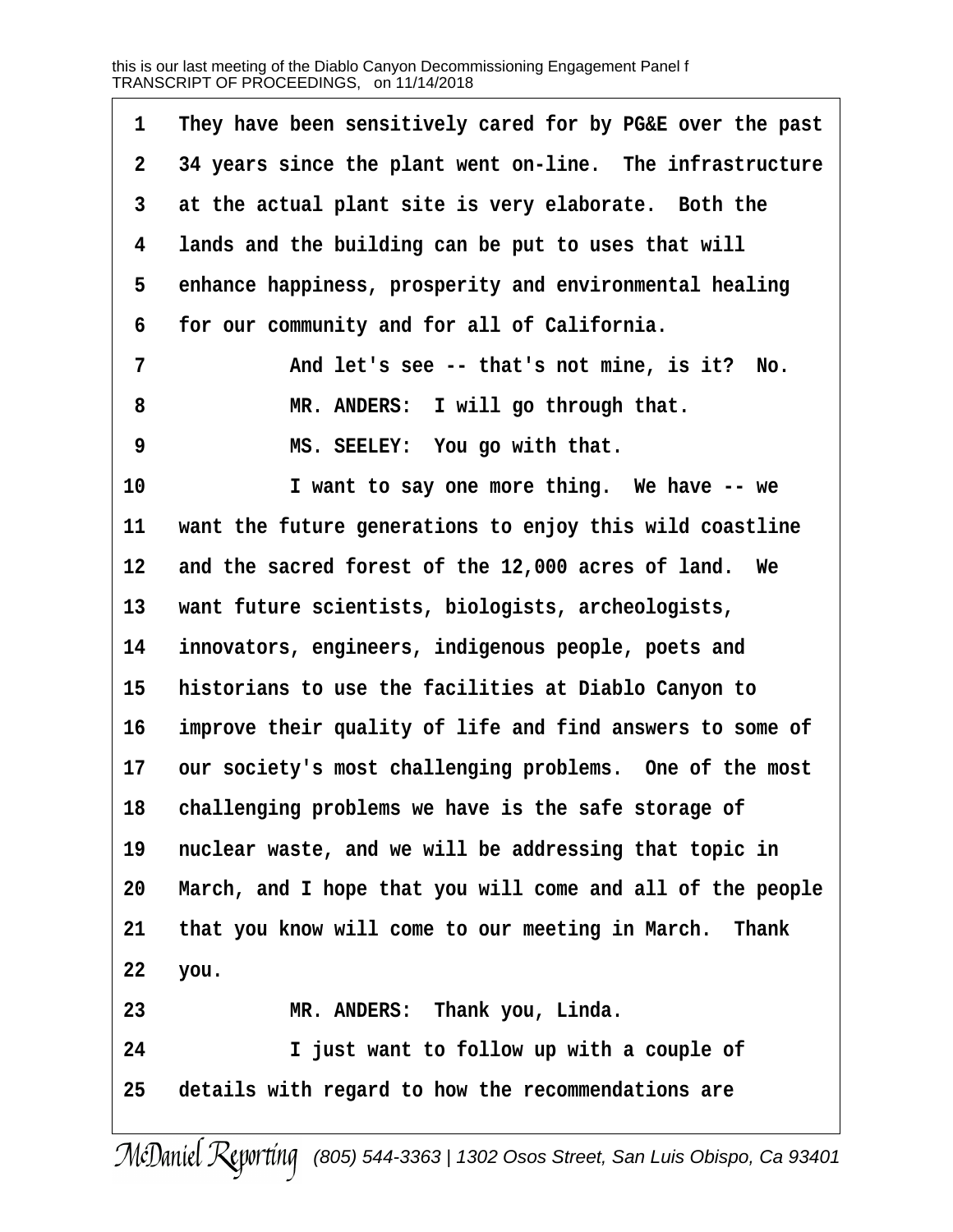| 1               | structured. The panel, in looking at the ways they wanted  |
|-----------------|------------------------------------------------------------|
| $\mathbf 2$     | to present the recommendations, identified three levels of |
| 3               | detail, so to speak. The vision statement is a short,      |
| 4               | simple overview of a desired outcome. And goals are a      |
| 5               | more detailed description of the outcome for each          |
| 6               | decommissioning topic or group of assets, like the lands   |
| 7               | or like facilities or buildings. And then activities,      |
| 8               | which the panel changed to recommendations now, this is a  |
| 9               | living document and it is changing. It is a list of        |
| 10 <sub>1</sub> | specific activities to achieve the desired goal and is,    |
| 11              | basically, designed to keep track as to whether it is      |
| 12              | getting done or not, and it is similar to a task.          |
| 13              | In addition -- and that's the document that the            |
| 14              | panel is going to distribute for public comment at this    |
| 15              | time. But in addition to that information, the panel is    |
| 16              | compiling a lot of background documents and materials that |
| 17              | are shown here. This is all the supplemental information,  |
| 18              | all the public comments that have been received, maps and  |
| 19              | resource materials and reports that they've looked at,     |
| 20              | summaries of the workshops that were conducted and         |
| 21              | presentations that were made. So all of these materials    |
| 22              | will be part of that final report that's submitted in      |
| 23              | December.                                                  |
| 24              | The opportunity for public comment, our current            |
| 25              | goal is to present the vision statements tonight and then  |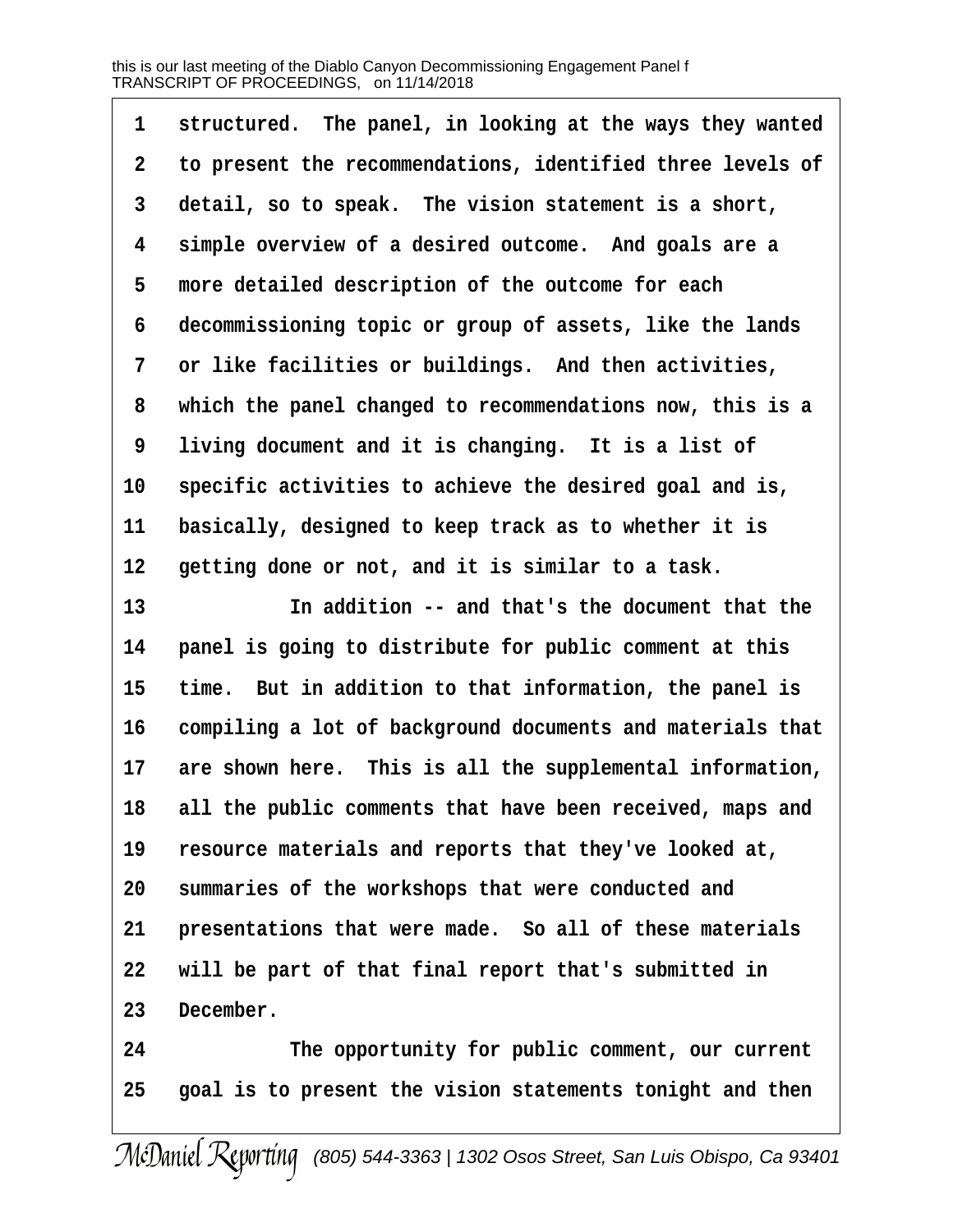| 1           | provide the opportunity for the public to review those       |
|-------------|--------------------------------------------------------------|
| $\mathbf 2$ | vision statements shooting for Monday the 19th, but we       |
| 3           | will do our best, and then provide approximately two weeks   |
| 4           | for the public to comment on those. They can submit          |
| 5           | comments by e-mail. They can submit comments with the        |
| 6           | on-line comment form. And then the panel will take that      |
| 7           | information and feedback from the panel on their draft       |
| 8           | preliminary suggestions and recommendations and ideally in   |
| 9           | December, early December, adopt a final report that would    |
| 10          | be submitted to PG&E.                                        |
| 11          | So that's the overall strategy and the                       |
| 12          | opportunity for the public to actually take a look at the    |
| 13          | recommendations from the panel, recognizing they're          |
| 14          | preliminary and draft at this time, and provide whatever     |
| 15          | comments the public sees fit, and the panel will then        |
| 16          | review that and then make their final recommendations.<br>So |
| $17 \,$     | this is an opportunity -- each of these topics is followed   |
| 18          | by an opportunity for the panel to discuss, make their own   |
| 19          | comments, make observations, and share with each other and   |
| 20          | the public your thoughts and perspectives on each of these   |
| 21          | individual topics. So this is the overview of what's to      |
| 22          | come later tonight.                                          |
|             |                                                              |

**23· · · · · · ·And any of the other panel have any comments or 24· ·suggestions that you would like to add?**

**25· · · · · · ·MR. ANDERS:· Lauren and then Kara.**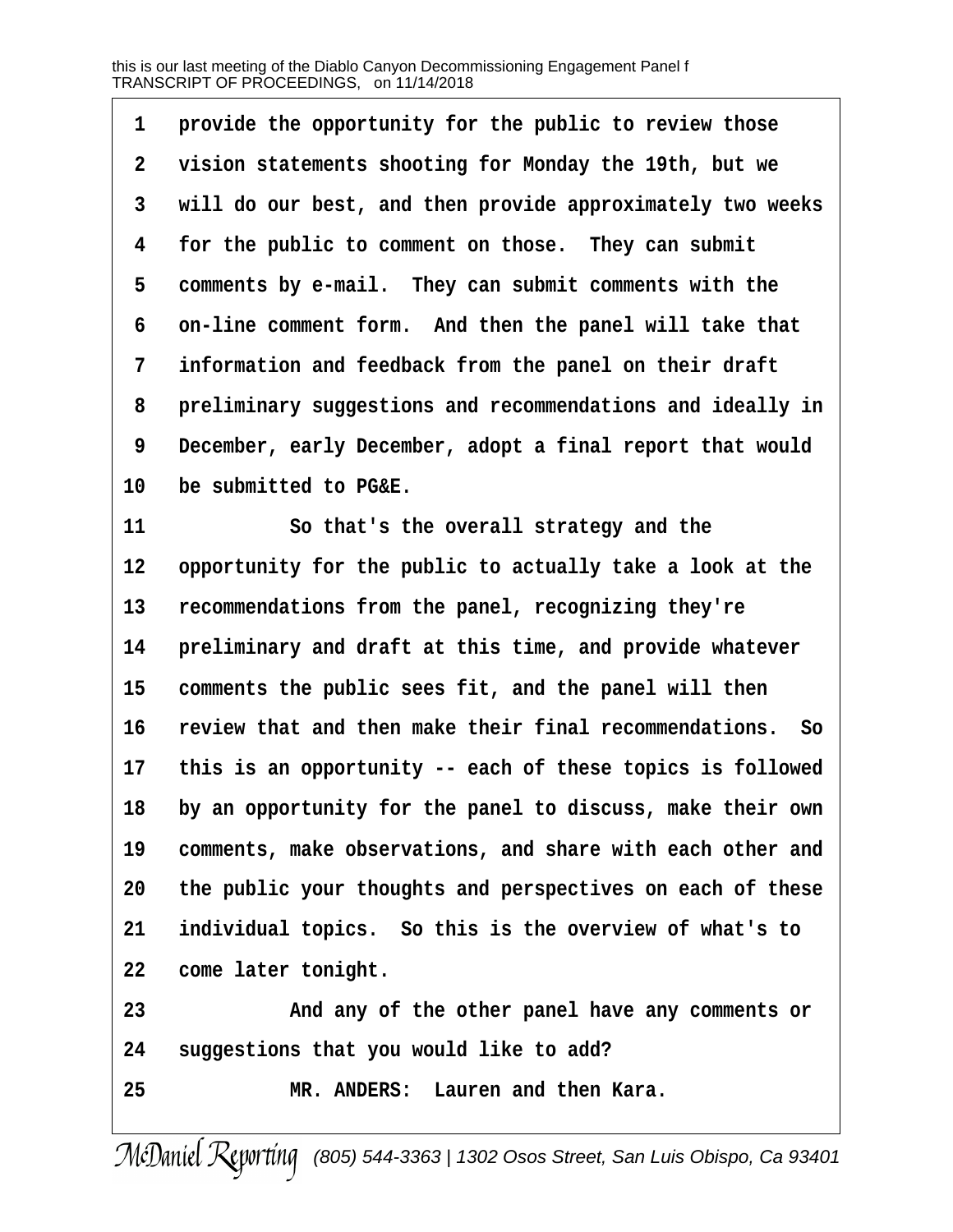**·1· · · · · · ·MR. BROWN:· I think it would be a good idea if ·2· ·we acknowledged that there has been a great deal of public ·3· ·input during this whole process.· And tonight, a number of ·4· ·people are here.· We appreciate all of the input that we** 5 have received. It's been hugely helpful to us to help **·6· ·fashion a set of recommendations that we will be ·7· ·submitting to PG&E. ·8· · · · · · ·MR. ANDERS:· Kara. ·9· · · · · · ·MS. WOODRUFF:· I want to echo what Lauren said.** 10 The vision statement that we'll be presenting in draft 11 form to the public is a reflection of what we heard over 12 the last seven months. It's our best attempt to get that 13 right. But I really encourage people to read it and 14 **· provide comments back so we can redraft it according to** 15 that input. And I also want to restate what Linda said 16 earlier, this is just a first vision statement. It will **17· ·be presented to the PUC at the same time as PG&E presents** 18 its triennial report. But we still have a lot of 19 important issues coming up next year -- spent fuel, **20· ·economic impacts of decommissioning -- and so our plan is 21· ·to continue to create revisions or additional volumes of 22· ·the vision statement as we address and receive input on 23· ·the future issues.· So this is just the beginning of a 24· ·long process.· Stay tuned, and we hope the public** 25 **participates.**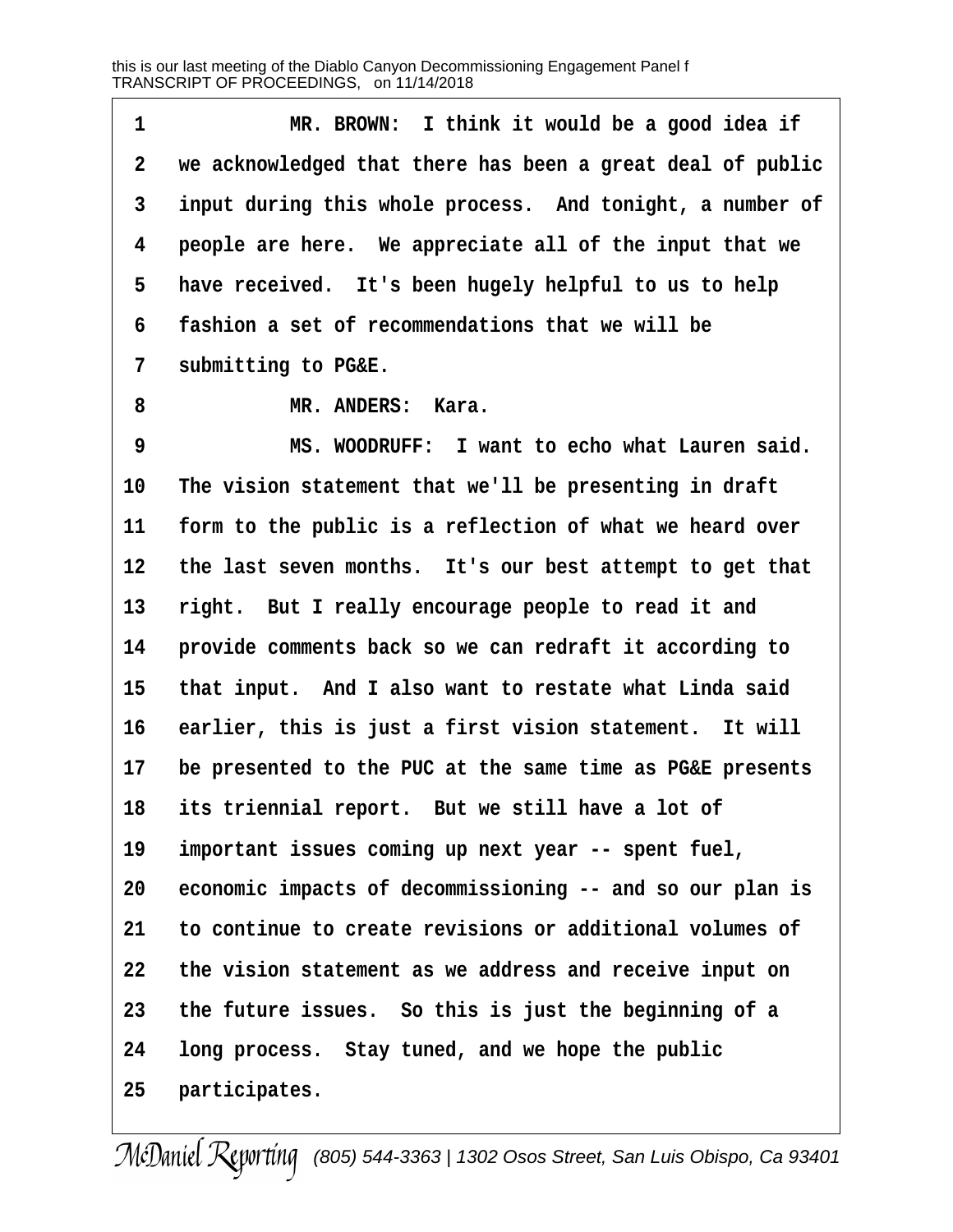1 **I MR. ANDERS:** Thank you. **·2· · · · · · ·Again, our topics that are going to be discussed ·3· ·are recommendations on decommissioning process, ·4· ·decommissioning funding, use of lands, and repurposing of** 5 **facilities.** So the first topic that's going to be **·6· ·discussed is the decommissioning process, and Mr. Frank ·7· ·Meachum is going to lead that discussion.**

**·8· · · · · · ·MR. MEACHUM:· Thank you.· And welcome.· Thanks ·9· ·for coming out this evening.· This process is, obviously,** 10 quite complex. We've had -- as mentioned, we've had a 11 number of public meetings, as well as committee or panel 12 meetings, and they can become quite lively and robust. I 13 can attest to that because my arm is in a sling. And as **14· ·was mentioned, we did discuss the decommissioning process** 15 in our June meeting.

**16· · · · · · ·This charts illustrates not only the complexity,** 17 but the difficulty to read it, unless you can get up real **18· ·close.· But there is two nuclear decommissioning cost 19· ·triennial proceedings that these submissions are prior to 20· ·the full shutdown.· And CEQA, which is the California** 21 Environmental Quality Act, that process has to begin no **22· ·later than 2020 in order to implement the decommissioning 23· ·immediately upon shutdown.**

**24· · · · · · ·We've talked a little bit about our vision 25· ·statements, and a couple of them that I will express here.**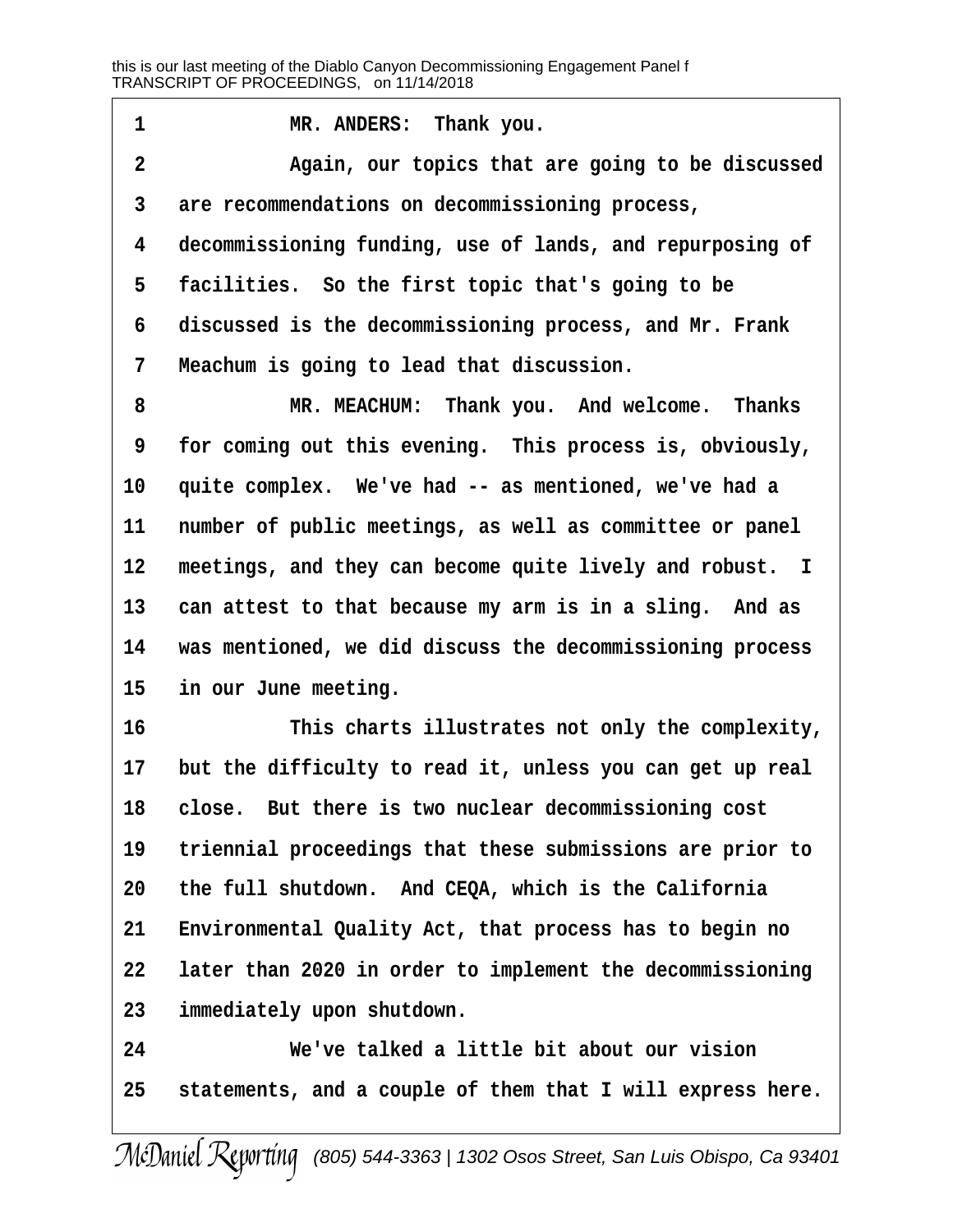**·1· ·The decommissioning process should begin immediately upon ·2· ·shutdown and avoid SAFSTOR, which SAFSTOR, basically, ·3· ·suggests that it would allow up to 60-year delay in ·4· ·decontamination and total decommissioning.· We strongly** 5 support the decommissioning as opposed to SAFSTOR. The **·6· ·process should be timely.· It should be cost effective and** 7 efficient. And the foremost would be the health, safety **·8· ·and well-being of the local community should be ensured ·9· ·before, during and after the decommissioning process.**

**10· · · · · · ·We have suggested that the Public Utilities** 11 Commission should continue the engagement panel at a 12 minimum through the pre-planning decommissioning phase of **13· ·the decommissioning process, but at our last meeting, Tom** 14 Jones, Mr. Jones committed that this panel -- or this will 15 continue all the way through 2072. We won't be here, but 16 there will be a panel.

17 **and they should -- also, the CPUC should 18· ·contemplate the potential establishment of either a** 19 successor entity to this panel or augmenting the technical 20 capabilities of this panel during the project execution 21 **phase of the decommissioning process that could include 22· ·technical experts, elected officials, labor, tribal, 23· ·community and environmental representatives to address 24· ·future community planning and regulatory issues, if 25· ·determined to be necessary.**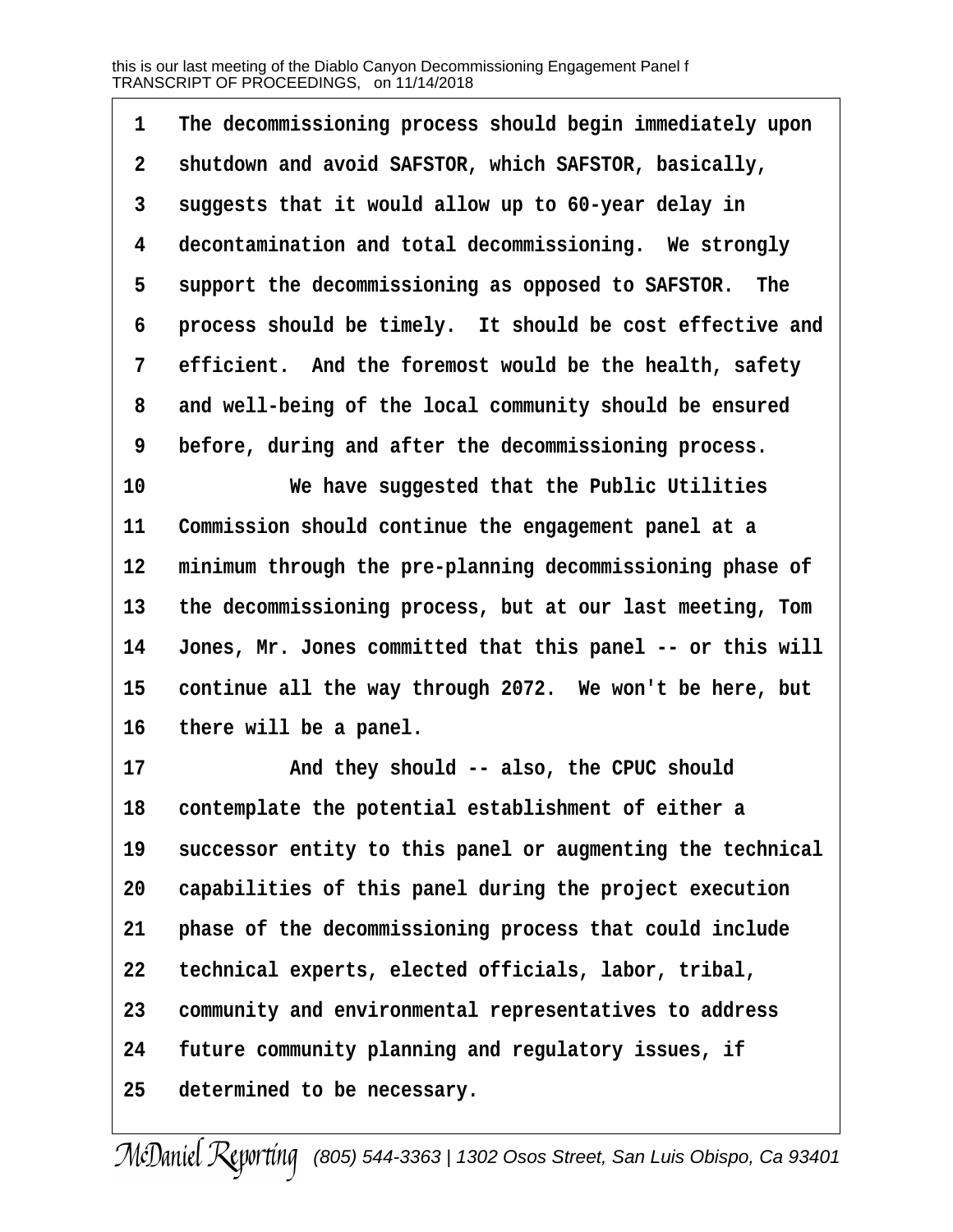| 1              | That's it. Questions?                                      |
|----------------|------------------------------------------------------------|
| $\overline{2}$ | MR. ANDERS: Okay. Thank you.                               |
| 3              | And as I indicated earlier, and you alluded to,            |
| 4              | there is not always complete agreement on perspectives.    |
| 5              | That's what makes a healthy panel and a good discussion.   |
| 6              | So Mr. Alex Karlin would like to present his view of what  |
| 7              | the process for the engagement -- the community engagement |
| 8              | process should look like.                                  |
| 9              | MR. KARLIN: Thank you, Chuck.                              |
| 10             | Yes, I have an alternate vision that I believe             |
| 11             | in quite strongly. And the committee and the panel has     |
| 12             | listened to me and may not all agree. And I think it's     |
| 13             | important, and they gave me a special opportunity to do    |
| 14             | five minutes, maybe seven minutes, to give you -- give the |
| 15             | public an understanding of this alternate vision that I    |
| 16             | have.                                                      |
| 17             | In December of 2018, PG&E is going to file a               |
| 18             | request with PUC for \$4 billion-plus for the              |
| 19             | decommissioning cost of Diablo Canyon or for more money to |
| 20             | raise the rates for everyone to pay for this additional    |
| 21             | amount. That decommissioning cost process will take about  |
| 22             | 16, 15 months, and there will be lots of people            |
| 23             | intervening to discuss whether that's an appropriate       |
| 24             | amount to be included. Meanwhile, the decommissioning      |
| 25             | process itself, as we said at our meeting on the subject   |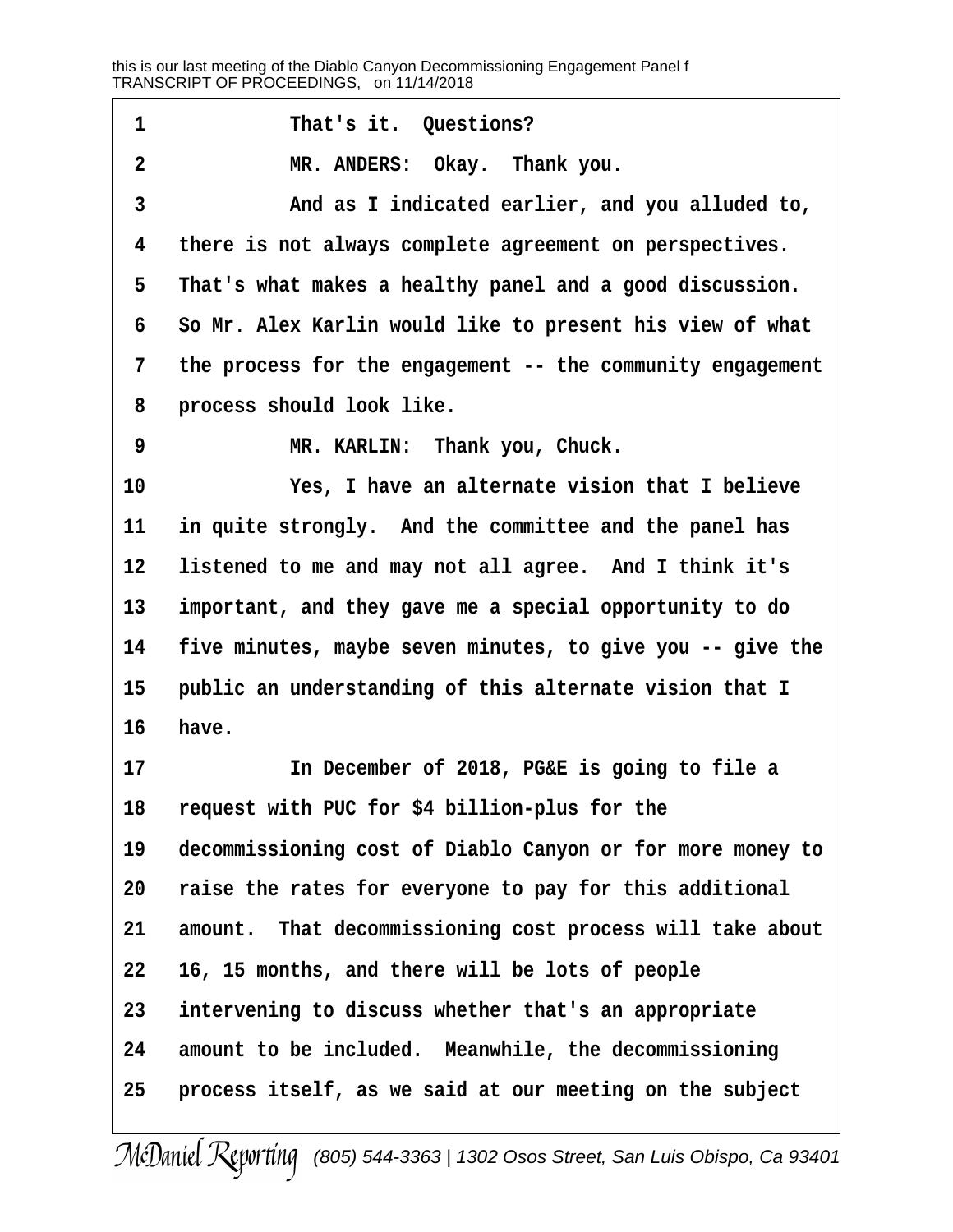|              | in June, is going to take decades, many decades. It won't |
|--------------|-----------------------------------------------------------|
| $\mathbf{2}$ | even start until 2025, and at best it might be done in 10 |
| 3            | years. And at worst, it can be another 60 years after     |
| 4            | that, 2085. We hope that's not going to happen. In        |
| 5            | addition, the spent fuel may be stored on the site longer |
| б.           | than that. And so these are going to be huge impacts,     |
|              | 7 environmental and economical, on this community.        |

**·8· · · · · · ·And I believe as part of the ratemaking that's ·9· ·going to be starting in one month, that we should ask the** 10 PUC to establish the more robust and sustainable 11 decommissioning advisory panel. And I don't think that 12 the panel that we've got -- we have all worked hard. We **13· ·have all worked in good faith, but I don't think it's an** 14 adequate structure for the strength that we are going to **15· ·need.**

**16· · · · · · ·Why is that?· First, the long haul.· This is** 17 **going to take many decades.** Second, the horsepower. This 18 is a committee of volunteers. The people have limited 19 time, limited resources, limited knowledge and 20 understanding. And we bring different perspectives, and **21· ·that's a strength, but we have no resources to support our 22· ·investigation of this except such as PG&E will share with** 23 us. We have no expertise. And we don't fully represent **24· ·the community very well.**

**25· · · · · · ·In addition, I don't think the Diablo Canyon**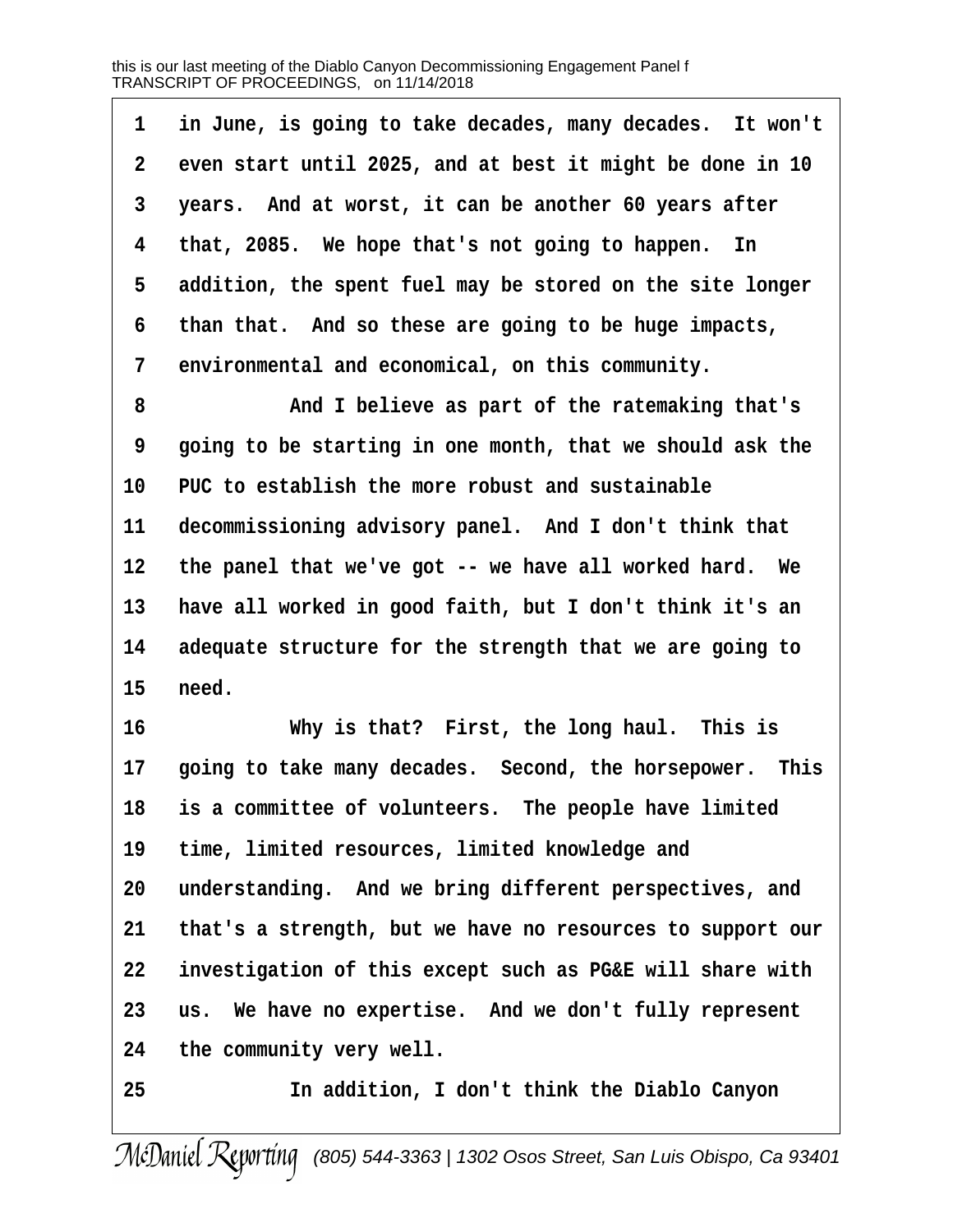1 engagement panel that I would contemplate would have **·2· ·greater independence.· It would be composed of government ·3· ·officials which would be designated as such to serve from ·4· ·the county, from the cities, from the Five Cities, maybe ·5· ·from the state.· Some of them will be elected or designees ·6· ·of elected, some of them may be agency personnel,** 7 designated as such, participating as such. Those people **·8· ·would have resources, they would have staying power, and ·9· ·they would be able to sustain the effort over the many** 10 decades this is going to take. **11 1 1** *think if we did that, it would provide -- and* 12 my benchmarks for this are three states -- Vermont, 13 Massachusetts, New York. They all have decommissioning 14 advisory panels, and they are all created by the state. A 15 state agency or the state government created the panel, 16 chartered the panel, and decided on the composition of the 17 **panel, and also subjected it to public processes.** It 18 establishes the nomination and appointment process for 19 members of the panel, establishes procedures for the panel **20· ·to conduct meetings and make decisions.· We don't even 21· ·have a decision-making process in any formal way, as far 22· ·as I can tell.· It establishes procedures to deal with** 23 conflicts of interest that might exist with the panel **24· ·members, establishes procedures for open meetings and** 25 **public participation.** We don't have formal stuff that's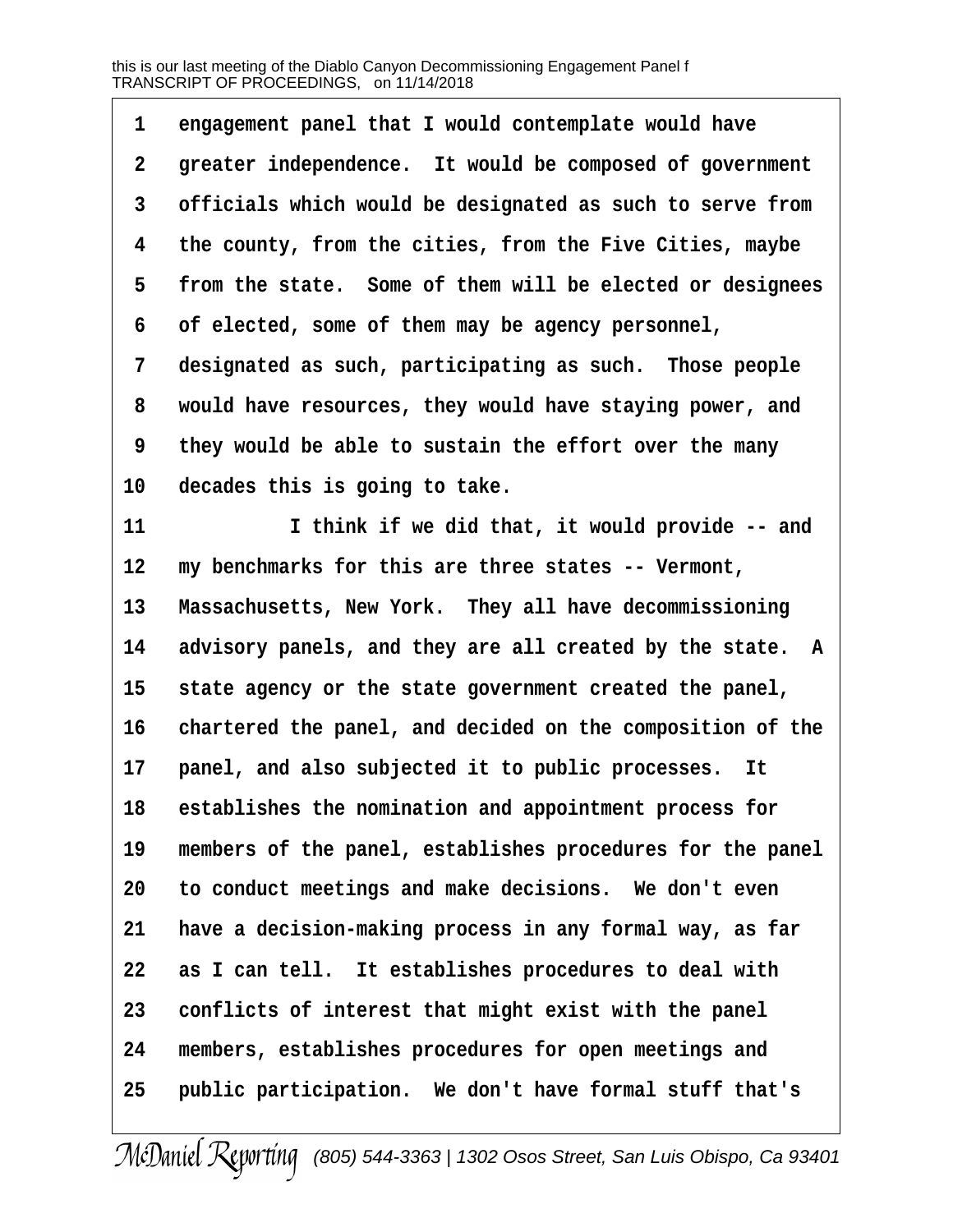1 imposed on us to do that. And I think the charter should **·2· ·come from the CPUC, and it should be established a ·3· ·stronger thing.**

**·4· · · · · · ·So in the end, my vision is to ask the CPUC to ·5· ·establish such a robust and sustainable advisory panel to ·6· ·deal with the long haul as part of the decommissioning ·7· ·triennial proceeding that's going to start in December. ·8· ·And it will be resolved in 2020, so this panel will still ·9· ·exist until 2020, for a year or two.· And then once, 10· ·hopefully, the PUC would act upon that and would create** 11 something more sustainable and robust.

**12· · · · · · ·And that's an alternate vision that I have that** 13 my colleagues don't share. Some of them may share some 14 elements. And I just thought the public should understand 15 that because among other things, Alliance For Nuclear 16 submitted a letter to this panel requesting that sort of 17 establishment of an entity like that, and I happen to 18 agree with them.

**19· · · · · · ·And the chairman of the SONGS panel came up here 20· ·last month and he gave a presentation, and he said, "I 21· ·don't see how you can possibly function without 22· ·representation from governmental officials, and I don't 23· ·see how you can possibly function without technical** 24 support on your board." And I agree with him. **25· · · · · · ·MR. ANDERS:· Thank you, Alex.**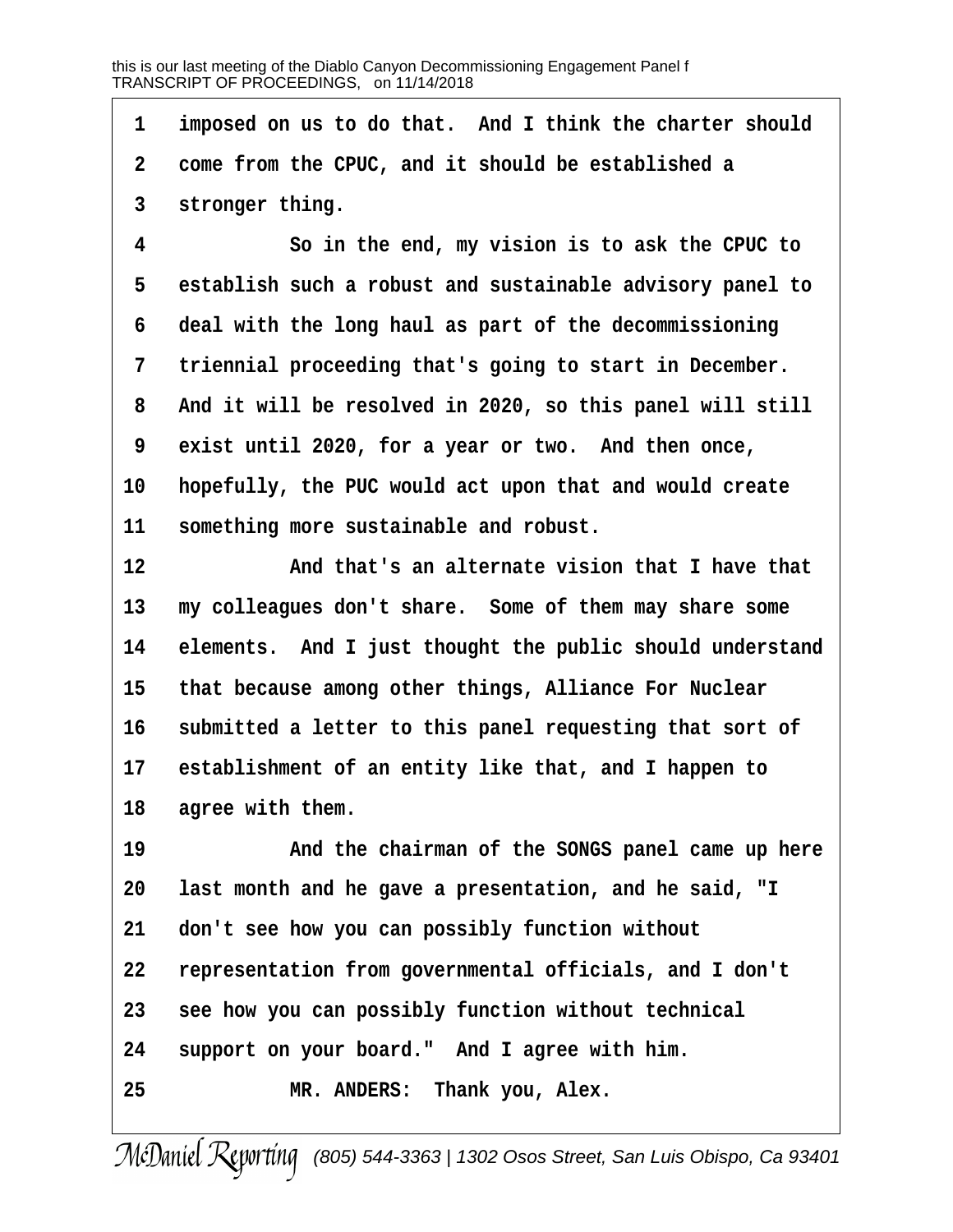1 **MR. KARLIN: Thank you. ·2· · · · · · ·MR. ANDERS:· Now is the opportunity for ·3· ·discussion on the recommendations.· Anyone from the panel ·4· ·have any -- yes, Frank. ·5· · · · · · ·MR. MEACHUM:· And as Alex mentioned, there is ·6· ·some disagreement with his suggestion, but there is some ·7· ·agreement with it as well.· I do agree with a number of ·8· ·points he has made in terms of the ongoing process.· Some ·9· ·of us are going to be leaving this panel over the next few** 10 years, and to establish a panel that's to be comprised of 11 experts is going to be important as time progresses. It's 12 **going to be a long haul. 13· · · · · · ·Alex has also asked to write a minority report** 14 relative to our process, and I support that. I think 15 everyone here has an opportunity and should be afforded **16· ·the opportunity to speak and say what they think and to** 17 **put forward a report if they wish. 18· · · · · · ·MR. ANDERS:· Any other comments?· Questions?** 19 Thoughts? **20· · · · · · ·Linda. 21· · · · · · ·MS. SEELEY:· Thank you, Alex.· We have had an 22· ·offer from the Diablo Canyon Independent Safety Committee, 23· ·which is comprised of nuclear engineers, three of them -- 24· ·I don't know if they are engineers or what, but anyway, 25· ·they are nuclear experts -- to act as our technical**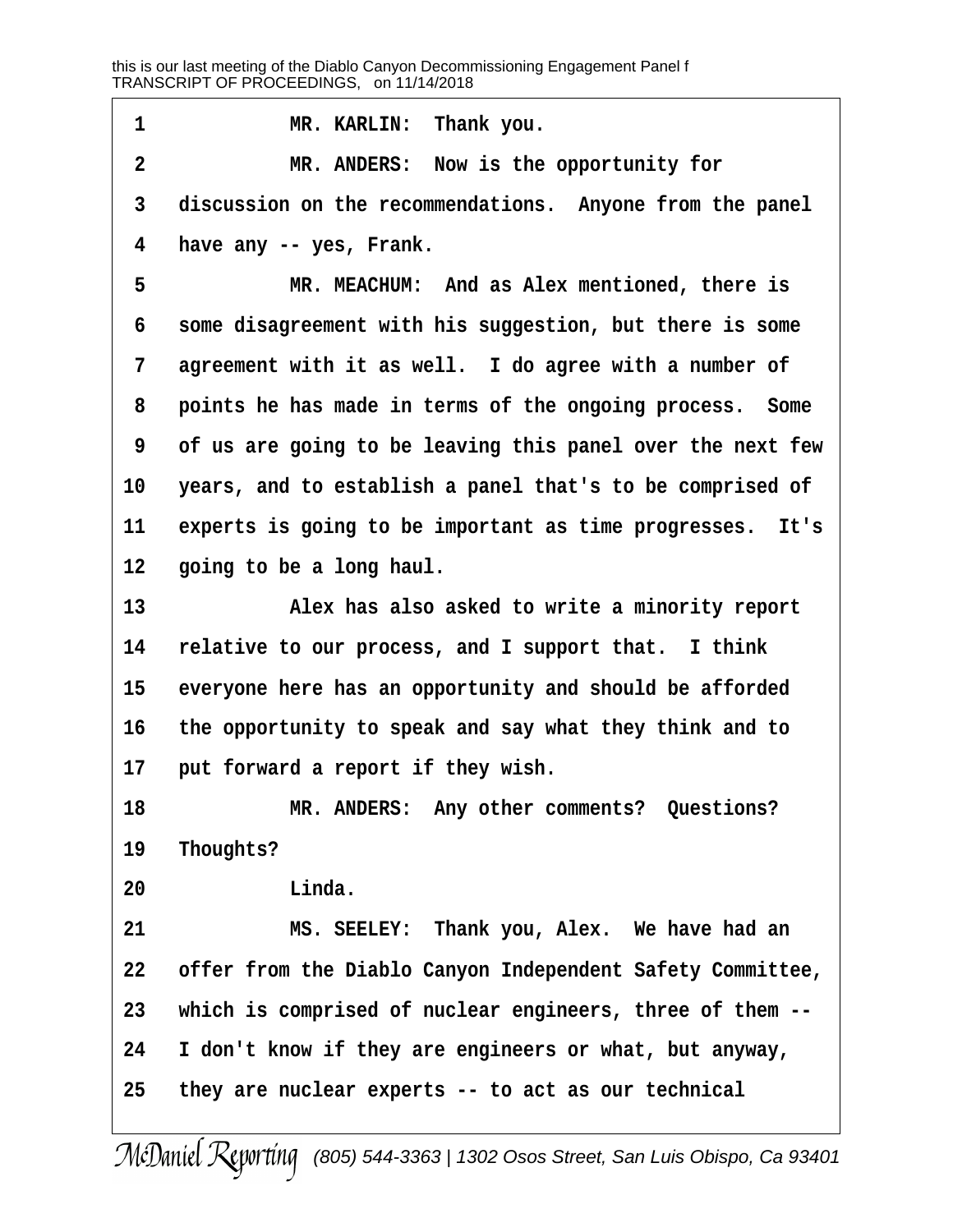1 experts for this panel. So that, I think, is a good **·2· ·thing. ·3· · · · · · ·And I just wanted to say something about this ·4· ·panel, that the amount of time -- I think that there is** 5 something to be said for an unpaid, all-volunteer panel **·6· ·because, for one thing, we have established a good working ·7· ·relationship with each other.· And I think everybody on ·8· ·this panel respects all the others.· We have put a lot of ·9· ·time into it for -- I tried to figure it out how much time 10· ·we've each put in, about 125 hours each, at least, and** 11 some people have put in twice that much since we started 12 in May. We have gone on tours. We have gone to Pacific 13 Wildlife Care. We've gone to the Marine Mammal Center, **14· ·the Pismo Preserve, Wild Cherry Canyon.· We've gone up to** 15 CSU Monterey Bay to see how it looks to transfer -- that **16· ·was an army base -- navy?· Army?· Army, I think, before --** 17 MR. MEACHUM: Navy. **18· · · · · · ·MS. SEELEY:· Navy, sorry, Frank -- before it** 19 became a university. And they had a lot of contamination **20· ·to deal with, all kinds of ordinance and chemicals and all 21· ·that kind of thing.· So there is a similarity, and they do 22· ·have an advisory panel comprised of elected officials and 23· ·so on.· And they told us about how many problems there 24· ·were with that, so I don't think there is any golden**

**25· ·solution to it.**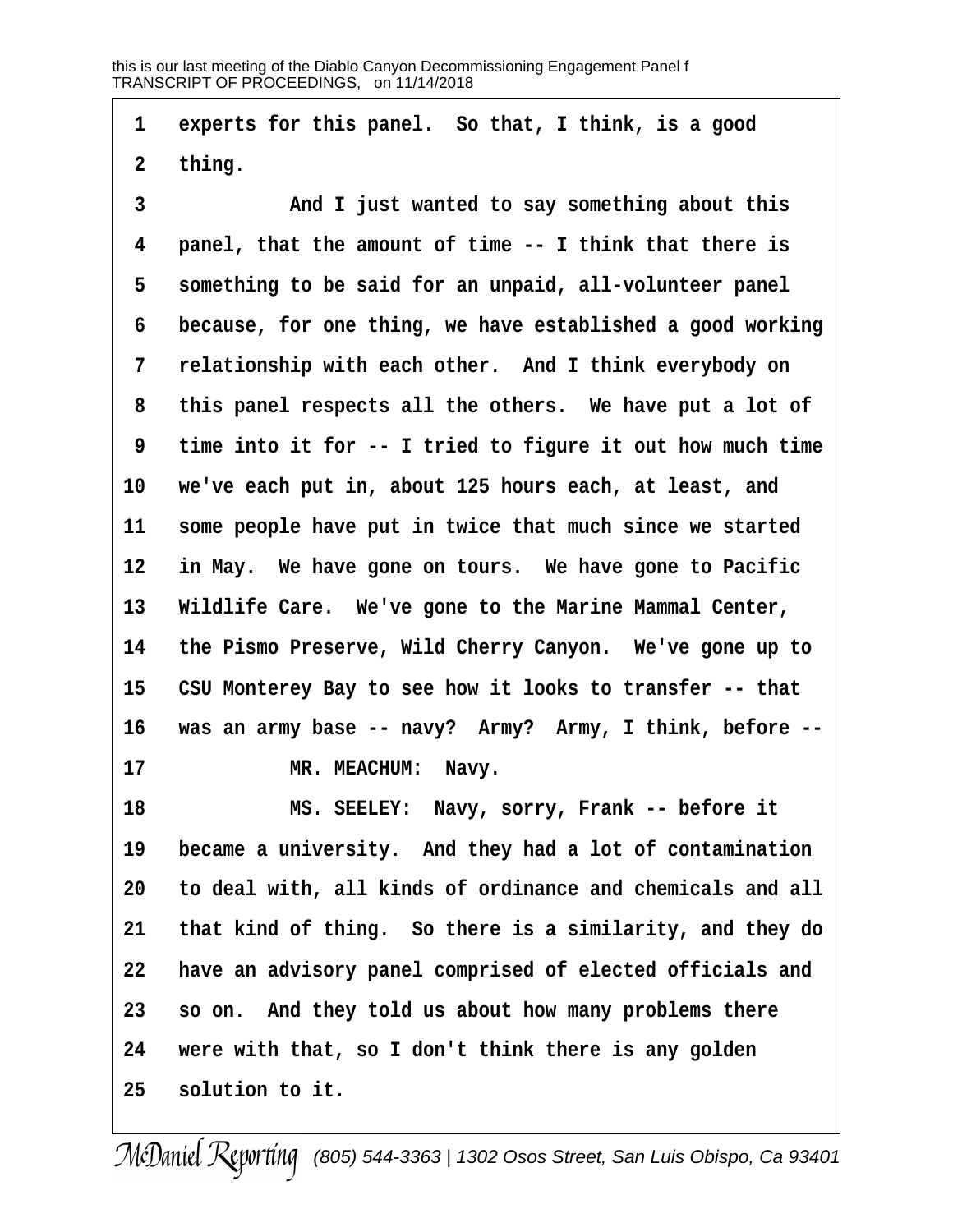**·1· · · · · · ·We met with the Diablo Canyon Independent Safety ·2· ·Committee, and we are scheduled this Friday to go out to ·3· ·the Wind Wolves Preserve, which is over in Kern County. ·4· ·And it's this huge, beautiful conservancy that can maybe ·5· ·give us some ideas on what the land conservancy can look ·6· ·like at Diablo.· And then we are also going to take a trip ·7· ·to San Onofre, in a van, and go to their next community ·8· ·engagement panel on November 29th so we can see how they ·9· ·operate and how -- and they do have elected officials and** 10 they do have some -- one expert, maybe, on their panel. 11 I'm not sure. But they are also a volunteer panel. They 12 are not paid. And then some of us or going to go up to **13· ·the California Public Utilities Commission meeting in** 14 December, so we are busy, busy. And thank goodness that 15 we have the opportunity. It's like a -- I don't know, I 16 kind of consider it to be like my biggest service project. 17 **MR. ANDERS:** Thank you, Linda. **18· · · · · · ·Nancy, and then John. 19· · · · · · ·MS. O'MALLEY:· I just want to mention that our 20· ·panel really is a community engagement panel, and our** 21 charter is really not to provide technical oversight. And **22· ·I'm not sure if everyone is aware but there is a Diablo** 23 Canyon Independent Safety Commission. And this is the **24· ·only nuclear power plant in the country that has an 25· ·independent safety commission, and they have made their**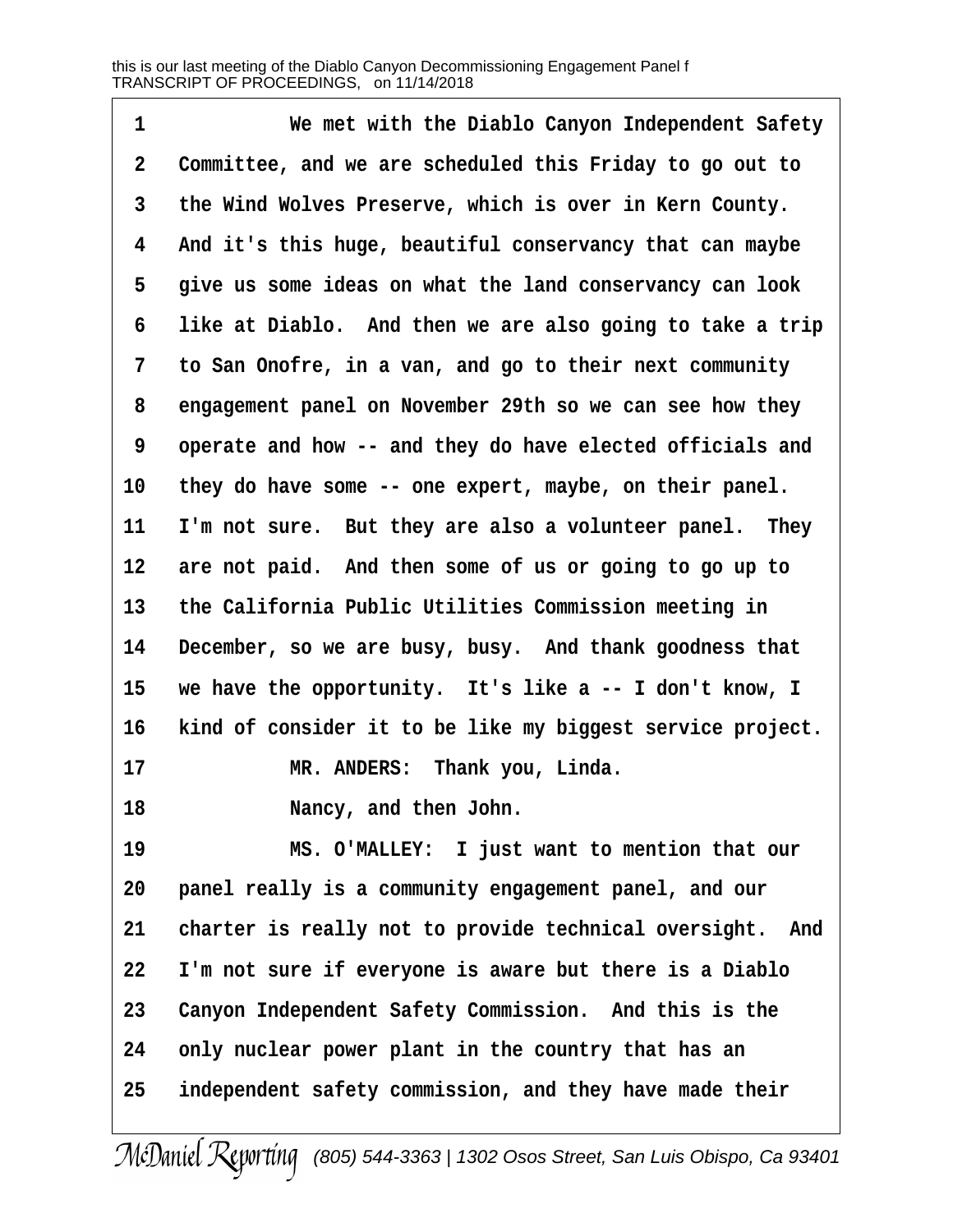| 1               | expertise available to us. And PG&E has also provided       |
|-----------------|-------------------------------------------------------------|
| $\mathbf{2}$    | expertise and can make any experts, really, that we ask     |
| 3               | them to, come speak to us to provide. So just so you        |
| 4               | know, that's how we are bridging the gap right now.         |
| 5               | The Independent Safety Commission has a mandate.            |
| 6               | Their charter will go all the way through until             |
| 7               | decommissioning in 2025. And at that time, they may         |
| 8               | continue or at that time, who knows what PG&E will provide  |
| 9               | at that time, but there will definitely be several layers   |
| 10              | of oversight for technical issues, so just to reassure you  |
| 11              | there.                                                      |
| 12              | And then regarding benchmarking of how PG&E came            |
| 13              | up with this panel, that is something that we can ask them  |
| 14              | to provide probably more information on that. I think       |
| 15              | we'd all like to know what research did you do, what did    |
| 16              | you use for benchmarking, what other panels did you look    |
| 17              | There must have been a lot of thought and insight of<br>at. |
| 18              | how you came up with this particular type of panel and why  |
| 19              | you chose not to use more government officials and          |
| 20 <sub>2</sub> | technical experts. And maybe that's something that you      |
| 21              | can provide for us at a later date.                         |
| 22              | Thank you.                                                  |
| 23              | MR. ANDERS: Thank you.                                      |
| 24              | MR. FRANKE: I just want to, as the                          |
| 25              | representative from PG&E to the panel, I just want to talk  |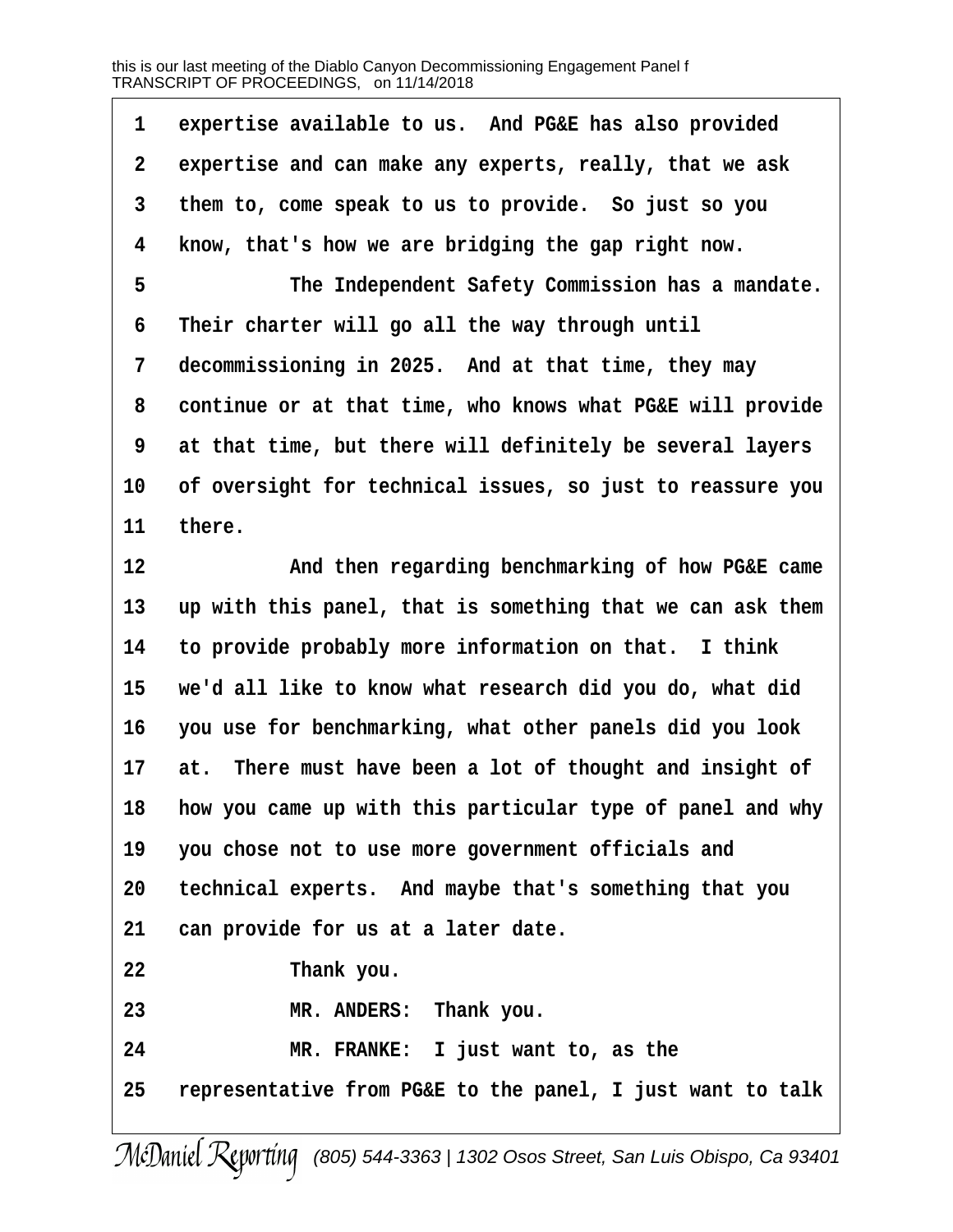1 about a couple of things. First of all, the time spent, **·2· ·Linda, that you described, really very, very generous, and ·3· ·I can't tell you how much it is worth to the company as we ·4· ·move forward.**

**·5· · · · · · ·We are unique in the fact that we have a ·6· ·technical panel that is established through government ·7· ·agencies and chosen by state law to provide technical ·8· ·expertise.· We are unique there, but what we needed to ·9· ·hear, and I think we got in spades, was the voice of the** 10 community. And I think we were seeking a diversity of 11 thought, a diversity of opinion. And if you knew the 12 backgrounds of the panel, it would be hard to argue that 13 we don't have that diversity in thought. And I know **14· ·moving forward with the vision statement, I would just** 15 like to say the vision statement written by the panel is 16 supported by PG&E from a staffing perspective, but the 17 words are the panel's. In fact, I purposely, as a member **18· ·of the panel, I didn't even vote on the vision statement** 19 because we wanted to hear from the community, not from the 20 company. And I just want to thank the panel for that. 21 **and going forward, we are committed in our** 22 filing in December. We are going to file for this panel **23· ·to continue through the disposition of the spent fuel**

**24· ·facility, so long past when the active decommissioning has 25· ·completed, we want to continue to have the opportunity to**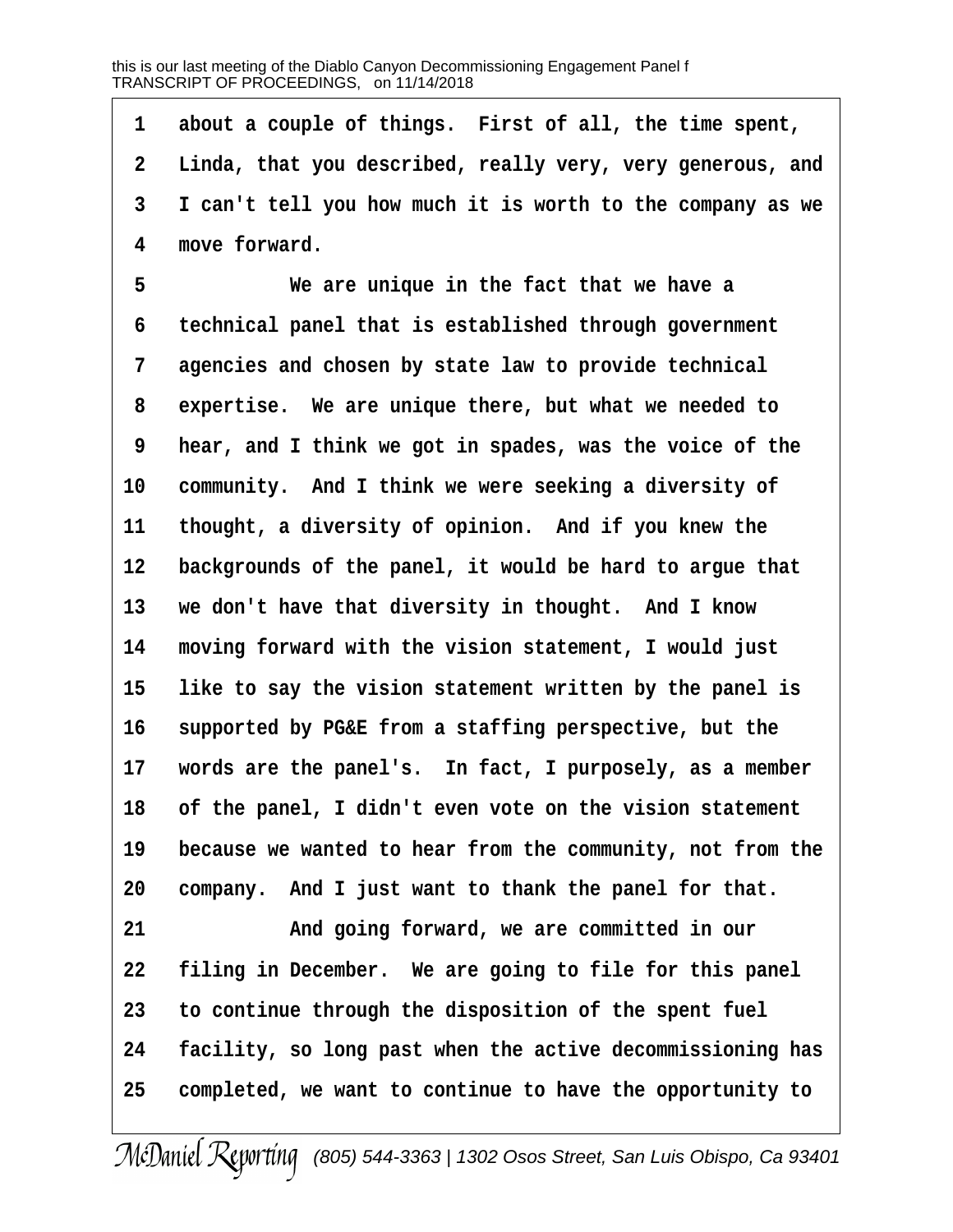| 1           | continue to interact with our community. And I know that   |
|-------------|------------------------------------------------------------|
| $\mathbf 2$ | over time as the decommissioning process goes from a plant |
| 3           | operating and planning to plant shutdown and               |
| 4           | decommissioning, and finally an independent fuel facility, |
| 5           | that the needs of the panel may change, so we will         |
| 6           | continue to look at that and evolve over time, I'm sure.   |
| 7           | MR. MEACHUM: Can you answer Nancy's question               |
| 8           | regarding the benchmarks?                                  |
| 9           | MR. FRANKE: Yeah. You know, every benchmark is             |
| 10          | different, right? So we were cognizant of the special      |
| 11          | conditions here at Diablo Canyon, through things like the  |
| 12          | DCIS, the Diablo Canyon Independent Safety Committee, as   |
| 13          | well as what we saw as anticipated agency and government   |
| 14          | interactions. That chart that Frank showed, many of those  |
| 15          | swim lanes were the opportunity for elected officials and  |
| 16          | agencies in California to engage in the process, so we     |
| 17          | looked at that.                                            |
| 18          | And I don't know if I always like putting Tom              |
| 19          | Jones on the spot. Tom actually helped develop the         |
| 20          | process working with the community, and maybe he could     |
| 21          | talk a little bit about how we came up with this           |
| 22          | particular tact. Remember, unlike SONGS, we didn't choose  |
| 23          | the participants of this panel. We actually used a         |
| 24          | formation committee, but Tom can talk a little bit more    |
| 25          | about that benchmarking.                                   |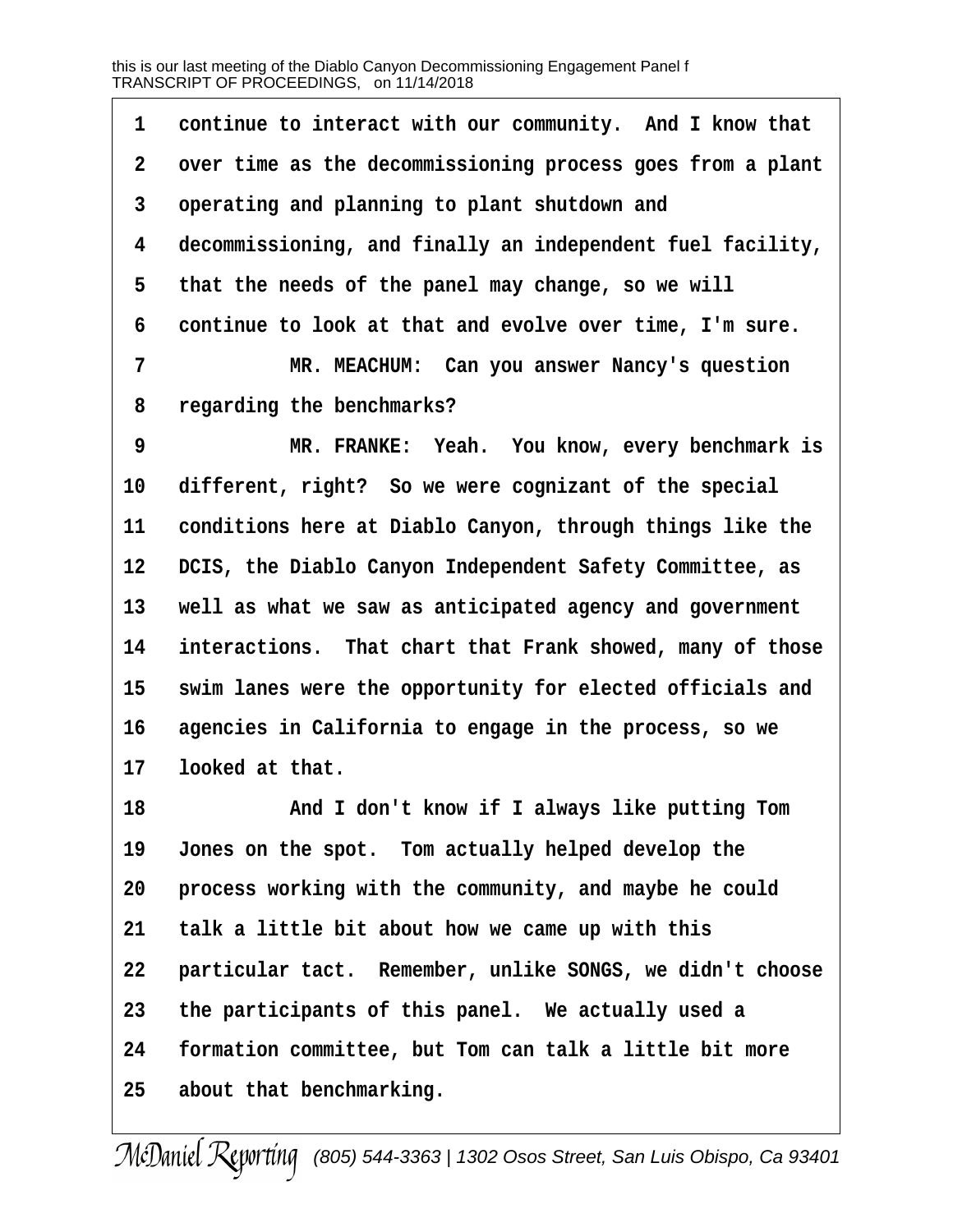**1** *MR. JONES:* **Sure. So we looked at the ·2· ·benchmarks that you have referenced.· We also looked at ·3· ·our own experience in operating panels throughout ·4· ·California, including the Humboldt Bay decommissioned** 5 facility that's going quite well. We looked at SONGS **·6· ·closely because it's almost analogous in terms of ·7· ·regulatory requirements.· And we, again, also had the ·8· ·Diablo Canyon Independent Safety Commission.**

**·9· · · · · · ·Two other data points, one was that this was in** 10 response to the joint proposal. That's the application 11 that retired Diablo Canyon Power Plant. And in that, we 12 volunteered the public process before making any 13 disposition of the lands, and subsequently the CPUC looked **14· ·at it as part of their order that, "Yes, PG&E, we expect 15· ·you to operate a community and public outreach process, 16· ·though undefined, before making any disposition decisions** 17 on lands." So we had a directive from our chief regulator 18 that it be first around lands, and then we expanded that **19· ·role when we met with the panel and when you all talked 20· ·about adding fuel, adding these other things because** 21 that's the natural course of the project. So those are **22· ·the things that we took into account in addition to the 23· ·other benchmarks and our own experience of operating** 24 **panels.** 

**25· · · · · · ·MR. FRANKE:· It is probably worth noting that**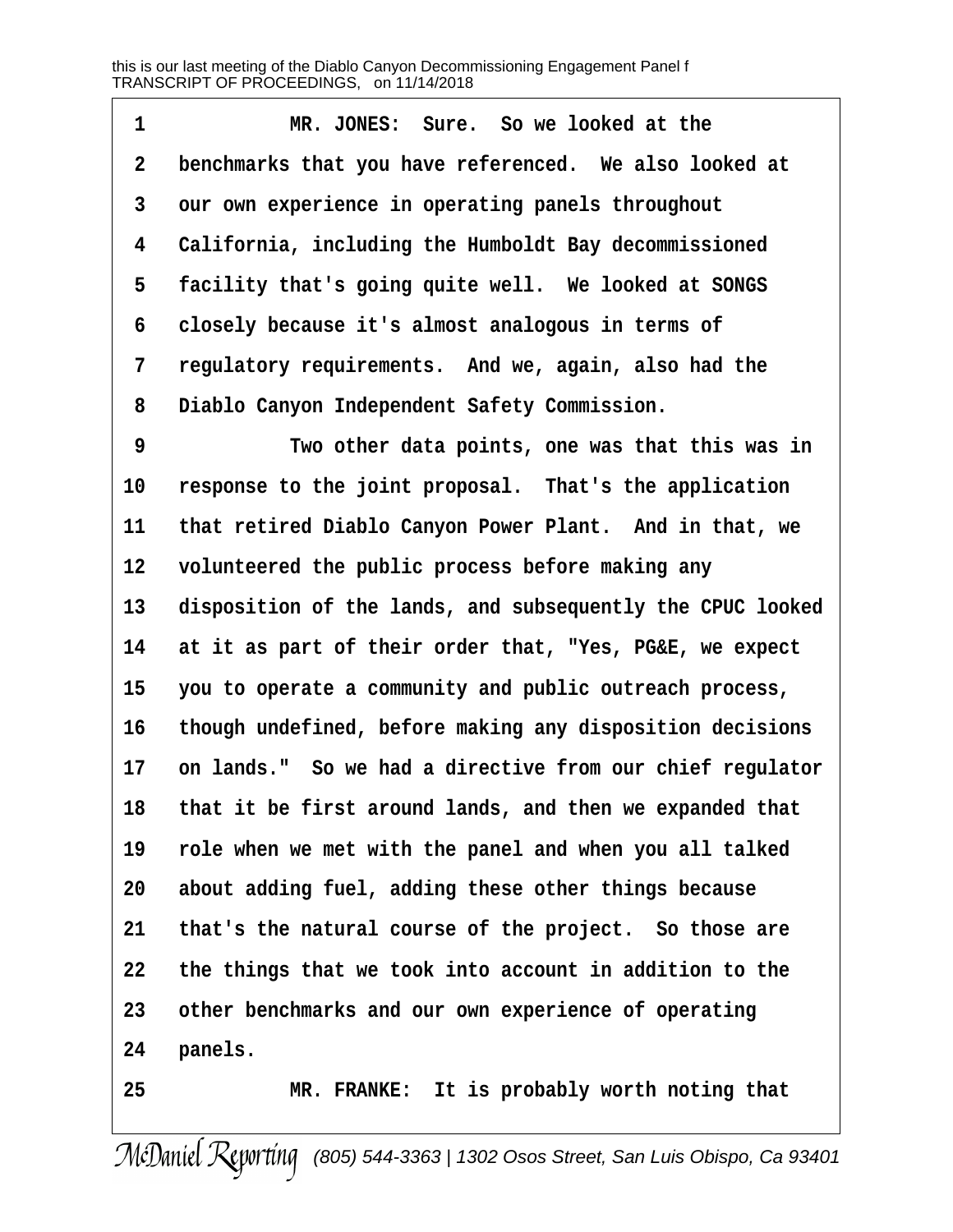1 the fact that we are filing for the panel to continue **·2· ·through the end of the spent fuel period, it's -- by ·3· ·filing with the CPUC, we anticipate that will come back in ·4· ·the form of the order associated with it.· So in essence, ·5· ·this panel will have the authority -- the authority of the ·6· ·panel will be created through the agencies, through the ·7· ·CPUC and the commission.** 8 **MR. ANDERS:** Thank you. **·9· · · · · · ·Alex, and then Sherri, and then Lauren.** 10 **MR. KARLIN:** A couple things with regard to the 11 remarks. First, I contemplate that the new entity would 12 also be volunteers. I am not suggesting that they be 13 **paid.** And certainly, I don't want to be pejorative about **14· ·the hard work that this panel has done, the people, the** 15 support that PG&E has given. I think that's the way my 16 colleagues seem to be taking it. It's very difficult for 17 an entity, once created, to contemplate its own demise and **18· ·the substitution for another one or a better one. 19· · · · · · ·Benchmarking, there is a Diablo Canyon** 20 Independent Safety Committee. That expires in 2025. That **21· ·was created by the PUC, a charter by PUC, a selection** 22 **process by PUC.** There is also an independent peer review 23 **panel.** Bruce Gibson is on it. That's also established by **24· ·the PUC, and it's required and the membership is** 25 established.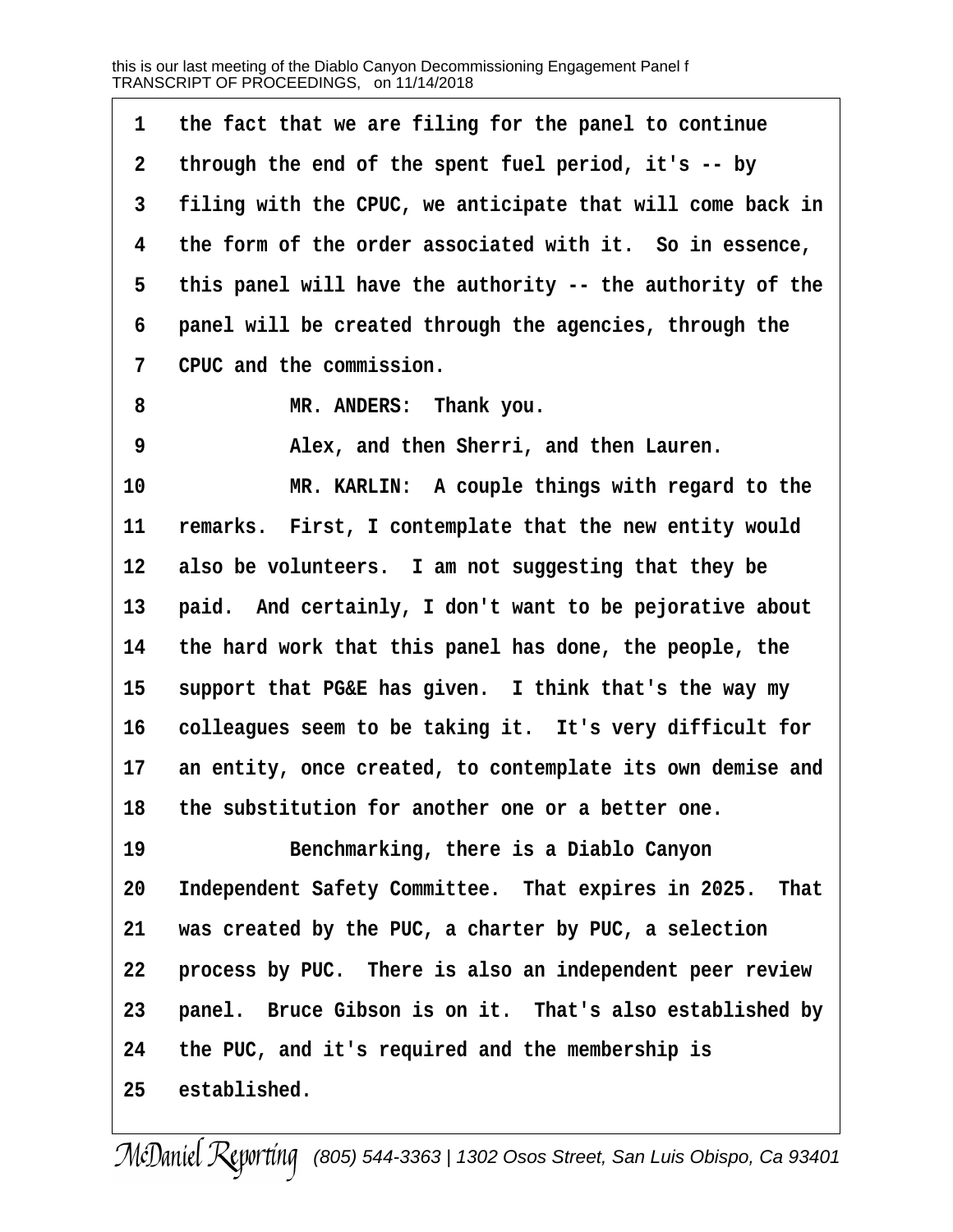**·1· · · · · · ·Now, PG&E has said why they created this panel ·2· ·the way it was, because it met their needs.· It met PG&E's ·3· ·needs.· That may not be the criterion we want to be used. ·4· ·The key is whether it meets the community's needs, the ·5· ·state's needs, to coordinate all the government agencies ·6· ·that are going to be involved here.· It's kind of like a ·7· ·council of governments.**

**·8· · · · · · ·Benchmarking, the very first day when we were ·9· ·created, PG&E put on the web page a document saying 10· ·"benchmarking," and it had the Vermont Yankee panel on it,** 11 and it had those other panels and all you had to do was 12 click on it and you could see they were dramatically 13 different in their composition and their structure and 14 their charter. So those are there. So I just think 15 benchmarking is what PG&E needs. And they would prefer, 16 quite frankly, a more malleable panel that will do -- give 17 them what they need. These are PG&E meetings. They start 18 with PG&E. They end with PG&E. They are run by PG&E. 19 And I think we need something stronger, more robust and 20 more independent. 21 **MR. ANDERS:** Thank you, Alex. **22· · · · · · ·Sherri, you had a comment? 23· · · · · · ·MS. DANOFF:· Yes.· What I favor at this point in 24· ·terms of the future for the community outreach and 25· ·technical expertise is continuation of what we have,**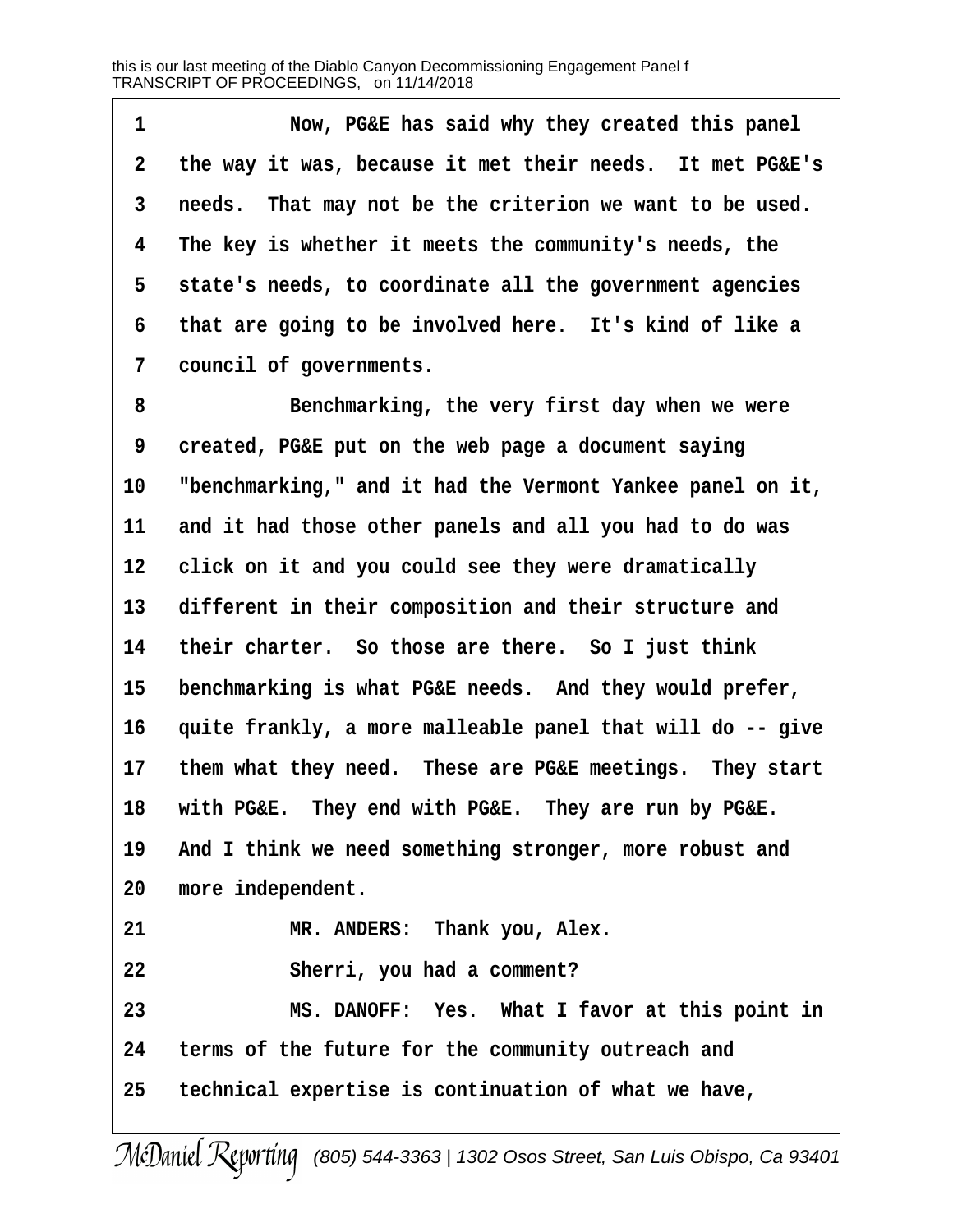| 1            | except I think it would be a good idea if the community   |
|--------------|-----------------------------------------------------------|
| $\mathbf{2}$ | panel was under PUC's requirement, just like the          |
| 3            | Independent Safety Committee. And I see no reason why the |
| 4            | two couldn't work very well together, as has occurred.    |
| 5            | I haven't noticed that the other huge committees          |
| 6            | have been more successful, and so I think if we get       |
| 7            | information that shows that they do better with a lot of  |
| 8            | elected officials and attendants and so on and so forth,  |
| 9            | you know, we might want to reconsider.                    |
| 10           | Thank you.                                                |
| 11           | MR. ANDERS: Thank you.                                    |
| 12           | Lauren and then Kara.                                     |
| 13           | MR. BROWN: I have several things I would like             |
| 14           | to comment on. First of all, I would like to thank Alex   |
| 15           | for putting this proposal together. I would like the      |
| 16           | public to know that Alex has a very extensive experience  |
| 17           | working in this area. He has served as a law judge under  |
| 18           | the Nuclear Regulatory Agency and has been involved in a  |
| 19           | number of relicensing activities, so Alex brings a lot of |
| 20           | substance to his background. And I think that background  |
| 21           | makes it important that we give consideration to his      |
| 22           | proposals.                                                |
| 23           | Second thing I would like to say, we would                |
| 24           | appreciate input from the public. You're sitting here.    |
| 25           | You have heard Alex's comments tonight. During the public |
|              |                                                           |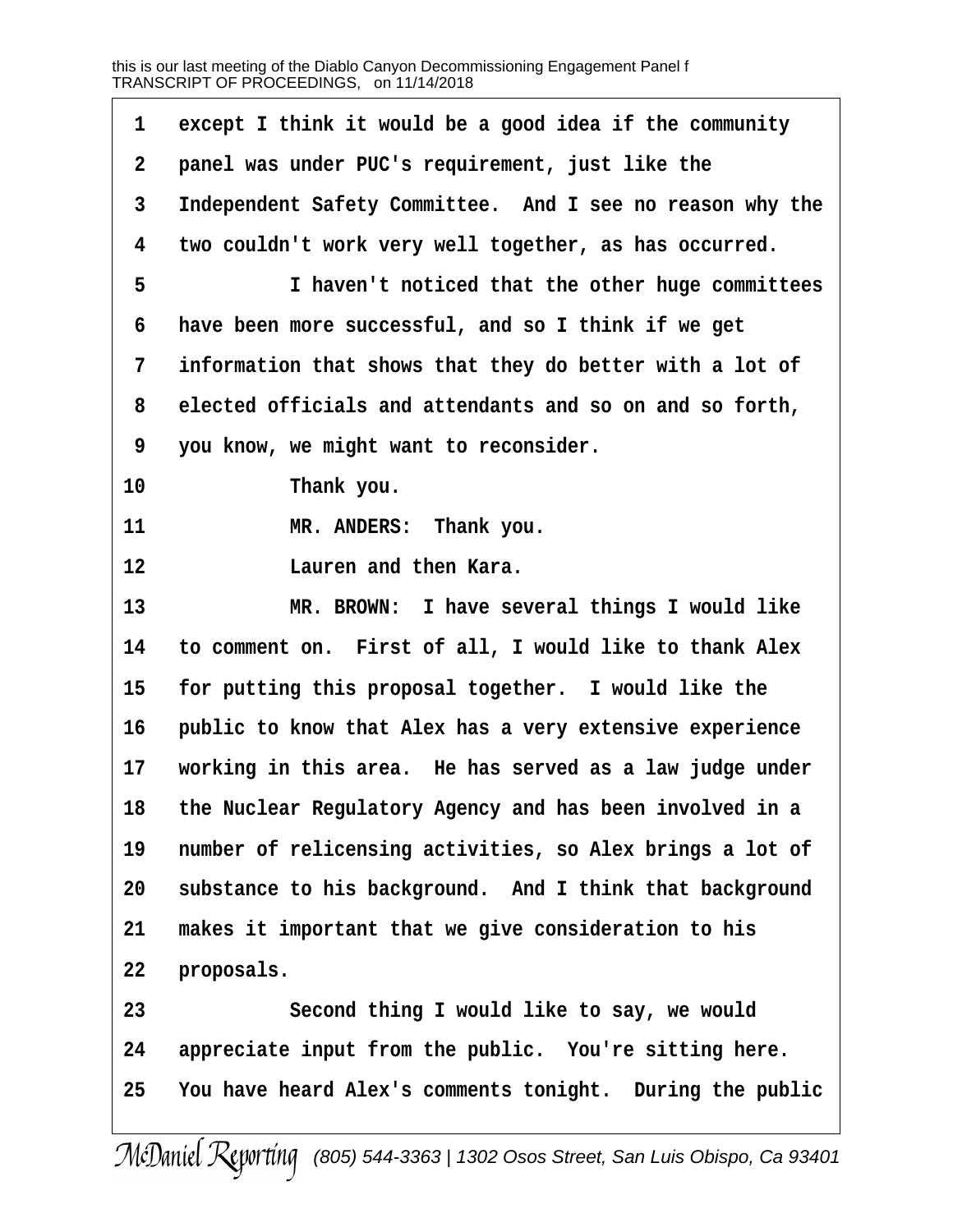**·1· ·comment period, I would ask any of you who have some input ·2· ·on this, please share it with us or go on-line and send us ·3· ·your comments.**

**·4· · · · · · ·Third thing I would like to say, the offer from ·5· ·the Independent Safety Committee to help us is informal. ·6· ·I appreciate it.· I suspect that they will follow through ·7· ·with it, but I would like to see a provision added to our ·8· ·vision statement that we're inserting that that informal ·9· ·offer be formalized with a request to the CPUC to ask them 10· ·to specifically arrange to give us periodic inputs on 11· ·matters that are relevant in the technical area to the** 12 issues that we are considering. One, for example, that we 13 are going to deal with next year is spent fuel issue. I **14· ·think getting significant input from that independent** 15 group would be helpful, so I would like to see that added.

**16· · · · · · ·The fourth thing, we are not going to reach** 17 agreement tonight on including a recommendation from the 18 whole panel that we adopt Alex's suggestion tonight. He 19 is going to include a minority report to the CPUC **20· ·including that, but we are not going to reach agreement, 21· ·but I think we should put some effort into this in the** 22 coming year. The third meeting, so far as I know, does 23 **not have a topic yet, in September?** It might be a good **24· ·time.· So in the interim, we could collect input from some 25· ·of the benchmarking instances that have been cited.**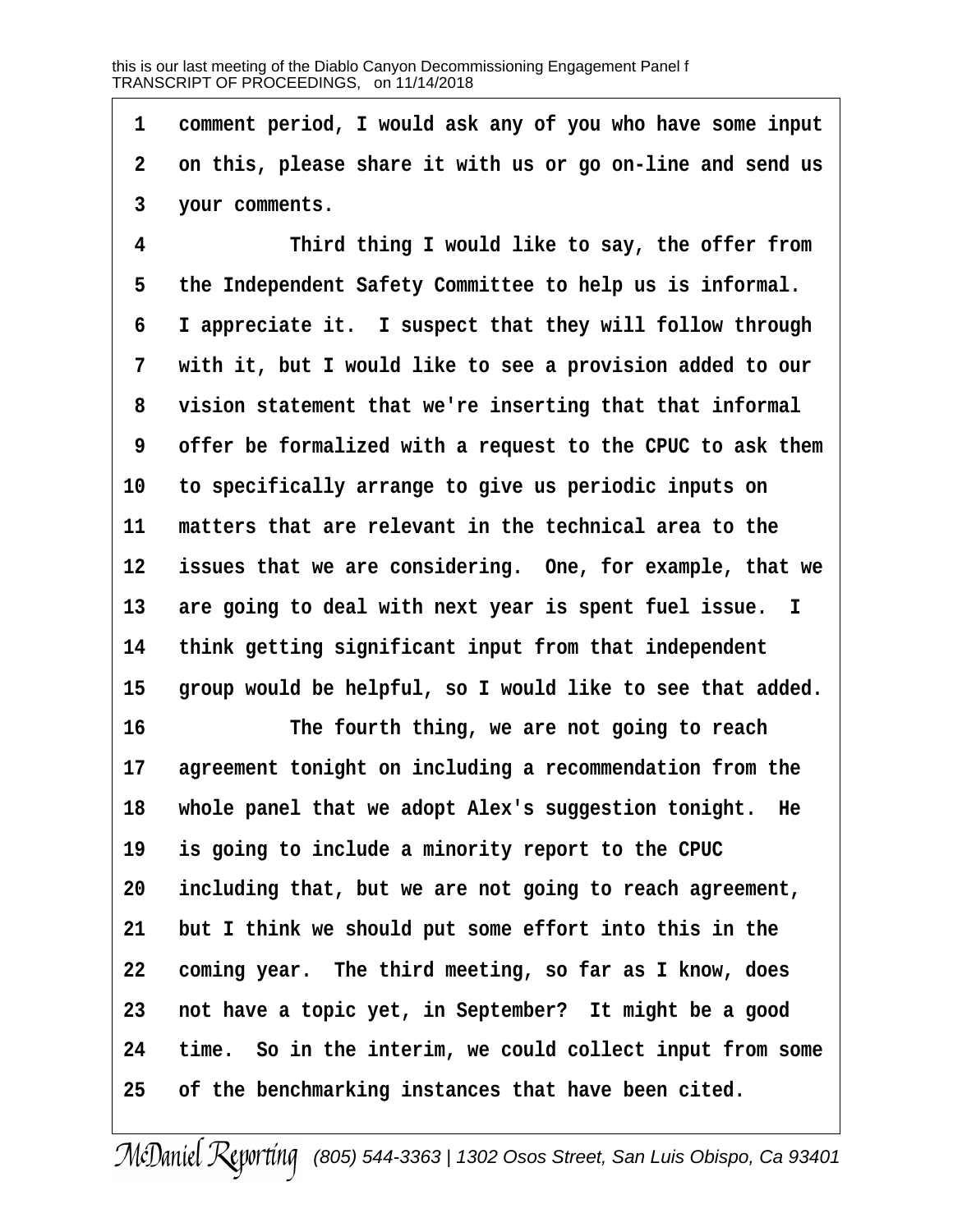| 1            | I would like to see a subcommittee of this group           |
|--------------|------------------------------------------------------------|
| $\mathbf{2}$ | going to the Council of Governments to ask them what do    |
| $\mathbf{3}$ | they think of this idea, would they like to see such a     |
| 4            | change in the structure of this, get some feedback from    |
| 5            | them, would they like to serve on it. We could go to some  |
| 6            | of the other agencies that might reasonably be included,   |
| 7            | "Would you like to see a change? Would you like to send    |
| 8            | somebody to be part of it?" So there is a lot of work we   |
| 9            | can do, and in September, we can wrestle with this and     |
| 10           | come to some panel-wide recommendations.                   |
| 11           | MR. ANDERS: Thank you, Lauren.                             |
| 12           | Kara.                                                      |
| 13           | MS. WOODRUFF: Just a quick comment, because we             |
| 14           | have so much ahead of us on the agenda. There's some       |
| 15           | really exciting topics, like land and repurposing, that we |
| 16           | haven't gotten to yet.                                     |
| 17           | I am sort of neutral on what path we take. I               |
| 18           | still feel like I need to think about it, and I am not     |
| 19           | vested in any outcome. I am only going to be on the panel  |
| 20           | another year. But what I have witnessed is a panel today   |
| 21           | that is independent and not particularly malleable. I      |
| 22           | have not been called "malleable" many times in my life.    |
| 23           | So I just want to set the record straight. Regardless of   |
| 24           | where we go, I see a panel that's very independent, very   |
| 25           | strong-willed, and not particularly kowtowing to anybody,  |
|              |                                                            |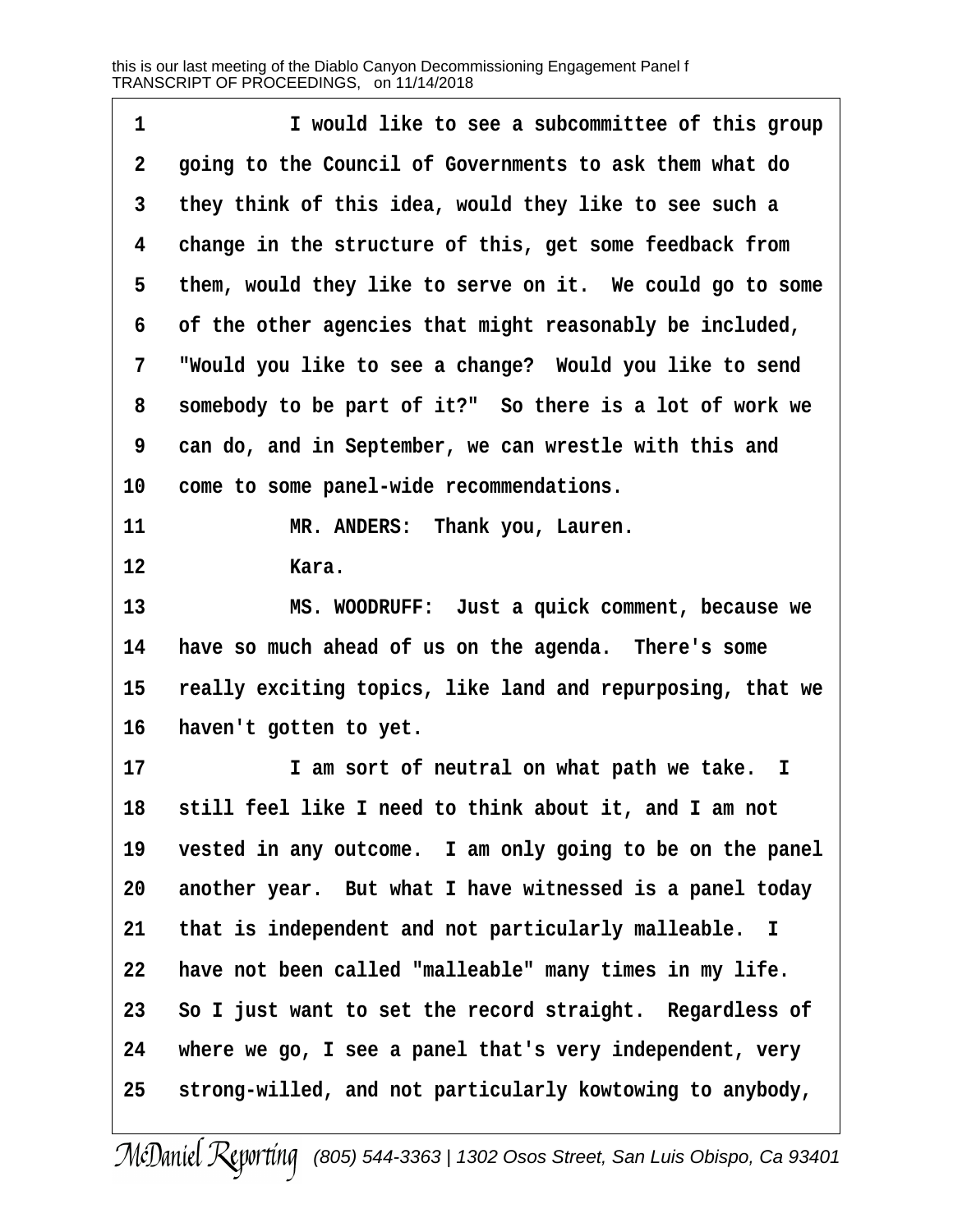**·1· ·most certainly the Utility, so I just wanted to make that** 2 **clear**. **·3· · · · · · ·MR. FRANKE:· Kara, if you want a witness, you ·4· ·are good at not being malleable. ·5· · · · · · ·MR. KARLIN:· You should see nonmalleable. ·6· · · · · · ·MR. ANDERS:· Okay.· We do need to move on.· Our ·7· ·last comment is from Linda. ·8· · · · · · ·MS. SEELEY:· I have heard a recommendation, I ·9· ·think from Nancy, that we ask the PUC to create us as a** 10 formal entity under the PUC and that we make a formal 11 arrangement with the Diablo Canyon Independent Safety **12· ·Committee that they would -- not just a handshake, as you** 13 **said, Lauren, but that this could be an official deal** 14 where they are our technical experts. They also -- Alex 15 mentioned the IPRP, the Independent Peer Review Panel, 16 which is they are experts on seismic issues. And the 17 **seismic issue has not gone away at Diablo Canyon, and we** 18 need to be very much aware of that. So I think that would **19· ·be a great idea if we could get some sort of a formal 20· ·agreement among all of these entities.· And then, you 21· ·know, this idea of going to the Council of Governments and** 22 **seeing what they think, yeah, we can change.** It doesn't 23 mean we have to die, but we can change. Thank you. 24 MR. ANDERS: Thank you all very much. **25· · · · · · ·Our second topic for discussion this evening is**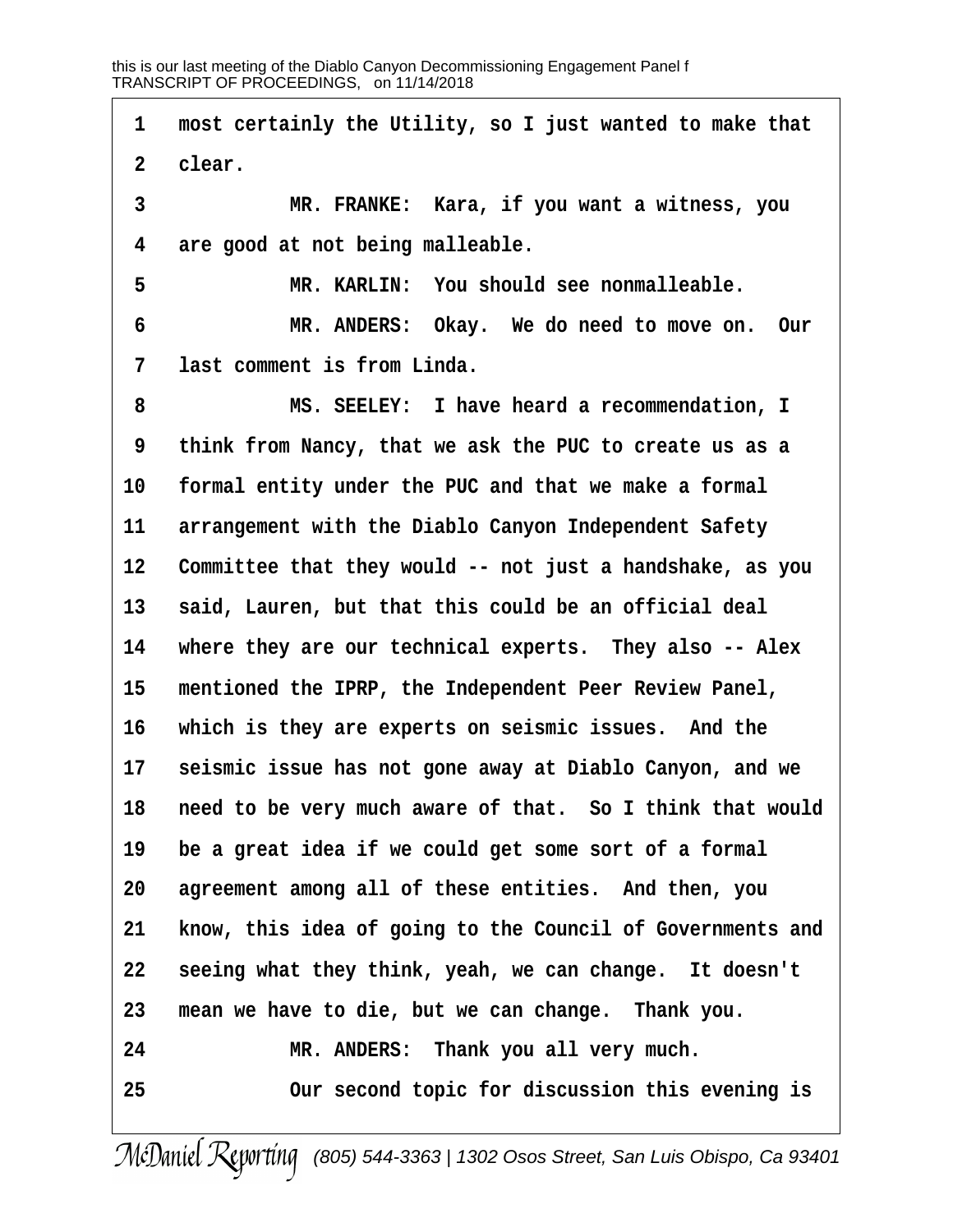| $\mathbf 1$    | decommissioning funding. And David Baldwin is going to     |
|----------------|------------------------------------------------------------|
| $\mathbf 2$    | lead us through that.                                      |
| 3              | MR. BALDWIN: All right. Thanks, Chuck.                     |
| 4              | As an introduction, it's important, I think, to            |
| 5              | recognize that sufficient funding for decommissioning is   |
| 6              | critical to the success of that process. The California    |
| $7\phantom{.}$ | Public Utilities Commission determines through a process   |
| 8              | the amount of funds that PG&E can collect from ratepayers  |
| 9              | for decommissioning. As you have heard some of the other   |
| 10             | panelists say, and has been discussed before, the          |
| 11             | decommissioning process is unlike and unequal to anything  |
| $12 \,$        | that we have seen in the county as far as its size and its |
| 13             | scope. And I think that complexity and that magnitude      |
| 14             | cannot and should not be overlooked or minimized as we     |
| 15             | move towards decommissioning.                              |
| 16             | This slide illustrates the Diablo Canyon                   |
| 17             | estimates against those of San Onofre and also the         |
| 18             | \$2.5 billion that was approved in the 2015 NDCTP. PG&E is |
| 19             | responsible for preparing an estimate of the               |
| 20             | decommissioning costs to the California Public Utilities   |
| 21             | Commission. This is done every three years. The CPUC       |
| 22             | maintains authority and, therefore, allows and adjusts the |
| 23             | utility rates to assure there is adequate funds available  |
| 24             | in the decommissioning trust fund.                         |
| 25             | In its 2015 presentation, PG&E estimated the               |
|                |                                                            |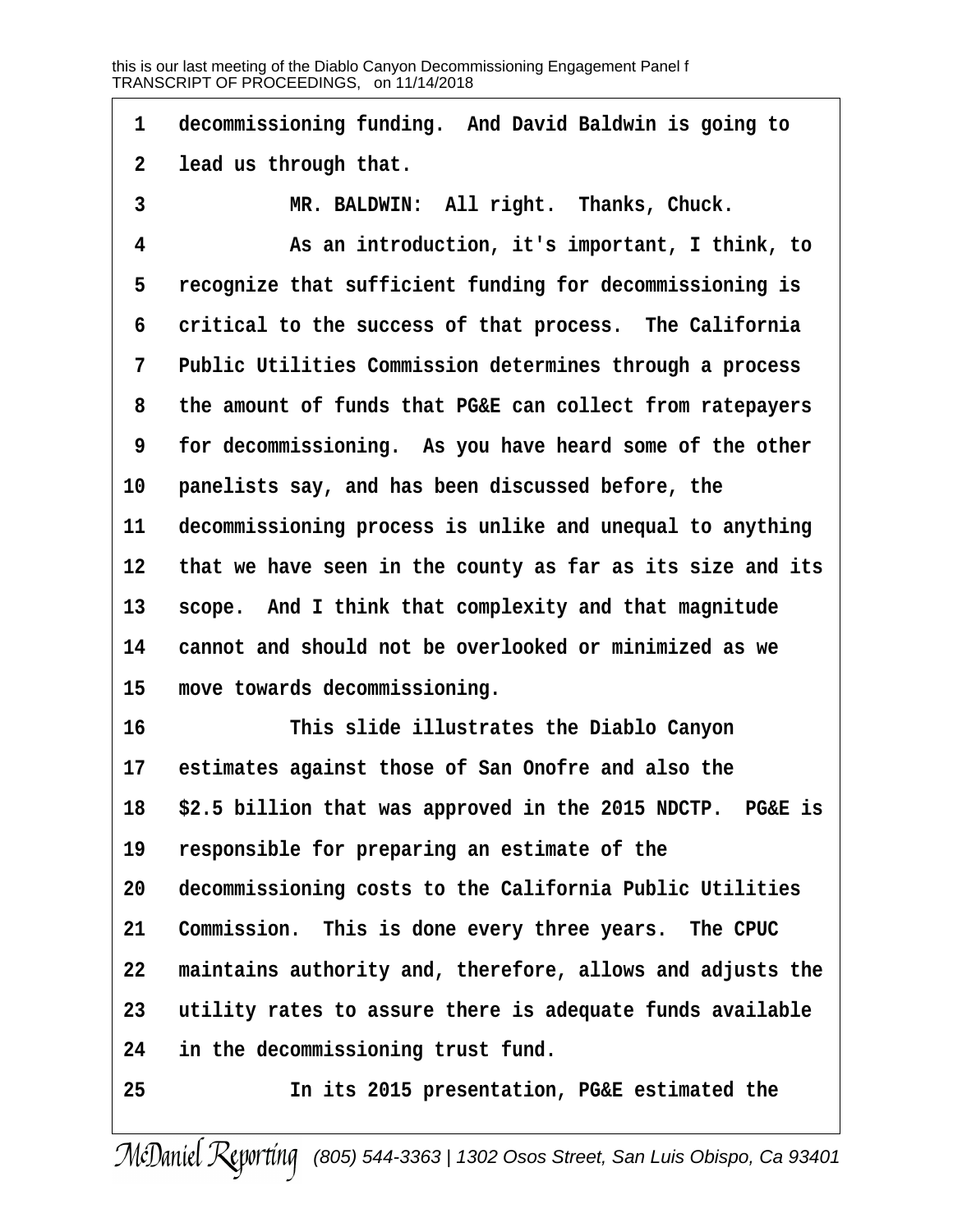**·1· ·cost of decommissioning was \$4.2 billion, and the CPUC ·2· ·approved 2.5 billion.· PG&E is now preparing a more ·3· ·detailed cost estimate for the 2018 NDCTP submittal.· This ·4· ·will be submitted in December at PG&E's presentation to ·5· ·the CPUC. ·6· · · · · · ·The disposition of the lands, facility ·7· ·repurposing and spent fuel management could have a ·8· ·significant impact on the cost of decommissioning.· This ·9· ·is and will remain, I expect, an ongoing topic with this** 10 panel. There has been a lot of discussion on that. The 11 **panel addressed decommissioning funding at our July** 12 meeting. **13· · · · · · ·Decommissioning funding vision statements.· The** 14 development of all decommissioning costs and decisions 15 should be transparent to ratepayers and the community. **16· ·The most cost effective methods for decommissioning should** 17 be researched by PG&E in order to save ratepayers money, 18 but equally, or perhaps in many cases more important, the **19· ·safety of the community and the environment is not** 20 **compromised. 21· · · · · · ·The existing Diablo Canyon trust fund must be** 22 **protected to assure that it remains sufficient to 23· ·adequately finance decommissioning. 24· · · · · · ·The sale of assets acquired through ratepayer 25· ·assessments could be used to offset decommissioning costs.**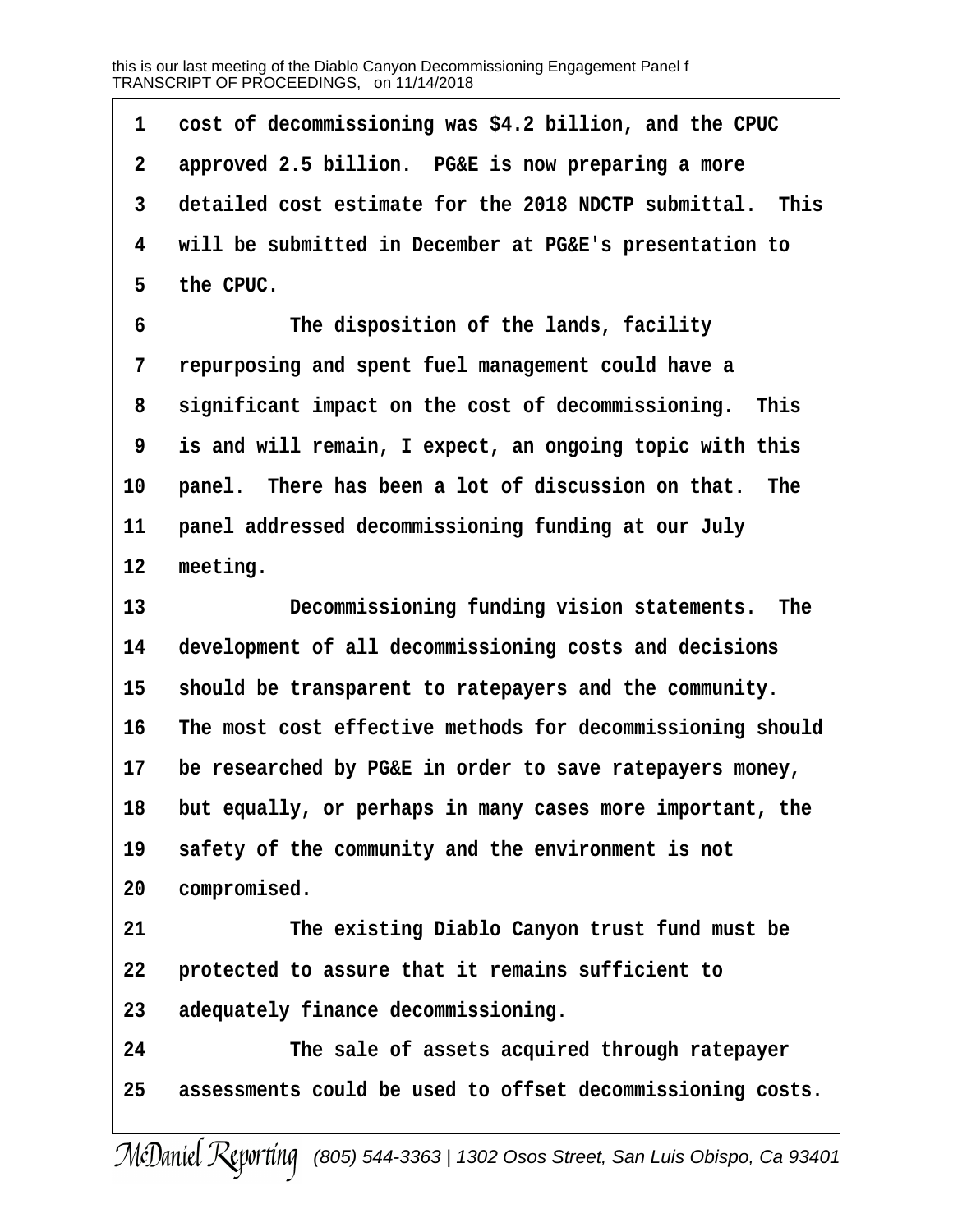| at Diablo Canyon Power Plant should be repurposed where<br>$\mathbf{2}$<br>$\mathbf{3}$<br>feasible, while also assuring that the safety of the<br>4<br>surrounding community and the workers at the plant and the<br>5<br>environmental quality of the area is not compromised.<br>6<br>Thank you.<br>7<br>MR. ANDERS: Thank you, David.<br>8<br>This, again, is an opportunity for the panel to<br>9<br>have a discussion. We had a great discussion on the last<br>topic.<br>10<br>11<br>Frank.<br>12<br>MR. MEACHUM: I have a question for PG&E, and I<br>13<br>hate to even bring this up, but as you mentioned earlier,<br>John, the fires, and now the excessive cost and the<br>14<br>15<br>liability to PG&E. Is this in any way a possibility that<br>16<br>would affect the funding for Diablo Canyon?<br>17<br>MR. FRANKE: Well, first, you know, I spoke<br>about the fires not because there was an implication of<br>18<br>19<br>PG&E.<br>20<br>MR. MEACHUM: No, I understand.<br>21<br>MR. FRANKE: But with regard to the trust fund,<br>let's remember that trust fund is a trust fund. It's in<br>22<br>essence owned -- managed by PG&E, but it is really the<br>23<br>24<br>property, I would say, of the ratepayers. It's held in<br>trust for the decommissioning. It is not a company asset.<br>25 | 1 | The uncontaminated facilities and infrastructure |
|---------------------------------------------------------------------------------------------------------------------------------------------------------------------------------------------------------------------------------------------------------------------------------------------------------------------------------------------------------------------------------------------------------------------------------------------------------------------------------------------------------------------------------------------------------------------------------------------------------------------------------------------------------------------------------------------------------------------------------------------------------------------------------------------------------------------------------------------------------------------------------------------------------------------------------------------------------------------------------------------------------------------------------------------------------------------------------------------------------------------------------------------------------------------------------------------------------------------------------------------------------------------------------------------------------------------------|---|--------------------------------------------------|
|                                                                                                                                                                                                                                                                                                                                                                                                                                                                                                                                                                                                                                                                                                                                                                                                                                                                                                                                                                                                                                                                                                                                                                                                                                                                                                                           |   |                                                  |
|                                                                                                                                                                                                                                                                                                                                                                                                                                                                                                                                                                                                                                                                                                                                                                                                                                                                                                                                                                                                                                                                                                                                                                                                                                                                                                                           |   |                                                  |
|                                                                                                                                                                                                                                                                                                                                                                                                                                                                                                                                                                                                                                                                                                                                                                                                                                                                                                                                                                                                                                                                                                                                                                                                                                                                                                                           |   |                                                  |
|                                                                                                                                                                                                                                                                                                                                                                                                                                                                                                                                                                                                                                                                                                                                                                                                                                                                                                                                                                                                                                                                                                                                                                                                                                                                                                                           |   |                                                  |
|                                                                                                                                                                                                                                                                                                                                                                                                                                                                                                                                                                                                                                                                                                                                                                                                                                                                                                                                                                                                                                                                                                                                                                                                                                                                                                                           |   |                                                  |
|                                                                                                                                                                                                                                                                                                                                                                                                                                                                                                                                                                                                                                                                                                                                                                                                                                                                                                                                                                                                                                                                                                                                                                                                                                                                                                                           |   |                                                  |
|                                                                                                                                                                                                                                                                                                                                                                                                                                                                                                                                                                                                                                                                                                                                                                                                                                                                                                                                                                                                                                                                                                                                                                                                                                                                                                                           |   |                                                  |
|                                                                                                                                                                                                                                                                                                                                                                                                                                                                                                                                                                                                                                                                                                                                                                                                                                                                                                                                                                                                                                                                                                                                                                                                                                                                                                                           |   |                                                  |
|                                                                                                                                                                                                                                                                                                                                                                                                                                                                                                                                                                                                                                                                                                                                                                                                                                                                                                                                                                                                                                                                                                                                                                                                                                                                                                                           |   |                                                  |
|                                                                                                                                                                                                                                                                                                                                                                                                                                                                                                                                                                                                                                                                                                                                                                                                                                                                                                                                                                                                                                                                                                                                                                                                                                                                                                                           |   |                                                  |
|                                                                                                                                                                                                                                                                                                                                                                                                                                                                                                                                                                                                                                                                                                                                                                                                                                                                                                                                                                                                                                                                                                                                                                                                                                                                                                                           |   |                                                  |
|                                                                                                                                                                                                                                                                                                                                                                                                                                                                                                                                                                                                                                                                                                                                                                                                                                                                                                                                                                                                                                                                                                                                                                                                                                                                                                                           |   |                                                  |
|                                                                                                                                                                                                                                                                                                                                                                                                                                                                                                                                                                                                                                                                                                                                                                                                                                                                                                                                                                                                                                                                                                                                                                                                                                                                                                                           |   |                                                  |
|                                                                                                                                                                                                                                                                                                                                                                                                                                                                                                                                                                                                                                                                                                                                                                                                                                                                                                                                                                                                                                                                                                                                                                                                                                                                                                                           |   |                                                  |
|                                                                                                                                                                                                                                                                                                                                                                                                                                                                                                                                                                                                                                                                                                                                                                                                                                                                                                                                                                                                                                                                                                                                                                                                                                                                                                                           |   |                                                  |
|                                                                                                                                                                                                                                                                                                                                                                                                                                                                                                                                                                                                                                                                                                                                                                                                                                                                                                                                                                                                                                                                                                                                                                                                                                                                                                                           |   |                                                  |
|                                                                                                                                                                                                                                                                                                                                                                                                                                                                                                                                                                                                                                                                                                                                                                                                                                                                                                                                                                                                                                                                                                                                                                                                                                                                                                                           |   |                                                  |
|                                                                                                                                                                                                                                                                                                                                                                                                                                                                                                                                                                                                                                                                                                                                                                                                                                                                                                                                                                                                                                                                                                                                                                                                                                                                                                                           |   |                                                  |
|                                                                                                                                                                                                                                                                                                                                                                                                                                                                                                                                                                                                                                                                                                                                                                                                                                                                                                                                                                                                                                                                                                                                                                                                                                                                                                                           |   |                                                  |
|                                                                                                                                                                                                                                                                                                                                                                                                                                                                                                                                                                                                                                                                                                                                                                                                                                                                                                                                                                                                                                                                                                                                                                                                                                                                                                                           |   |                                                  |
|                                                                                                                                                                                                                                                                                                                                                                                                                                                                                                                                                                                                                                                                                                                                                                                                                                                                                                                                                                                                                                                                                                                                                                                                                                                                                                                           |   |                                                  |
|                                                                                                                                                                                                                                                                                                                                                                                                                                                                                                                                                                                                                                                                                                                                                                                                                                                                                                                                                                                                                                                                                                                                                                                                                                                                                                                           |   |                                                  |
|                                                                                                                                                                                                                                                                                                                                                                                                                                                                                                                                                                                                                                                                                                                                                                                                                                                                                                                                                                                                                                                                                                                                                                                                                                                                                                                           |   |                                                  |
|                                                                                                                                                                                                                                                                                                                                                                                                                                                                                                                                                                                                                                                                                                                                                                                                                                                                                                                                                                                                                                                                                                                                                                                                                                                                                                                           |   |                                                  |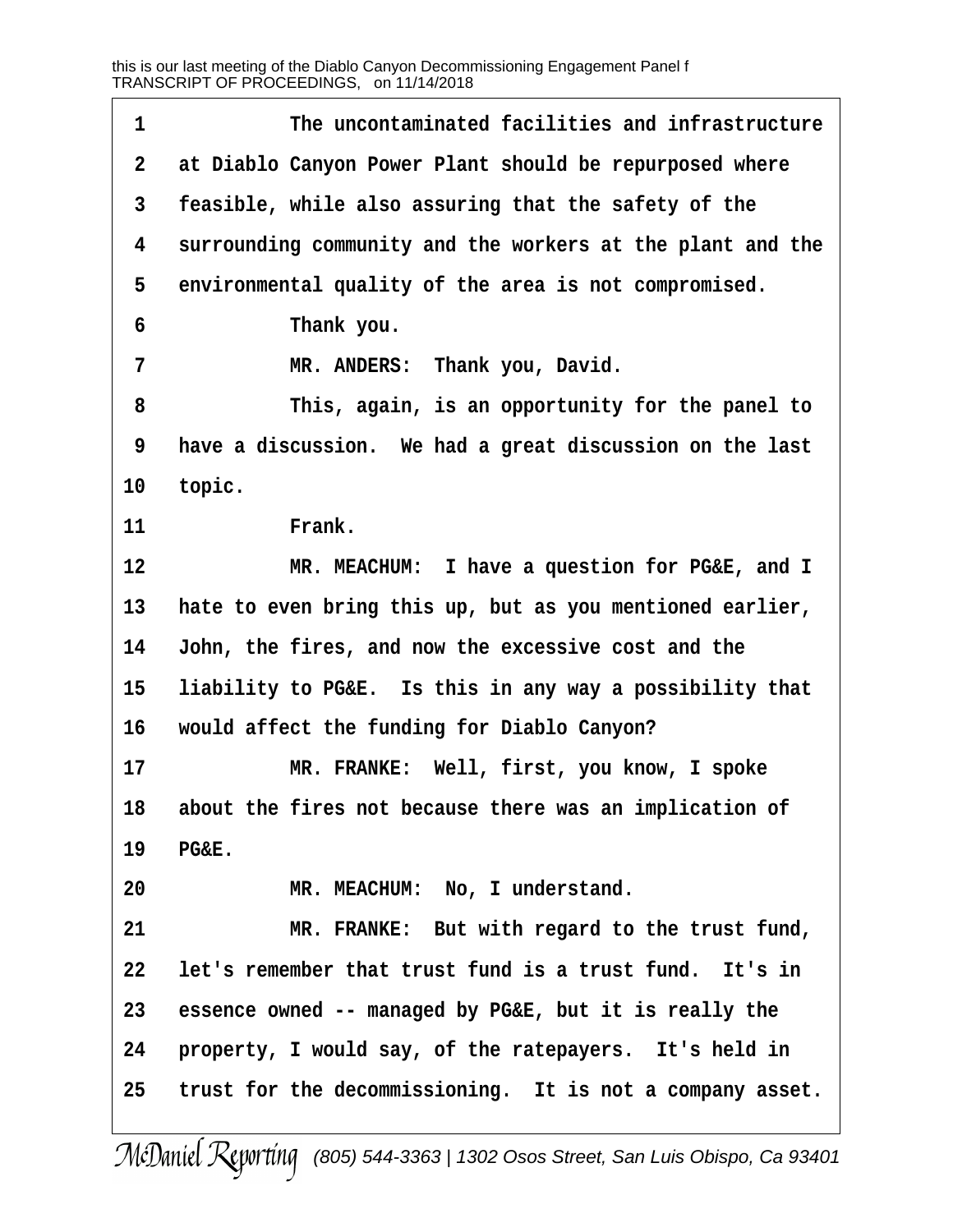**·1· ·So if there is any concerns about the financial liability ·2· ·of the company, it wouldn't touch these funds.· These ·3· ·funds are separate in a trust. ·4· · · · · · ·MR. MEACHUM:· But I guess it goes to the** 5 question of seeking additional funds, which I understand **·6· ·PG&E is going to do. 7 b MR. FRANKE:** Yes. **·8· · · · · · ·MR. MEACHUM:· Would this affect it in any way? ·9· · · · · · ·MR. FRANKE:· You know, that's a question for the** 10 CPUC. I don't see how that pertains. You need to 11 remember that state law in California requires that the 12 customers pay for the eventually decommissioning of the 13 **plant, all reasonable and prudent expenses.** So as long as **14· ·those expenses are demonstrated to be prudent, then they** 15 are carried through the CPUC rate mechanism. **16· · · · · · ·It is also probably important to mention that 17· ·these particular funds, PG&E makes no money off these** 18 funds. There is no profit margin. There is no slice that 19 goes to the shareholders. This is purely money that we **20· ·hold, and then we spend.· And the prudency of that** 21 expenditure is verified through the CPUC process. So to **22· ·that end, there might be some confusion that there is some** 23 benefit of the company to get more money. There isn't. 24 Absolutely none. 25 **MR. MEACHUM:** I wasn't going there. When there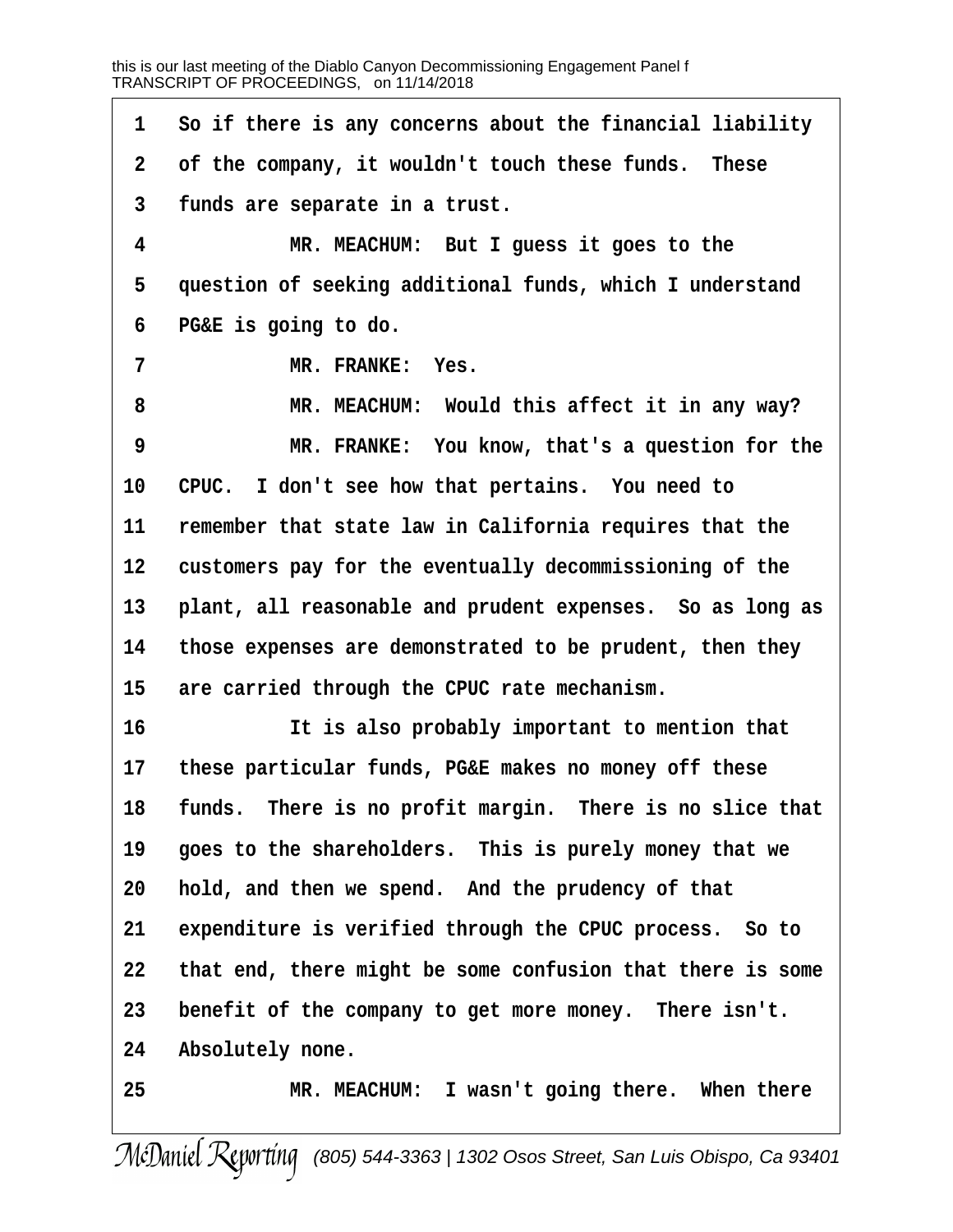**·1· ·is money someplace and there is a situation in which PG&E ·2· ·may find itself, somebody is going to seek funding ·3· ·somewhere.** 4 **MR. FRANKE:** I understand. **·5· · · · · · ·MR. MEACHUM:· And I just want to make sure that ·6· ·it's not going to happen here. ·7· · · · · · ·MR. FRANKE:· That's probably one difference ·8· ·that's probably worth mentioning as we talk about your ·9· ·concern.· The states where Alex was discussing the** 10 benchmarks of the panels in those states, they have a very 11 different structure than here. They are nonregulated 12 states. They don't have a CPUC. So in those cases, the 13 funds for these decommissioning funds don't funnel through 14 a state agency. That's probably why the state laws to 15 establish the panels here, and state law carries through **16· ·the CPUC.· And the CPUC will oversee the expenditure of** 17 those funds. And through that process, those funds are 18 **separate.** In nonregulated states, those funds still have 19 to exist under the federal law. The NRC requires those 20 **funds to exist, but I think the situation would be** 21 different there or could be different. **22· · · · · · ·MR. MEACHUM:· Thank you very much.· Appreciate 23· ·that. 24· · · · · · ·MR. ANDERS:· Thank you. 25· · · · · · ·Any other comments or questions?**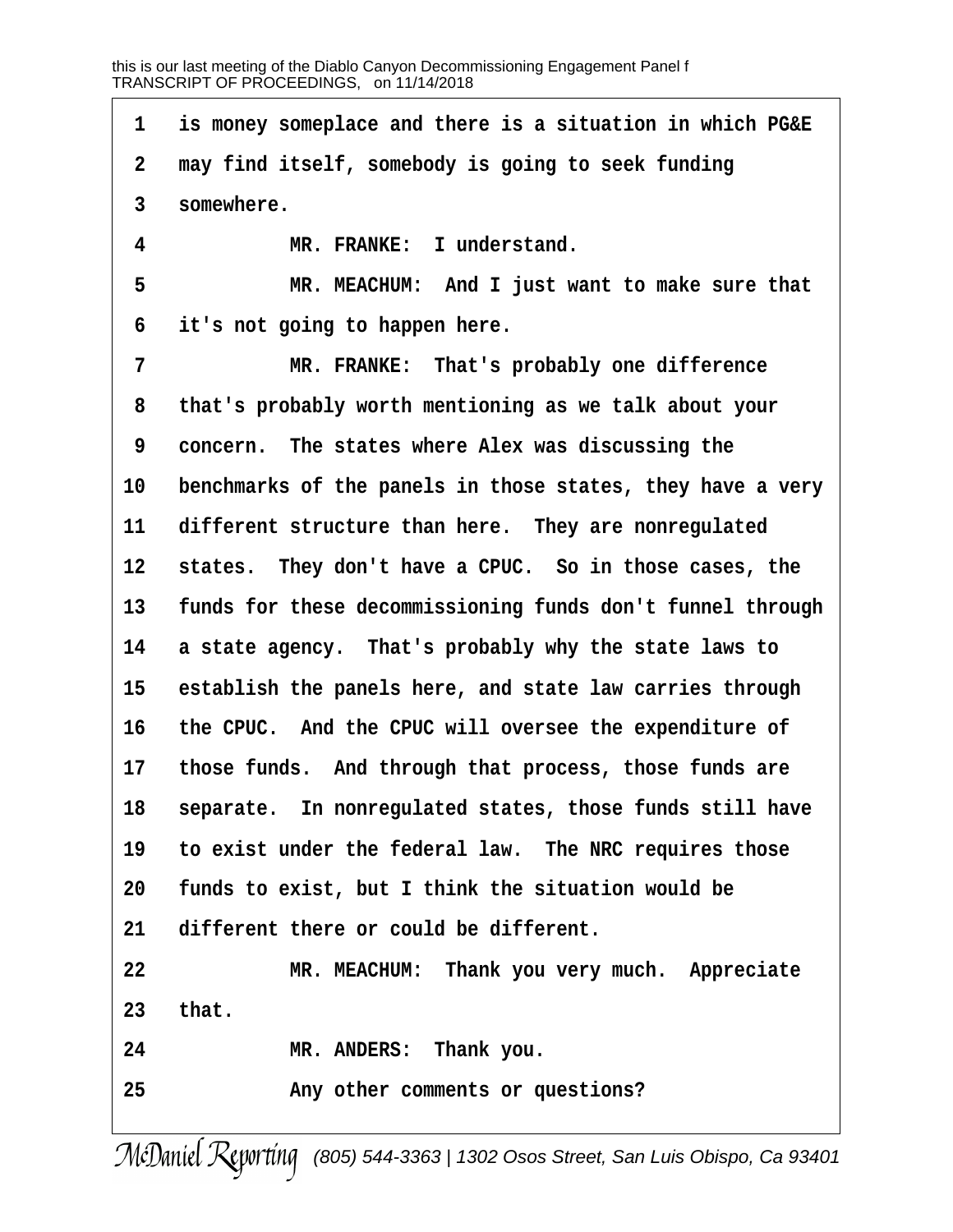**·1· · · · · · ·Okay.· The next decommissioning topic is the ·2· ·Diablo Canyon lands, and Dena Bellman is going to discuss ·3· ·the panel recommendations. ·4· · · · · · ·Dena. ·5· · · · · · ·MS. BELLMAN:· Thank you, Chuck. ·6· · · · · · ·So welcome everyone.· I would also like to ·7· ·welcome you and thank you for being here tonight, and for ·8· ·many that are here tonight, your continued interest and ·9· ·input to this panel. 10· · · · · · ·The Diablo Canyon Power Plant is surrounded by 11· ·12,000 acres of pristine coastal lands, including 14 miles** 12 of coastline. On the lands topic, the panel hosted two **13· ·full-day workshops on August 17th and 18th, plus a public** 14 meeting on August 29th to discuss lands. These hosted a 15 variety of presentations by agencies, nonprofits and 16 community organizations. The panel has also received 340 17 **public comments regarding the future use of the lands, 18· ·which has significantly shaped the lands vision that you** 19 will hear tonight. **20· · · · · · ·The ownership of the surrounding lands is** 21 complex and different parcels do have unique requirements. **22· ·Approximately 2 1/2 square miles are leased by a** 23 development company. The lands to the north of the plant **24· ·are owned by PG&E, while the lands to the south are owned 25· ·by a subsidiary of PG&E named Eureka Energy.· PG&E has**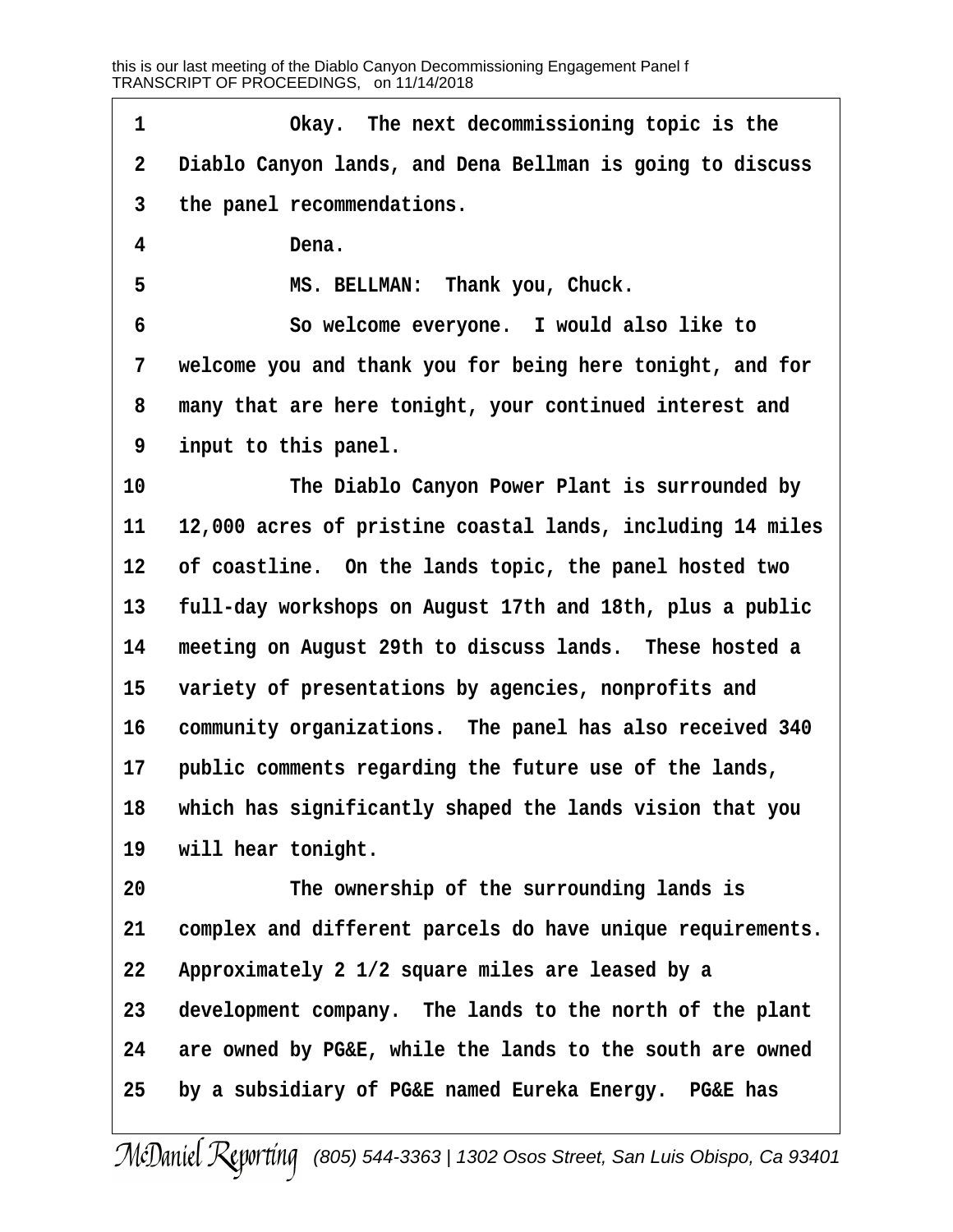| 1  | been an excellent steward of the lands, as well as the     |
|----|------------------------------------------------------------|
| 2  | unique Native American and other significant cultural      |
| 3  | resources in that area. The public comment indicated       |
| 4  | overwhelming public support for conservation and managed   |
| 5  | use of the lands surrounding the power plant.              |
| 6  | The panel has developed these six different                |
| 7  | vision statements regarding the Diablo Canyon lands. The   |
| 8  | 12,000 acres of Diablo Canyon lands surrounding the Diablo |
| 9  | Canyon Power Plant are a precious treasure and a           |
| 10 | spectacular natural resource that should be preserved in   |
| 11 | perpetuity for the public and for future generations.      |
| 12 | The public should be ensured access to the                 |
| 13 | Diablo Canyon lands to the greatest extent possible, while |
| 14 | protecting and preserving sensitive habitats, cultural     |
| 15 | sites and other resources.                                 |
| 16 | The preservation of sacred Native American sites           |
| 17 | should be assured.                                         |
| 18 | The request for land ownership and federal                 |
| 19 | recognition by the local Native American community should  |
| 20 | be recognized as legitimate, while at the same time        |
| 21 | considering the overwhelming public testimony that the     |
| 22 | Diablo Canyon lands be conserved and available to the      |
| 23 | public for managed limited use.                            |
| 24 | The conservation activities on Diablo Canyon               |
| 25 | lands should be coordinated with owners of other protected |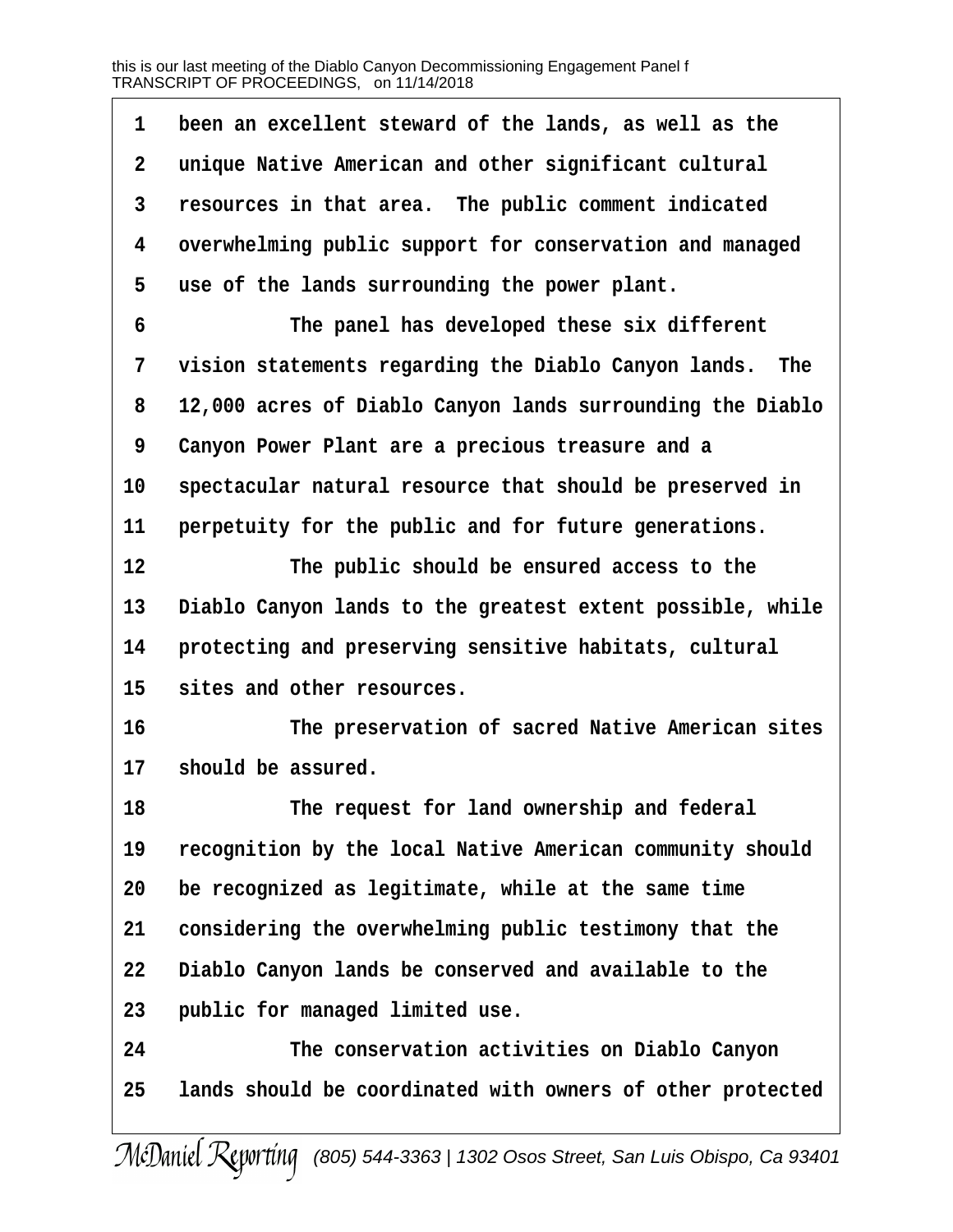1 **properties in the Irish Hills region.** These include State **·2· ·Parks, the U.S. Bureau of Land Management, the Land ·3· ·Conservancy of San Luis Obispo County, and the City of ·4· ·San Luis Obispo. ·5· · · · · · ·The use of Diablo Canyon lands should be ·6· ·consistent with safe, secure and monitored storage of ·7· ·spent nuclear fuel until such time as it is removed from ·8· ·the site. ·9· · · · · · ·Thank you.** 10 **MR. ANDERS:** Thank you, Dena. **11· · · · · · ·Again, the opportunity for additional** 12 discussion, questions, comments. 13 **Yes, Alex. 14· · · · · · ·MR. KARLIN:· Yes, Chuck.· I was just looking at 15· ·this for one additional time, and on page 28, I think** 16 there is an ambiguity there that I didn't see before. The 17 very first bullet, could we go to that on the page, slide **18· ·28. 19· · · · · · ·Thank you.· It starts with "the request for land** 20 ownership and federal recognition by the local Native 21 Americans." We have certainly discussed, I thought, the **22· ·request for land ownership, and that's been discussed by** 23 this panel to some extent. Are we saying that we support **24· ·the Native American federal recognition as a 25· ·federally-recognized Indian tribe?**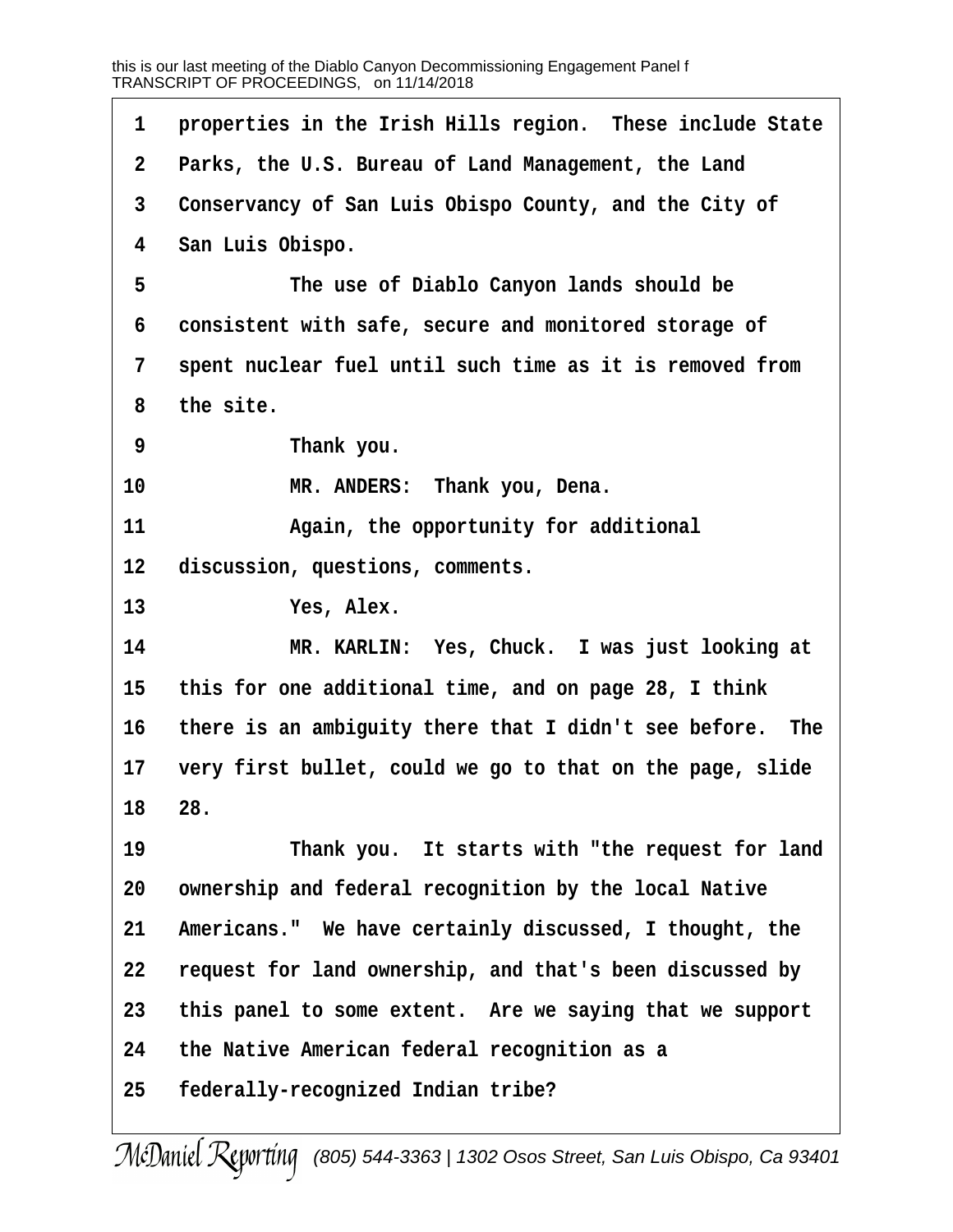| 1              | I didn't think so. I think being a                         |
|----------------|------------------------------------------------------------|
| $\mathbf 2$    | federally-recognized Indian tribe is a very specific       |
| 3              | federal thing that brings independent sovereignty to the   |
| 4              | Native -- and that may or may not happen. And I'm not      |
| 5              | sure we've opined on that or should be recommending, if    |
| 6              | that's what we are doing. Maybe that should be clarified   |
| $7\phantom{.}$ | or maybe that's what the panel intends, but I didn't think |
| 8              | we were recommending that.                                 |
| 9              | MR. ANDERS: Before this meeting, the panel had             |
| 10             | dinner and a conversation, and this topic did come up, and |
| 11             | this is how the original draft was drafted.                |
| 12             | So if the panel has any other comments, now is             |
| 13             | the time.                                                  |
| 14             | Dena.                                                      |
| 15             | MS. BELLMAN: Oh, no. I was agreeing with you               |
| 16             | that we discussed this. Sorry.                             |
| 17             | MR. ANDERS: David, did you have a comment?                 |
| 18             | MR. BALDWIN: Yeah. I didn't catch that before,             |
| 19             | but I don't recall that we took a position on federal      |
| 20             | recognition of the tribe. We did discuss the lands and     |
| 21             | other issues surrounding that, but I don't remember us     |
| $22 \,$        | taking a position on that. That's my recollection anyway.  |
| 23             | MR. ANDERS: Yes.                                           |
| 24             | Kara.                                                      |
| 25             | MS. WOODRUFF: Yeah, quick comment on this                  |
|                |                                                            |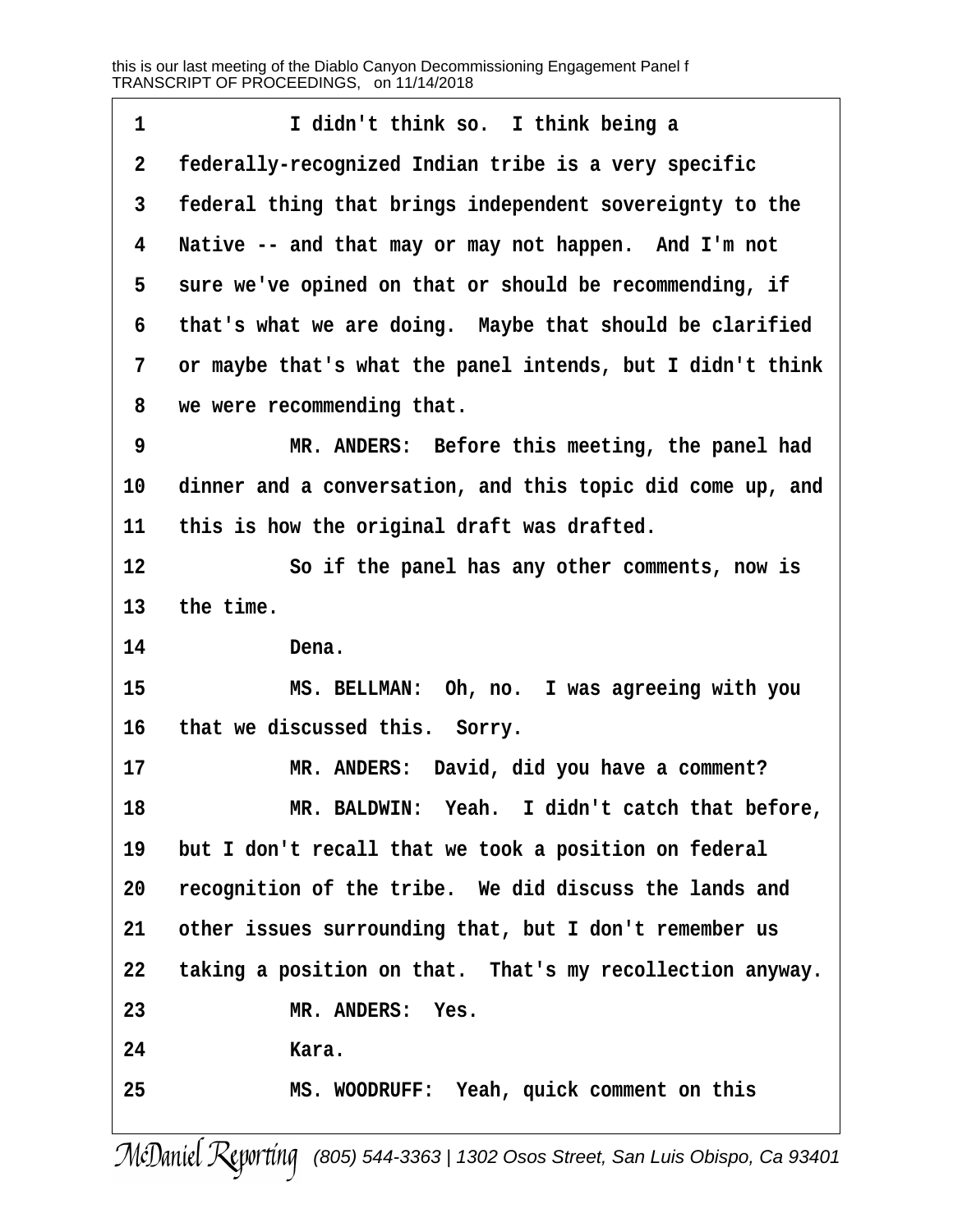1 issue. It was mentioned in a few of the comments made by **·2· ·panel members and presented in the draft.· We can ·3· ·obviously adjust that, but that reflects comments made ·4· ·during the process. ·5· · · · · · ·MR. ANDERS:· Any other comments?· Questions? ·6· · · · · · ·Yes, Sherri. ·7· · · · · · ·MS. DANOFF:· I think when we put it together, ·8· ·our thinking was, "Well, it seems legitimate to request ·9· ·this, and it's certainly legitimate that the public wants** 10 access," so we just put it out there. **11 11 ILCO IF INCO <b>I**NG: I think it's probably fair to say **12· ·that the yak tityu tityu yak tilhini -- did I say that** 13 right? 14 MR. LATHRUP: That's close enough. **15· · · · · · ·MR. FRANKE:· That's as good as I am going to** 16 **get. 17· · · · · · ·I think the panel was moved by the presentation** 18 and it is probably worth noting that we found their **19· ·presentation very -- 20· · · · · · ·MR. LATHRUP:· I would also say that the 21· ·statement really doesn't recommend or agree as far as 22· ·federal recognition.· I think it is just addressing the 23· ·fact that it is a legitimate request, and so I don't think 24· ·it really is meant to be support of federal recognition. 25· · · · · · ·MR. FRANKE:· It's a little bit outside the**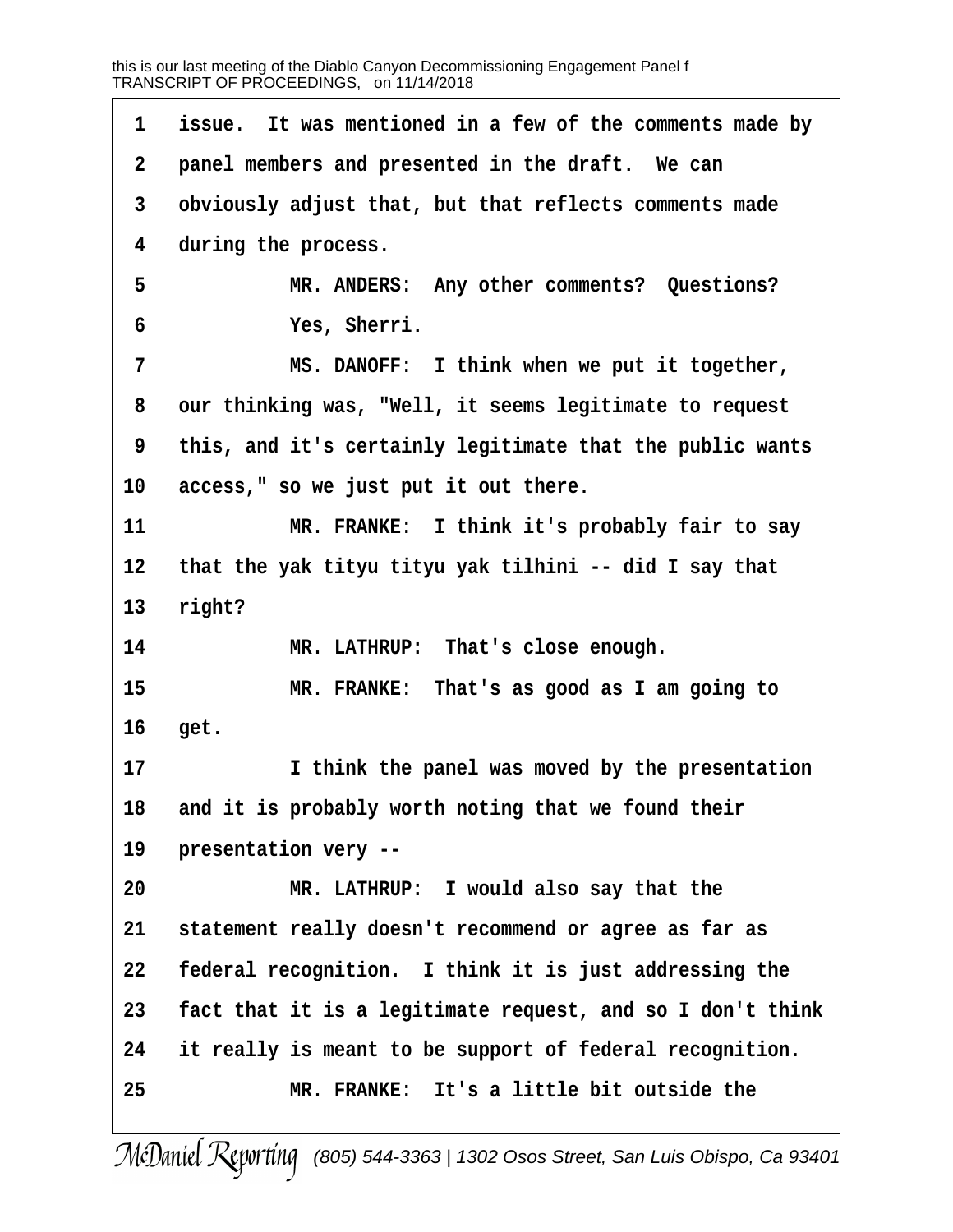1 **purview of what our purpose is.** 

**·2· · · · · · ·MR. KARLIN:· I agree, I think it's outside our** 3 **purview.** The statement says, "The request for federal **·4· ·recognition by the local Native American community should ·5· ·be recognized as legitimate," and I don't think we agreed ·6· ·to that as a vision.· We did agree that their request for ·7· ·access and et cetera, et cetera, that's legit, and that we** 8 support that.

**·9· · · · · · ·MR. ANDERS:· I think in discussion the panel had 10· ·-- let me just state this and you can comment on this --** 11 is that originally that was the text. And during prior 12 discussion -- Alex, I think you're correct -- where there 13 was a legitimate request that the Native American 14 community have property or land. There was also concern 15 with regard to long-term conservation and possibility of 16 unmanaged development, if it became federally recognized. 17 And that was the gist of the conversation. So I think you **18· ·hit the nail on the head.**

19 **1 I think the panel recognizes that the Native 20· ·American community should have some type of access to the** 21 **property or property.** There was no agreement among the 22 **panel with regard to federal recognition because there** 23 were concerns about possible implications. Is that a fair **24· ·statement?· And perhaps we need to modify that statement** 25 **slightly to reflect that.**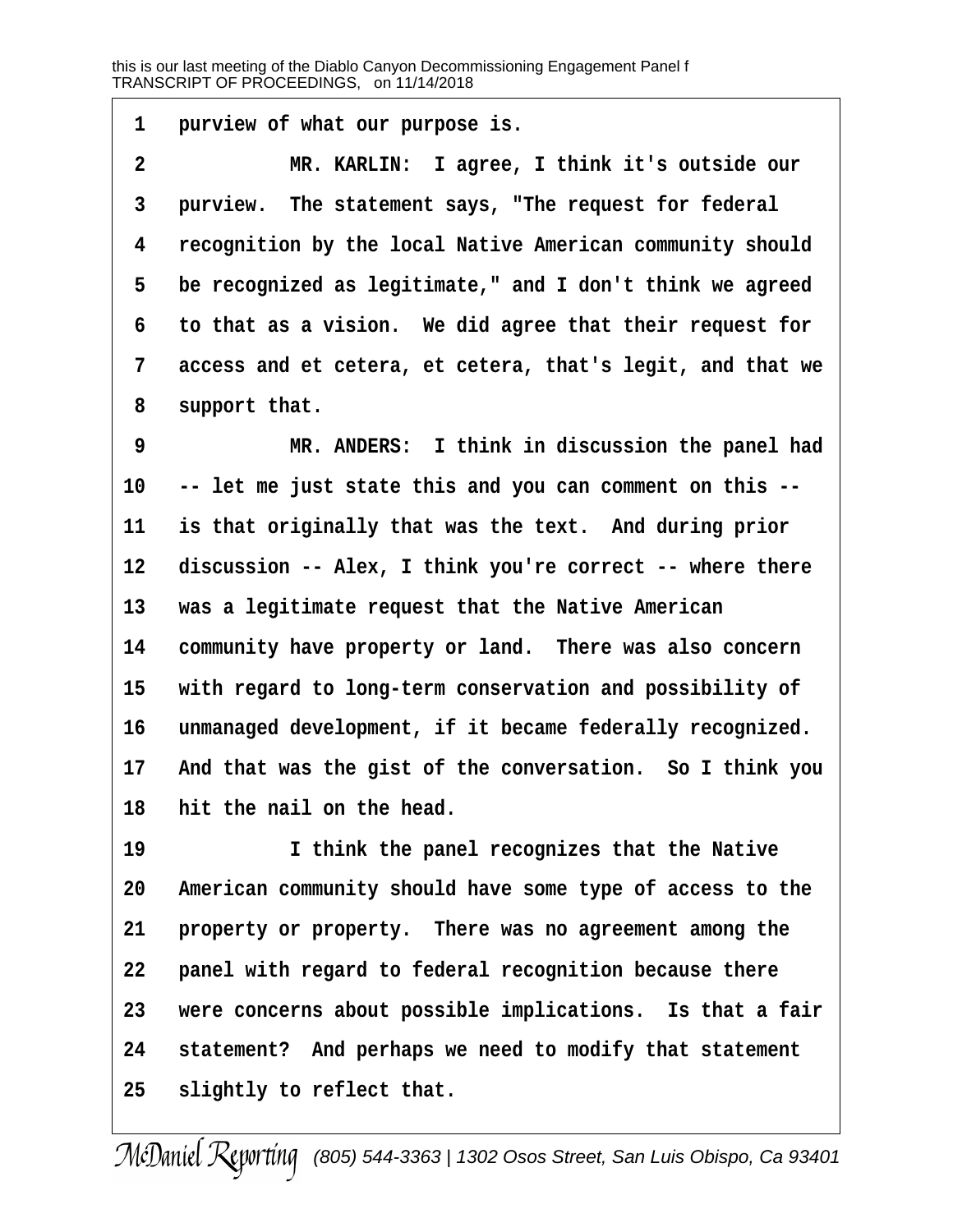1 **\*\*\* \*\*\* \*\*\* \*\*\* \*\*\* \*\*\* \*\*\* \*\*\* \*\*\* \*\*\* \*\*\* \*\*\* \*\*\* \*\*\* \*\*\* \*\*\* \*\*\* \*\*\* \*\* \*\* \*\* \*\* \*\* \*\* \*\* \*\* \*\* \*\* \*\* \*\* \*\* \*\* \*\* \*\* \*\* \*\* \*\* \*\* \*\* \*\* \* ·2· ·I think that's exactly what the group intended. ·3· · · · · · ·MR. ANDERS:· Very good.· Thank you.· Thank you ·4· ·for pointing that out.** 5 **MR. JONES:** Chuck, so we are editing that on the **·6· ·fly?· Would you like us to take some language down -- 7** *MR. ANDERS:* **Pardon? ·8· · · · · · ·MR. JONES:· I'm asking if you're submitting a ·9· ·revision, are we going to work it off-line?** 10 **MR. ANDERS:** Does anyone have a revision? 11 Should we work the language based on what I said? **12· · · · · · ·MS. BELLMAN:· I don't think we need to do it** 13 now. We are working on the next draft anyway, so. 14 **8 MR. ANDERS:** Okay. Any further discussion or 15 comments with regard to the lands? We did have 16 overwhelming comment on the lands issue. **17· · · · · · ·Yes, Kara. 18· · · · · · ·MS. WOODRUFF:· Thank you. 19· · · · · · ·I really like this section of the vision** 20 statement. I love that the community came together and **21· ·had a near unanimous voice in conservation of these 12,000 22· ·acres.· So I think this vision really reflects what the 23· ·community told us, and I think that's pretty cool and I am** 24 excited about it. And I'm really happy that we're going **25· ·to present to the public and the Public Utilities**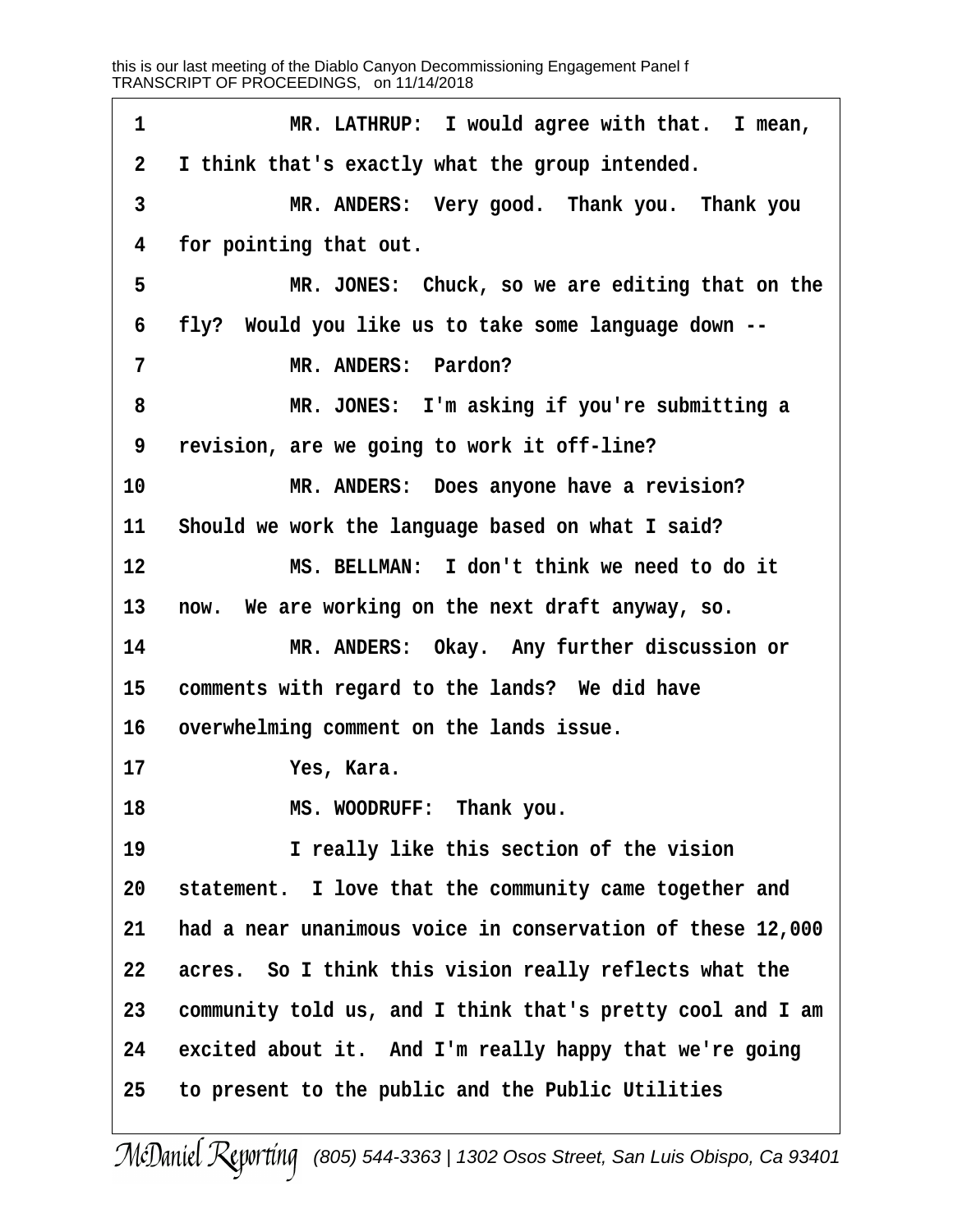1 Commission.

**·2· · · · · · ·I did have a question that's been lingering ·3· ·about the land status, and I was wondering if you could ·4· ·bring up the map of the Irish Hills that we were showing** 5 earlier. This might be a question for PG&E.

**·6· · · · · · ·The property in orange to the right bottom ·7· ·corner, that's Wild Cherry Canyon, that's five parcels in ·8· ·the orange, and those have been the subject and target of ·9· ·conservation efforts for years.· Right next to it is the 10· ·yellowish-green area, and that's the 1200 acres that is** 11 conserved by way of a deed restriction. And what I still **12· ·don't understand is whether that is currently conserved 13· ·and the deal is done or whether it's some kind of offer to 14· ·dedicate that still requires a third party to accept the** 15 deed restriction or the offer to dedicate. And I have **16· ·heard two stories, and I don't know which one is accurate** 17 so I would love some clarity on that, if possible.

**18· · · · · · ·MR. JONES:· So Tom Jones on behalf of PG&E. 19· ·That is condition of a Coastal Development Permit related** 20 to steam generator replacement project. And that 1200 21 acres was identified and we have a legal description. We **22· ·have been working with the Coastal Commission to record 23· ·that deed restriction.· There's not a third-party involved 24· ·that's in compliance with the Coastal Commission.· We 25· ·haven't come to terms yet with the Commission.**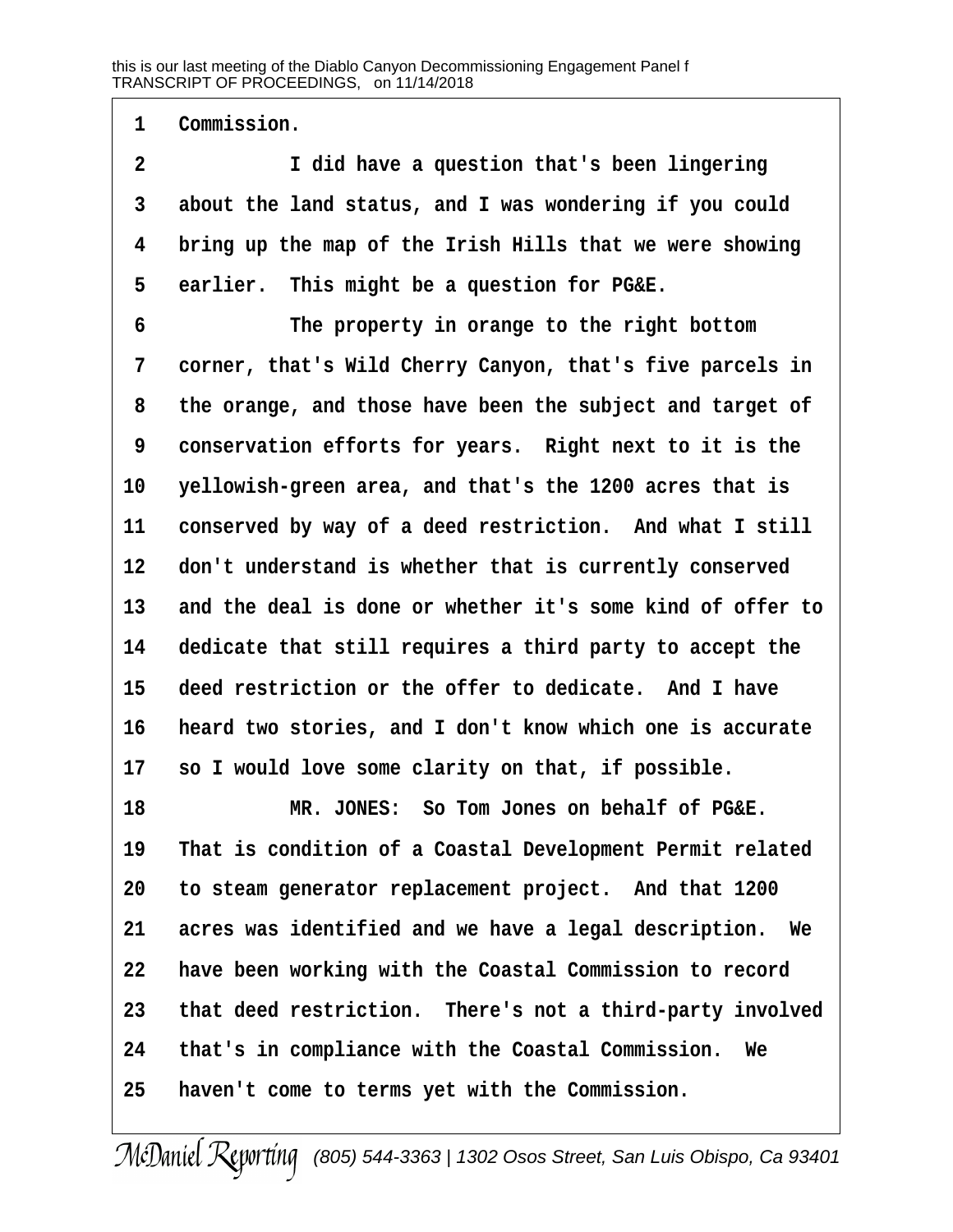| 1            | We did an early legal description. They weren't            |
|--------------|------------------------------------------------------------|
| $\mathbf{2}$ | satisfied with it. We conducted an exhaustive survey in    |
| 3            | 2017 on every one of these parcels that took us about four |
| 4            | months. We re-informed the legal description of that area  |
| 5            | and consulted with the Coastal Commission as recently as   |
| 6            | the last 30 days about the status of accepting that. So    |
| 7            | we're on track with them. We've been working with them on  |
| 8            | a regular basis. They haven't been made happy yet, and     |
| 9            | it's our job to satisfy them so I hope that the revision   |
| 10           | and the concurrent survey has done that, but it's strictly |
| 11           | with the Coastal Commission, PG&E can record the           |
| 12           | conservation.                                              |
| 13           | MS. WOODRUFF: That's very helpful. Thank you,              |
| 14           | Tom.                                                       |
| 15           | What I would say is since it is not a done deal,           |
| 16           | as Alex just said, maybe we want to include in our         |
| 17           | recommendations a statement that this process be complete  |
| 18           | and that 1200 acres be thoroughly conserved according to   |
| 19           | the permit conditions of the steam generator, or something |
| 20           | along those lines, just to nail down those last 1200       |
| 21           | acres.                                                     |
| 22           | MR. JONES: Sure. And we'll also take the                   |
| 23           | action to circulate to you the current language in that    |
| 24           | agreement. So for instance, the area of the lighthouse     |
| 25           | road, while it's on those parcels, we gave a wider buffer  |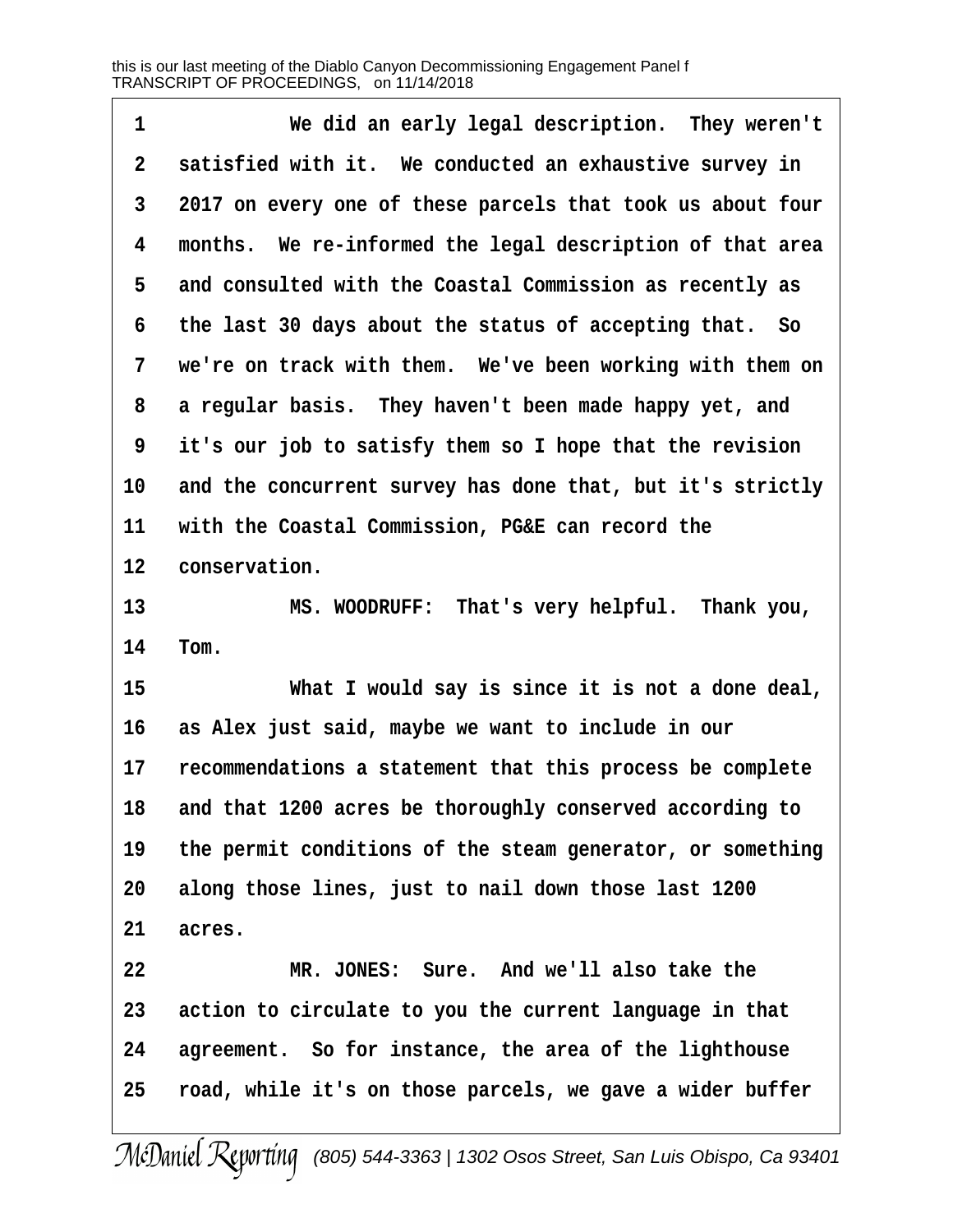**·1· ·so that the road could be repaired and maintained. ·2· ·There's some nuanced language in that, but we'll get that ·3· ·language to this panel. ·4· · · · · · ·MS. WOODRUFF:· Okay.· And the last thing that I ·5· ·would say is something really kind of exciting has come ·6· ·out of this panel process, and that is the leaseholders of ·7· ·this land, HomeFed, have come back to the table and we're ·8· ·beginning negotiations for conservation of the property. ·9· ·So I don't think that would have come about necessarily if** 10 we hadn't been formed as such, so that's pretty cool. 11 Thank you. 12 **MR. ANDERS:** Thank you. 13 **Linda. 14· · · · · · ·MS. SEELEY:· I have a question for you, Tom.** 15 Those two -- the 1200 acres, I don't understand. They're 16 **held by Eureka Energy, right?** 17 MR. JONES: Correct. **18· · · · · · ·MS. SEELEY:· And is there going to be a** 19 conservation entity that will take those on and manage **20· ·them or how is that going to work?** 21 **8 MR. JONES:** It's currently a requirement of the **22· ·lease of the utility, and that will restrict via the deed** 23 for any future folks. So it will be an obligation for **24· ·Eureka and for PG&E, but right now that conservation -- 25· ·those aspects of conservation will be required as part of**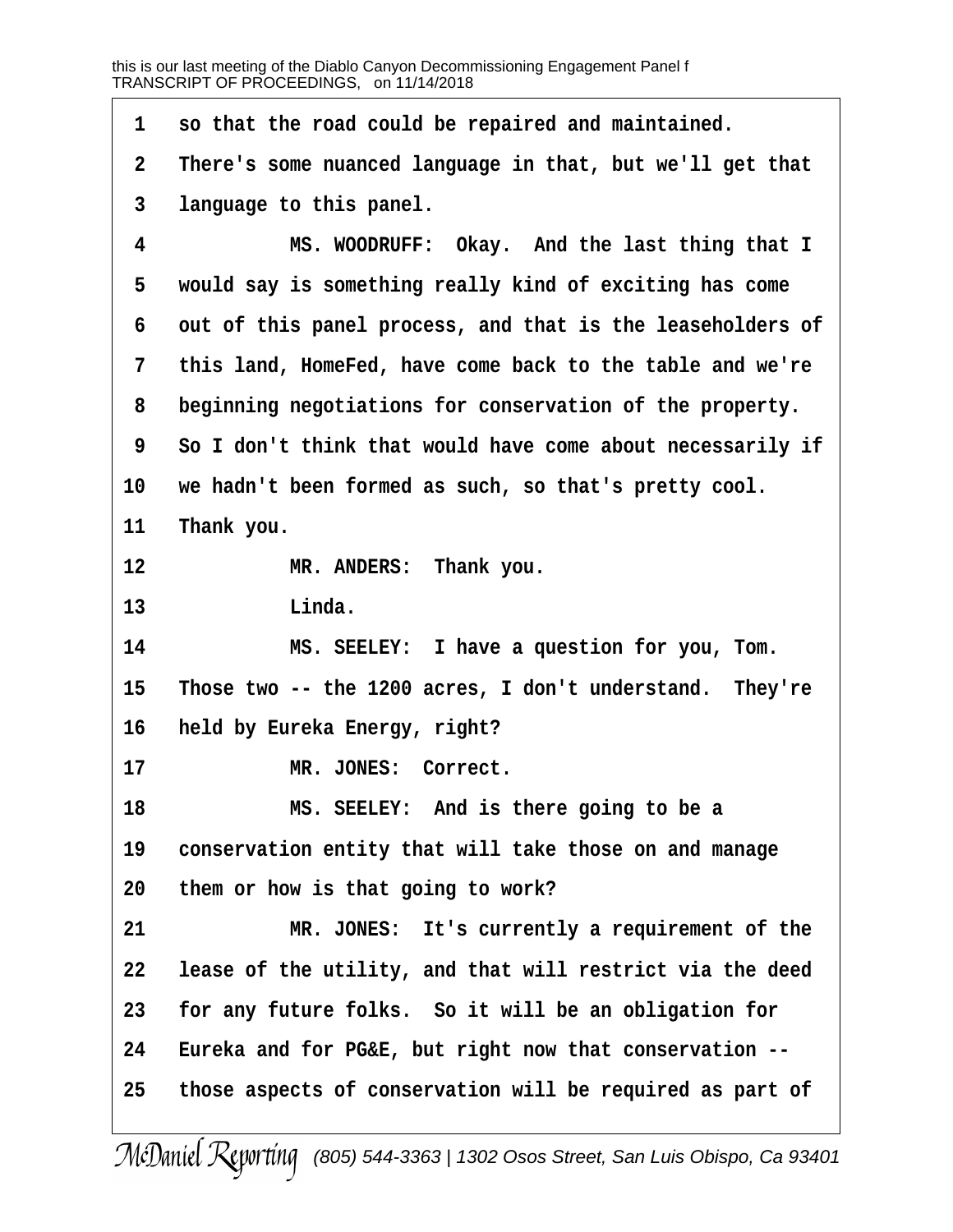**·1· ·PG&E on their tenancy on the lands. ·2· · · · · · ·MS. SEELEY:· So does that mean PG&E will be the ·3· ·manager?· I don't get it. ·4· · · · · · ·MR. JONES:· So short answer is yes.· So we have ·5· ·a land stewardship program over all those areas, and we ·6· ·control access to it via the front gate.· There is some ·7· ·managed access that is also conditioned through some of ·8· ·the Coastal developments permits that you see on the trail ·9· ·there.· But the language is quite prescriptive in what can** 10 and can't happen. For instance, it doesn't allow for any 11 structures to be constructed or anything like that. So 12 when I get the panel the language, I think that will help 13 further inform you on it. But its purpose is quite **14· ·simple, to preserve the lands as they are today,** 15 **basically. 16· · · · · · ·MS. SEELEY:· And into perpetuity?** 17 MR. JONES: Yes. 18 **MS. SEELEY:** Thank you. 19 **MR. ANDERS: Sherri. 20· · · · · · ·MS. DANOFF:· Another question related to that. 21· ·Tom, could we get a copy of that or see that? 22· · · · · · ·MR. JONES:· Yes.· That was my earlier 23· ·commitment.· I will be sure and distribute that to the 24· ·panel by Friday, the current version. 25· · · · · · ·MR. ANDERS:· Okay, Panel.· Kara suggested that**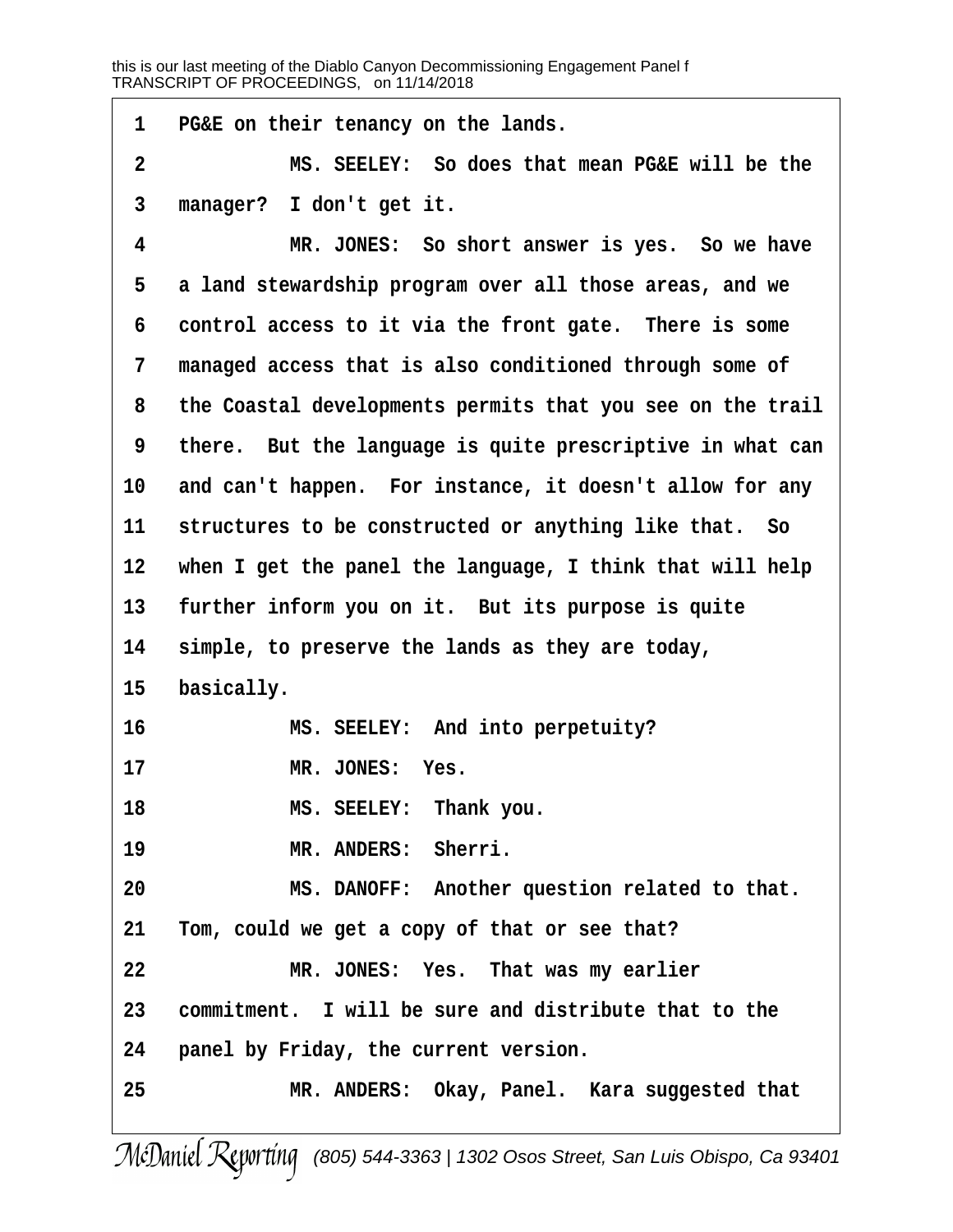| $\mathbf 1$  | you add an additional vision statement supporting that    |
|--------------|-----------------------------------------------------------|
| $\mathbf{2}$ | these lands be -- remain in conservation. And the         |
| $\mathbf{3}$ | proposal that's in place, I'm not sure of the correct     |
| 4            | wording, what it would be.                                |
| 5            | Kara, do you have any wording that you would              |
| 6            | want to suggest?                                          |
| 7            | MS. WOODRUFF: I think we can work on the                  |
| 8            | details later, but what we would want to say is           |
| 9            | essentially nailing down the process between PG&E and the |
| 10           | Coastal Commission so that those 1200 acres are           |
| 11           | derestricted and conserved into perpetuity.               |
| 12           | MR. ANDERS: Is anyone opposed to that?                    |
| 13           | All right, we will include that in the                    |
| 14           | recommendations.                                          |
| 15           | Any further comments or discussions with regard           |
| 16           | to lands?                                                 |
| 17           | Okay. We have our last topic coming up. Before            |
| 18           | we proceed with that, I want to indicate to the public    |
| 19           | that we are going to take a break after this topic. And   |
| 20           | then after that, we are going to have the opportunity for |
| 21           | public comment. So I encourage if anyone has something on |
| 22           | their mind, to come up and talk to the panel. And to do   |
| 23           | that, please fill out one of those blue cards so we know  |
| 24           | who wants to speak, and submit them back to Felipe.       |
| 25           | Lauren Brown is going to lead us on a discussion          |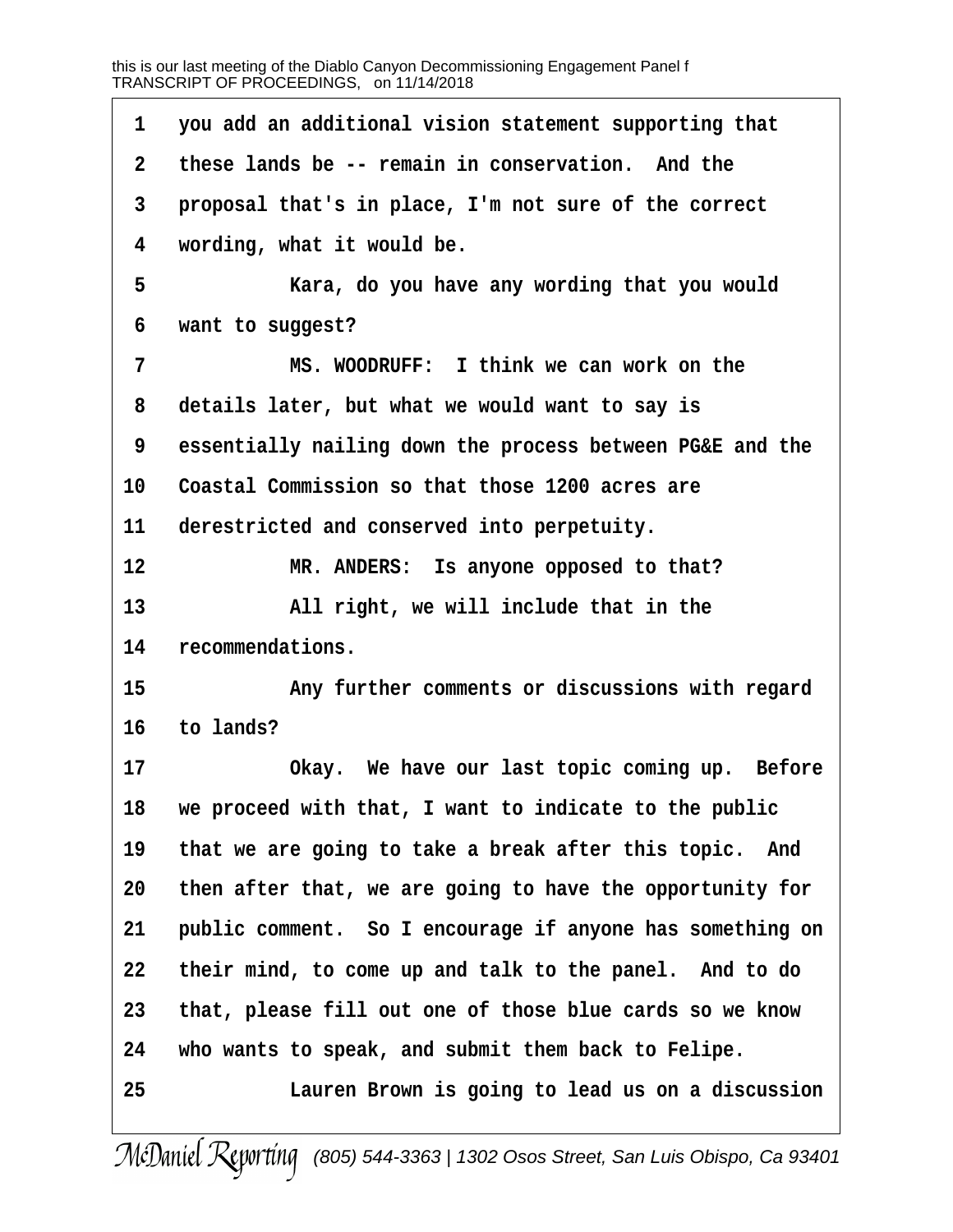| 1            | on the recommendations for facility repurposing.          |
|--------------|-----------------------------------------------------------|
| $\mathbf{2}$ | Lauren.                                                   |
| 3            | MR. BROWN: Right. Thank you, Chuck.                       |
| 4            | Out at Diablo Canyon, there's a whole lot more            |
| 5            | than just two nuclear reactors and the equipment that     |
| 6            | directly supports power generation. There is a lot of     |
| 7            | infrastructure that exists out there. In the process of   |
| 8            | decommissioning, PG&E has a couple paths they can follow. |
| 9            | One is take out everything and return the whole property  |
| 10           | eventually as closely as possible to the condition that   |
| 11           | existed before. The other option is to search for         |
| 12           | opportunities to repurpose some of that infrastructure.   |
| 13           | And toward that end, we convened two days of workshops on |
| 14           | September 14th and 15th. And we had almost a dozen        |
| 15           | different specific proposals on how some of that          |
| 16           | infrastructure might be repurposed. We received 67        |
| 17           | comments from the public about it. Not as much as the     |
| 18           | input that we got on lands, but substantial nonetheless.  |
| 19           | And I would summarize in general, there is very strong    |
| 20           | support for the concept that is as much as possible, the  |
| 21           | infrastructure out there be repurposed.                   |
| 22           | So the next slide gives you an idea of the scope          |
| 23           | of all of that infrastructure. You can see all of the     |
| 24           | different things that exist there. In the top left-hand   |

25 corner, the 500 KV Yard that delivers power to the lines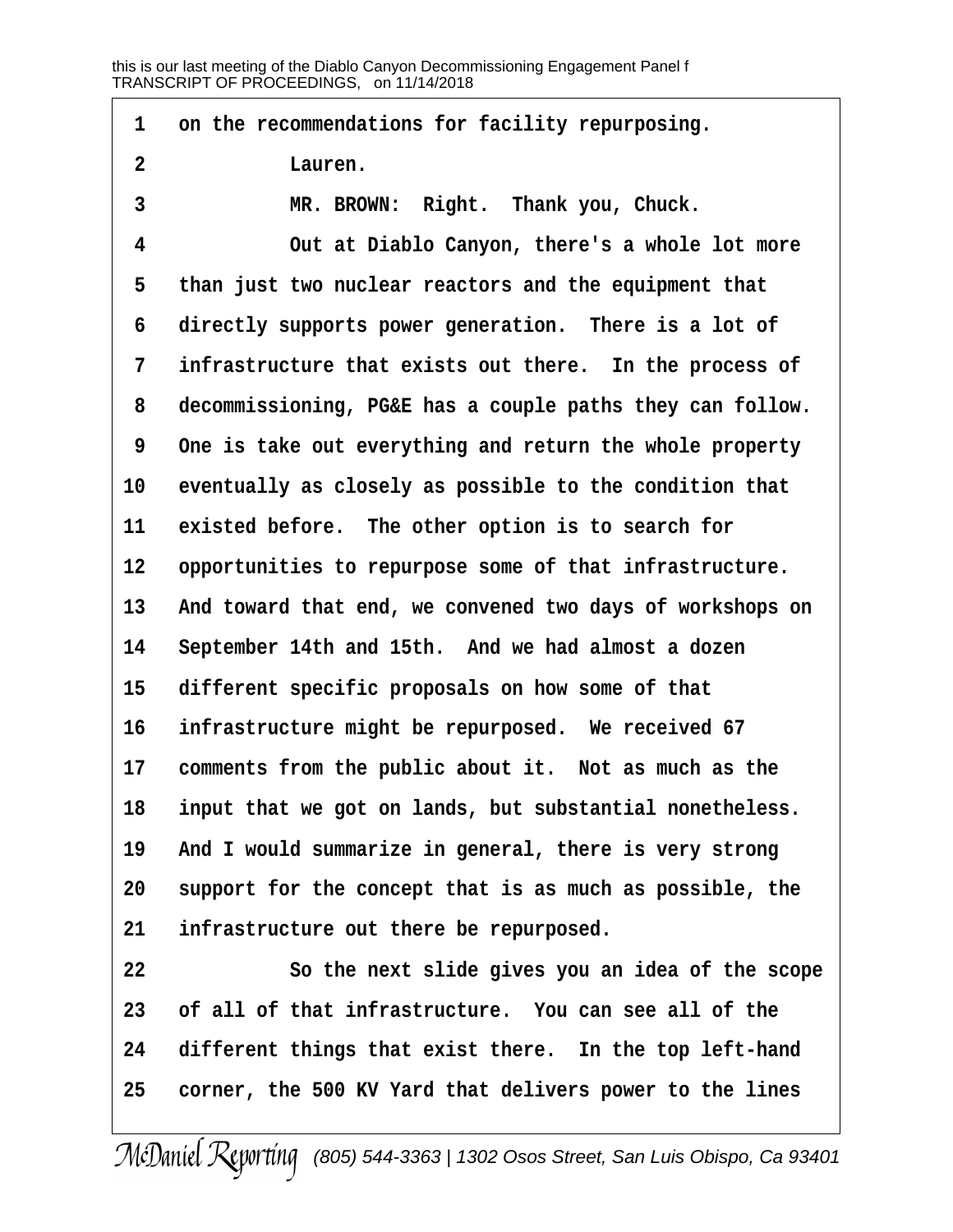1 that go across the state. There is an area of dry cask **·2· ·storage.· One of the things that I might point out is the** 3 marina is about 10 acres in size. It would cost the **·4· ·ratepayers at least \$300 million and thousands upon ·5· ·thousands of truckloads to remove that marina.· And do we ·6· ·really want to do that?· Those are the questions that we ·7· ·have been wrestling with in coming to recommendations.**

**·8· · · · · · ·If you look at Building 113, that's 32 -- almost ·9· ·33,000 square feet.· The administration building is** 10 50 percent bigger than this building that we are in right 11 now. The warehouse is comparable in size to Costco. And 12 there are all kinds of aspects out here. And what we have 13 been seeking from the public are there ideas how some or 14 even most of the nonradiological infrastructure could be 15 repurposed. And the benefit to the community would be **16· ·that there could be economic growth that would continue to** 17 come from this infrastructure, jobs and so on.

18 **80 I think that -- going to the next slide here.** 19 So our panel has developed several vision statements. The **20· ·first one, the maintenance of non-contaminated facilities 21· ·on-site for repurposing should be explored by PG&E.**

**22· · · · · · ·Second, the repurposing of facilities should be** 23 consistent with the safety and security of the spent fuel **24· ·storage until such time that it's removed from the site. 25· · · · · · ·Third, the repurposing of the facilities should**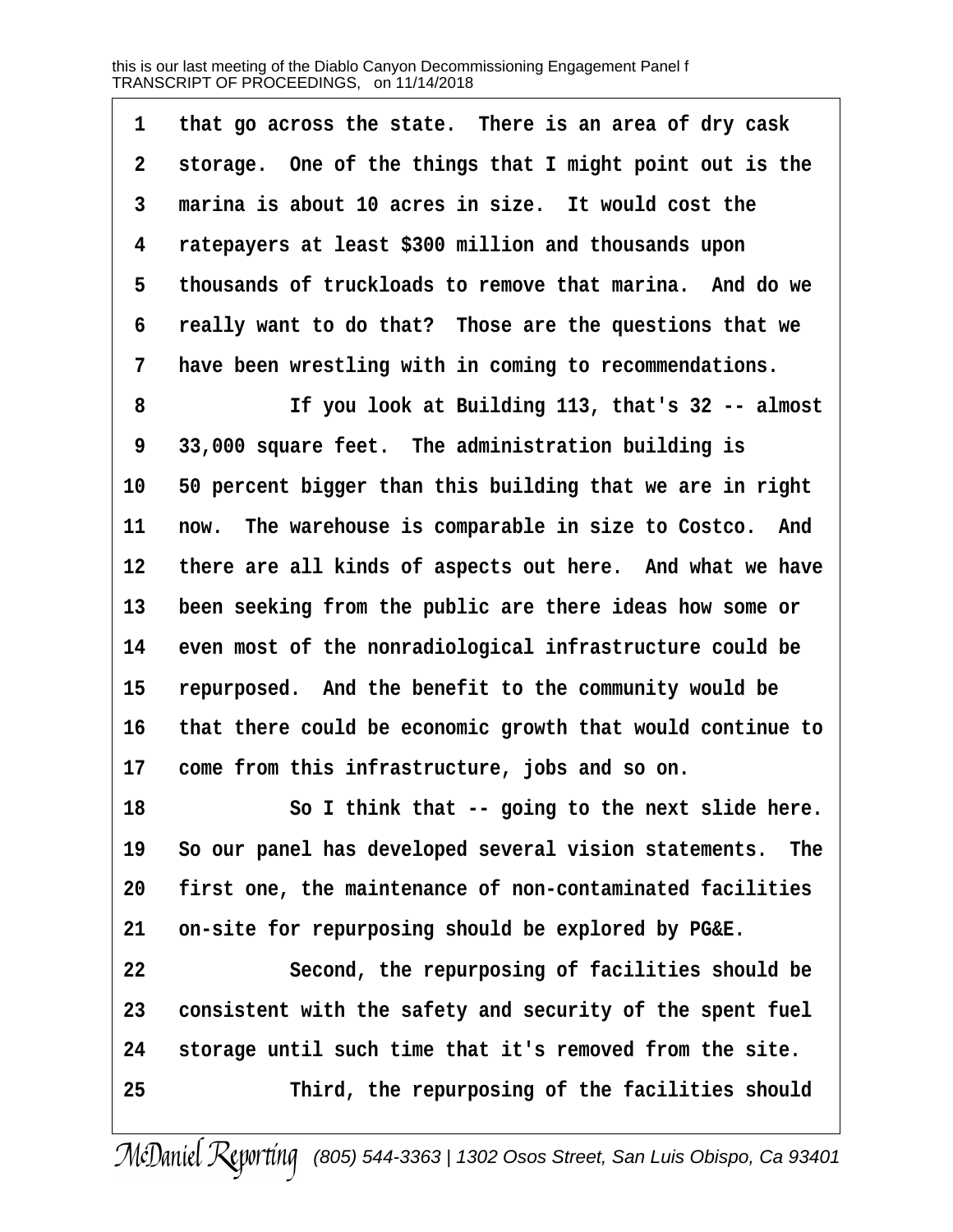1 include thorough and complete removal of all the **·2· ·radiological contamination.· That is -- has to be assured. ·3· ·It is overseen by the NRC.· That's a must, but we're ·4· ·making the statement anyway because it's clear that it's a** 5 sensible component.

**·6· · · · · · ·The next, the repurposing of facilities should ·7· ·consider whether a use can be sustained over time, whether ·8· ·public safety can be assured, community traffic concerns ·9· ·and continued environmental quality.· There is a lot to** 10 consider here. What we would not want to see happen is 11 one of these buildings not have any tenant, not have any 12 use, and it falls into disrepair and becomes an eye sore 13 and a headache for the community. So in that case, if no 14 constructive repurposing could be identified, then it 15 might be better to take it out.

**16· · · · · · ·The repurposing of facilities should consider 17· ·the conservation of the breakwaters and associated harbor 18· ·area and the intake and discharge coves and associated** 19 marine terraces, to assure the protection of the **20· ·ecological resources of the area.**

21 **and finally, the repurposing of facilities 22· ·should only include land associated with Parcel P that is 23· ·developed and necessary for a buffer for the ongoing** 24 decommissioning activities.

**25· · · · · · ·MR. ANDERS:· Thank you very much, Lauren.**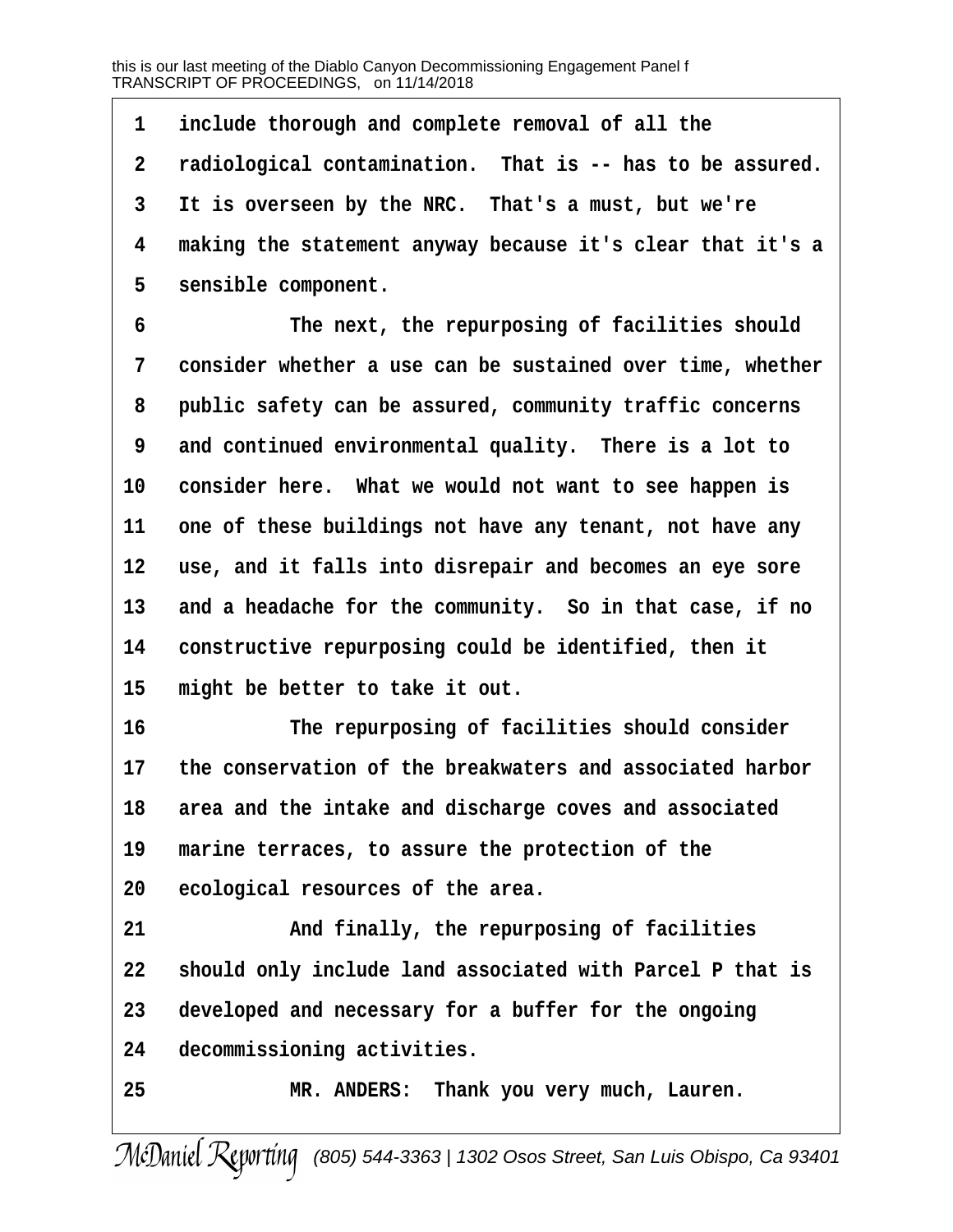1 **any further comments, discussions, questions? ·2· · · · · · ·Yes, Alex. ·3· · · · · · ·MR. KARLIN:· Yeah, if I may.· Slide 32, if you ·4· ·could bring that up.· I think there was one thought there** 5 that maybe we ought to revisit. The repurposing, we all **·6· ·strongly support the repurposing of as much of the ·7· ·activities and structures that can be usefully repurposed, ·8· ·and that includes the breakwater.· But I think we should ·9· ·caveat the idea that it would cost \$300 million to remove** 10 the breakwater and it would necessarily entail thousands 11 of trucks going down the road through Avila. I don't 12 think they have a basis -- we have a basis to say that. 13 **13** The last time PG&E went to the PUC, they asked **14· ·for \$4.2 billion, and they were rejected.· And one of the 15· ·elements that was rejected was the request for \$300** 16 million to remove the breakwater. And PUC said, "We don't 17 see why the breakwater necessarily is radiologically 18 contaminated. We don't see that there is a legal 19 requirement to remove that and ship it." And what PG&E **20· ·said, they had to ship all of the breakwater off-site and** 21 out of state. And PUC said, "We don't see the basis for **22· ·that, so we are not going to agree to the \$300 million 23· ·that it would cost to ship it off site and out of state. 24· ·Other nuclear facilities take their rubble and they put it** 25 back on the site in other areas as fill." So PUC rejected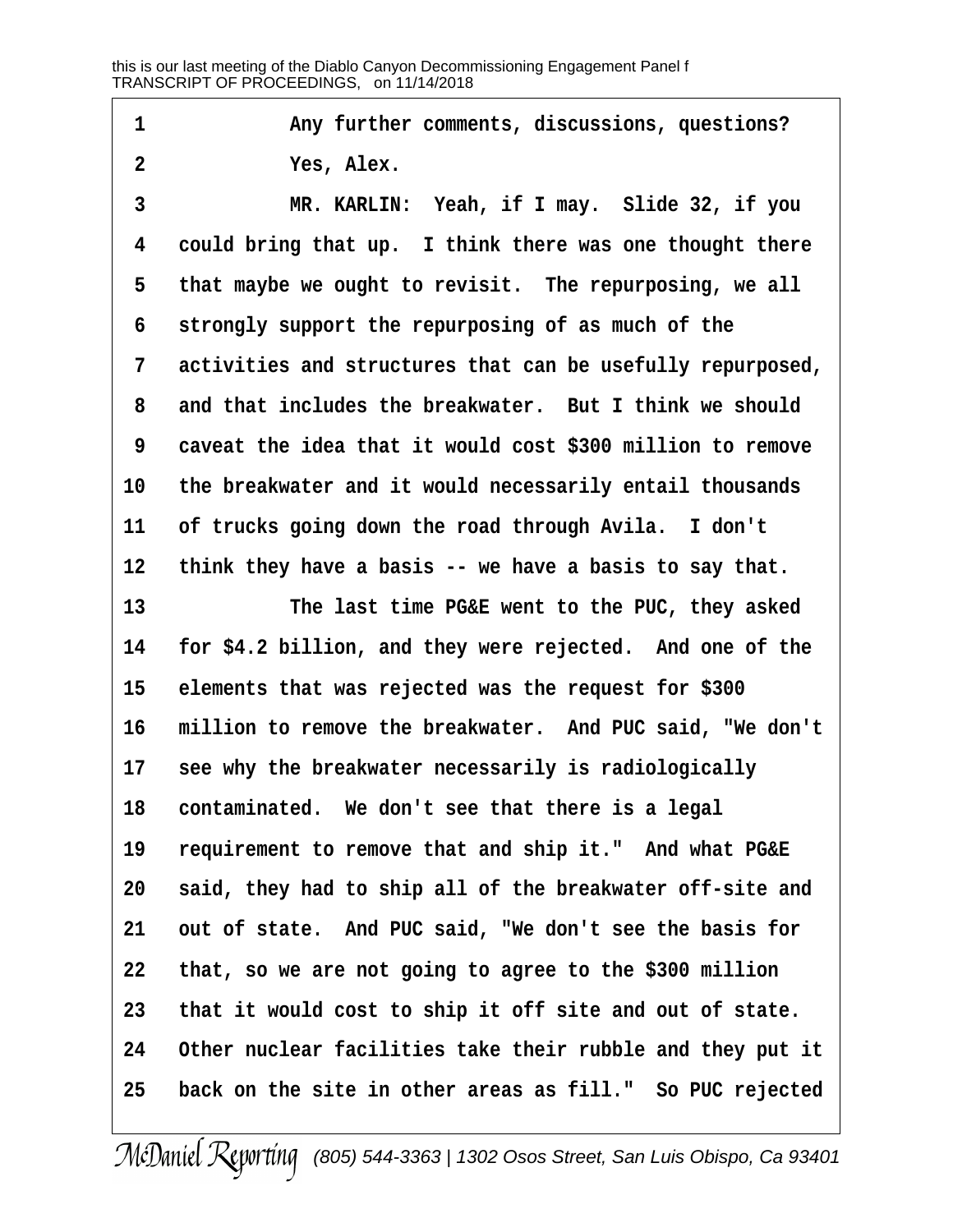| 1            | that. We don't know how much it would cost, and so that's  |
|--------------|------------------------------------------------------------|
| $\mathbf{2}$ | an open question.                                          |
| $\mathbf{3}$ | MR. ANDERS: Thank you, Alex.                               |
| 4            | Any other comments or questions?                           |
| 5            | Yes, Linda.                                                |
| 6            | MS. SEELEY: I just wanted to say that here in              |
| 7            | the United States between now and 2025, there are 13       |
| 8            | nuclear reactors that are scheduled for shutdown. Around   |
| 9            | the world, I think there are 70 that are scheduled for     |
| 10           | shutdown within the next few years. So there is sort of a  |
| 11           | trend towards shutting down nuclear plants right now.      |
| 12           | So we have this contamination that -- I mean, we           |
| 13           | have the radioactive waste that's not just a problem here  |
| 14           | at Diablo Canyon. It's a worldwide problem. And we have    |
| 15           | this beautiful opportunity here with repurposing the       |
| 16           | facilities. And when people can read our vision statement  |
| 17           | and look at all of the wonderful ideas that the public has |
| 18           | come up with for repurposing the facility, I think that we |
| 19           | have a terrific opportunity here to make this the safest   |
| 20           | nuclear waste storage in the whole wide world. And we      |
| 21           | don't know when it's going to be gone. I mean, we're       |
| 22           | saying we will keep it until -- we have no idea how long   |
| 23           | it is going to be there, so we better plan for it to be    |
| 24           | there for a long, long time. Thank you.                    |
| 25           | MR. ANDERS: Thank you.                                     |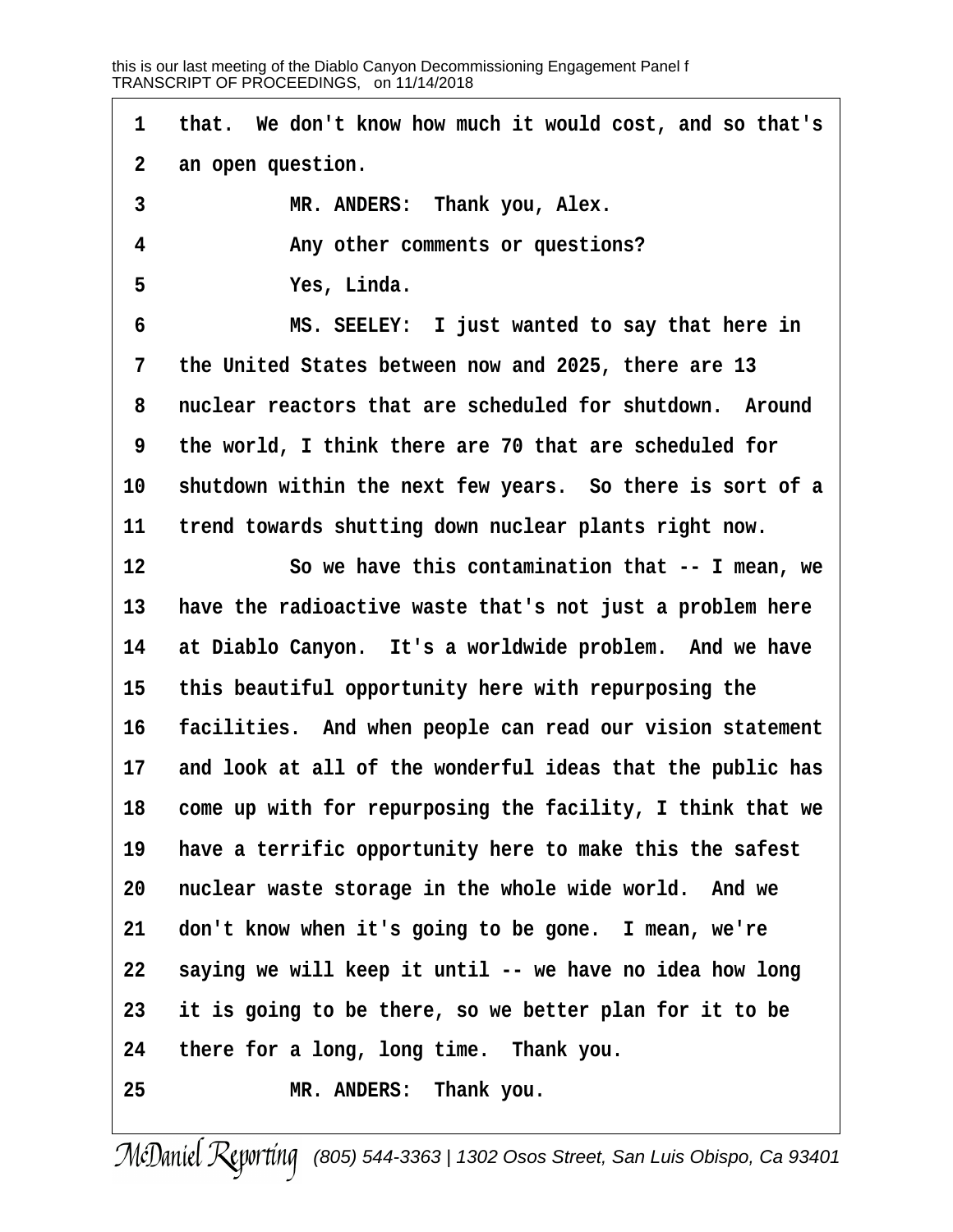**·1· · · · · · ·Yes, Nancy.**

**·2· · · · · · ·MS. O'MALLEY:· Just wanted to discuss a little ·3· ·bit more about the marina.· We talked a little before the ·4· ·meeting about if the marina, meaning the breakwater and** 5 the harbor, is repurposed, how would it be used. And this **·6· ·is an area that we don't all have consensus on.· Part of ·7· ·it is we need more information.· You know, we don't know ·8· ·what it costs to maintain the marina.· Maybe PG&E could ·9· ·provide some of that information.· What does it cost to** 10 actually maintain the marina? And if it costs a lot of 11 money, then we do need to think about economically-viable **12· ·methods to maintain that marina once PG&E leaves.· And 13· ·some discussion over whether or not motorized recreational 14· ·boats should to be allowed in the marina or if it should 15· ·be used more for research and to sort of preserve the 16· ·little unique, you know, economic -- or habitat that's** 17 there now.

**18· · · · · · ·So that would be something that we would love to 19· ·hear more from the public on, what are the public's 20· ·thoughts on using the marina.· We've heard from the Harbor** 21 Commission, but we haven't heard from many individuals on **22· ·how people would want to use that, so that would be an** 23 area. And if we could get just more information on the **24· ·marina, how could it be reutilized, more information on** 25 that. I think maybe if they could charge rent from some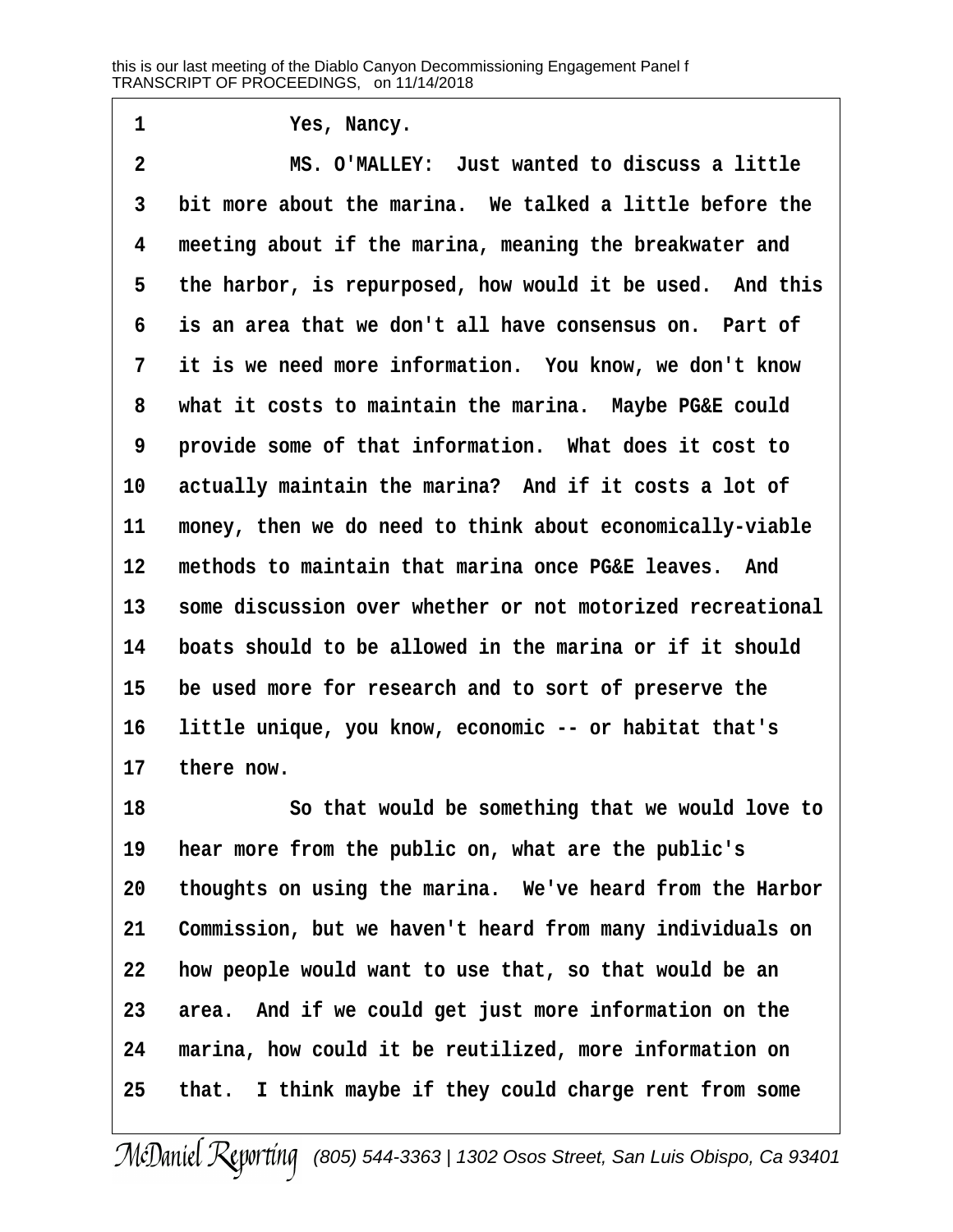| 1              | of the wind power energy bringing their cables through,    |
|----------------|------------------------------------------------------------|
| $\overline{2}$ | what would be a plan to sustain that. Okay.                |
| $\mathbf{3}$   | MR. ANDERS: Thank you, Nancy.                              |
| 4              | Any other comments? Questions?                             |
| 5              | Okay. It is 7:57, so let's take a break until              |
| 6              | 10 after 8:00, and we will reconvene. At that time, we     |
| 7              | will hear from the public. And make sure that any of the   |
| 8              | public that would like to talk submits a blue card to      |
| 9              | Felipe or Donna in the back. Thank you very much. We       |
| 10             | will reconvene at 8:10.                                    |
| 11             | (Break taken.)                                             |
| 12             | MR. ANDERS: Let's go ahead and reconvene the               |
| 13             | meeting. I think you have worn the public out because we   |
| 14             | do not have any comment cards, so if we missed somebody or |
| 15             | somebody did want to speak, let us know now; otherwise, we |
| 16             | will move forward in the agenda.                           |
| 17             | MR. MEACHUM: All right. Good night, everybody.             |
| 18             | MR. ANDERS: Great. Thank you very much.                    |
| 19             | Okay. Now we have an opportunity for some                  |
| 20             | additional discussion, panel discussion, before we wrap up |
| 21             | the meeting.                                               |
| 22             | Sherri and then Kara.                                      |
| 23             | MS. DANOFF: Just very briefly, this is to the              |
| 24             | audience. You heard presentations about visions in         |
| 25             | certain categories. I want to make it clear that's not     |
|                |                                                            |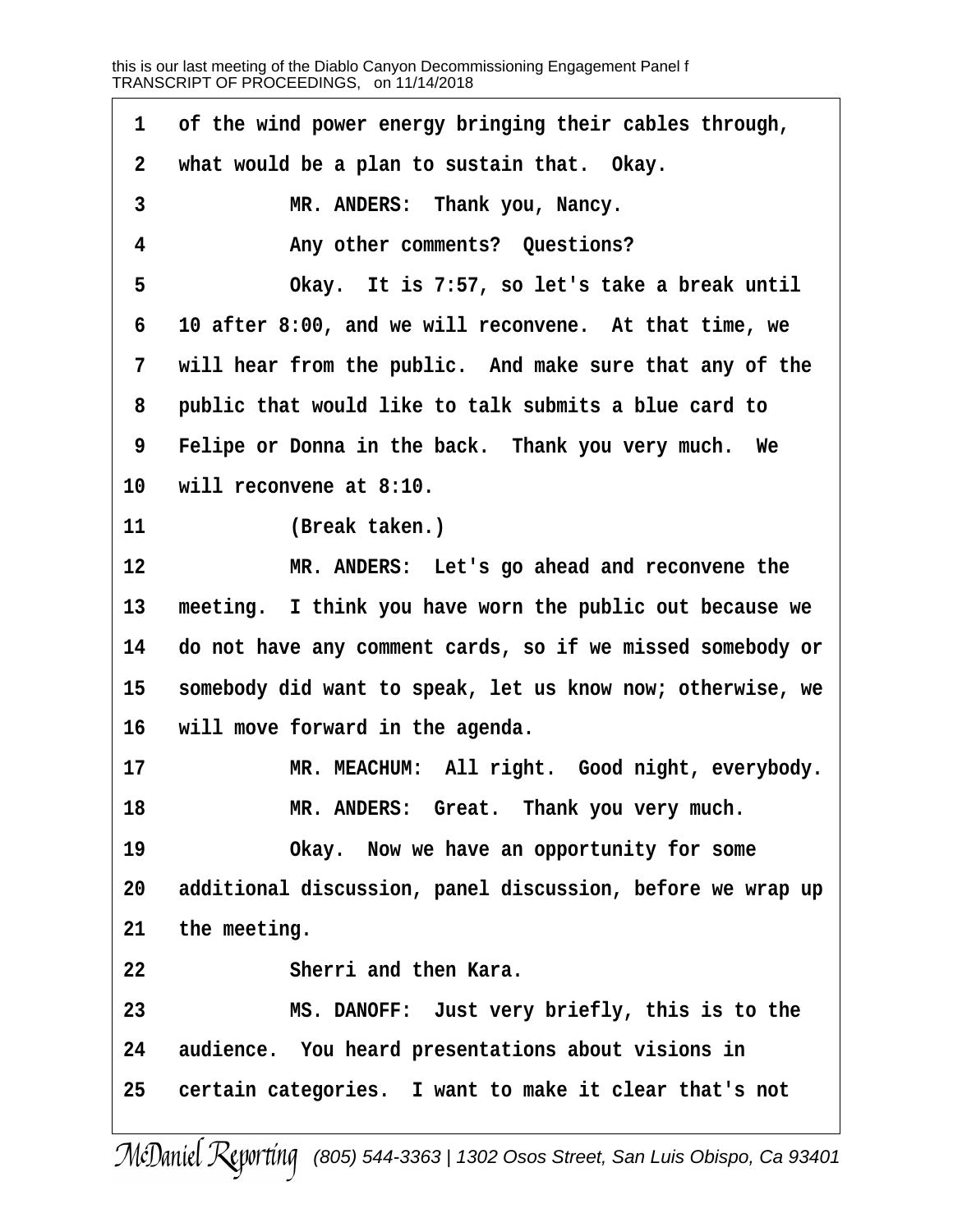1 all we've done. We've developed goals and then numerous **·2· ·recommendations for implementation as swell, so we have ·3· ·just interpreted the highlights for you.· Thank you. ·4· · · · · · ·MR. ANDERS:· So the public will have the ·5· ·opportunity to comment on the 12-page document, not just ·6· ·some vision statements; is that right?** 7 **MS. DANOFF: Right. ·8· · · · · · ·MR. ANDERS:· Great.· Thank you. ·9· · · · · · ·Kara. 10· · · · · · ·MS. WOODRUFF:· A couple things about the 11· ·schedule.· I think we're going to be shooting for a** 12 **posting of November 19th, again.** That's when we hope to 13 make our vision statement draft available for public 14 review, correct? **15· · · · · · ·MR. ANDERS:· We have just talked with Kami and** 16 some others about what we can actually do and what 17 **probably makes sense.** And I think it was suggested that **18· ·the panel do their best to get the vision statement, along** 19 with the goals and the recommendations, out in seven days. **20· ·And they felt that was doable, so we would shoot to have** 21 the draft in seven days, and then the public would have **22· ·the opportunity to comment on that draft. 23· · · · · · ·MS. WOODRUFF:· So seven days, the 21st of 24· ·November, is that what you are saying? 25· · · · · · ·MR. ANDERS:· Yes.**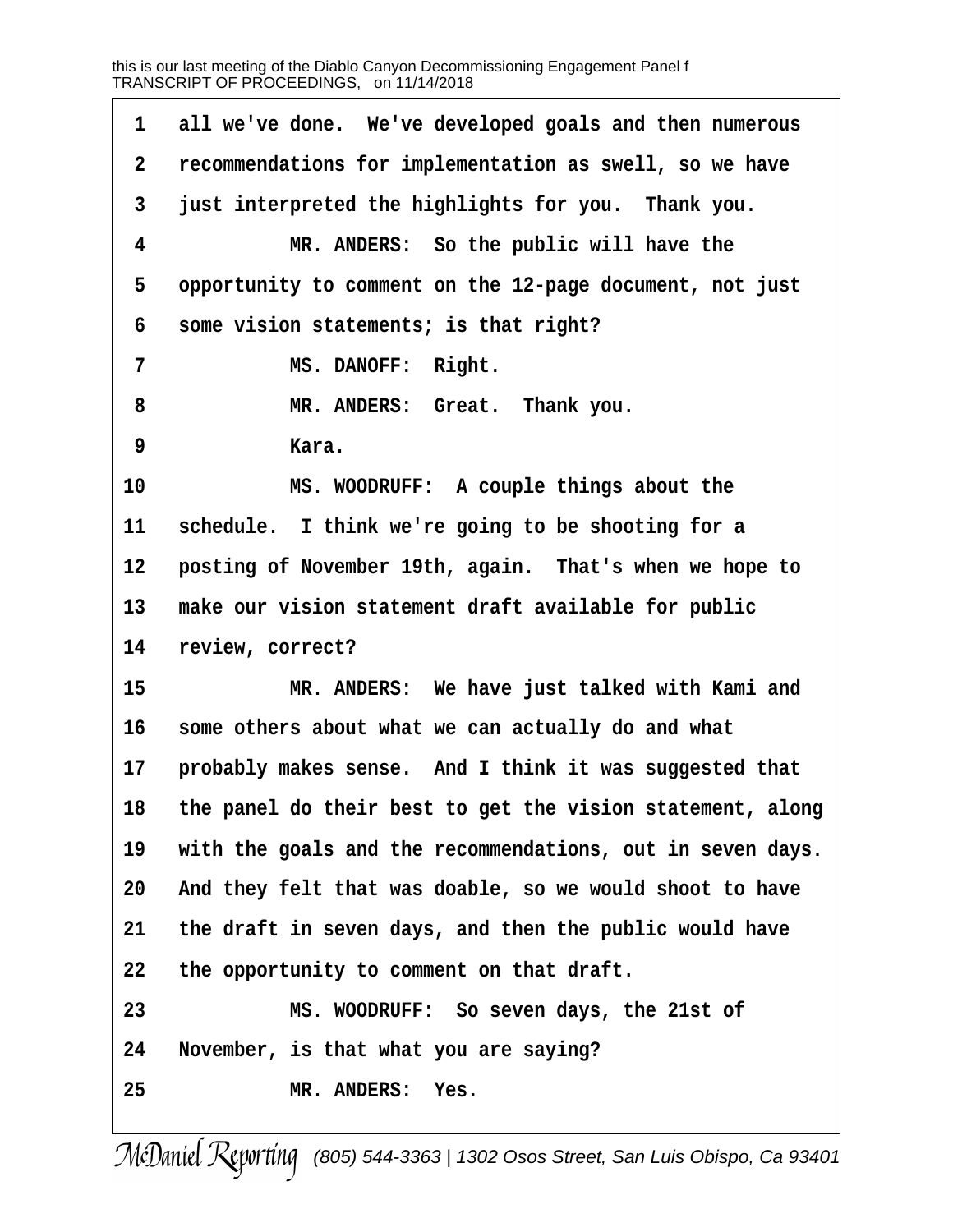**·1· · · · · · ·MS. WOODRUFF:· And then we are going to give the ·2· ·public a week or two to respond?· What's the date for ·3· ·deadline for their response? ·4· · · · · · ·MR. ANDERS:· It's up to the panel how long you ·5· ·want to provide that window. ·6· · · · · · ·MR. KARLIN:· It was the 30th in the chart.· And ·7· ·let's keep in mind that's the week of Thanksgiving, so ·8· ·that's a very hard schedule for the public to comment if ·9· ·we can't get that out until the 21st?** 10 **MR. FRANKE:** I think it's actually the week 11 **after Thanksgiving, the 30th is. 12· · · · · · ·MR. MEACHUM:· That would be a great conversation** 13 over Thanksgiving dinner. **14· · · · · · ·MR. FRANKE:· Thanksgiving is unusual this year.** 15 You think of it as the last Thursday. It's the fourth 16 Thursday, and this time is when it happens. It's just the 17 **way the schedule works this year. 18· · · · · · ·MR. KARLIN:· Okay.· Sorry.· So we have nine days 19· ·for the public from the 21st?** 20 **MR. ANDERS:** I recognize that as nine days. **21· · · · · · ·MS. WOODRUFF:· Maybe we can offer it until 22· ·Monday, the 3rd, so if people have the weekend, they can** 23 use that time to provide input. So instead of the 30th, **24· ·make it December 3rd. 25· · · · · · ·MR. ANDERS:· Does that make sense?**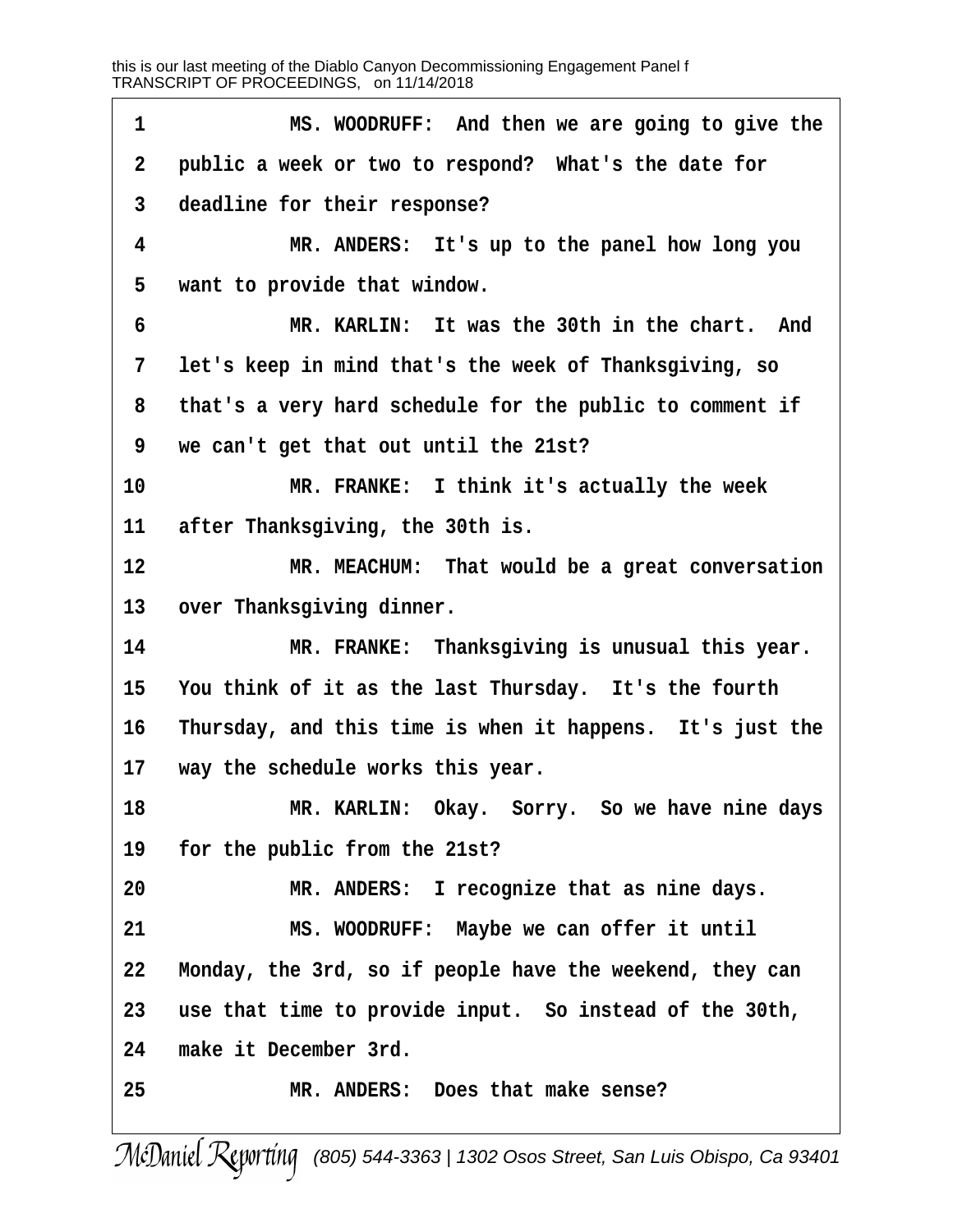| 1              | MR. KARLIN: Yes.                                           |
|----------------|------------------------------------------------------------|
| $\overline{2}$ | May I ask, I don't know whether it is                      |
| 3              | appropriate or not, but at our premeeting, I put together  |
| 4              | and handed out to the other members of the panel my        |
| 5              | alternate vision, not written up in a formal way but a     |
| 6              | one-page outline. I do intend to write up, with the        |
| 7              | panel's permission, a more formal something that would go  |
| 8              | with the final report. Is the panel okay with this being   |
| 9              | attached to the thing that goes out for public comment as  |
| 10             | well, as an alternate, just so they could comment on this  |
| 11             | and say, "You are all washed up," or whatever. Would that  |
| 12             | be okay?                                                   |
| 13             | MR. MEACHUM: I don't have a problem with that.             |
| 14             | I think the more opportunity the public has to hear        |
| 15             | alternative points of view are good.                       |
| 16             | MR. BROWN:<br>I agree.                                     |
| 17             | MR. ANDERS: So everybody agree? That make                  |
| 18             | sense?                                                     |
| 19             | MR. KARLIN: I appreciate it. I will submit                 |
| 20             | this in electronic version.                                |
| 21             | MR. ANDERS: Linda and then Kara.                           |
| 22             | MS. SEELEY: I wanted to make sure that the                 |
| 23             | public knows that we will write an addendum. We're going   |
| 24             | to present this report to the PUC in December, but then we |
| 25             | are going to write an addendum to it after the spent fuel  |
|                |                                                            |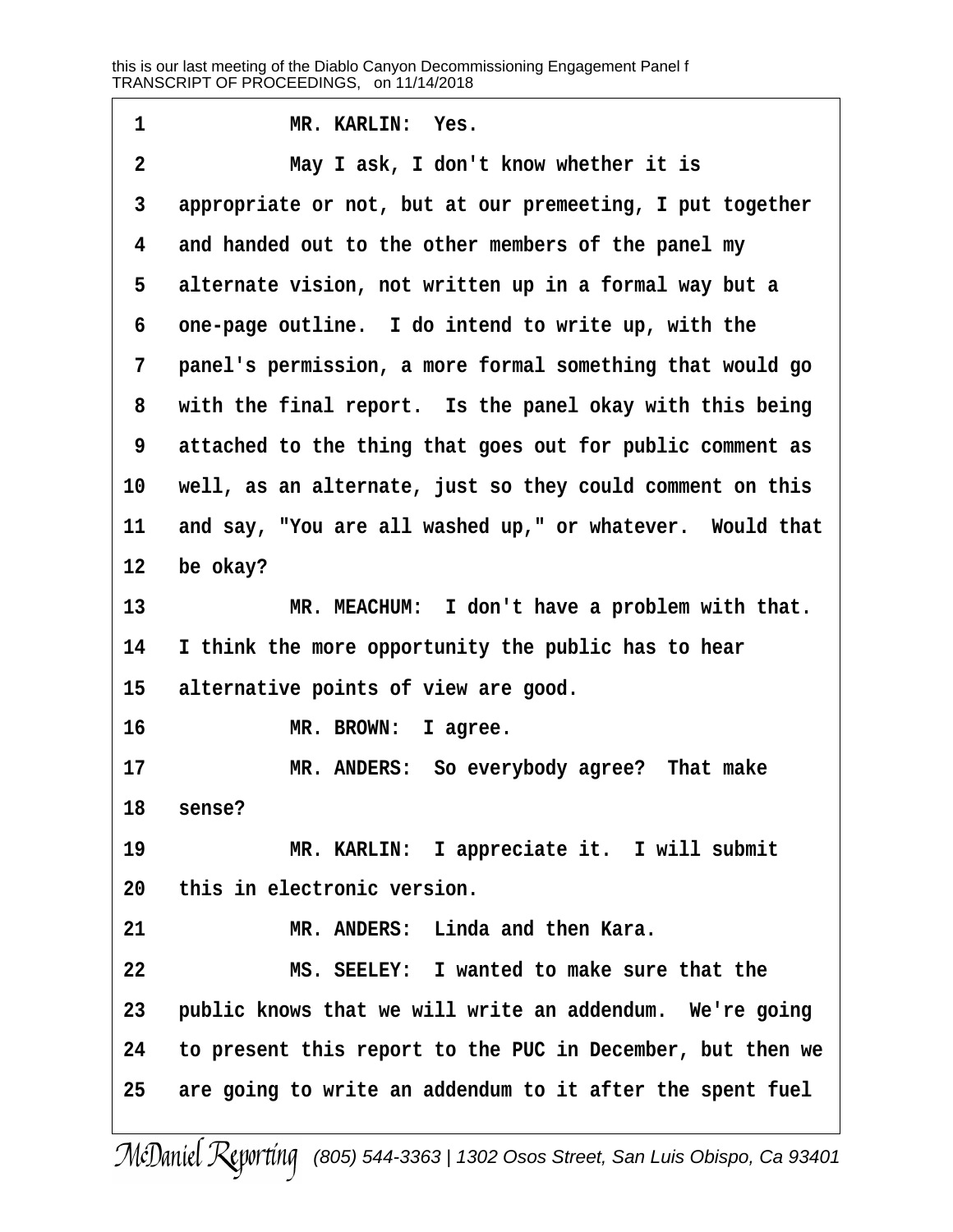1 meeting, so that the spent fuel is going to be included in **·2· ·our document.· And then I imagine we will also write an ·3· ·addendum having to do with the economic impacts in ·4· ·September, so it's an ongoing document. ·5· · · · · · ·MR. ANDERS:· Thank you. ·6· · · · · · ·Kara. ·7· · · · · · ·MS. WOODRUFF:· And the one last thing I wanted ·8· ·to mention is that the panel recently wrote a letter to ·9· ·the California Public Utilities Commission, and I thought** 10 we should talk briefly about what that letter said. It 11 concerns Wild Cherry Canyon. As we saw on the map 12 earlier, Wild Cherry Canyon is 2400 acres, as part of the **13· ·Diablo lands on the southernmost eastern part of the** 14 **property.** The leaseholders of that land are HomeFed, and **15· ·HomeFed has been in discussion with conservation group the** 16 **Wildland Conservancy to try to put together a conservation** 17 outcome. But to conserve that lands, it can't just be an 18 agreement between HomeFed and the Wildland Conservancy. **19· ·PG&E has to be at the table.· The State has made it clear 20· ·if they are going to fund any of this project, it has to 21· ·-- the deal has to involve the acquisition of both the fee 22· ·title interest that's held by a subsidiary of PG&E and the** 23 leaseholders and a conservation group. So all three **24· ·parties need to be at the table. 25· · · · · · ·The trouble is in January of this year, the**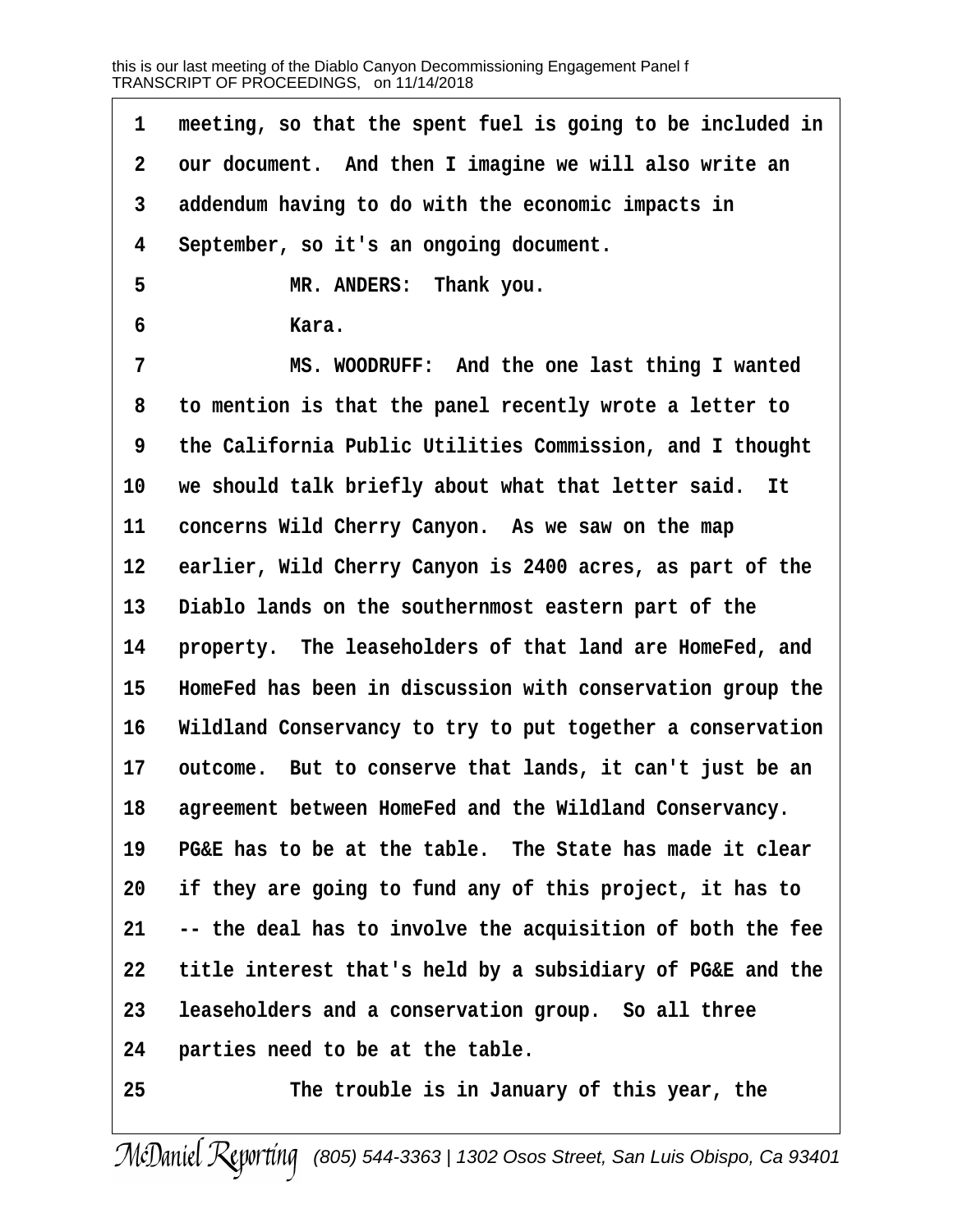| utilities -- Public Utilities Commission issued an order   |
|------------------------------------------------------------|
| that prevented PG&E from having discussions about the      |
| land. And there's a long story behind that, but to make a  |
| long story short, our letter to the Commission was to      |
| specifically request that the Commission lift the order    |
| and allow PG&E to be at the table to have these            |
| conservation discussions. We wrote the letter about a      |
| week ago. We haven't heard back. But as we do, we will     |
| update the public.                                         |
| MR. ANDERS: Thank you, Kara.                               |
| Yes, Frank.                                                |
| MR. MEACHUM: I just wanted to let the folks out            |
| there know too, there's a couple of other trips that this  |
| panel is going to be making this Friday to the Wind Wolves |
| Preserve over in the Bakersfield area. It's an             |
| opportunity to see what a conservation effort that they    |
| put forward. They did make presentations to us, so we      |
| will get a chance to see that firsthand.                   |
| The other is the end of the month, we'll be                |
| going to San Onofre. I think that's going to give us a     |
| good opportunity to ask questions of the folks down there  |
| relative to how they were -- how well they function as     |
| opposed to others or why they do what they do, as opposed  |
| to how we're doing what we're doing. And I think it's      |
| going to be a good trip, should be a very informative      |
|                                                            |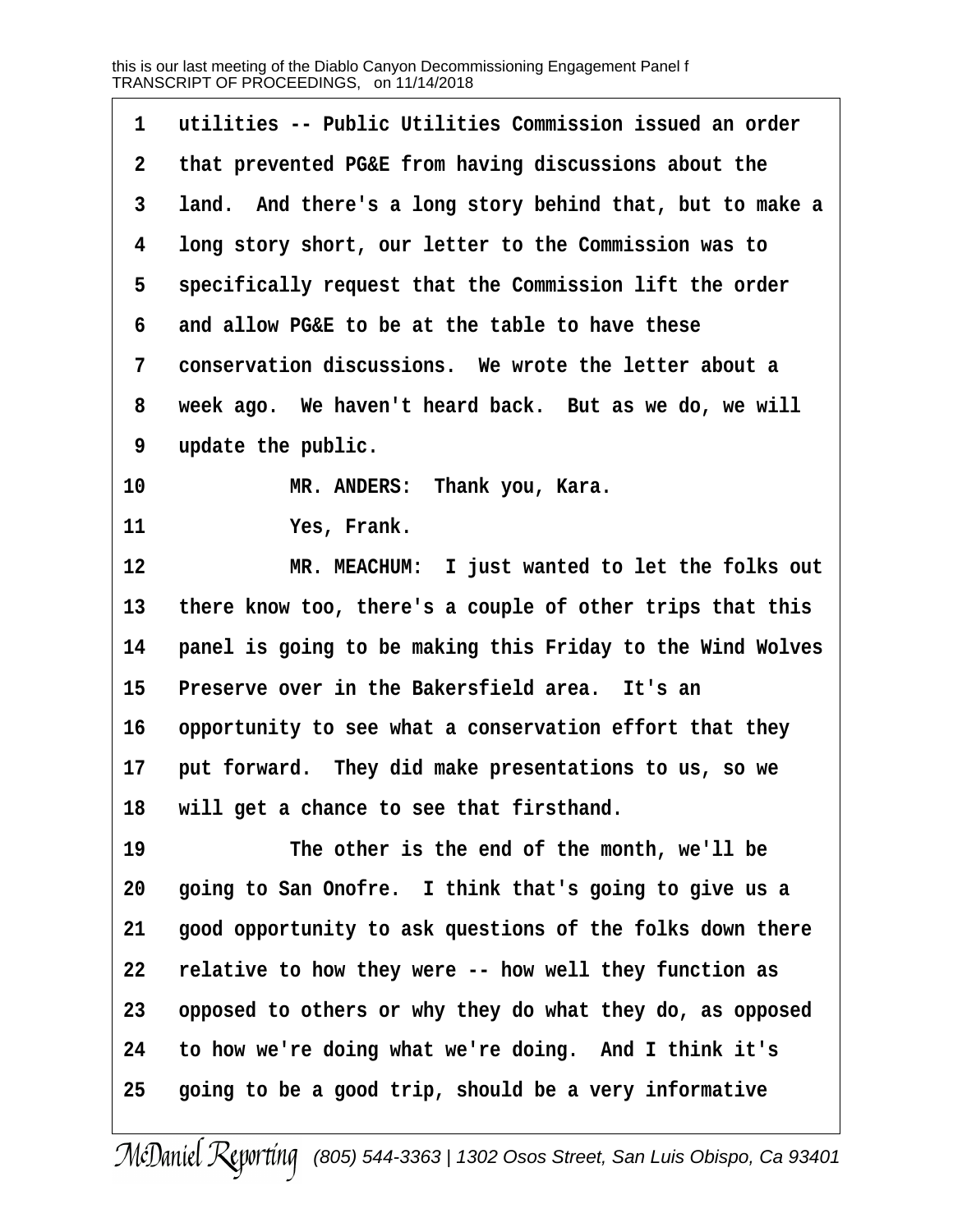1 two-day trip. Thanks. **·2· · · · · · ·MR. ANDERS:· Thank you. ·3· · · · · · ·Lauren and then Alex. ·4· · · · · · ·MR. BROWN:· I wondered if we could make a ·5· ·decision tonight on one recommendation I made, that we ·6· ·send the request as part of our report to the CPUC to ·7· ·authorize the Independent Safety Commission to undertake ·8· ·as part of their responsibilities to provide technical ·9· ·support to our group as part of their mission.** 10 **MR. ANDERS:** Okay. Everyone heard the 11 recommendation? Any discussion? 12 **Alex. 13· · · · · · ·MR. KARLIN:· This isn't what I was just going** 14 talk about. 15 MR. ANDERS: Discussion on Lauren's suggestion. **16· · · · · · ·MR. KARLIN:· I have some concerns about that.** 17 It is inconsistent with my vision of how we should 18 **· proceed.** I know the Diablo Canyon Independent Safety 19 Committee a bit. I have attended many of their meetings. **20· ·They have indicated they would glad to be -- try to be of** 21 **help to us.** They meet three times a year. They're 22 **scattered around the country.** They aren't going to be **23· ·responsive enough.· And oh, by the way, they don't exist 24· ·after 2025.· They have no expertise in decommissioning. 25· ·That's not what they were appointed for.· They were**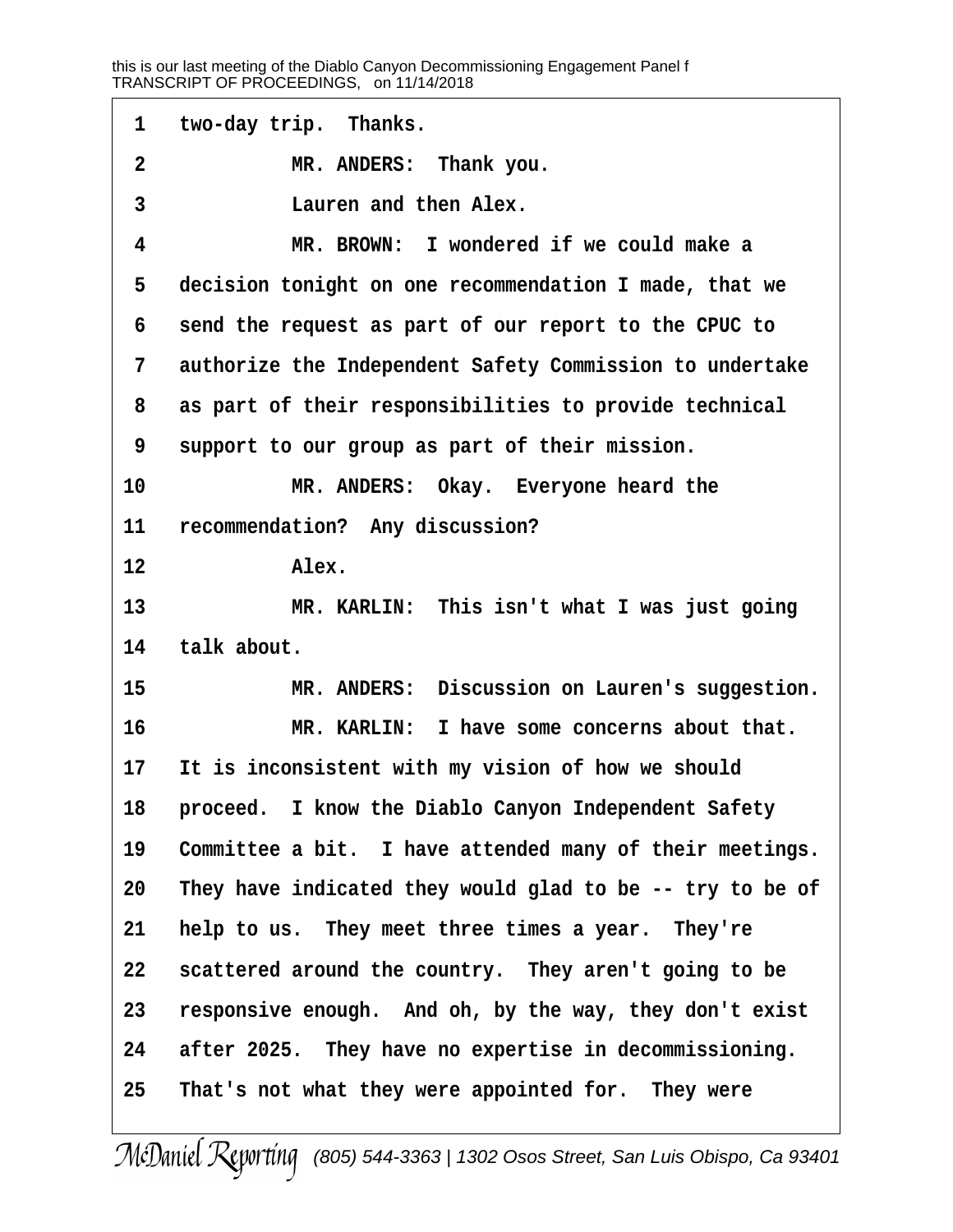1 appointed for operations.

**·2· · · · · · ·So it's nice that they made an offer.· I don't** 3 think that they are going to be able to deliver. And all **·4· ·we would be doing is be perpetuating the Diablo Canyon ·5· ·Independent Safety Committee past 2025 and increasing ·6· ·their budget, whereas what I think is we should replace ·7· ·them, us, and the Independent Peer Review Committee and ·8· ·create one entity that the ratepayers pay for, not three. ·9· · · · · · ·MR. ANDERS:· Any further comment or discussion? 10· · · · · · ·MS. SEELEY:· Just a question, Alex.· Who, if we** 11 don't have -- I have searched my brain to think about who **12· ·we could use as expert -- technical experts, and I can't** 13 think of anybody else that I know in California who could 14 **· serve as technical experts. 15· · · · · · ·MR. KARLIN:· Well, here is what I think. I**

16 think the Diablo Canyon Advisory Panel that I contemplate **17· ·would be primarily local stakeholders, governmental** 18 entities, and other union and other entities, and they 19 might have one or two technical volunteers, but they would **20· ·have a budget.· Think about the Diablo Canyon Independent** 21 Safety Committee. They have a budget with which they hire **22· ·lawyers as experts and they hire technical people as** 23 experts to help them. They have three technical people 24 sitting there employed by them, consultants. We could do **25· ·-- such an advisory panel would hire experts, not**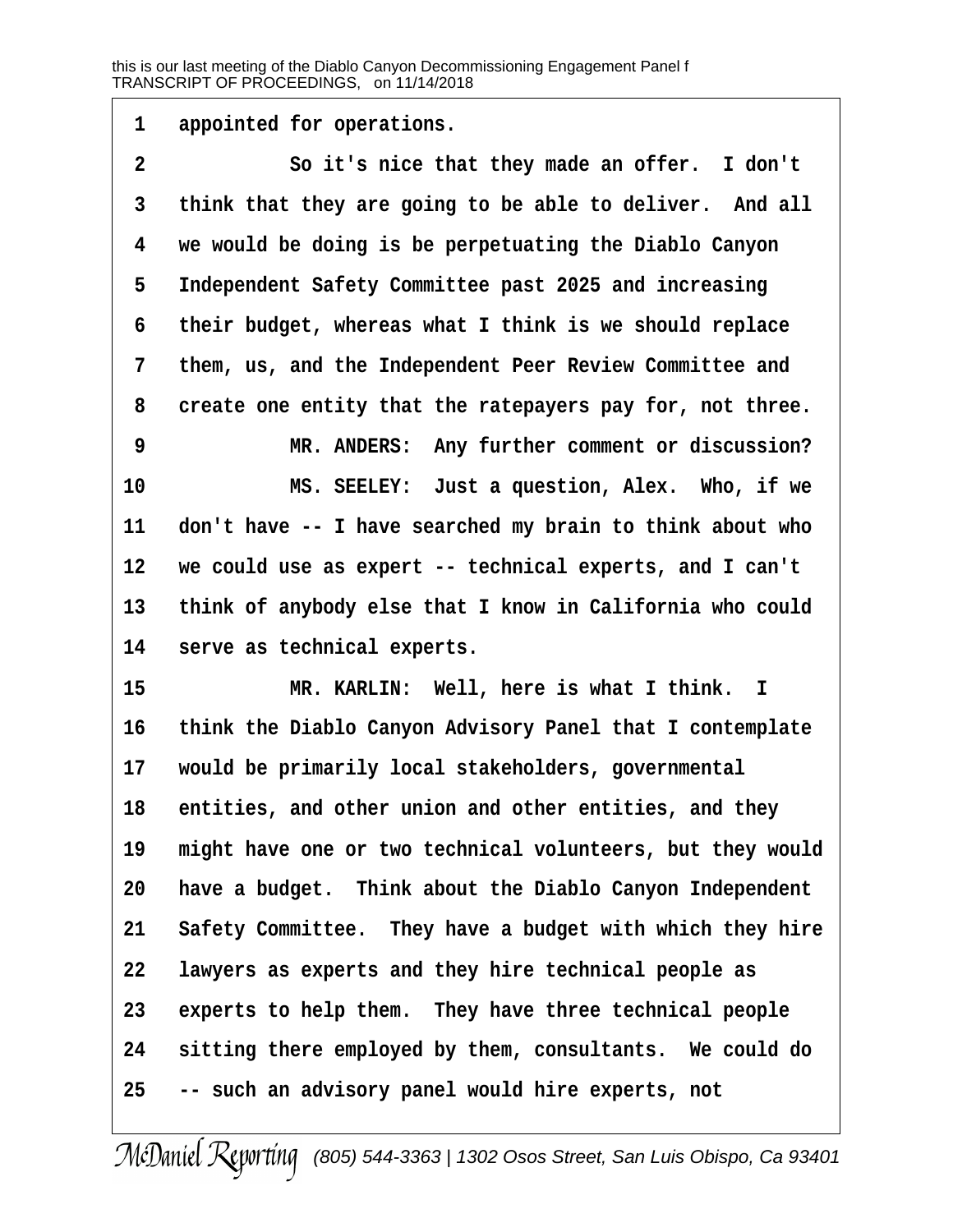**·1· ·necessarily have them be volunteers because they are not ·2· ·going to volunteer their time, so I don't think that would ·3· ·be a problem. ·4· · · · · · ·Right now all we can do is rely on the expertise ·5· ·of PG&E.· And if we ask Diablo Independent Safety ·6· ·Committee, they are going to say, "Oh, yeah, yeah, we ·7· ·would be glad to help you," but the responsiveness is ·8· ·going to be very, very low.· I don't think they are going ·9· ·to hop when we say "hop"; whereas, if the advisory panel** 10 had their own experts on retainer, as the Diablo Canyon 11 Independent Safety Committee does, then we could say to 12 them, "Okay. We employ you. Help us answer this 13 question." 14 MR. ANDERS: Any further discussion? **15· · · · · · ·Yes, Dena. 16· · · · · · ·MS. BELLMAN:· So to get to Lauren's request, 17· ·maybe, Lauren, you can put your request in writing, and we** 18 can circulate it the same way we are doing with the rest 19 of the report. Because I think you are asking for it to **20· ·become part of the report, or a recommendation, so maybe 21· ·if you can put that in writing to the writing committee 22· ·and then we can comment on it as we are the entire** 23 document. 24 MR. BROWN: I would be happy to do that. **25· · · · · · ·MS. BELLMAN:· Thank you.**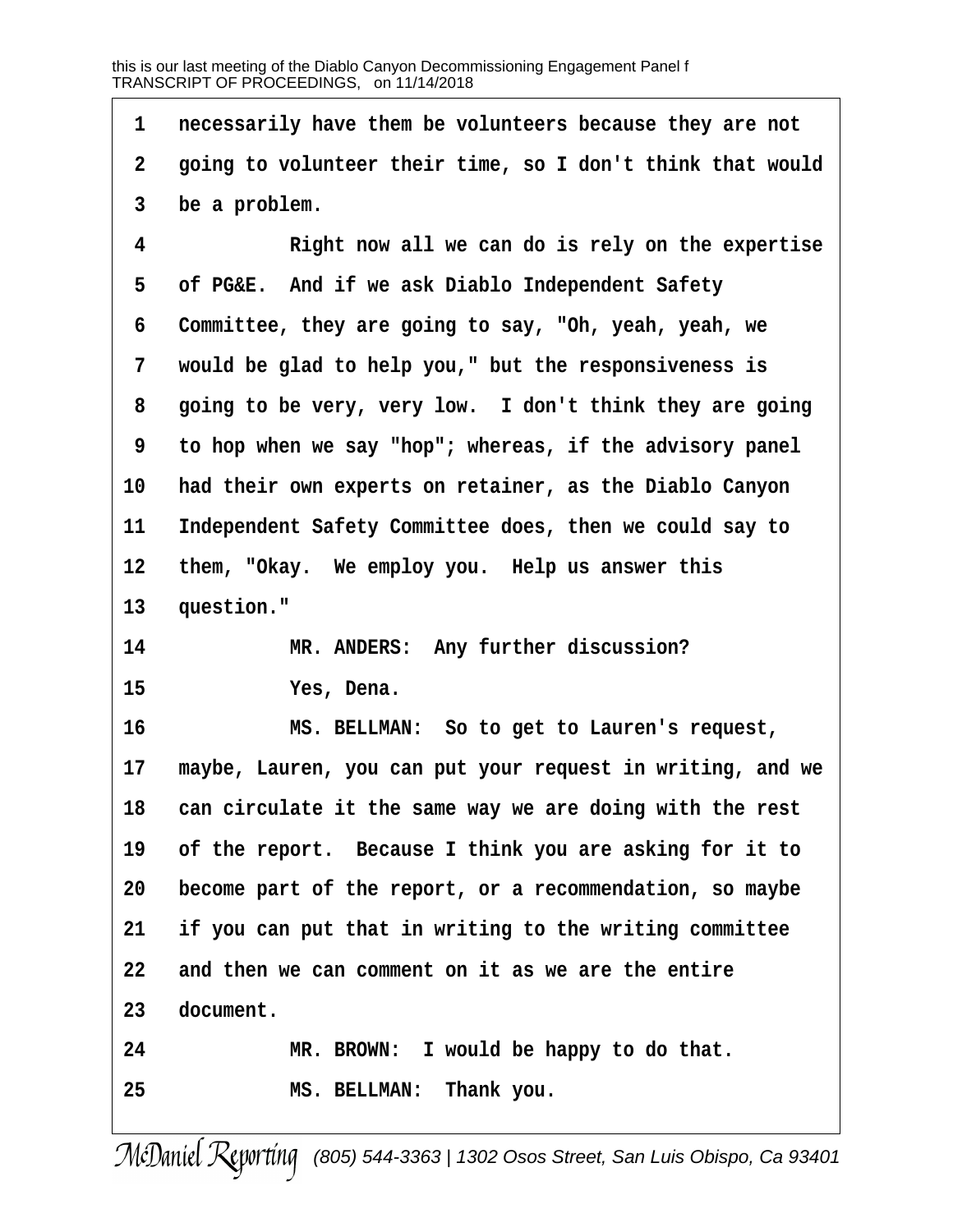1 **I MR. ANDERS:** Thank you. **·2· · · · · · ·Nancy. ·3· · · · · · ·MS. O'MALLEY:· Alex, if I can just clarify ·4· ·something.· So in your written proposal, I know you had** 5 **mentioned that you wanted the Diablo Independent Safety ·6· ·Commission to go away and be replaced by this other panel. ·7· ·So when would you propose that to happen?· Because the ·8· ·plant is still operating until 2025. ·9· · · · · · ·MR. KARLIN:· Well, my thought would be that the** 10 Diablo Independent Safety Committee would continue to the 11 end of its charter, which is the day when the plant 12 closes. So they operate until 2025. They can do their 13 own thing. That's great. Meanwhile, I would suggest that **14· ·the Diablo Canyon Advisory Panel that I would** 15 contemplate -- the stronger, more robust, the 16 sustainable -- be created not tomorrow, but maybe in 2020 17 at the culmination of the triennial proceeding that 18 they're initiating in December. It will take 18, 20, **19· ·15 months.· And at that point, this panel would end and 20· ·this independent thing, chartered by PUC, would begin.** 21 And maybe some of us would transfer over, you know, and 22 maybe there would be other people added. That's the 23 timing I thought. 24 **MR. ANDERS: Frank. 25· · · · · · ·MR. MEACHUM:· Alex, I am wondering who would be**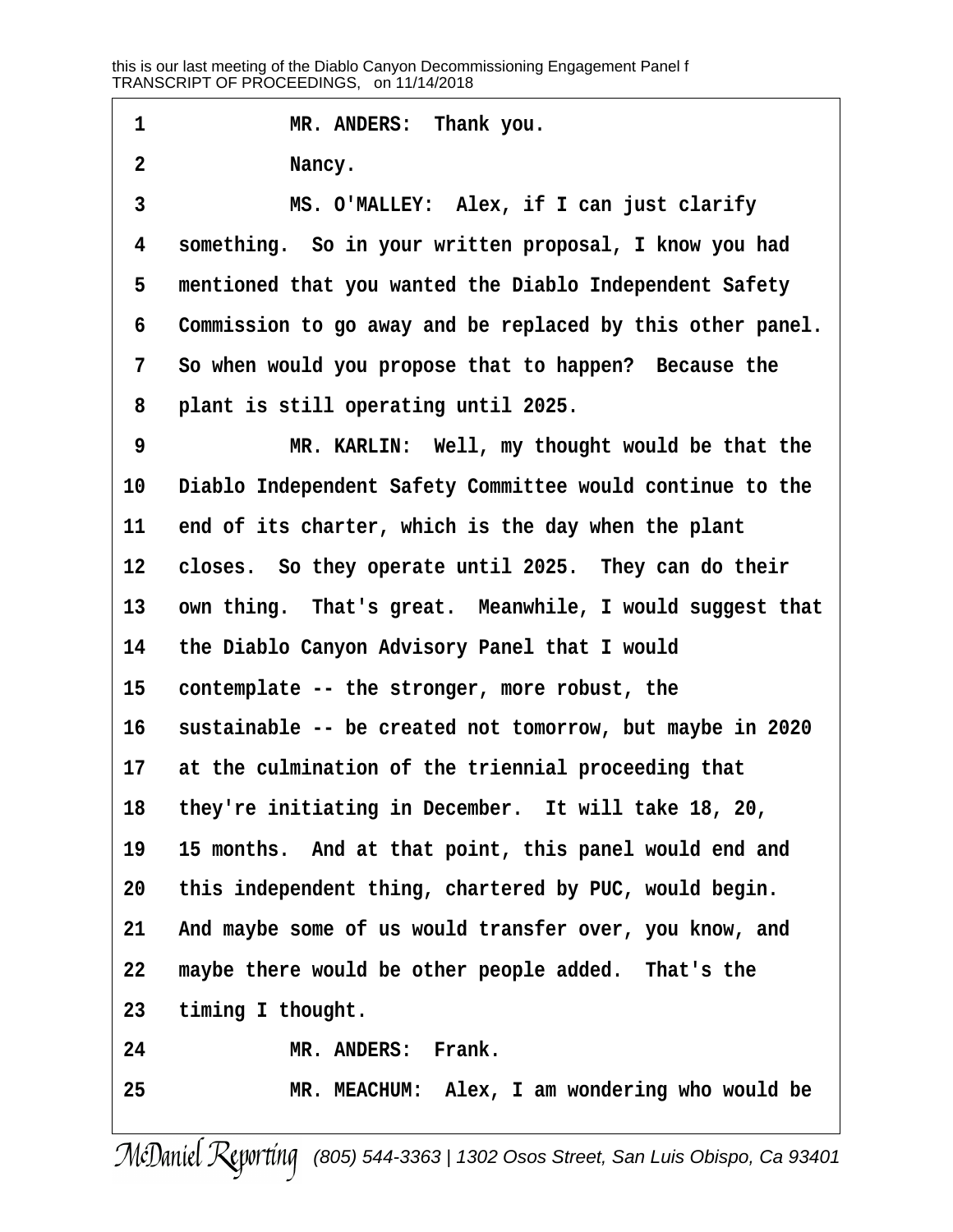**·1· ·the entity -- would it be the PUC that would establish the** 2 criteria by which this panel that you are suggesting would **·3· ·be established?**

**·4· · · · · · ·MR. KARLIN:· Yeah, I think so.· I mean, I** 5 contemplate that there will be a ratemaking proceeding **·6· ·which will be initiated, and PG&E will present its** 7 **position, which is, "Hey, the panel we got is fine.** We **·8· ·created them.· They are doing a great job.· They're** 9 independent. They are not malleable. They're a bunch of" 10 -- so they will have a position. Meanwhile, the Alliance 11 For Nuclear and Mothers for Peace and the Office of 12 Ratepayer's Advocacy will all have positions as to what 13 should be done and what should the panel look like and how 14 should it be composed. And there will be a discussion, 15 maybe a settlement. Maybe it will be litigated. And then 16 the PUC will then decide.

**17· · · · · · ·And I think this will happen anyway.· It's going** 18 to happen in the PUC ratemaking process. They are going **19· ·to decide whether to bless us and give PG&E the money to 20· ·keep us operating until 2072, or whether they are going to** 21 say, "No. Let's do this thing right. Why don't we do 22 something a little different?" And so it will be a 23 discussion among the litigants in the ratemaking **24· ·proceeding, which will end up either in a settlement among 25· ·the litigants or a decision by the PUC as to how it should**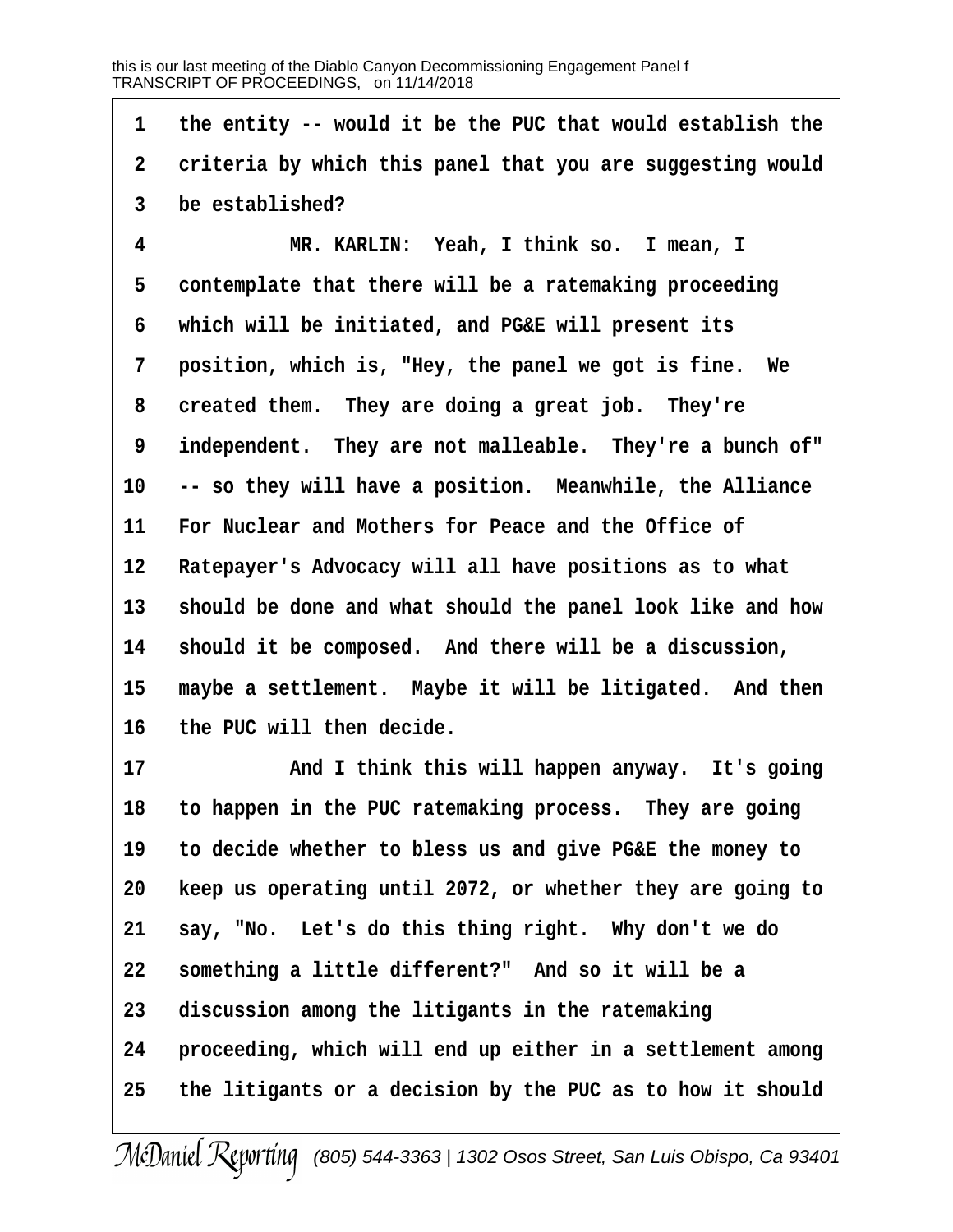1 be composed. **·2· · · · · · ·MR. ANDERS:· Thank you. ·3· · · · · · ·Any further comments or questions? ·4· · · · · · ·Any parting thoughts that you want to leave with** 5 other members of the panel, PGE or the public? **·6· · · · · · ·MR. MEACHUM:· Say "good night," everybody. ·7· · · · · · ·MR. FRANKE:· I just want to thank the panel. ·8· ·You know, it's going to be a while until we formally meet ·9· ·again.· And regardless, if you think -- what you think** 10 about the panel, I tell you what I think. I think we have 11 **gotten a tremendous voice of the community from this** 12 group. I think the vision statement is going to help us. **13· ·It's certainly, I think, a document that we are going to 14· ·use as a company as we move forward to make sure that we** 15 are considering the thoughts, desires of our neighbors as 16 we move forward with the decommissioning of the plant. **17· · · · · · ·I just want to remind everybody our focus as a** 18 company right now is to continue safely operating the 19 plant. That's our first mission. And aligned with the **20· ·vision statement is to effectively and efficiently** 21 decommission the plant on behalf of our customers and on 22 behalf of the community. So I just want to thank -- all **23· ·the hours you spent, Alex, I want to thank you for your** 24 **willingness to speak out.** And quite frankly, I want to **25· ·thank all the panel members because there is a lot of**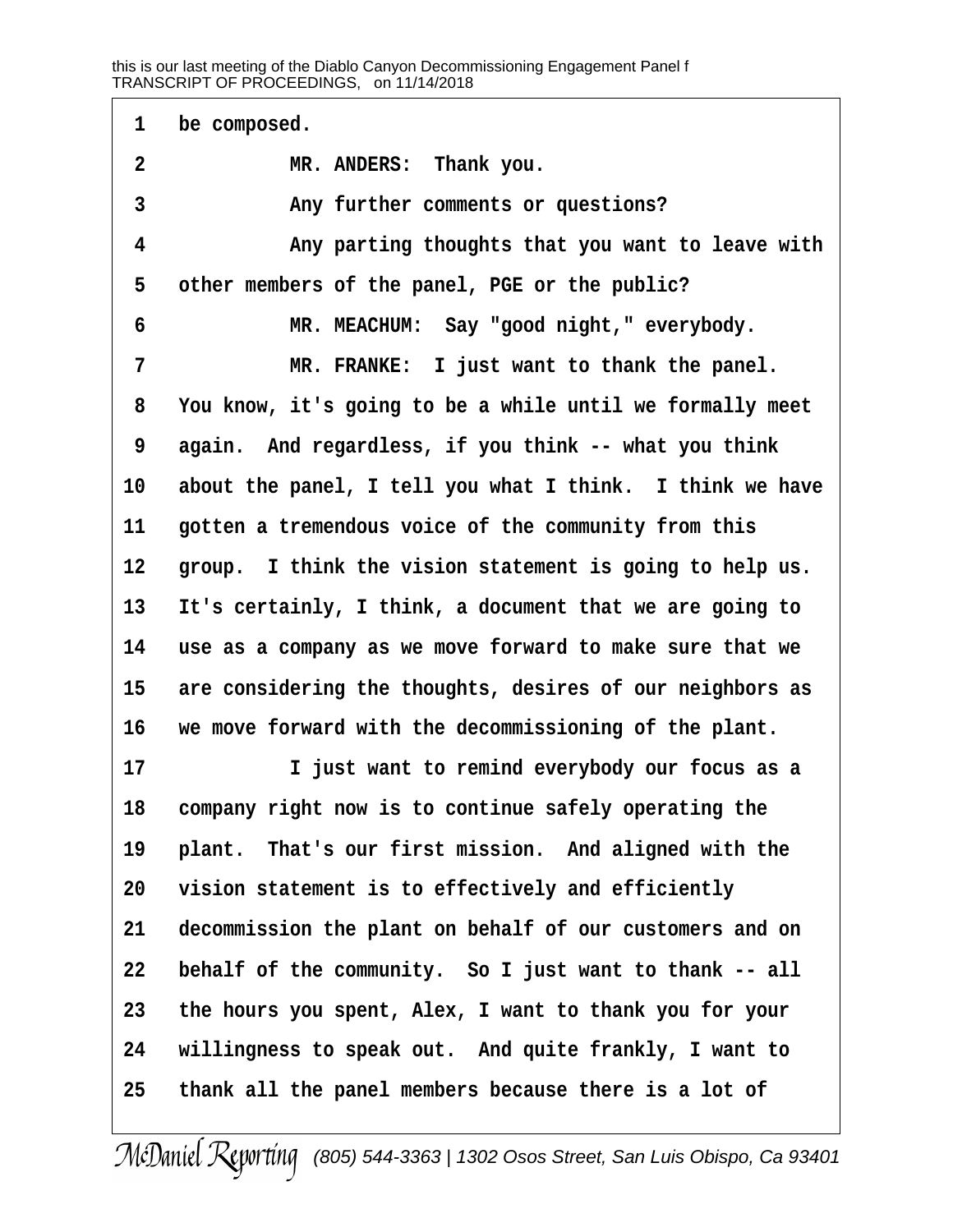1 effort, a lot of time. You weren't paid. I don't pretend **·2· ·that the spaghetti dinners were covering the kind of** 3 effort that you were putting forth. So on behalf of the **·4· ·company and myself, thank you so much for your time and ·5· ·your thoughtful, thoughtful work.**  $\texttt{MR.}$  ANDERS: Alex. **·7· · · · · · ·MR. KARLIN:· I'm sorry.· I did have one point ·8· ·before we got off on Lauren's talk that I wanted just to ·9· ·ask the panel.· We're going to go down to SONGS and spend** 10 almost two full days taking that trip down there. I 11 talked with David Victor, who is the chairman of the SONGS **12· ·Community Engagement Panel, the one that I think we should 13· ·model ourselves after to a significant extent, when he was** 14 here. He was here. He was not able to attend our 15 meeting, but he attended the Diablo Canyon Independent 16 Safety Committee meeting. And some of us, only a few 17 really, were able to attend Dr. Victor's presentation for 18 that panel. 19 **But since we are spending 48 hours going down 20· ·there, I think it would be well worth everyone's time to 21· ·watch Dr. Victor's presentation to the Diablo Canyon 22· ·Independent Safety Committee, where he said elected 23· ·officials were critical and where he said technical** 24 support was critical. Watch that, because when we go down

**25· ·there -- I said, "We are going down there," and he said,**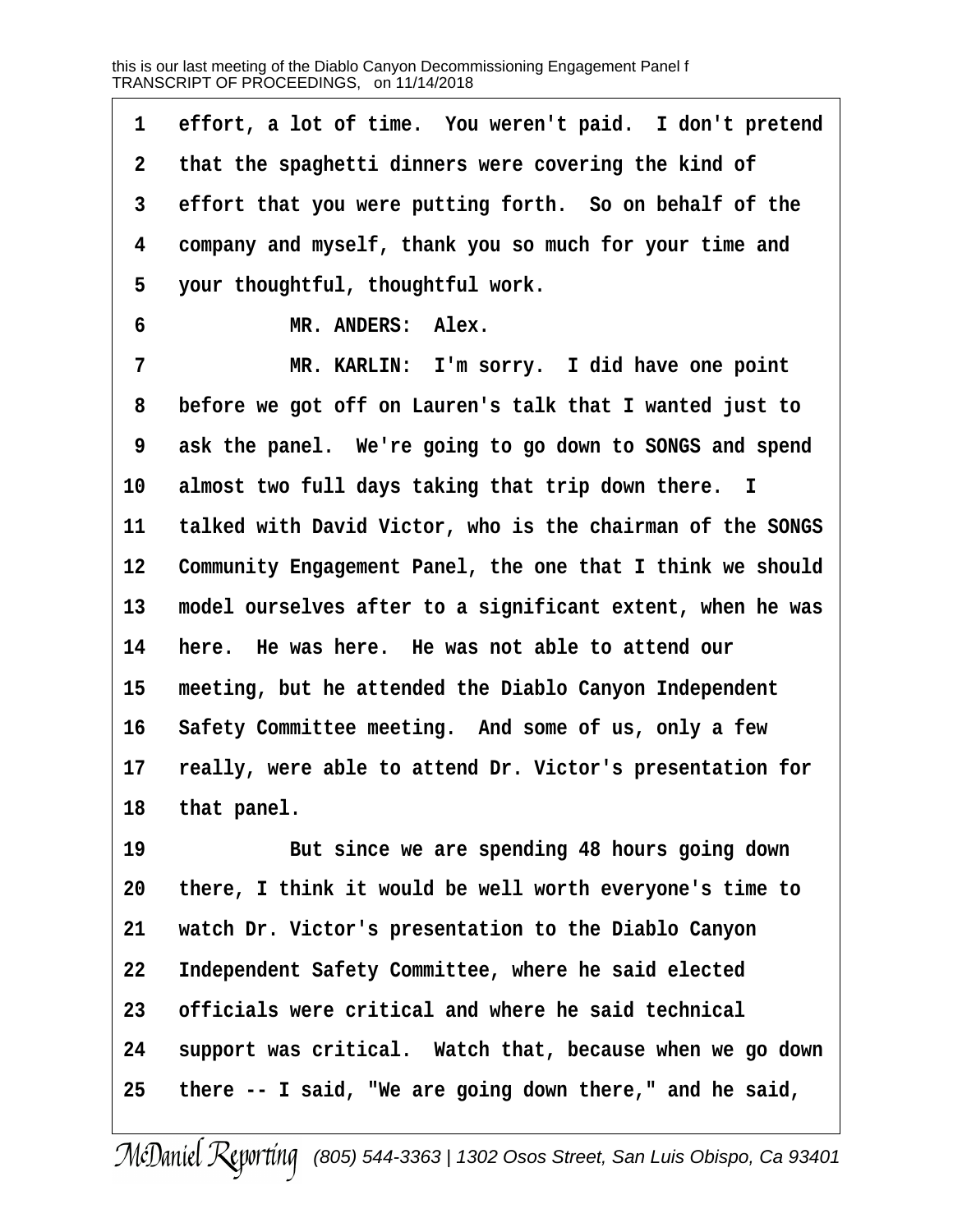**·1· ·"You are?"· He didn't even know we were coming to his ·2· ·meeting.· And he said, "Well, that's going to be a real ·3· ·busy night.· We have a lot of things on the agenda and ·4· ·people coming out of the woodwork." ·5· · · · · · ·So he, basically, said we were not going to get ·6· ·a whole lot of audience with the panel, with the SONGS ·7· ·group.· We are going to get to watch them in action, and ·8· ·that's great, and maybe we can catch them on the side, but ·9· ·don't think we are going to have a deep consultation and** 10 get a lot of questions and answers because they have a 11 busy agenda and they are not going to be focusing on us 12 and our problems. And the next morning, we will be gone. 13 **MR. ANDERS:** Thank you. **14· · · · · · ·Linda. 15· · · · · · ·MS. SEELEY:· Maybe we could figure out a way to** 16 meet with them not during the meeting. Like I think the **17· ·following morning, Tom, didn't you say that there was a** 18 tour of the facility that's been arranged? 19 **MR. JONES:** Yes. That's a different audience, **20· ·though.· It's --** 21 **8. BELEY:** Yeah, I know that's different. 22 MR. JONES: -- California Edison. **23· · · · · · ·MS. SEELEY:· But what I was thinking was maybe** 24 we could scrap the tour of the facility. I don't know if **25· ·that would -- if touring the facility would make a big**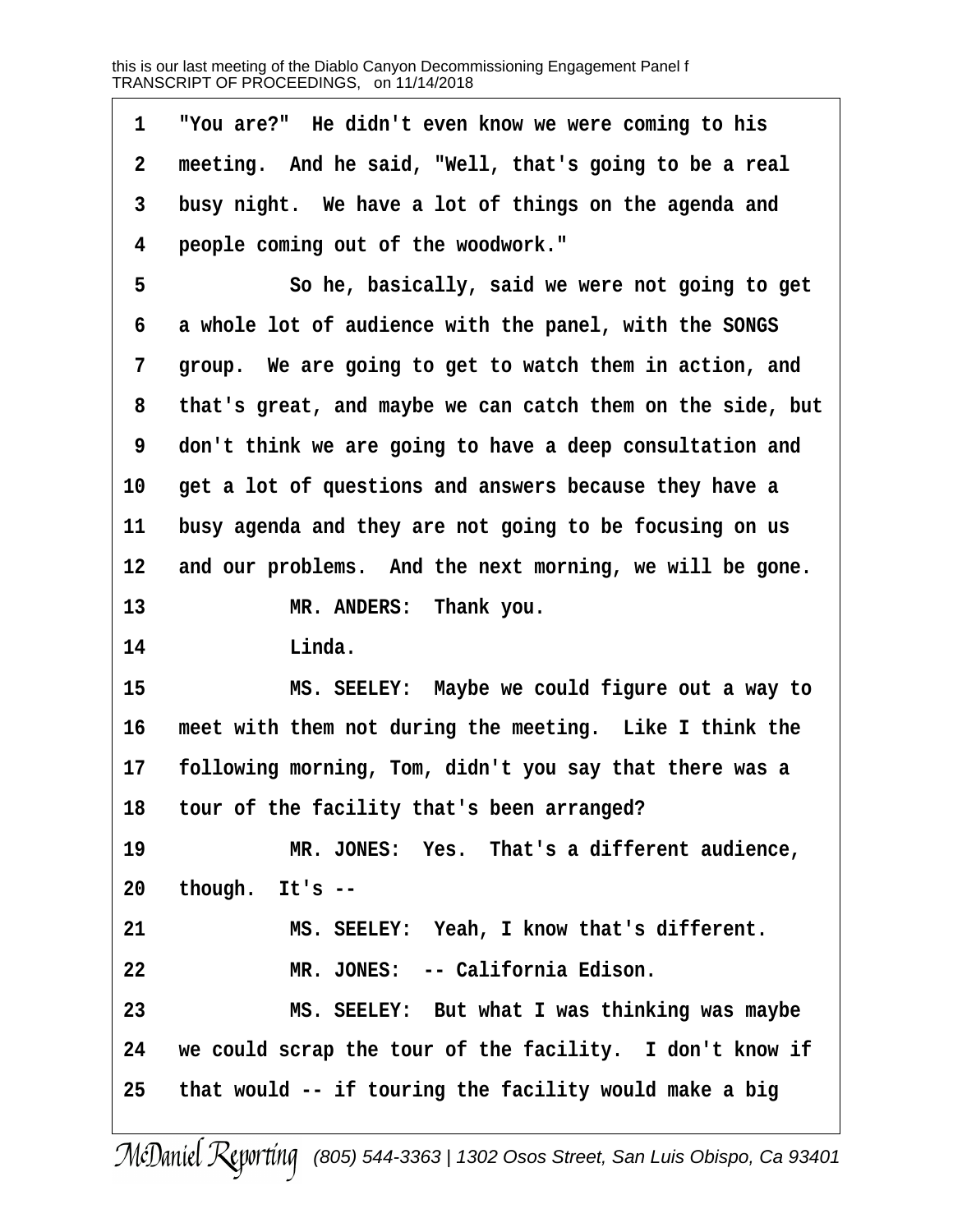1 difference to us. **·2· · · · · · ·MR. KARLIN:· Or we could extend the trip and ·3· ·explore the facility -- ·4· · · · · · ·MR. ANDERS:· That's something no one can** 5 explore. **·6· · · · · · ·MS. SEELEY:· Maybe meet with the panel, you** 7 know, instead. **·8· · · · · · ·MR. JONES:· We will make inquiry to see if there 9** is additional time for the panel members to meet. I will **10· ·take that action tonight and we'll follow up on it** 11 tomorrow. **12· · · · · · ·MR. KARLIN:· And I will call Dr. Victor and talk 13· ·to him.· I mean, this should be a panel-to-panel request,** 14 not a PG&E-to-panel request. And they are going to be 15 busy. They're going to be busy. **16· · · · · · ·MR. ANDERS:· I'll make it a** 17 facilitator-to-chairman request. 18 MR. MEACHUM: Don't they have public comment? 19 **MR. ANDERS:** I assume they do. **20· · · · · · ·MR. MEACHUM:· Well, you guys are public.· You 21· ·can make your comments.** 22 MR. ANDERS: Any other comments or questions? **23· · · · · · ·Well, thank you, Panel. 24· · · · · · ·Before we adjourn, I would like to cover just a 25· ·little bit of the public comment that we have heard.· We**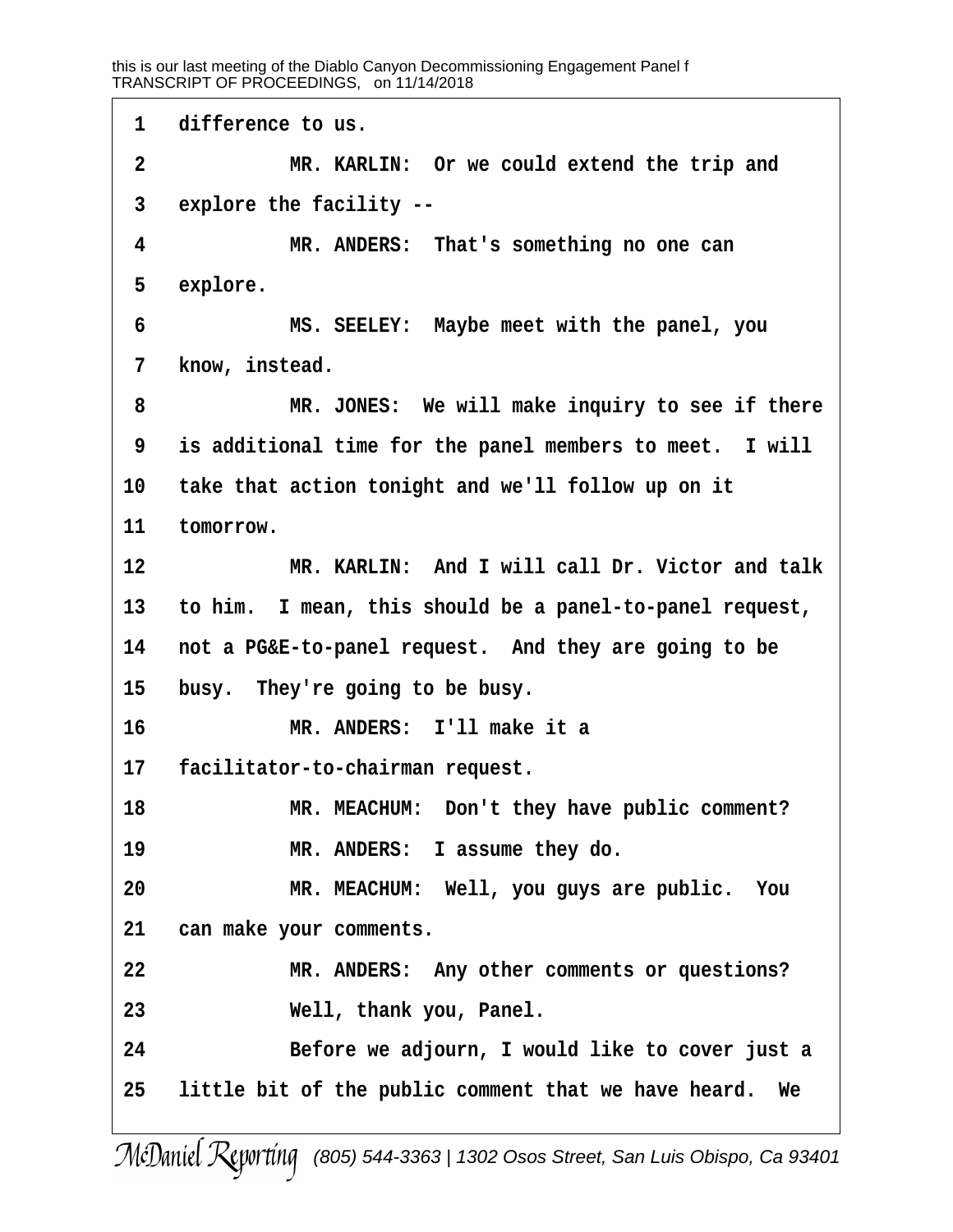**·1· ·had almost 500 comments now that we have received formally ·2· ·through on-line comments, comments submitted to the panel ·3· ·who have passed that on to the full group. ·4· · · · · · ·And go to the next one.** 5 **and just to give a sense of some history here, ·6· ·we started out in May.· And June was the first meeting. ·7· ·July, we talked about costs.· June, we talked about ·8· ·process.· We -- you, basically, announced the meeting in ·9· ·August was going to be on lands, and the comments took off** 10 and they have continued throughout. So lands has been, 11 from a public standpoint so far -- because we really 12 haven't highlighted other issues like spent fuel and so 13 on -- has been a very hot topic as far as the public is 14 concerned. **15· · · · · · ·In September, we had the meeting on repurposing.** 16 And again, we started to receive a substantial number of 17 comments. If you take lands out, you can see the **18· ·relationship of all the comments that we've received over** 19 time. So this gives you somewhat of a perspective of the 20 **public interest and, basically, the number of comments** 21 received on these issues. So I just wanted to discuss **22· ·that real quickly, just to give you a heads up on the 23· ·comments that we received over the last 30 days.**

**24· · · · · · ·The last item on our agenda, or the** 25 **second-to-the-last, is introduction of the next meeting**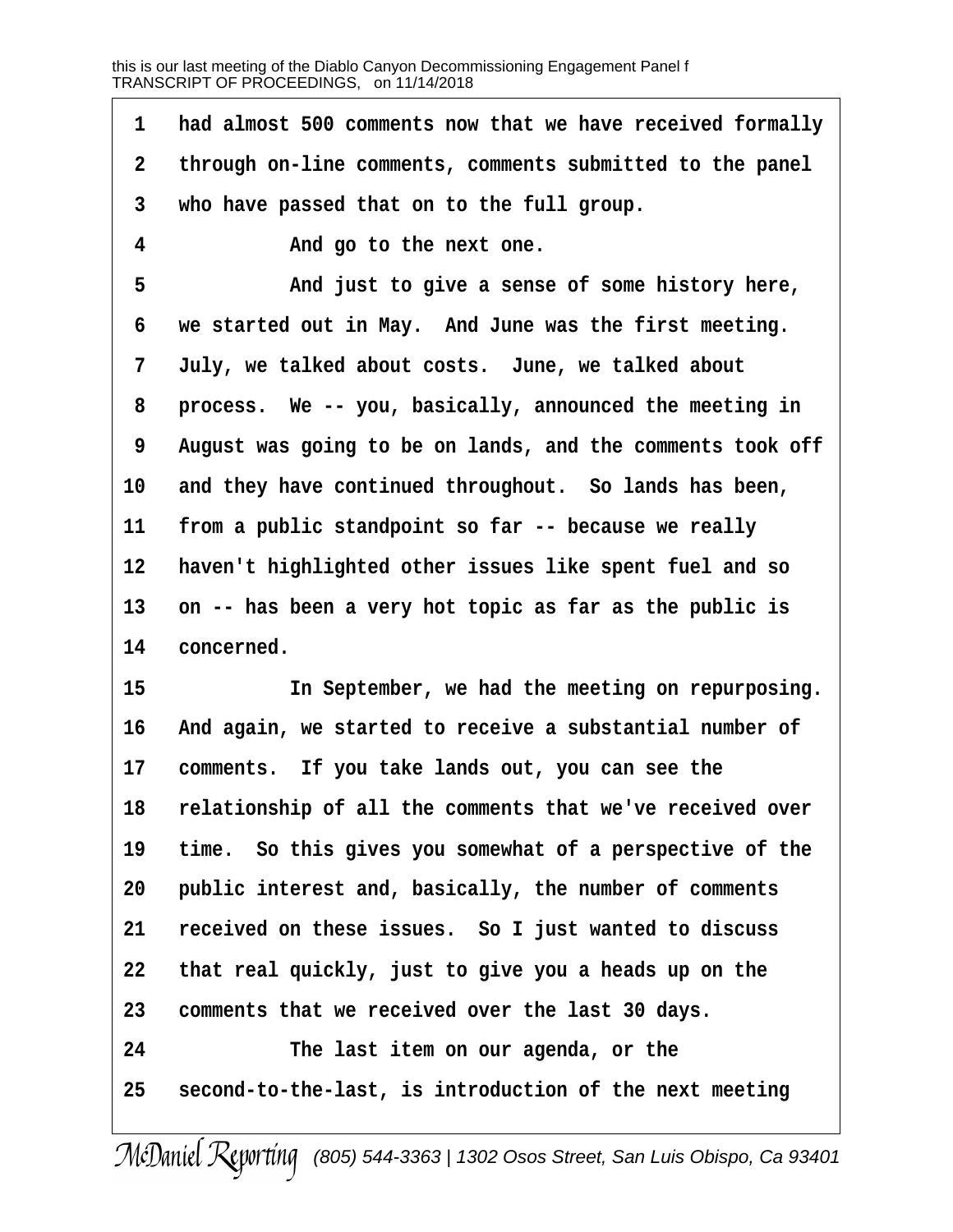**·1· ·topic. ·2· · · · · · ·And Tom, are you going to do that?** 3 MR. JONES: Sure. **·4· · · · · · ·So we are going to discuss spent fuel at the** 5 March meeting. And the panel will still be working to set **·6· ·some dates for workshops in front of that.· It will be a** 7 similar approach that has been successful for the panel **·8· ·for both lands and repurposing discussions.· So we'll be ·9· ·working on that in our administrative meetings and the** 10 resources that the panel would like to bring to bear. 11 **11 11** Your trip to San Onofre will be dominated by 12 their used-fuel discussion. They've had an operational **13· ·issue with their loading campaigns down there at their new** 14 dry cask storage facility, so that is the bulk of their 15 agenda that evening. So you will hear substantial 16 conversation around their loading and their instancy. 17 **17** On your tour on Friday morning, right now as we 18 have a tentative itinerary coming from Edison, you will 19 get a safety briefing, you will go through the facilities, **20· ·and also get to see the dry cask storage facility and how 21· ·it's -- you will notice some significant differences from** 22 ours, including proximity to the public. And it's a **23· ·substantially different design, although the vendor or the 24· ·manufacturer is the same company we employ, Holtec** 25 International. So that will be how we prep you for fuel.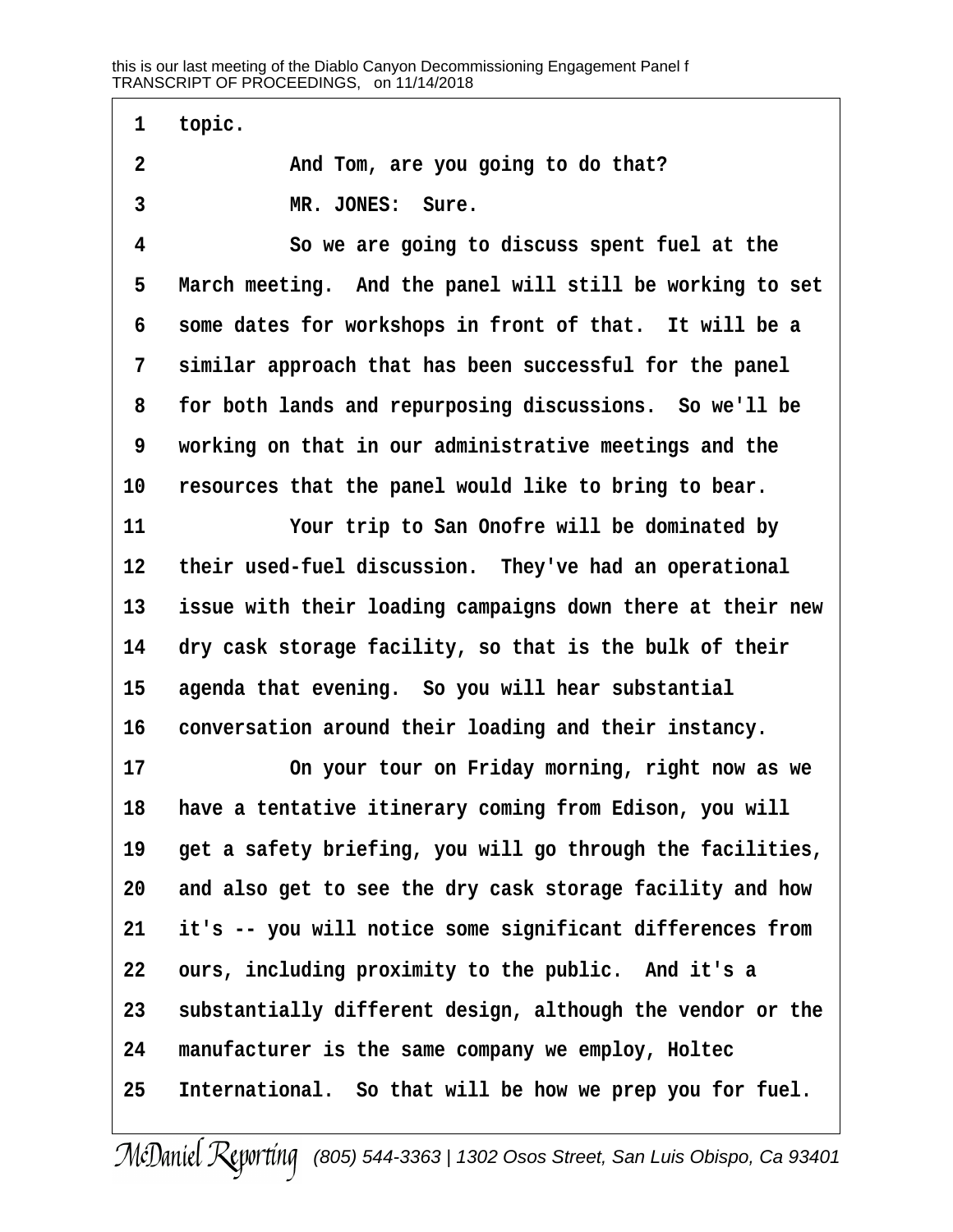**1** *And then, I'm happy to answer any questions you* 2 might have. 3 **MR. ANDERS: Frank. ·4· · · · · · ·MR. MEACHUM:· Just a quick question regarding** 5 their panel. Did they go through the same topics that **·6· ·we're going through? ·7· · · · · · ·MR. JONES:· Not the same.· Their origin started ·8· ·differently.· They didn't have this long lead time, but ·9· ·they meet quarterly, and they have done fuel probably** 10 three or four times at least. We have a list of all their 11 agenda items we can get to you, and it's on their website. 12 Each of their meetings, similar to ours, are recorded and **13· ·their videos are on their website, but we'll just take the** 14 action to send out a link to that information by Friday. **15· · · · · · ·MR. MEACHUM:· I did watch the one that Alex 16· ·mentioned, and the guy runs a good meeting.** 17 **MR. ANDERS:** Any other comments or questions 18 before we adjourn? **19· · · · · · ·All right.· The last thing we want to do is do a 20· ·meeting evaluation.· So that includes the things you liked 21· ·about this meeting and things we can do to improve the 22· ·next meeting.· So first, things you liked about this 23· ·meeting, any comments or discussions with regard to -- 24· · · · · · ·MS. DANOFF:· Ending early. 25· · · · · · ·MR. ANDERS:· Ending early, all right.**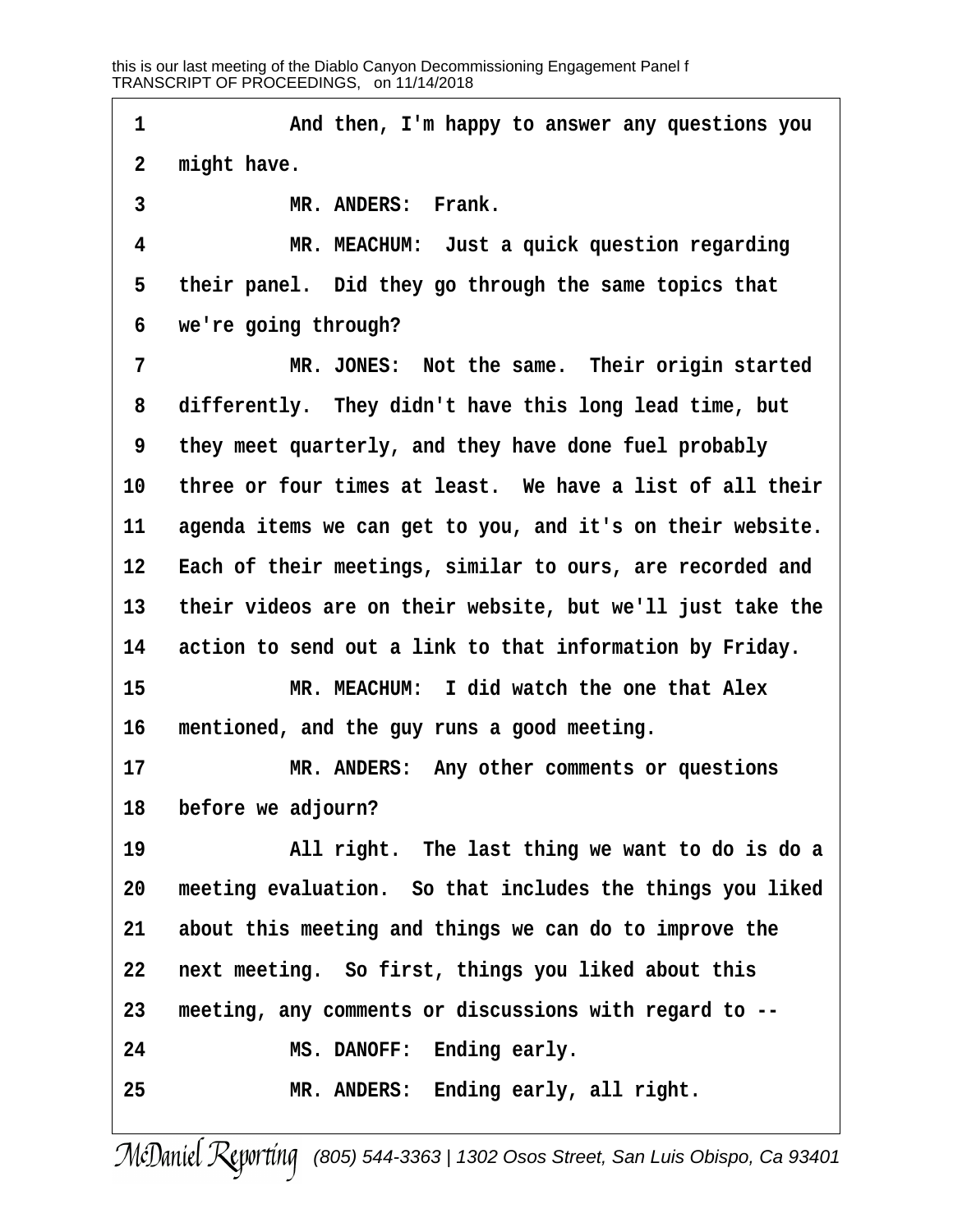**·1· · · · · · ·Anything else?· Any change? ·2· · · · · · ·Oh, Lauren. 3 \*\* \*\* \*\*\* \*\*\* \*\*\* \*\*\* \*\*\* \*\*\* \*\*\* \*\*\* 1 ike that we are finally getting ·4· ·to some concrete output.· We put an awful lot of work into** 5 this process, months of it. And we are finally zeroing in **·6· ·on what our recommendations are.· I like the process that ·7· ·we are going through.· I think it's very collegial, but ·8· ·people are definitely sharing their opinions, so it's good** 9 process. 10 **MR. ANDERS:** Thank you. 11 **Anyone else?** 12 **Kara. 13· · · · · · ·MS. WOODRUFF:· I appreciated this public** 14 meeting, but I also appreciated our pre-meeting. We went 15 into that with a lot of areas of disagreement amongst the 16 **panel.** But by the end, we were able to reach some kind of 17 **negotiated compromise or consensus for all issues, other 18· ·than this ongoing question about what the panel looks like** 19 in the future. So I think that was a great process. **20· · · · · · ·MR. ANDERS:· Thank you.** 21 **and I, as facilitator, I would like to add my 22· ·comment and recognize the writing committee of Linda, 23· ·Kara, Sherri and Nancy, supported by Kami Griffin who did** 24 an incredible job in a very short time pulling together **25· ·the recommendations, and not only what we talked about**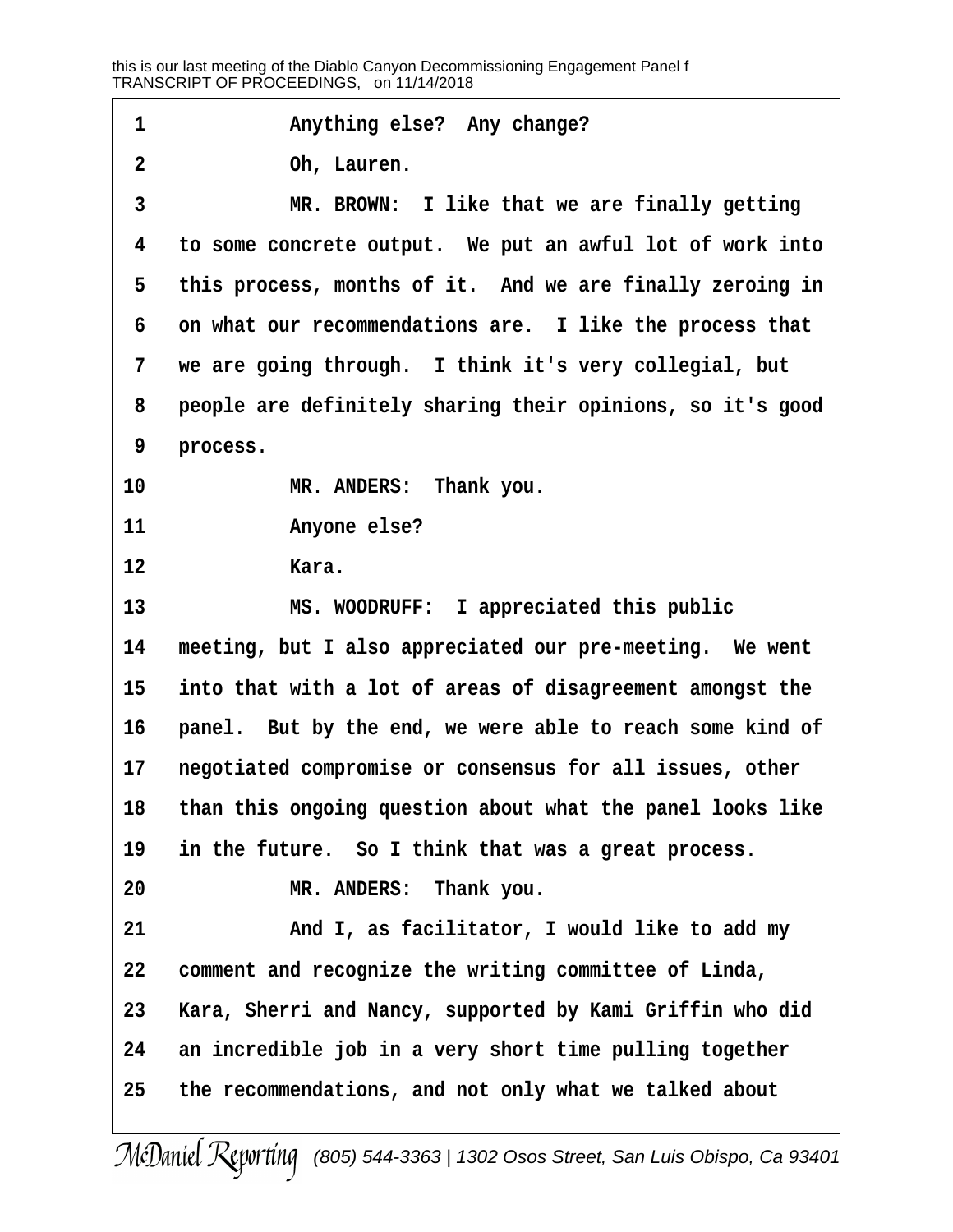**·1· ·here, the vision statements, but the full 12-page ·2· ·document.· And that that document will be supplemented ·3· ·with probably tens or hundreds of pages of support ·4· ·material and reference material when the full report is** 5 done. So I really want to send my kudos to the writing **·6· ·committee and Kami.· Thank you for your work. ·7· · · · · · ·Anything you would like -- ·8· · · · · · ·MS. SEELEY:· I would also like to thank Kami. ·9· ·She is a brilliant -- what do you call it? -- synthesizer, 10· ·I guess, because she took our work and she is able to kind** 11 of do it right on the fly. **12· · · · · · ·I really appreciate the work you have done,** 13 Kami. We couldn't have done it without you, and that is a 14 **fact. 15· · · · · · ·MR. MEACHUM:· She's had a heck of a lot of** 16 **practice.** 17 **MR. JONES:** From your revisions, Frank? **18· · · · · · ·MR. ANDERS:· Okay.· Anything you want to do 19· ·different next time? 20· · · · · · ·Okay.· Well, thank you all for your energy and** 21 attention, and thank the public for your participation. 22 And the meeting is adjourned. **23· · · · · · ·(Hearing concluded at 8:42 p.m.) 24 25**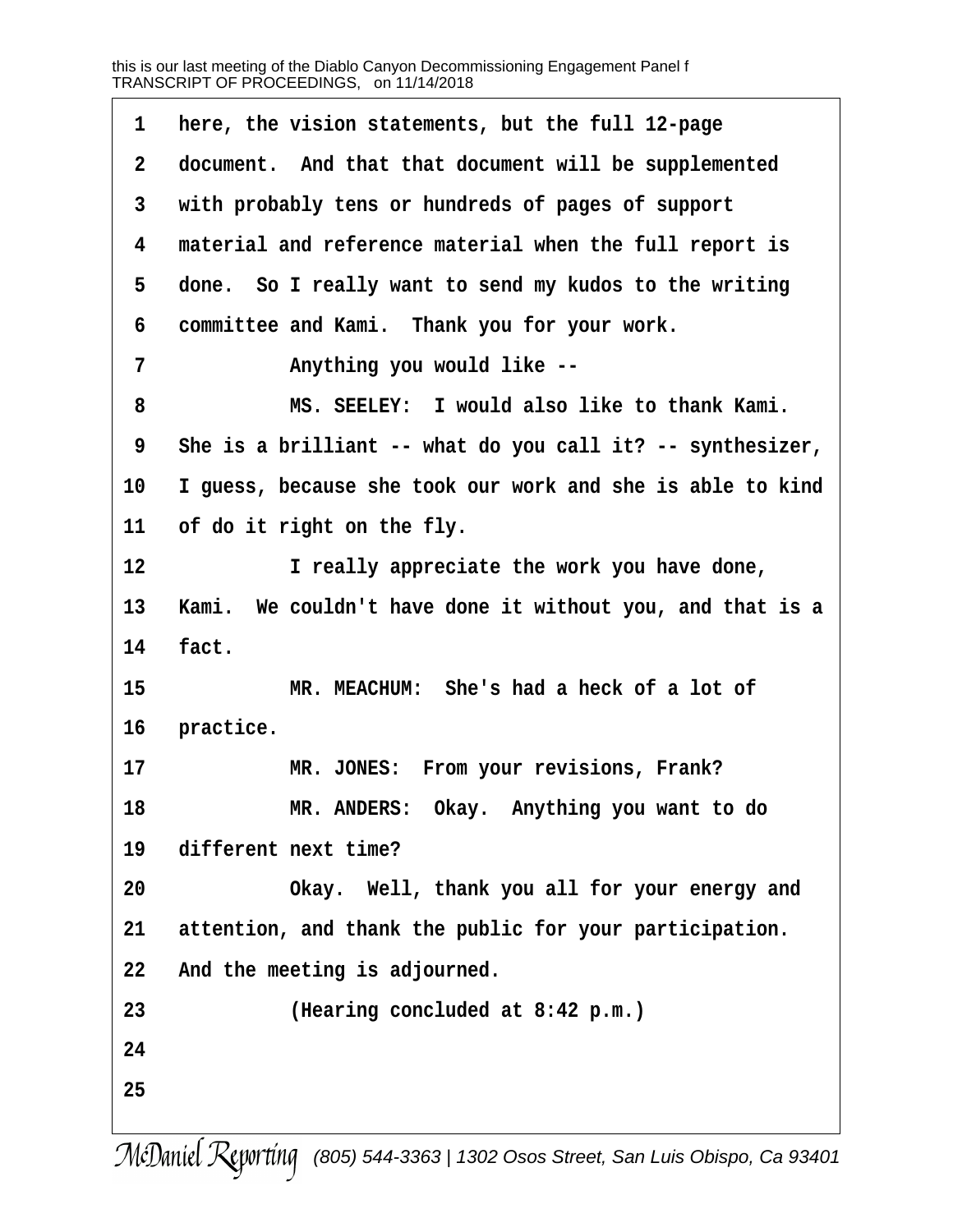| $\mathbf{1}$    | STATE OF CALIFORNIA.<br>SS.                               |  |
|-----------------|-----------------------------------------------------------|--|
| $\mathbf{2}$    | COUNTY OF SAN LUIS OBISPO                                 |  |
| 3               |                                                           |  |
| 4               | I, CAROLYNN E. SPERE, CERTIFIED SHORTHAND                 |  |
| 5               | REPORTER, DO HEREBY CERTIFY THAT THE FOREGOING PAGES      |  |
| 6               | COMPRISE A TRUE AND CORRECT TRANSCRIPT OF THE PROCEEDINGS |  |
| 7               | HAD IN THE WITHIN-ENTITLED MATTER, REPORTED BY ME BY      |  |
| 8               | STENOTYPE ON THE DATE AND AT THE HOUR HEREIN WRITTEN, AND |  |
| 9               | THEREAFTER TRANSCRIBED UNDER MY DIRECTION INTO            |  |
| 10              | TYPEWRITING.                                              |  |
| 11              | IN COMPLIANCE WITH SECTION 8016 OF THE BUSINESS           |  |
| 12 <sup>°</sup> | AND PROFESSIONS CODE, I CERTIFY UNDER PENALTY OF PERJURY  |  |
| 13 <sup>7</sup> | THAT I AM A CERTIFIED SHORTHAND REPORTER WITH LICENSE     |  |
|                 | NUMBER 10091 IN FULL FORCE AND EFFECT.                    |  |
| 14              |                                                           |  |
| 15              | WITNESS MY HAND THIS 24TH DAY OF NOVEMBER, 2018.          |  |
| 16              |                                                           |  |
| 17              | Cacolyne Expere                                           |  |
| 18              | <b>SPERE</b><br>CAROLYNN E.                               |  |
| 19              |                                                           |  |
| 20              |                                                           |  |
| 21              |                                                           |  |
| 22              |                                                           |  |
| 23              |                                                           |  |
| 24              |                                                           |  |
| 25              |                                                           |  |

McDaniel Reporting [\(805\) 544-3363 | 1302 Osos Street, San Luis Obispo, Ca 93401](http://www.mcdanielreporting.com)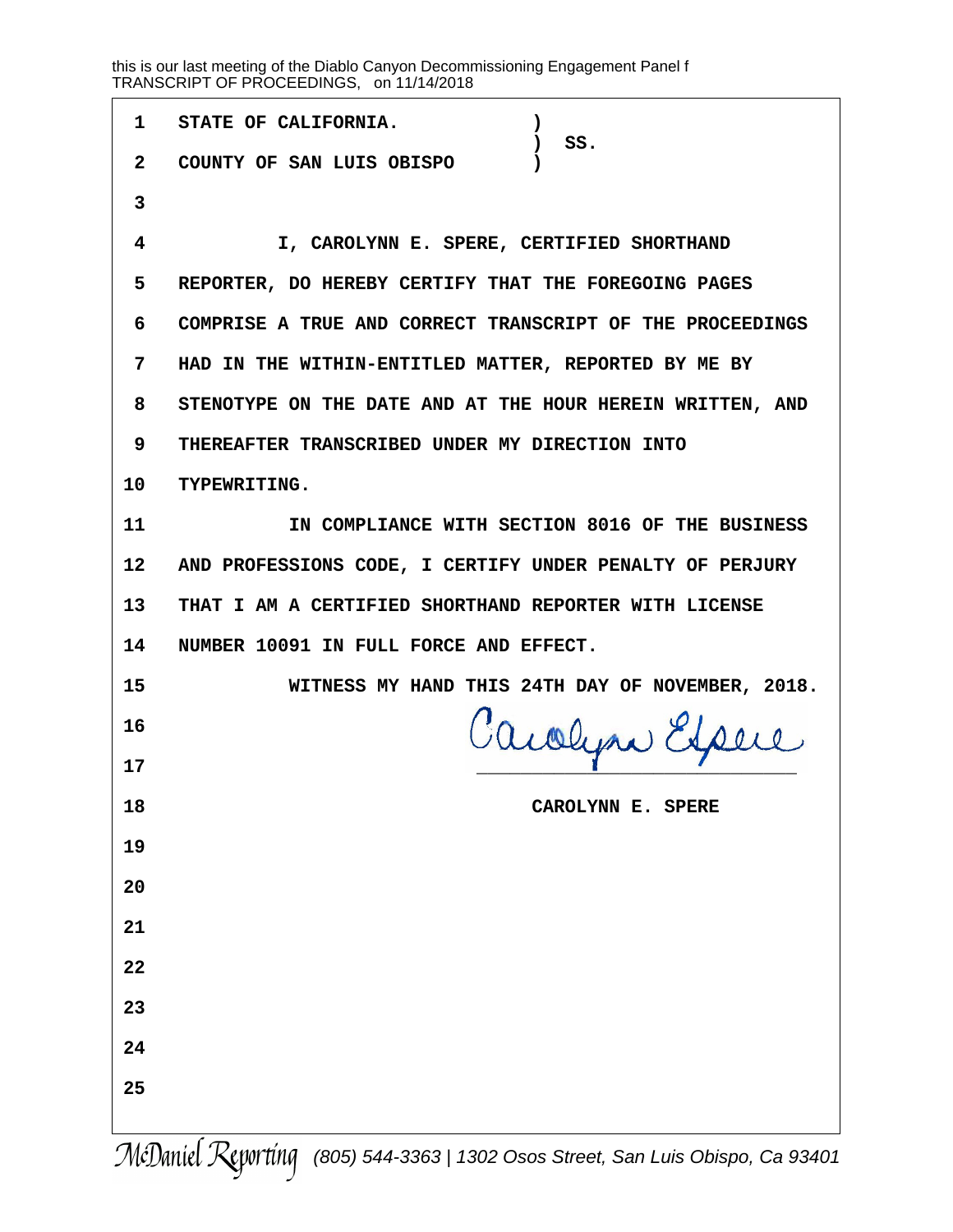Index: \$2.5..addition

|                                       | 2017 43:3                                            | 67 47:16                                           |
|---------------------------------------|------------------------------------------------------|----------------------------------------------------|
| \$                                    | 2018 4:11 13:17 31:3                                 |                                                    |
| $$2.5$ 30:18                          | 2019 4:2,12 6:18                                     | $\overline{7}$                                     |
| \$300 48:4 50:9,15,22                 | 2020 11:22 16:8,9 62:16                              | 70 51:9                                            |
| $$4$ 13:18                            | 2024 5:15                                            | 7:57 53:5                                          |
| \$4.2 31:1 50:14                      | 2025 5:15 14:2 20:7 24:20 51:7<br>59:24 60:5 62:8,12 | 8                                                  |
| 1                                     | 2072 12:15 63:20                                     |                                                    |
|                                       | 2085 14:4                                            | 8:00 53:6                                          |
| $1/2$ 35:22                           | 21st 54:23 55:9,19                                   | 8:10 53:10                                         |
| 10 4:22 14:2 48:3 53:6                | 2400 57:12                                           | 8:42 72:23                                         |
| <b>10-minute 3:18</b>                 | 24th 6:4                                             | A                                                  |
| 11 4:20                               | 25 5:18                                              |                                                    |
| 113 48:8                              | 26th 5:17                                            | Absolutely 33:24                                   |
| <b>11th 4:24</b>                      | 28 37:15,18                                          | accept 42:14                                       |
| 12,000 7:12 35:11 36:8 41:21          | 29th 19:8 35:14                                      | accepting 43:6                                     |
| 12-page 54:5 72:1                     |                                                      | access 36:12 39:10 40:7,20 45:6,<br>$\overline{7}$ |
| 1200 42:10,20 43:18,20 44:15<br>46:10 | 3                                                    | account 23:22                                      |
| 125 18:10                             | 30 3:21 43:6 68:23                                   | accurate 42:16                                     |
| 12th 6:21                             | 30th 5:16 55:6,11,23                                 | achieve 8:10                                       |
| 13 51:7                               | 32 48:8 50:3                                         | acknowledged 10:2                                  |
| <b>13th 6:20</b>                      | 33,000 48:9                                          | acquired 31:24                                     |
| 14 35:11                              | 34 $7:2$                                             | acquisition 57:21                                  |
| 14th 47:14                            | 340 35:16                                            | acres 7:12 35:11 36:8 41:22                        |
| 15 13:22 62:19                        | 3rd 55:22,24                                         | 42:10,21 43:18,21 44:15 46:10                      |
| <b>15th</b> 47:14                     |                                                      | 48:3 57:12                                         |
| 16 13:22                              | 4                                                    | act 11:21 16:10 17:25                              |
| 17th 35:13                            | 48 65:19                                             | action 43:23 66:7 67:10 70:14                      |
| 18 62:18                              |                                                      | <b>active 21:24</b>                                |
| 18th 35:13                            | $5\phantom{1}$                                       | activities 8:7,10 26:19 36:24<br>49:24 50:7        |
| 19th 9:2 54:12                        | 50 48:10                                             | actual 4:24 7:3                                    |
|                                       | 500 47:25 68:1                                       | Adam $2:5$                                         |
| $\mathbf{2}$                          |                                                      | add 9:24 46:1 71:21                                |
| 2 35:22                               | 6                                                    | added 27:7,15 62:22                                |
| 2.5 31:2                              | 60 14:3                                              | addendum 56:23,25 57:3                             |
| 20 62:18                              | 60-year 12:3                                         | adding 23:20                                       |
| 2015 30:18,25                         |                                                      | addition 8:13,15 14:5,25 23:22                     |
|                                       |                                                      |                                                    |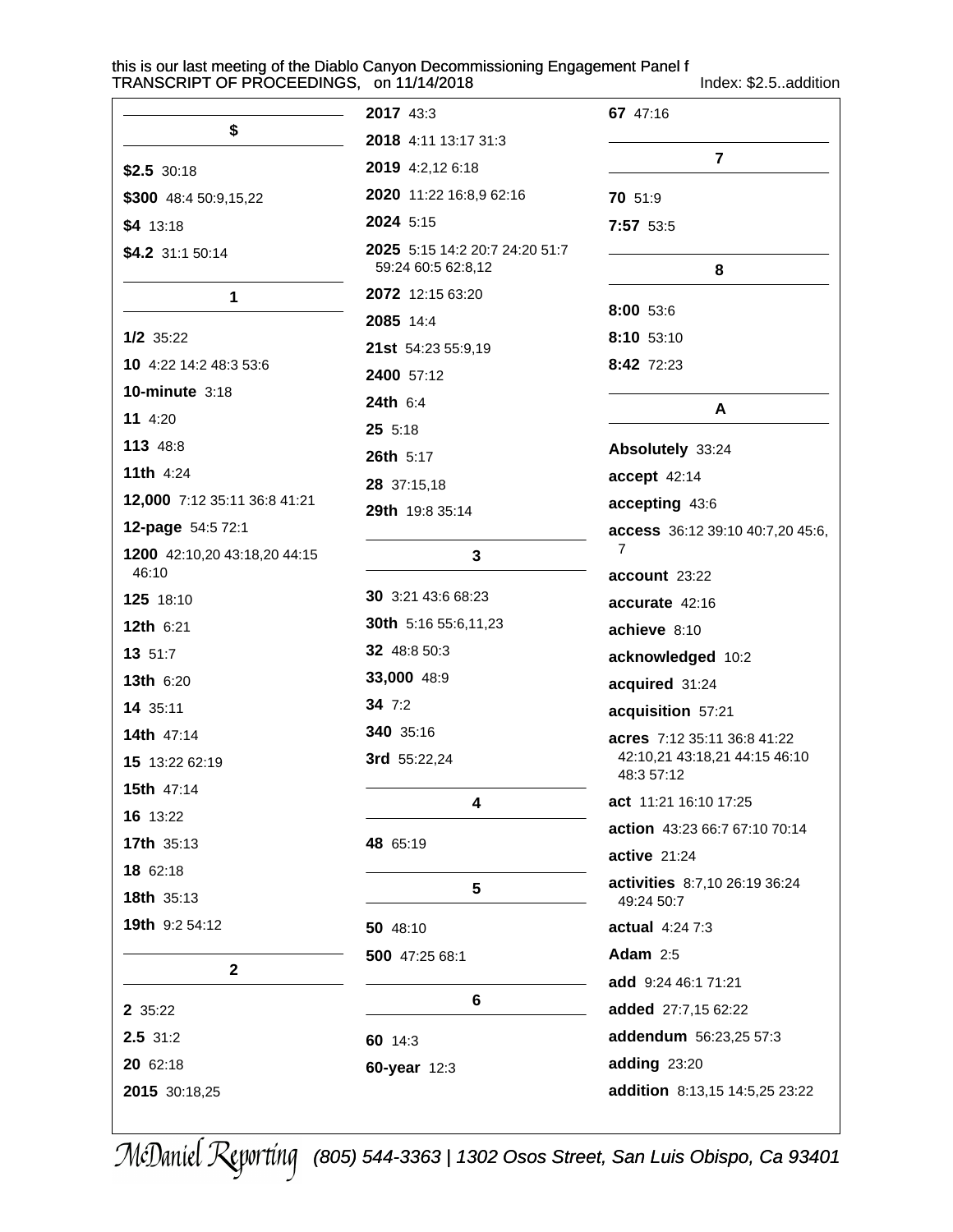Index: additional..Bakersfield

| <b>additional</b> 10:21 13:20 33:5<br>37:11,15 46:1 53:20 67:9   | <b>Alliance</b> 16:15 63:10                                          | arm 11:13                        |
|------------------------------------------------------------------|----------------------------------------------------------------------|----------------------------------|
| address 10:22 12:23                                              | allowed 52:14                                                        | army 18:16                       |
| addressed 31:11                                                  | alluded 13:3                                                         | arrange 27:10                    |
|                                                                  | alternate 13:10,15 16:12 56:5,10                                     | arranged 66:18                   |
| addressing 7:19 39:22                                            | alternative 56:15                                                    | arrangement 29:11                |
| adequate 14:14 30:23                                             | ambiguity 37:16                                                      | aspects 44:25 48:12              |
| adequately 31:23                                                 | American 36:2,16,19 37:24 40:4,                                      | assessments 31:25                |
| adjourn 67:24 70:18                                              | 13,20                                                                | <b>asset</b> 32:25               |
| adjourned 72:22                                                  | Americans 37:21                                                      | <b>assets</b> 8:6 31:24          |
| adjust 39:3                                                      | amount 13:21,24 18:4 30:8                                            | assignments 2:8                  |
| adjusts 30:22                                                    | analogous 23:6                                                       | assume $67:19$                   |
| administration 48:9                                              | <b>ANDERS</b> 2:1,18 3:5 7:8,23 9:25<br>10:8 11:1 13:2 16:25 17:2,18 | <b>assure</b> 30:23 31:22 49:19  |
| administrative 69:9                                              | 19:17 20:23 24:8 25:21 26:11                                         | assured 36:17 49:2,8             |
| adopt 9:9 27:18                                                  | 28:11 29:6,24 32:7 34:24 37:10<br>38:9,17,23 39:5 40:9 41:3,7,10,14  | assuring 32:3                    |
| advisory 14:11 15:14 16:5 18:22<br>60:16,25 61:9 62:14           | 44:12 45:19,25 46:12 49:25 51:3,                                     | attached 56:9                    |
| Advocacy 63:12                                                   | 25 53:3,12,18 54:4,8,15,25 55:4,<br>20,25 56:17,21 57:5 58:10 59:2,  | attempt 10:12                    |
| affect 32:16 33:8                                                | 10,15 60:9 61:14 62:1,24 64:2                                        | <b>attend</b> 65:14,17           |
| afforded 17:15                                                   | 65:6 66:13 67:4,16,19,22 70:3,17,<br>25 71:10,20 72:18               | attendants 26:8                  |
|                                                                  | announced 68:8                                                       | attended 59:19 65:15             |
| agencies 21:7 22:16 24:6 25:5<br>28:6 35:15                      | answers 7:16 66:10                                                   | attention 72:21                  |
| agency 15:6,15 22:13 26:18                                       | anticipate 24:3                                                      | <b>attest</b> 11:13              |
| 34:14                                                            | anticipated 22:13                                                    | audience 53:24 66:6,19           |
| agenda 3:6 4:3 28:14 53:16 66:3,<br>11 68:24 69:15 70:11         | application 4:18 23:10                                               | augmenting 12:19                 |
| agree 13:12 16:18,24 17:7 39:21                                  | applications 4:19                                                    | August 35:13,14 68:9             |
| 40:2,6 41:1 50:22 56:16,17                                       | apply $4:17$                                                         | authority 24:5 30:22             |
| agreed 40:5                                                      | appointed 59:25 60:1                                                 | authorize 59:7                   |
| agreeing 38:15                                                   | appointment 15:18                                                    | <b>Avila 50:11</b>               |
| agreement 13:4 17:7 27:17,20                                     | appreciated 71:13,14                                                 | avoid $12:2$                     |
| 29:20 40:21 43:24 57:18                                          | approach 69:7                                                        | aware 19:22 29:18                |
| ahead 2:11 28:14 53:12                                           | approved 30:18 31:2                                                  | awful $71:4$                     |
| Alex 13:6 16:25 17:5,13,21 24:9<br>25:21 26:14,16,19 29:14 34:9  | approximately 9:3 35:22                                              |                                  |
| 37:13 40:12 43:16 50:2 51:3 59:3,<br>12 60:10 62:3,25 64:23 65:6 | archeologists 7:13                                                   | В                                |
| 70:15                                                            | area 2:22,23 26:17 27:11 32:5                                        | back 10:14 24:3 44:7 46:24 50:25 |
| Alex's 26:25 27:18                                               | 36:3 42:10 43:4,24 48:1 49:18,20<br>52:6,23 58:15                    | 53:9 58:8                        |
| aligned 64:19                                                    | areas 45:5 50:25 71:15                                               | <b>background</b> 8:16 26:20     |
| all-volunteer 18:5                                               | argue 21:12                                                          | backgrounds 21:12                |
|                                                                  |                                                                      | Bakersfield 58:15                |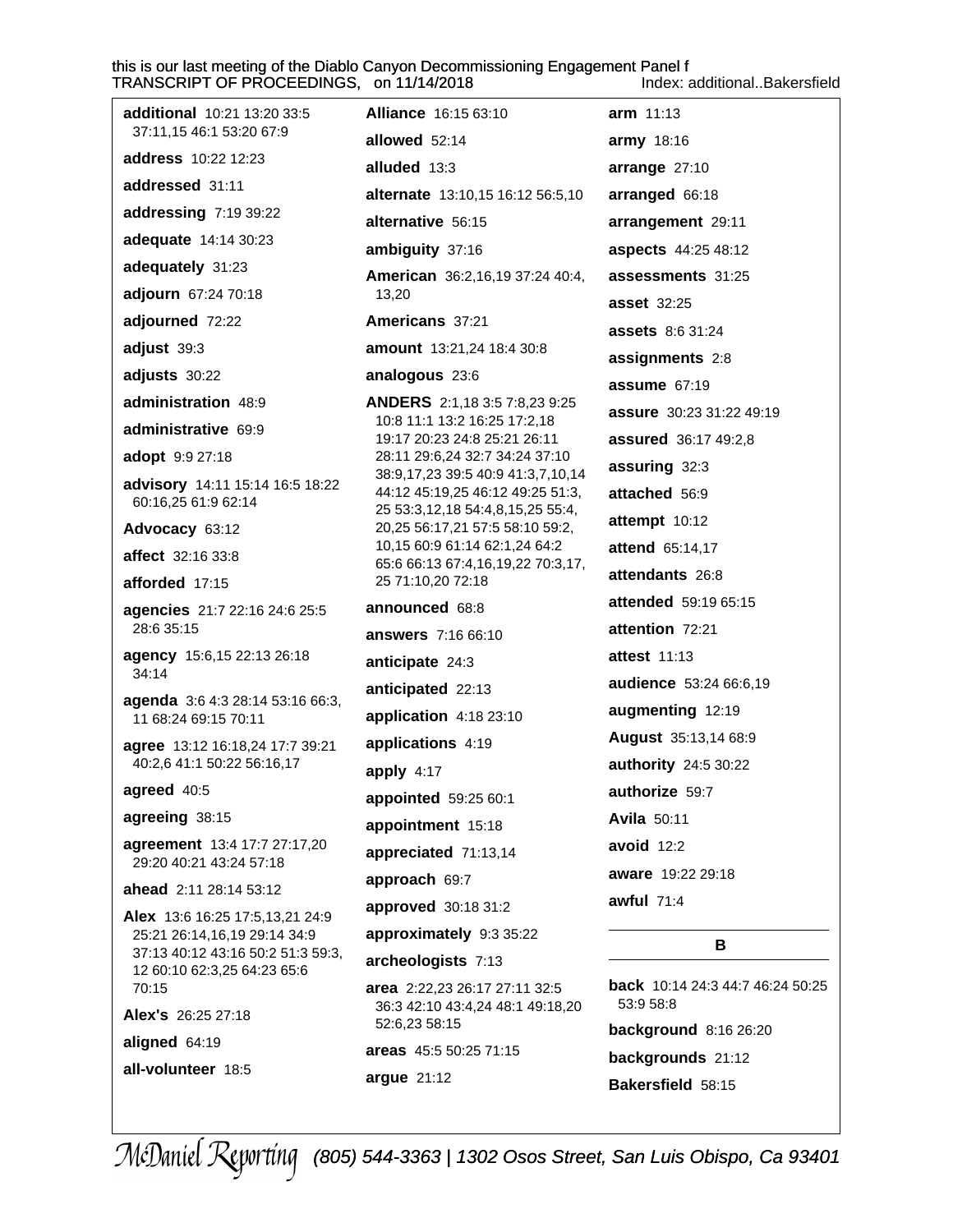Index: Baldwin..cities

| <b>Baldwin</b> 30:1,3 38:18<br><b>briefing</b> $69:19$<br><b>Care 18:13</b><br><b>base</b> 18:16<br><b>briefly</b> 53:23 57:10<br>cared $7:1$<br><b>based</b> 3:15 41:11<br>brilliant 72:9<br>carried $33:15$<br>carries 34:15<br>basically 8:11 12:2 45:15 66:5<br><b>bring</b> $14:20$ 32:13 42:4 50:4<br>69:10<br>68:8,20<br>case 49:13<br><b>basis</b> 43:8 50:12,21<br><b>bringing 53:1</b><br>cases 31:18 34:12<br><b>Bay</b> 18:15 23:4<br><b>brings</b> 26:19 38:3<br>cask 48:1 69:14,20<br><b>bear</b> 69:10<br><b>Brown</b> 10:1 26:13 46:25 47:3<br>catch 38:18 66:8<br>56:16 59:4 61:24 71:3<br><b>beautiful</b> 6:25 19:4 51:15<br>categories 53:25<br><b>Bruce 24:23</b><br>begin 2:5 11:21 12:1 62:20<br>caveat 50:9<br><b>budget</b> 60:6,20,21<br><b>beginning</b> 10:23 44:8<br>center 4:25 18:13<br><b>buffer</b> 43:25 49:23<br>behalf 2:24 42:18 64:21,22 65:3<br><b>CEQA 11:20</b><br><b>building</b> 7:4 48:8,9,10<br>Bellman 35:2,5 38:15 41:12<br>cetera $40:7$<br><b>buildings</b> 8:7 49:11<br>61:16,25<br><b>chairman</b> 16:19 65:11<br>benchmark 22:9<br><b>bulk</b> 69:14<br>challenging 7:17,18<br><b>benchmarking</b> 20:12,16 22:25<br><b>bullet</b> $37:17$<br>24:19 25:8,10,15 27:25<br>chance $58:18$<br>bunch $63:9$<br>benchmarks 15:12 22:8 23:2,23<br>Bureau 37:2<br>34:10<br>71:1<br>busy 4:15 19:14 66:3,11 67:15<br><b>benefit</b> 33:23 48:15<br>changed 8:8<br><b>big 66:25</b><br>changing 8:9<br>C<br>bigger 48:10<br>charge $52:25$<br>cables 53:1<br>biggest 19:16<br><b>chart</b> 22:14 55:6<br>California 5:5 6:7 7:6 11:20<br><b>billion</b> 30:18 31:1,2 50:14<br>19:13 22:16 23:4 30:6,20 33:11<br>25:14 62:11<br>billion-plus 13:18<br>57:9 60:13 66:22<br><b>chartered</b> 15:16 62:20<br>biologists 7:13<br>Californians 2:25<br>charts 11:16<br><b>bit</b> 11:24 22:21,24 39:25 52:3<br><b>call</b> 67:12 72:9<br>chemicals 18:20<br>59:19 67:25<br>called $28:22$<br>bless $63:19$<br>Cherry 18:14 42:7 57:11,12<br>campaigns 69:13<br><b>blue</b> $46:235:8$<br><b>Chico 2:22</b><br>Canyon 2:2 4:10 5:14 6:25 7:15<br><b>board</b> 16:24<br><b>chief</b> 23:17<br>13:19 14:25 17:22 18:14 19:1,23<br>22:11,12 23:8,11 24:19 29:11,17<br><b>boats</b> 52:14<br>choose 22:22<br>30:16 31:21 32:2,16 35:2,10 36:7,<br><b>bottom</b> 42:6<br><b>chose 20:19</b><br>8,9,13,22,24 37:5 42:7 47:4 51:14<br>57:11,12 59:18 60:4,16,20 61:10<br>brain 60:11<br>chosen 21:7<br>62:14 65:15,21<br>break 3:18 4:11 46:19 53:5,11<br>capabilities 12:20<br>41:5 47:3<br><b>breakwater</b> 50:8,10,16,17,20<br>captured 6:11<br>52:4<br>circulate 43:23 61:18<br>card $53:8$<br>breakwaters 49:17<br><b>cited</b> 27:25 |               |                          |                                 |
|-------------------------------------------------------------------------------------------------------------------------------------------------------------------------------------------------------------------------------------------------------------------------------------------------------------------------------------------------------------------------------------------------------------------------------------------------------------------------------------------------------------------------------------------------------------------------------------------------------------------------------------------------------------------------------------------------------------------------------------------------------------------------------------------------------------------------------------------------------------------------------------------------------------------------------------------------------------------------------------------------------------------------------------------------------------------------------------------------------------------------------------------------------------------------------------------------------------------------------------------------------------------------------------------------------------------------------------------------------------------------------------------------------------------------------------------------------------------------------------------------------------------------------------------------------------------------------------------------------------------------------------------------------------------------------------------------------------------------------------------------------------------------------------------------------------------------------------------------------------------------------------------------------------------------------------------------------------------------------------------------------------------------------------------------------------------------------------------------------------------------------------------------------------------------------------------------------------------------------------------------------------------------------------------------------------------------------------------------------------------------------------------------------------------------------------------------------------------------------------------------------------------------------------------------------------------------------------------------------------------------------------------------------------------------|---------------|--------------------------|---------------------------------|
|                                                                                                                                                                                                                                                                                                                                                                                                                                                                                                                                                                                                                                                                                                                                                                                                                                                                                                                                                                                                                                                                                                                                                                                                                                                                                                                                                                                                                                                                                                                                                                                                                                                                                                                                                                                                                                                                                                                                                                                                                                                                                                                                                                                                                                                                                                                                                                                                                                                                                                                                                                                                                                                                         |               |                          |                                 |
|                                                                                                                                                                                                                                                                                                                                                                                                                                                                                                                                                                                                                                                                                                                                                                                                                                                                                                                                                                                                                                                                                                                                                                                                                                                                                                                                                                                                                                                                                                                                                                                                                                                                                                                                                                                                                                                                                                                                                                                                                                                                                                                                                                                                                                                                                                                                                                                                                                                                                                                                                                                                                                                                         |               |                          |                                 |
|                                                                                                                                                                                                                                                                                                                                                                                                                                                                                                                                                                                                                                                                                                                                                                                                                                                                                                                                                                                                                                                                                                                                                                                                                                                                                                                                                                                                                                                                                                                                                                                                                                                                                                                                                                                                                                                                                                                                                                                                                                                                                                                                                                                                                                                                                                                                                                                                                                                                                                                                                                                                                                                                         |               |                          |                                 |
|                                                                                                                                                                                                                                                                                                                                                                                                                                                                                                                                                                                                                                                                                                                                                                                                                                                                                                                                                                                                                                                                                                                                                                                                                                                                                                                                                                                                                                                                                                                                                                                                                                                                                                                                                                                                                                                                                                                                                                                                                                                                                                                                                                                                                                                                                                                                                                                                                                                                                                                                                                                                                                                                         |               |                          |                                 |
|                                                                                                                                                                                                                                                                                                                                                                                                                                                                                                                                                                                                                                                                                                                                                                                                                                                                                                                                                                                                                                                                                                                                                                                                                                                                                                                                                                                                                                                                                                                                                                                                                                                                                                                                                                                                                                                                                                                                                                                                                                                                                                                                                                                                                                                                                                                                                                                                                                                                                                                                                                                                                                                                         |               |                          |                                 |
|                                                                                                                                                                                                                                                                                                                                                                                                                                                                                                                                                                                                                                                                                                                                                                                                                                                                                                                                                                                                                                                                                                                                                                                                                                                                                                                                                                                                                                                                                                                                                                                                                                                                                                                                                                                                                                                                                                                                                                                                                                                                                                                                                                                                                                                                                                                                                                                                                                                                                                                                                                                                                                                                         |               |                          |                                 |
|                                                                                                                                                                                                                                                                                                                                                                                                                                                                                                                                                                                                                                                                                                                                                                                                                                                                                                                                                                                                                                                                                                                                                                                                                                                                                                                                                                                                                                                                                                                                                                                                                                                                                                                                                                                                                                                                                                                                                                                                                                                                                                                                                                                                                                                                                                                                                                                                                                                                                                                                                                                                                                                                         |               |                          |                                 |
|                                                                                                                                                                                                                                                                                                                                                                                                                                                                                                                                                                                                                                                                                                                                                                                                                                                                                                                                                                                                                                                                                                                                                                                                                                                                                                                                                                                                                                                                                                                                                                                                                                                                                                                                                                                                                                                                                                                                                                                                                                                                                                                                                                                                                                                                                                                                                                                                                                                                                                                                                                                                                                                                         |               |                          |                                 |
|                                                                                                                                                                                                                                                                                                                                                                                                                                                                                                                                                                                                                                                                                                                                                                                                                                                                                                                                                                                                                                                                                                                                                                                                                                                                                                                                                                                                                                                                                                                                                                                                                                                                                                                                                                                                                                                                                                                                                                                                                                                                                                                                                                                                                                                                                                                                                                                                                                                                                                                                                                                                                                                                         |               |                          |                                 |
|                                                                                                                                                                                                                                                                                                                                                                                                                                                                                                                                                                                                                                                                                                                                                                                                                                                                                                                                                                                                                                                                                                                                                                                                                                                                                                                                                                                                                                                                                                                                                                                                                                                                                                                                                                                                                                                                                                                                                                                                                                                                                                                                                                                                                                                                                                                                                                                                                                                                                                                                                                                                                                                                         |               |                          |                                 |
|                                                                                                                                                                                                                                                                                                                                                                                                                                                                                                                                                                                                                                                                                                                                                                                                                                                                                                                                                                                                                                                                                                                                                                                                                                                                                                                                                                                                                                                                                                                                                                                                                                                                                                                                                                                                                                                                                                                                                                                                                                                                                                                                                                                                                                                                                                                                                                                                                                                                                                                                                                                                                                                                         |               |                          |                                 |
|                                                                                                                                                                                                                                                                                                                                                                                                                                                                                                                                                                                                                                                                                                                                                                                                                                                                                                                                                                                                                                                                                                                                                                                                                                                                                                                                                                                                                                                                                                                                                                                                                                                                                                                                                                                                                                                                                                                                                                                                                                                                                                                                                                                                                                                                                                                                                                                                                                                                                                                                                                                                                                                                         |               |                          |                                 |
|                                                                                                                                                                                                                                                                                                                                                                                                                                                                                                                                                                                                                                                                                                                                                                                                                                                                                                                                                                                                                                                                                                                                                                                                                                                                                                                                                                                                                                                                                                                                                                                                                                                                                                                                                                                                                                                                                                                                                                                                                                                                                                                                                                                                                                                                                                                                                                                                                                                                                                                                                                                                                                                                         |               |                          |                                 |
|                                                                                                                                                                                                                                                                                                                                                                                                                                                                                                                                                                                                                                                                                                                                                                                                                                                                                                                                                                                                                                                                                                                                                                                                                                                                                                                                                                                                                                                                                                                                                                                                                                                                                                                                                                                                                                                                                                                                                                                                                                                                                                                                                                                                                                                                                                                                                                                                                                                                                                                                                                                                                                                                         |               |                          |                                 |
|                                                                                                                                                                                                                                                                                                                                                                                                                                                                                                                                                                                                                                                                                                                                                                                                                                                                                                                                                                                                                                                                                                                                                                                                                                                                                                                                                                                                                                                                                                                                                                                                                                                                                                                                                                                                                                                                                                                                                                                                                                                                                                                                                                                                                                                                                                                                                                                                                                                                                                                                                                                                                                                                         |               |                          |                                 |
|                                                                                                                                                                                                                                                                                                                                                                                                                                                                                                                                                                                                                                                                                                                                                                                                                                                                                                                                                                                                                                                                                                                                                                                                                                                                                                                                                                                                                                                                                                                                                                                                                                                                                                                                                                                                                                                                                                                                                                                                                                                                                                                                                                                                                                                                                                                                                                                                                                                                                                                                                                                                                                                                         |               |                          |                                 |
|                                                                                                                                                                                                                                                                                                                                                                                                                                                                                                                                                                                                                                                                                                                                                                                                                                                                                                                                                                                                                                                                                                                                                                                                                                                                                                                                                                                                                                                                                                                                                                                                                                                                                                                                                                                                                                                                                                                                                                                                                                                                                                                                                                                                                                                                                                                                                                                                                                                                                                                                                                                                                                                                         |               |                          | change 22:5 28:4,7 29:22,23     |
|                                                                                                                                                                                                                                                                                                                                                                                                                                                                                                                                                                                                                                                                                                                                                                                                                                                                                                                                                                                                                                                                                                                                                                                                                                                                                                                                                                                                                                                                                                                                                                                                                                                                                                                                                                                                                                                                                                                                                                                                                                                                                                                                                                                                                                                                                                                                                                                                                                                                                                                                                                                                                                                                         |               |                          |                                 |
|                                                                                                                                                                                                                                                                                                                                                                                                                                                                                                                                                                                                                                                                                                                                                                                                                                                                                                                                                                                                                                                                                                                                                                                                                                                                                                                                                                                                                                                                                                                                                                                                                                                                                                                                                                                                                                                                                                                                                                                                                                                                                                                                                                                                                                                                                                                                                                                                                                                                                                                                                                                                                                                                         |               |                          |                                 |
|                                                                                                                                                                                                                                                                                                                                                                                                                                                                                                                                                                                                                                                                                                                                                                                                                                                                                                                                                                                                                                                                                                                                                                                                                                                                                                                                                                                                                                                                                                                                                                                                                                                                                                                                                                                                                                                                                                                                                                                                                                                                                                                                                                                                                                                                                                                                                                                                                                                                                                                                                                                                                                                                         |               |                          |                                 |
|                                                                                                                                                                                                                                                                                                                                                                                                                                                                                                                                                                                                                                                                                                                                                                                                                                                                                                                                                                                                                                                                                                                                                                                                                                                                                                                                                                                                                                                                                                                                                                                                                                                                                                                                                                                                                                                                                                                                                                                                                                                                                                                                                                                                                                                                                                                                                                                                                                                                                                                                                                                                                                                                         |               |                          |                                 |
|                                                                                                                                                                                                                                                                                                                                                                                                                                                                                                                                                                                                                                                                                                                                                                                                                                                                                                                                                                                                                                                                                                                                                                                                                                                                                                                                                                                                                                                                                                                                                                                                                                                                                                                                                                                                                                                                                                                                                                                                                                                                                                                                                                                                                                                                                                                                                                                                                                                                                                                                                                                                                                                                         |               |                          | charter 16:1 19:21 20:6 24:21   |
|                                                                                                                                                                                                                                                                                                                                                                                                                                                                                                                                                                                                                                                                                                                                                                                                                                                                                                                                                                                                                                                                                                                                                                                                                                                                                                                                                                                                                                                                                                                                                                                                                                                                                                                                                                                                                                                                                                                                                                                                                                                                                                                                                                                                                                                                                                                                                                                                                                                                                                                                                                                                                                                                         |               |                          |                                 |
|                                                                                                                                                                                                                                                                                                                                                                                                                                                                                                                                                                                                                                                                                                                                                                                                                                                                                                                                                                                                                                                                                                                                                                                                                                                                                                                                                                                                                                                                                                                                                                                                                                                                                                                                                                                                                                                                                                                                                                                                                                                                                                                                                                                                                                                                                                                                                                                                                                                                                                                                                                                                                                                                         |               |                          |                                 |
|                                                                                                                                                                                                                                                                                                                                                                                                                                                                                                                                                                                                                                                                                                                                                                                                                                                                                                                                                                                                                                                                                                                                                                                                                                                                                                                                                                                                                                                                                                                                                                                                                                                                                                                                                                                                                                                                                                                                                                                                                                                                                                                                                                                                                                                                                                                                                                                                                                                                                                                                                                                                                                                                         |               |                          |                                 |
|                                                                                                                                                                                                                                                                                                                                                                                                                                                                                                                                                                                                                                                                                                                                                                                                                                                                                                                                                                                                                                                                                                                                                                                                                                                                                                                                                                                                                                                                                                                                                                                                                                                                                                                                                                                                                                                                                                                                                                                                                                                                                                                                                                                                                                                                                                                                                                                                                                                                                                                                                                                                                                                                         |               |                          |                                 |
|                                                                                                                                                                                                                                                                                                                                                                                                                                                                                                                                                                                                                                                                                                                                                                                                                                                                                                                                                                                                                                                                                                                                                                                                                                                                                                                                                                                                                                                                                                                                                                                                                                                                                                                                                                                                                                                                                                                                                                                                                                                                                                                                                                                                                                                                                                                                                                                                                                                                                                                                                                                                                                                                         |               |                          |                                 |
|                                                                                                                                                                                                                                                                                                                                                                                                                                                                                                                                                                                                                                                                                                                                                                                                                                                                                                                                                                                                                                                                                                                                                                                                                                                                                                                                                                                                                                                                                                                                                                                                                                                                                                                                                                                                                                                                                                                                                                                                                                                                                                                                                                                                                                                                                                                                                                                                                                                                                                                                                                                                                                                                         |               |                          |                                 |
|                                                                                                                                                                                                                                                                                                                                                                                                                                                                                                                                                                                                                                                                                                                                                                                                                                                                                                                                                                                                                                                                                                                                                                                                                                                                                                                                                                                                                                                                                                                                                                                                                                                                                                                                                                                                                                                                                                                                                                                                                                                                                                                                                                                                                                                                                                                                                                                                                                                                                                                                                                                                                                                                         |               |                          |                                 |
|                                                                                                                                                                                                                                                                                                                                                                                                                                                                                                                                                                                                                                                                                                                                                                                                                                                                                                                                                                                                                                                                                                                                                                                                                                                                                                                                                                                                                                                                                                                                                                                                                                                                                                                                                                                                                                                                                                                                                                                                                                                                                                                                                                                                                                                                                                                                                                                                                                                                                                                                                                                                                                                                         |               |                          |                                 |
|                                                                                                                                                                                                                                                                                                                                                                                                                                                                                                                                                                                                                                                                                                                                                                                                                                                                                                                                                                                                                                                                                                                                                                                                                                                                                                                                                                                                                                                                                                                                                                                                                                                                                                                                                                                                                                                                                                                                                                                                                                                                                                                                                                                                                                                                                                                                                                                                                                                                                                                                                                                                                                                                         |               |                          |                                 |
|                                                                                                                                                                                                                                                                                                                                                                                                                                                                                                                                                                                                                                                                                                                                                                                                                                                                                                                                                                                                                                                                                                                                                                                                                                                                                                                                                                                                                                                                                                                                                                                                                                                                                                                                                                                                                                                                                                                                                                                                                                                                                                                                                                                                                                                                                                                                                                                                                                                                                                                                                                                                                                                                         |               |                          |                                 |
|                                                                                                                                                                                                                                                                                                                                                                                                                                                                                                                                                                                                                                                                                                                                                                                                                                                                                                                                                                                                                                                                                                                                                                                                                                                                                                                                                                                                                                                                                                                                                                                                                                                                                                                                                                                                                                                                                                                                                                                                                                                                                                                                                                                                                                                                                                                                                                                                                                                                                                                                                                                                                                                                         |               |                          | Chuck 2:17 13:9 30:3 35:5 37:14 |
|                                                                                                                                                                                                                                                                                                                                                                                                                                                                                                                                                                                                                                                                                                                                                                                                                                                                                                                                                                                                                                                                                                                                                                                                                                                                                                                                                                                                                                                                                                                                                                                                                                                                                                                                                                                                                                                                                                                                                                                                                                                                                                                                                                                                                                                                                                                                                                                                                                                                                                                                                                                                                                                                         |               |                          |                                 |
|                                                                                                                                                                                                                                                                                                                                                                                                                                                                                                                                                                                                                                                                                                                                                                                                                                                                                                                                                                                                                                                                                                                                                                                                                                                                                                                                                                                                                                                                                                                                                                                                                                                                                                                                                                                                                                                                                                                                                                                                                                                                                                                                                                                                                                                                                                                                                                                                                                                                                                                                                                                                                                                                         |               |                          |                                 |
|                                                                                                                                                                                                                                                                                                                                                                                                                                                                                                                                                                                                                                                                                                                                                                                                                                                                                                                                                                                                                                                                                                                                                                                                                                                                                                                                                                                                                                                                                                                                                                                                                                                                                                                                                                                                                                                                                                                                                                                                                                                                                                                                                                                                                                                                                                                                                                                                                                                                                                                                                                                                                                                                         | bridging 20:4 | <b>cards</b> 46:23 53:14 | $cities$ 15:4                   |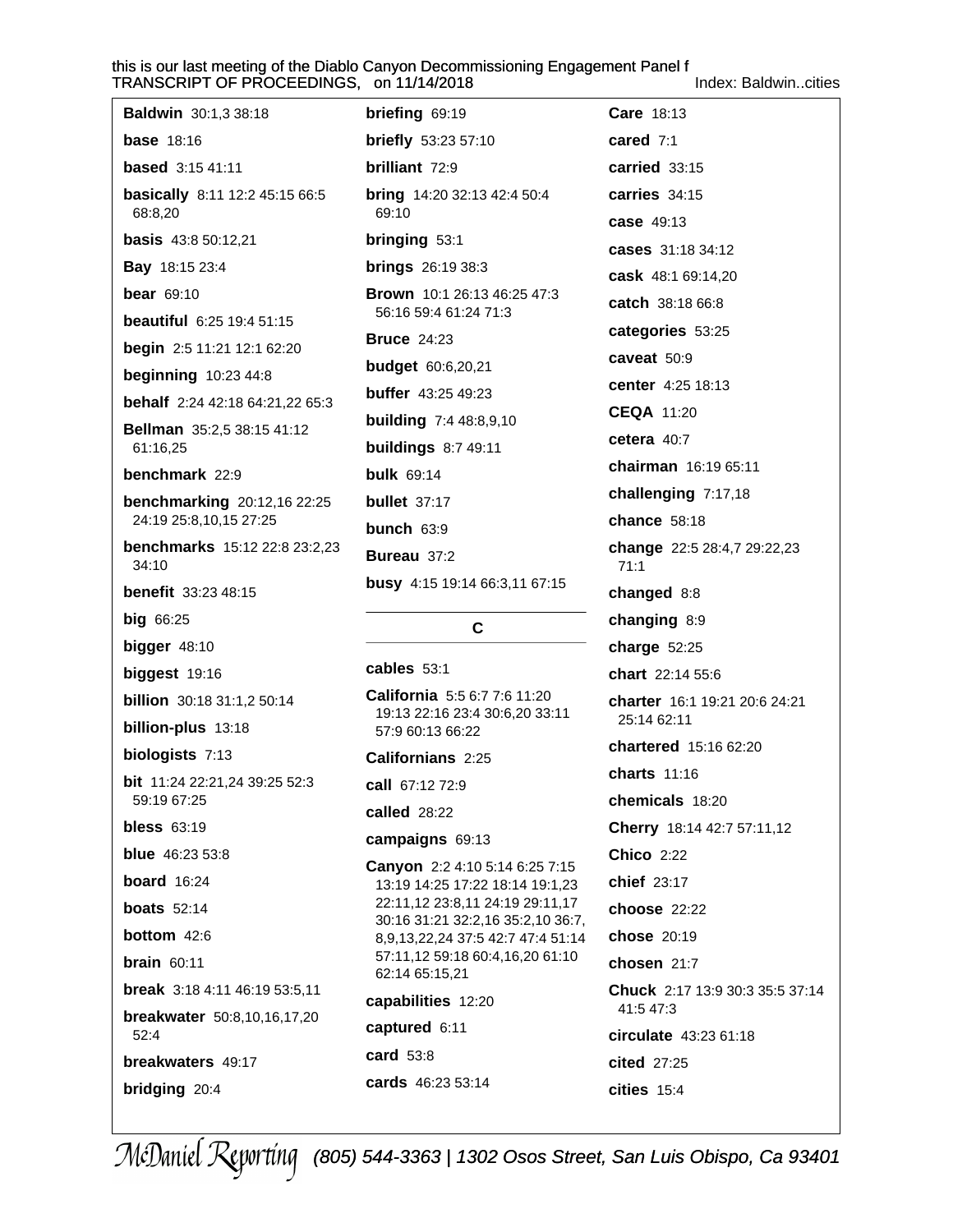Index: City..cover

City 37:3 clarified 38:6 clarify  $62:3$ clarity 42:17 clear 29:2 49:4 53:25 57:19 click 25:12 close 11:18 39:14 closely 23:6 47:10 closes 5:23 62:12 coastal 35:11 42:19,22,24 43:5, 11 45:8 46:10 coastline 7:11 35:12 cognizant 22:10 colleagues 16:13 24:16 collect 27:24 30:8 collegial 71:7 comment 8:14,24 9:4,6 25:22 26:14 27:1 28:13 29:7 36:3 38:17, 25 40:10 41:16 46:21 53:14 54:5, 22 55:8 56:9,10 60:9 61:22 67:18, 25 71:22 **comments** 3:19 8:18 9:5.15.19. 23 10:14 17:18 26:25 27:3 34:25 35:17 37:12 38:12 39:1,3,5 41:15 46:15 47:17 50:1 51:4 53:4 64:3 67:21,22 68:1,2,9,17,18,20,23 70:17,23 commission 5:6 6:8 12:11 19:13,23,25 20:5 23:8 24:7 30:7, 21 42:1,22,24,25 43:5,11 46:10 52:21 57:9 58:1,4,5 59:7 62:6 commitment 45:23 committed 12:14 21:21 committee 11:11 13:11 14:18 17:22 19:2 22:12,24 24:20 26:3 27:5 29:12 59:19 60:5,7,21 61:6, 11,21 62:10 65:16,22 71:22 72:6 committees 26:5 community 5:7,22 7:6 12:8,23, 24 13:7 14:7,24 19:7,20 21:10,19 22:1,20 23:15 25:24 26:1 31:15, 19 32:4 35:16 36:19 40:4,14,20 41:20,23 48:15 49:8,13 64:11,22 65:12

community's 25:4 company 2:25 21:3,20 32:25 33:2,23 35:23 64:14,18 65:4 69:24 comparable 48:11 compiling 8:16 complete 13:4 43:17 49:1 completed 21:25 complex 4:18 11:10 35:21 complexity 11:16 30:13 compliance 42:24 component 49:5 composed 15:2 63:14 64:1 **composition** 15:16 25:13 **comprised** 17:10,23 18:22 compromise 71:17 compromised 31:20 32:5 concept 47:20 concern 2:25 34:9 40:14 concerned 68:14 concerns 33:1 40:23 49:8 57:11 59:16 concluded 72:23 concrete 71:4 concurrent 43:10 condition 42:19 47:10 conditioned 45:7 **conditions** 22:11 43:19 conduct 3:25 15:20 conducted 8:20 43:2 conflicts 15:23 confusion 33:22 consensus  $52.671.17$ conservancy 19:4,5 37:3 57:16, 18 conservation 36:4,24 40:15 41:21 42:9 43:12 44:8,19,24,25 46:2 49:17 57:15,16,23 58:7,16 conserve 57:17

conserved 36:22 42:11,12 43:18 46:11 consideration 26:21 consistent 37:6 48:23 constructed 45:11 constructive 49:14 consultants 60:24 consultation 66:9 consulted 43:5 contaminated 50:18 contamination 18:19 49:2 51:12 contemplate 12:18 15:1 24:11, 17 60:16 62:15 63:5 continuation 25:25 continue 6:14 10:21 12:11,15 20:8 21:23,25 22:1,6 24:1 48:16 62:10 64:18 continued 35:8 49:9 68:10 control 45:6 convened 47:13 conversation 38:10 40:17 55:12 69:16 cool 41:23 44:10 coordinate 25:5 coordinated 36:25 copy 45:21 corner 42:7 47:25 correct 40:12 44:17 46:3 54:14 cost 11:18 12:6 13:19,21 31:1,3, 8,16 32:14 48:3 50:9,23 51:1 52:9 Costco 48:11 costs 30:20 31:14,25 52:8,10 68:7 council 25:7 28:2 29:21 country 19:24 59:22 county 4:13 5:11 15:4 19:3 30:12  $37:3$ couple 7:24 11:25 21:1 24:10 47:8 54:10 58:13 cover 2:12 67:24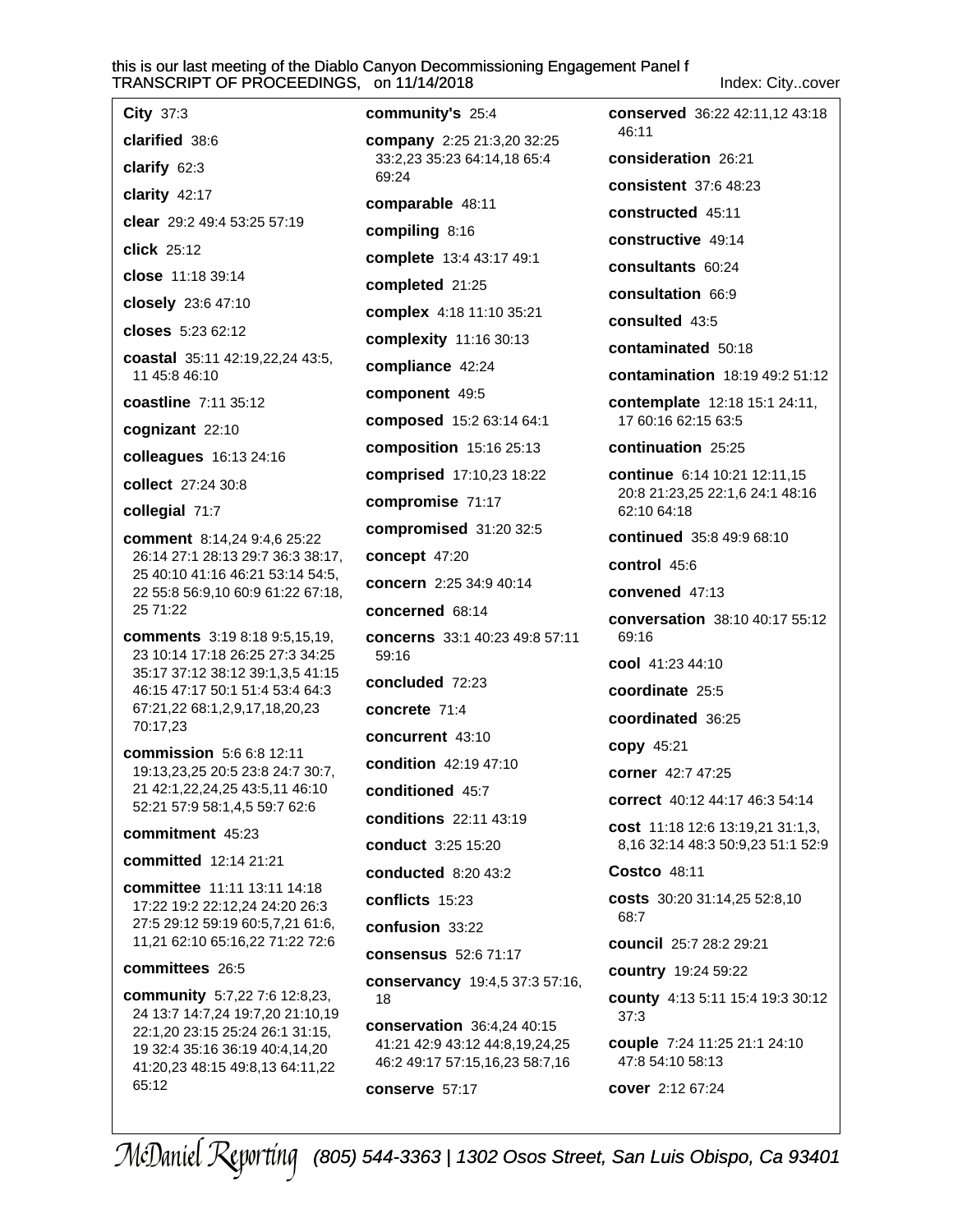covering 65:2 **coves** 49:18 CPUC 12:17 16:2.4 23:13 24:3.7 27:9,19 30:21 31:1,5 33:10,15,21 34:12,16 59:6 crazy 3:1 create 10:21 16:10 29:9 60:8 created 15:14,15 24:6,17,21 25:1,9 62:16 63:8 criteria 63:2 criterion 25:3 critical 30:6 65:23,24 CSU 18:15 culmination 62:17 cultural 36:2,14 current 8:24 43:23 45:24 customers 33:12 64:21

### D

**DANOFF** 25:23 39:7 45:20 53:23 54:7 70:24 data  $23:9$ date 20:21 55:2 dates 69:6 David 30:1 32:7 38:17 65:11 day 25:8 62:11 days 3:21 5:23,24 43:6 47:13 54:19,21,23 55:18,20 65:10 68:23 **DCIS** 22:12 deadline 55:3 deal 10:2 15:22 16:6 18:20 27:13 29:13 42:13 43:15 57:21 decades 14:1.17 15:10 December 6:9,17 8:23 9:9 13:17 16:7 19:14 21:22 31:4 55:24 56:24 62:18 decide 63:16,19 decided 15:16

decision 59:5 63:25

decision-making 15:21 decisions 15:20 23:16 31:14 decommission 64:21 decommissioned 23:4 decommissioning 2:2 3:12,13, 24 4:6,8,10 5:8,18 6:15,22 8:6 10:20 11:3,4,6,14,18,22 12:1,4,5, 9,12,13,21 13:19,21,24 14:11 15:13 16:6 20:7 21:24 22:2,4 30:1,5,9,11,15,20,24 31:1,8,11, 13, 14, 16, 23, 25 32: 25 33: 12 34: 13 35:1 47:8 49:24 59:24 64:16 decontamination 12:4 dedicate  $42:14.15$ deed 42:11,15,23 44:22 deep 66:9 deeply  $5:11$ delay  $12:3$ deliver 60:3 delivers 47:25 demise  $24:17$ demonstrated 33:14 Dena 35:2,4 37:10 38:14 61:15 derestricted 46:11 description 8:5 42:21 43:1,4 design 69:23 designated 15:3,7 designed 8:11 designees 15:5 desired  $8:4,10$ desires  $64:15$  $detail 8:3$ detailed  $8:531:3$ details 7:25 46:8 determined 12:25 determines 30:7 develop 22:19 developed 36:6 48:19 49:23  $54:1$ 

Index: covering..diversity development 31:14 35:23 40:16 42:19 developments 45:8 devoted 5:12 Diablo 2:2 4:10 5:14 6:25 7:15 13:19 14:25 17:22 19:1,6,22 22:11,12 23:8,11 24:19 29:11,17 30:16 31:21 32:2,16 35:2,10 36:7, 8, 13, 22, 24 37: 5 47: 4 51: 14 57: 13 59:18 60:4,16,20 61:5,10 62:5,10, 14 65:15,21 **die** 29:23 difference 34:7 67:1 differences 69:21 differently 70:8 difficult 24:16 difficulty 11:17 dinner 38:10 55:13 dinners 65:2 directive 23:17 directly 47:6 disagreement 17:6 71:15 disasters 2:22 discharge 49:18 discuss 2:5 4:7 9:18 11:14 13:23 35:2,14 38:20 52:2 68:21 69:4 discussed 11:2,6 30:10 37:21, 22 38:16 discussing 3:7 34:9 discussion 2:6 3:9,23,25 4:5 11:7 13:5 17:3 29:25 31:10 32:9 37:12 40:9,12 41:14 46:25 52:13 53:20 57:15 59:11,15 60:9 61:14 63:14,23 69:12 discussions 46:15 50:1 58:2,7 69:8 70:23 disposition 21:23 23:13,16 31:6 disrepair 49:12 distribute  $8:14$  45:23 diverse 5:12

diversity 21:10,11,13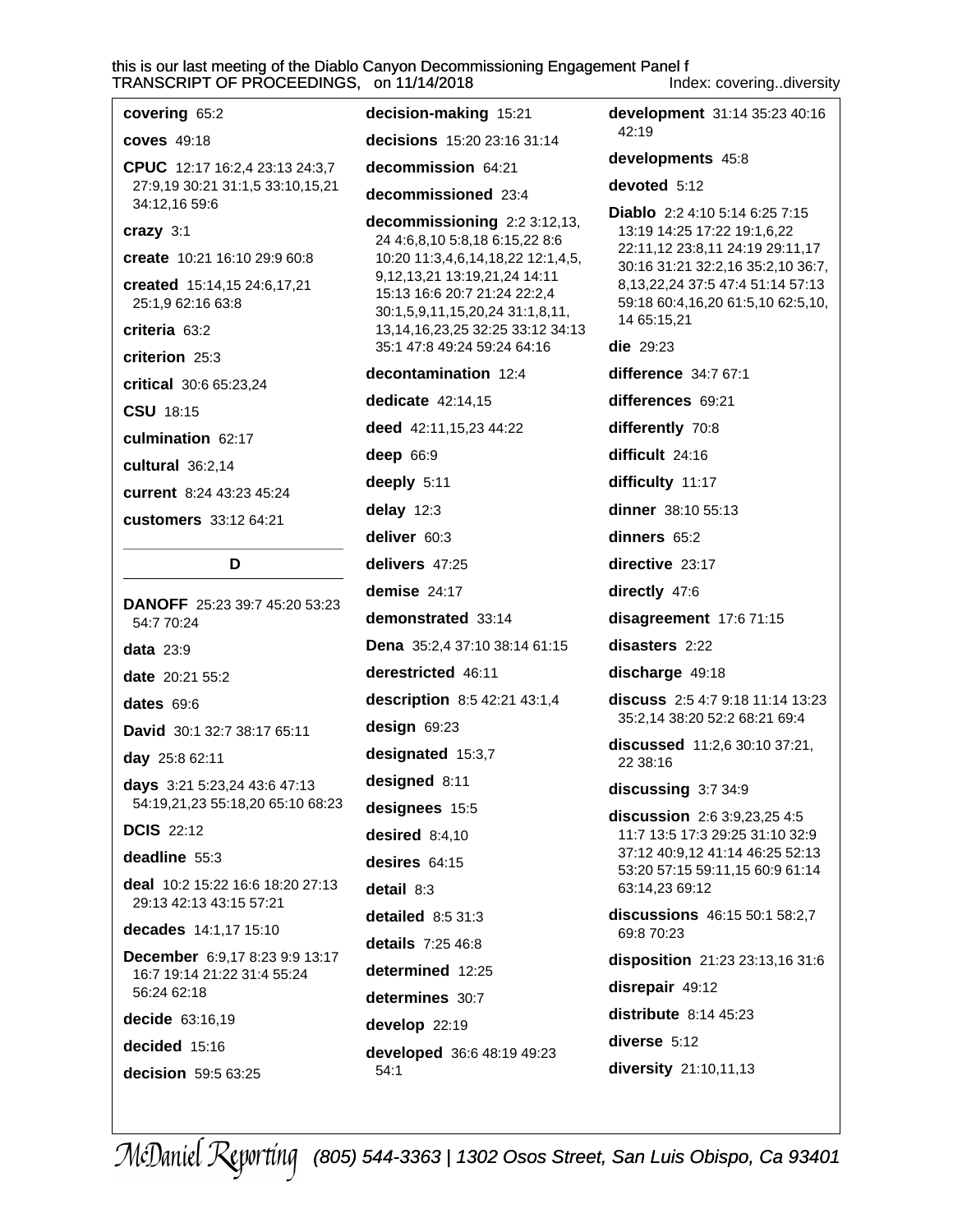#### this is our last meeting of the Diablo Canyon Decommissioning Engagement Panel f S. on 11/14/2018

Index: doable..explored

| IRANSCRIPT OF PROCEEDINGS                                        |
|------------------------------------------------------------------|
| doable $54:20$                                                   |
| <b>document</b> 6:13 8:9,13 25:9 54:5<br>57:2,4 61:23 64:13 72:2 |
| documents 8:16                                                   |
| dominated 69:11                                                  |
| <b>Donna 53:9</b>                                                |
| doors $2:14$                                                     |
| dozen 47:14                                                      |
| <b>draft</b> 6:6 9:7,14 10:10 38:11 39:2<br>41:13 54:13,21,22    |
| drafted 38:11                                                    |
| dramatically 25:12                                               |
| dry 48:1 69:14,20                                                |
| duck 2:12                                                        |
| Е                                                                |
| e-mail 9:5                                                       |
| earlier 10:16 13:3 32:13 42:5<br>45:22 57:12                     |
| early 9:9 43:1 70:24,25                                          |
| earthquake 2:11                                                  |
| east 2:22                                                        |
| eastern $57:13$                                                  |
| echo 10:9                                                        |
| ecological 49:20                                                 |
| economic 6:21 10:20 48:16<br>52:16 57:3                          |
| economical 14:7                                                  |
| economically-viable 52:11                                        |
| Edison 66:22 69:18                                               |
| editing 41:5                                                     |
| education 4:25                                                   |
| effective 12:6 31:16                                             |
| effectively 64:20                                                |
| efficient 12:7                                                   |
| efficiently 64:20                                                |
| effort 15:9 27:21 58:16 65:1,3                                   |
| efforts 42:9                                                     |
|                                                                  |

elaborate 7:3 elected 12:22 15:5,6 18:22 19:9 22:15 26:8 65:22 electronic 56:20 elements 16:14 50:15 emergency 2:10 6:5 employ 61:12 69:24 employed 60:24 encourage 10:13 46:21 end 2:16 16:4 24:2 25:18 33:22 47:13 58:19 62:11,19 63:24 71:16 ended 4:20 **Ending 70:24,25** energy 35:25 44:16 53:1 72:20 engage  $22:16$ engagement 2:2 4:10 12:11 13:7 15:1 19:8,20 65:12 engineers 7:14 17:23,24 enhance 7:5 enjoy  $7:11$ ensured 12:8 36:12 entail 50:10 entire 61:22 entities 29:20 60:18 entity 12:19 16:17 24:11,17 29:10 44:19 60:8 63:1 environment 31:19 environmental 7:5 11:21 12:23 14:7 32:5 49:9 equally 31:18 equipment 47:5 essence 6:11 24:4 32:23 essentially 4:3 46:9 establish 14:10 16:5 17:10 34:15 63:1 established 16:2 18:6 21:6 24:23,25 63:3 establishes 15:18,19,22,24 establishment 12:18 16:17

estimate 30:19 31:3 estimated 30:25 estimates 30:17 Eureka 35:25 44:16,24 evaluation 4:3 70:20 evening 2:7,10 4:4,12,22 11:9 29:25 69:15 eventually 33:12 47:10 everyone's 65:20 evolve 6:14 22:6 excellent 36:1 excessive 32:14 excited 41:24 exciting 28:15 44:5 execution 12:20 exhaustive 43:2 exist 15:23 16:9 34:19,20 47:24 59:23 existed 47:11 existing  $31:21$ exists  $47:7$ exit 2:14 **exits 2:13** expand 6:14 expanded 23:18 expect 23:14 31:9 expenditure 33:21 34:16 expenses 33:13,14 experience 2:10,11 23:3,23 26:16 expert 19:10 60:12 **expertise** 14:23 20:1,2 21:8 25:25 59:24 61:4 experts 5:10 12:22 17:11,25 18:1 20:2,20 29:14,16 60:12,14,22,23, 25 61:10 expires 24:20 explore  $67:3,5$ explored 48:21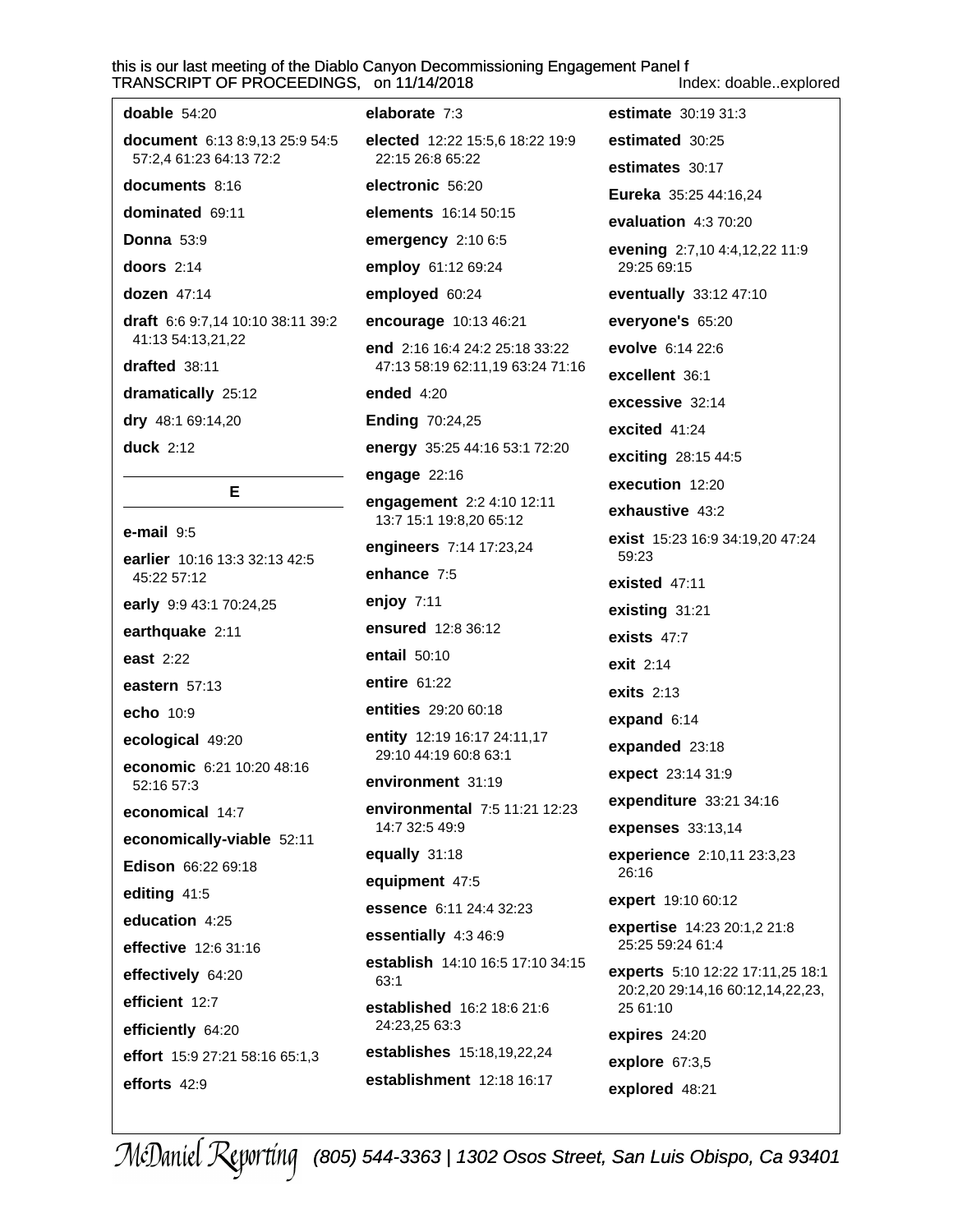express 11:25 expressed 6:2 expression 6:15 extend 67:2 extensive 26:16 extent 36:13 37:23 65:13 eye 49:12

F

facilitator 71:21 facilitator-to-chairman 67:17 facilities 7:15 8:7 11:5 32:1 48:20,22,25 49:6,16,21 50:24 51:16 69:19 **facility** 3:14 5:1,2,22,25 21:24 22:4 23:5 31:6 47:1 51:18 66:18, 24,25 67:3 69:14,20 fact 21:5,17 24:1 39:23 72:14 fair 39:11 40:23 faith  $14:13$ **falls** 49:12 fashion 10:6 favor 25:23 feasible 32:3 **February** 4:16 6:19 federal 34:19 36:18 37:20,24 38:3,19 39:22,24 40:3,22 federally 40:16 federally-recognized 37:25  $38:2$ fee 57:21 feedback  $9:728:4$ feel  $28:18$ feet 48:9 Felipe 46:24 53:9 fellow 2:25 felt 54:20 figure 18:9 66:15 file 13:17 21:22

filing  $21:222:4:1,3$ fill 46:23 50:25 final  $6:88:229:9.1656:8$ finally 22:4 49:21 71:3,5 finance  $31:23$ financial  $33:1$ find  $7:1634:2$ fine  $63:7$ fire  $3:1$ fires 2:23 32:14.18 firsthand 58:18 fit  $9:15$ fly 41:6 72:11 focus 2:3 64:17 focusing 66:11 folks 44:23 58:12,21 follow 7:24 27:6 47:8 67:10 foremost 12:7 forest  $7:12$ form 9:6 10:11 24:4 formal 15:21,25 29:10,19 56:5,7 formalized 27:9 formally 64:8 68:1 formation 22:24 formed  $5:5.44:10$ forward 17:17 21:4,14,21 53:16 58:17 64:14,16 **found** 39:18 fourth 27:16 55:15 **Frank** 11:6 17:4 18:18 22:14 32:11 58:11 62:24 70:3 72:17 **FRANKE** 2:19 20:24 22:9 23:25 29:3 32:17,21 33:7,9 34:4,7 39:11, 15, 25 55:10, 14 64: 7 frankly 25:16 64:24 Friday 19:2 45:24 58:14 69:17 70:14 front 2:13 45:6 69:6

Index: express..government

fuel 6:19.20 10:19 14:5 21:23 22:4 23:20 24:2 27:13 31:7 37:7 48:23 56:25 57:1 68:12 69:4.25 70:9

full 11:20 65:10 68:3 72:1,4

full-day  $35:13$ 

fully 14:23

function 16:21,23 58:22

fund 30:24 31:21 32:21,22 57:20

funding 3:13 11:4 30:1,5 31:11, 13 32:16 34:2

funds 30:8,23 33:2,3,5,17,18 34:13,17,18,20

**funnel** 34:13

future 7:11,13 10:23 12:24 25:24 35:17 36:11 44:23 71:19

### G

gap 20:4 gate 45:6 gave 13:13 16:20 43:25 general 47:19 generation 47:6 generations 7:11 36:11 generator 42:20 43:19 denerous 21:2 **Gibson 24:23** gist 40:17 give 13:14 19:5 25:16 26:21 27:10 55:1 58:20 63:19 68:5,22 glad 59:20 61:7 goal 8:10,25 goals 8:4 54:1,19 golden 18:24

good 2:7 10:1 13:5 14:13 18:1,6 26:1 27:23 29:4 39:15 41:3 53:17 56:15 58:21,25 64:6 70:16 71:8

goodness 19:14

government 15:2,15 20:19 21:6 22:13 25:5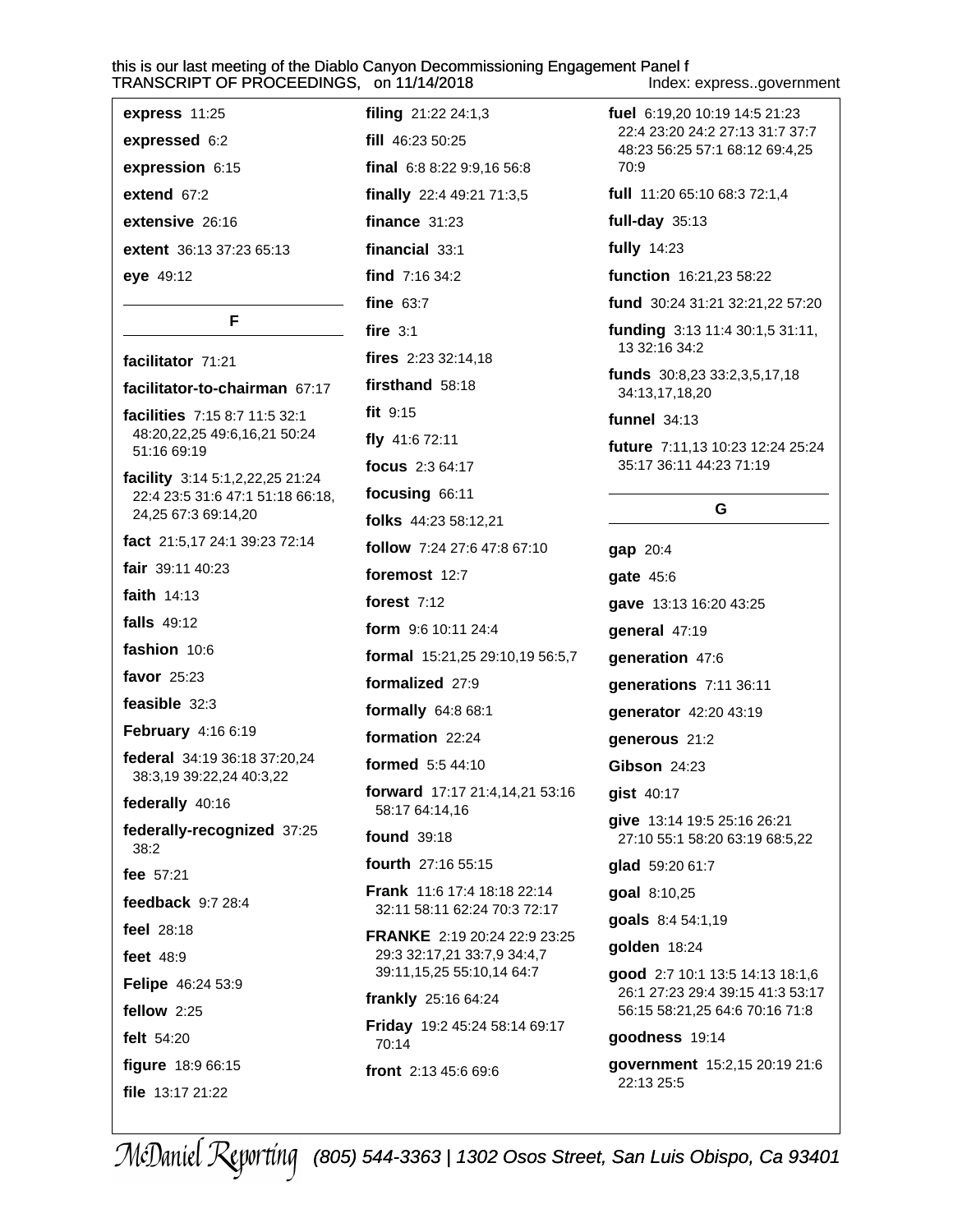this is our last meeting of the Diablo Canyon Decommissioning Engagement Panel f TRANSCRIPT OF PROCEEDINGS. on 11/14/2018 Index: governmental..information

| governmental 16:22 60:17                                            |  |  |
|---------------------------------------------------------------------|--|--|
| governments 25:7 28:2 29:21                                         |  |  |
| great 10:2 29:19 32:9 53:18 54:8<br>55:12 62:13 63:8 66:8 71:19     |  |  |
| greater 15:2                                                        |  |  |
| greatest 36:13                                                      |  |  |
| Griffin 71:23                                                       |  |  |
| group 8:6 27:15 28:1 41:2 57:15,<br>23 59:9 64:12 66:7 68:3         |  |  |
| $qrowth$ 48:16                                                      |  |  |
| guess 33:4 72:10                                                    |  |  |
| guy 70:16                                                           |  |  |
| guys 67:20                                                          |  |  |
| н                                                                   |  |  |
| habitat 52:16                                                       |  |  |
| habitats 36:14                                                      |  |  |
| handed 56:4                                                         |  |  |
| hands $2:8$                                                         |  |  |
| handshake 29:12                                                     |  |  |
| <b>happen</b> 6:3 14:4 16:17 34:6 38:4<br>45:10 49:10 62:7 63:17,18 |  |  |
| happened 4:24                                                       |  |  |
| happiness 7:5                                                       |  |  |
| happy 4:12 41:24 43:8 61:24<br>70:1                                 |  |  |
| harbor 49:17 52:5,20                                                |  |  |
| hard 14:12 21:12 24:14 55:8                                         |  |  |
| <b>hate</b> 32:13                                                   |  |  |
| haul 14:16 16:6 17:12                                               |  |  |
| head $40:18$                                                        |  |  |
| headache 49:13                                                      |  |  |
| heads $68:22$                                                       |  |  |
| healing 7:5                                                         |  |  |
| health $12:7$                                                       |  |  |
| healthy 13:5                                                        |  |  |
| hear 21:9,19 35:19 52:19 53:7<br>56:14 69:15                        |  |  |

heard 10:11 26:25 29:8 30:9 42:16 52:20.21 53:24 58:8 59:10 67:25 hearing 72:23 heck 72:15 held 32:24 44:16 57:22 helped 22:19 helpful 10:5 27:15 43:13 Hey 63:7 highlighted 68:12 highlights 54:3 Higuera 2:16 Hills 37:1 42:4 hire 60:21.22.25 historians 7:15 history 68:5 hit 40:18 hold 33:20 **Holtec** 69:24 Homefed 44:7 57:14,15,18 hop  $61:9$ hope 6:10 7:20 10:24 14:4 43:9 54:12 horsepower 14:17 hosted 35:12,14 hosting  $4:13$  $hot 68:13$ hours 5:13 18:10 64:23 65:19 huge 5:1 14:6 19:4 26:5 hugely 10:5 Humboldt 23:4 hundred-and-some 4:19 hundreds 72.3  $\mathbf{I}$ 

**idea** 10:1 26:1 28:3 29:19.21 47.22.50.9.51.22 ideally 9:8

ideas 6:16 19:5 48:13 51:17 **identified** 8:2 42:21 49:14 **illustrates** 11:16 30:16 imagine 57:2 imagining 5:13 immediately 11:23 12:1 impact 31:8 impacts 6:22 10:20 14:6 57:3 implement 11:22 implementation 54:2 implication 32:18 implications 40:23 **important** 10:19 13:13 17:11 26:21 30:4 31:18 33:16 imposed 16:1 improve 7:16 70:21 include 12:21 27:19 37:1 43:16 46:13 49:1,22 included 13:24 28:6 57:1 includes 50:8 70:20 including 23:4 27:17,20 35:11 69:22 inconsistent 59:17 increasing 60:5 incredible 71:24 independence 15:2 **independent** 4:1 17:22 19:1,23, 25 20:5 22:4,12 23:8 24:20,22 25:20 26:3 27:5,14 28:21,24 29:11,15 38:3 59:7,18 60:5,7,20 61:5,11 62:5,10,20 63:9 65:15,22 Indian 37:25 38:2 indigenous 7:14 individual 9:21 individuals 52:21 inform  $45:13$ informal 27:5.8

information 3:20 8:15,17 9:7 20:14 26:7 52:7,9,23,24 70:14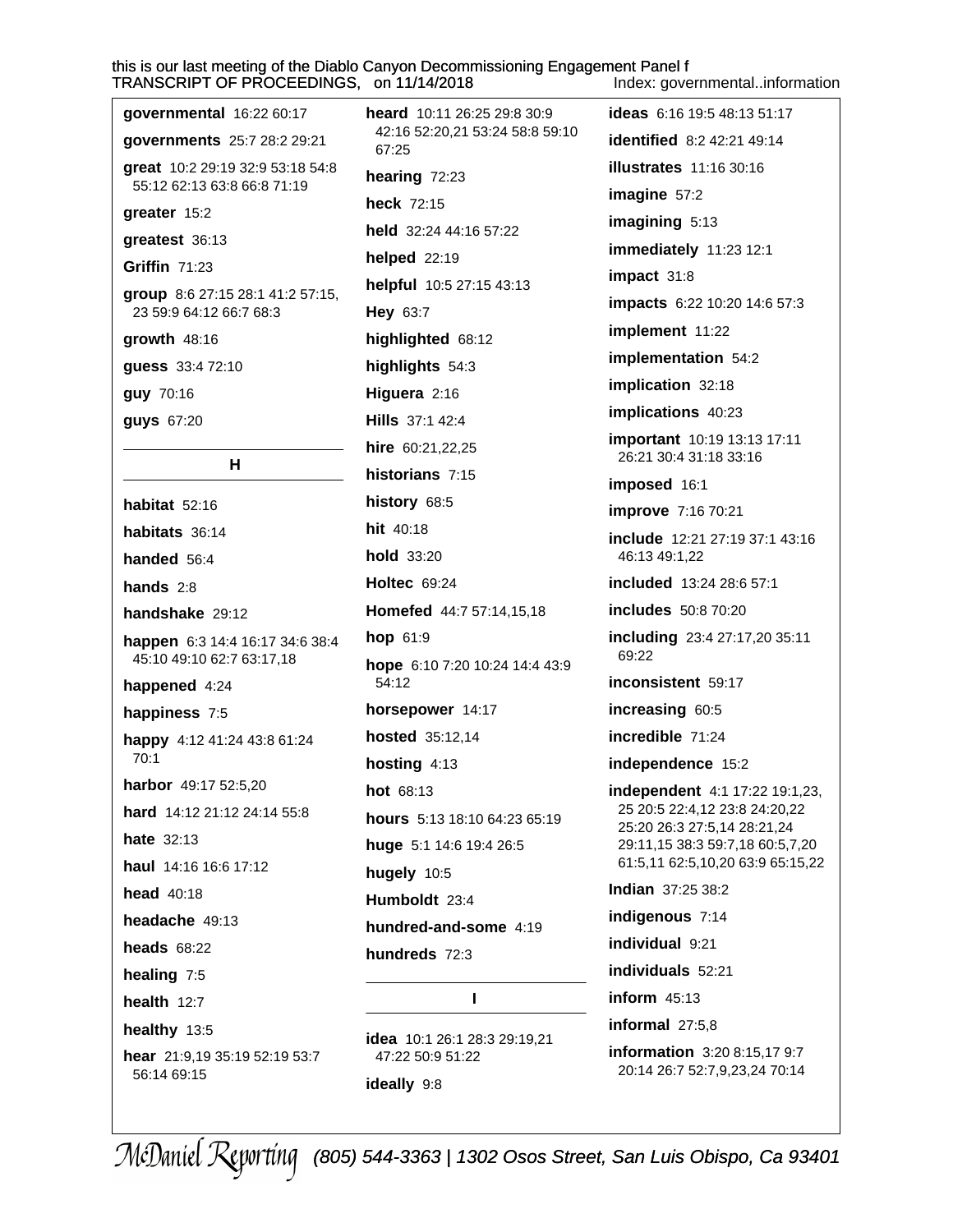this is our last meeting of the Diablo Canyon Decommissioning Engagement Panel f on 11/14/2018

Index: informative..letting

L

**land** 3:13 7:12 19:5 28:15 36:18

labor 12:22

| KANSURIPT UF PRUUEEDINGS,                                                   |
|-----------------------------------------------------------------------------|
| informative 58:25                                                           |
| infrastructure 7:2 32:1 47:7,12,<br>16,21,23 48:14,17                       |
| initiated 63:6                                                              |
| initiating 62:18                                                            |
| innovators 7:14                                                             |
| input 3:21 5:7 6:7,11 10:3,4,15,<br>22 26:24 27:1,14,24 35:9 47:18<br>55:23 |
| inputs 27:10                                                                |
| inquiry 67:8                                                                |
| inserting 27:8                                                              |
| inside 2:21                                                                 |
| insight 20:17                                                               |
| <b>instance</b> 43:24 45:10                                                 |
| instances 27:25                                                             |
| instancy 69:16                                                              |
| <b>intake</b> 49:18                                                         |
| intend 56:6                                                                 |
| intended 41:2                                                               |
| intends 38:7                                                                |
| interact 22:1                                                               |
| interactions 22:14                                                          |
| interest 6:2 15:23 35:8 57:22<br>68:20                                      |
| <b>interested</b> 4:17 5:11                                                 |
| interim 27:24                                                               |
| International 69:25                                                         |
| interpreted 54:3                                                            |
| intervening 13:23                                                           |
| introduction 4:2 30:4 68:25                                                 |
| investigation 3:9 14:22                                                     |
| involve 57:21                                                               |
| involved 25:6 26:18 42:23                                                   |
| <b>IPRP 29:15</b>                                                           |
| <b>Irish 37:1 42:4</b>                                                      |
| <b>issue</b> 27:13 29:17 39:1 41:16<br>69:13                                |
|                                                                             |

issued 58:1

**issues** 3:8 4:1 10:19,23 12:24 20:10 27:12 29:16 38:21 68:12,21 71:17

item 68:24

items  $70:11$ 

itinerary 69:18

#### J

January 57:25

job 43:9 63:8 71:24

**jobs** 48:17

John 2:18 3:5 19:18 32:14

joint 23:10

**Jones**  $12:142:2:192:3:141:5,8$ 42:18 43:22 44:17,21 45:4,17,22 66:19,22 67:8 69:3 70:7 72:17

judge 26:17

July 5:18 31:11 68:7

June 5:17 6:21 11:15 14:1 68:6.7

#### K

Kami 54:15 71:23 72:6.8.13

Kara 9:25 10:8 26:12 28:12 29:3 38:24 41:17 45:25 46:5 53:22 54:9 56:21 57:6 58:10 71:12,23

Karlin 13:6,9 17:1 24:10 29:5 37:14 40:2 50:3 55:6,18 56:1,19 59:13,16 60:15 62:9 63:4 65:7 67:2,12

#### **Kern** 19:3

**key**  $3:1225:4$ 

kind 3:1 18:21 19:16 25:6 42:13 44:5 65:2 71:16 72:10

kinds 18:20 48:12

knew 21:11

KV 47:25

knowledge 14:19

kowtowing 28:25 **kudos 72:5** 

37:2,19,22 40:14 42:3 44:7 45:5 49:22 57:14 58:3 **lands** 5:3,4,22,24 6:25 7:4 8:6 11:4 23:13,17,18 31:6 35:2,11,12, 14, 17, 18, 20, 23, 24 36: 1, 5, 7, 8, 13, 22,25 37:5 38:20 41:15,16 45:1, 14 46:2,16 47:18 57:13,17 68:9, 10,17 69:8 lanes 22:15 language 41:6,11 43:23 44:2,3 45:9,12 latest  $5:15$ LATHRUP 39:14,20 41:1 Lauren 9:25 10:9 24:9 26:12 28:11 29:13 46:25 47:2 49:25 59:3 61:17 71:2 Lauren's 59:15 61:16 65:8 law 21:7 26:17 33:11 34:15.19 laws 34:14 lawyers 60:22 layers 20:9 lead 11:7 30:2 46:25 70:8 lease  $44:22$ leased 35:22 **leaseholders** 44:6 57:14,23 leave  $64.4$ leaves  $52:12$ leaving 17:9 left 2:14,15 left-hand 47:24 legal 42:21 43:1,4 50:18 legit  $40:7$ legitimate 36:20 39:8,9,23 40:5, 13 letter 16:16 57:8,10 58:4,7 letting 4:14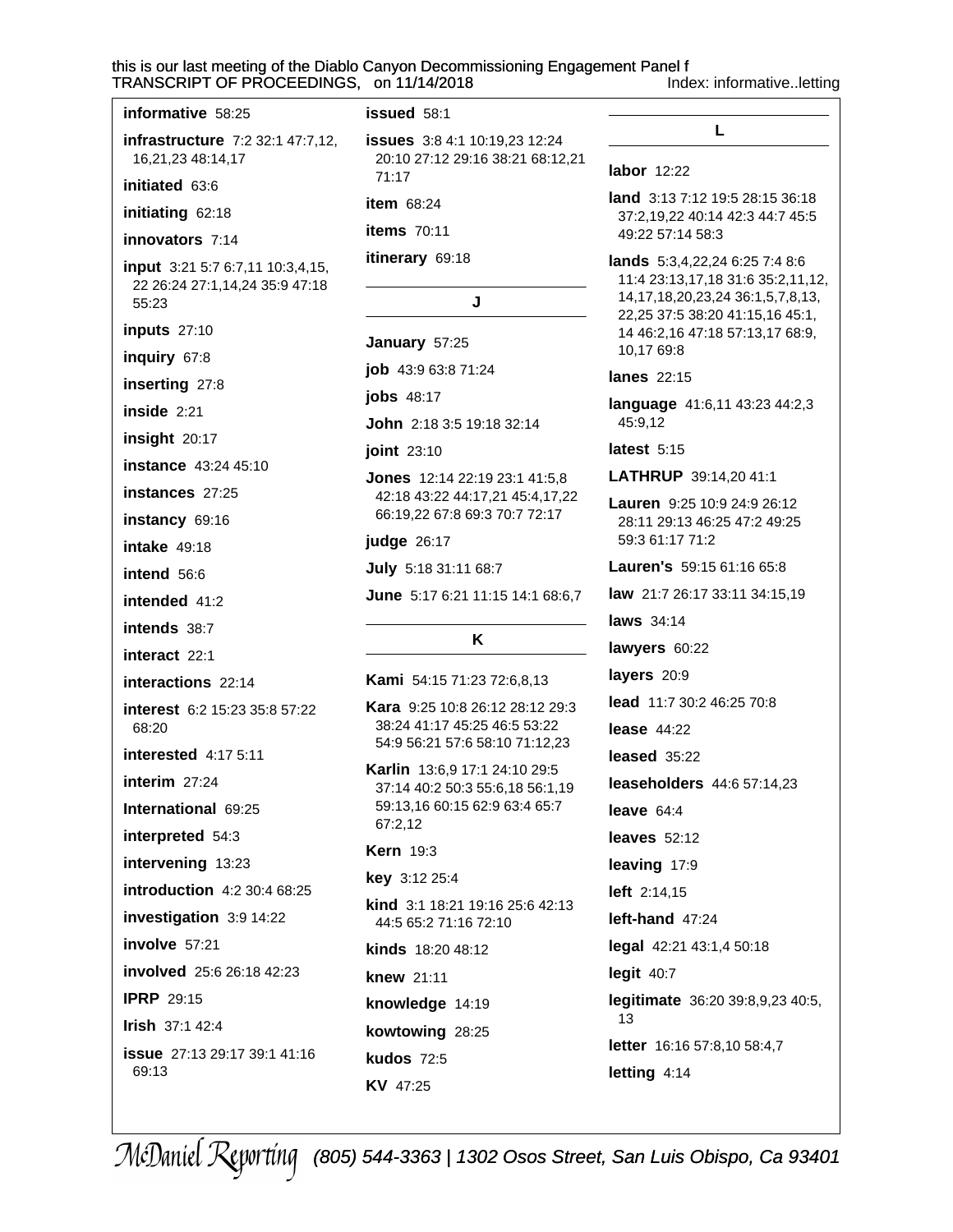Index: levels..month

| levels 8:2<br>liability 32:15 33:1                                             | ma<br>mai  |
|--------------------------------------------------------------------------------|------------|
| <b>life</b> $6:147:1628:22$                                                    | mai        |
| lift 58:5                                                                      | mai        |
| lighthouse 43:24                                                               | mai        |
| limited 14:18,19 36:23                                                         | mal        |
| Linda 4:7 7:23 10:15 17:20 19:17<br>21:2 29:7 44:13 51:5 56:21 66:14<br>71:22  |            |
| lines 43:20 47:25                                                              | mal        |
| lingering 42:2                                                                 | mal        |
| link $70:14$                                                                   | mal        |
| <b>list</b> $8:970:10$                                                         | Mar        |
| listened 13:12                                                                 | mai        |
| litigants $63:23,25$                                                           | maı        |
| litigated 63:15                                                                | mai        |
| lively 11:12                                                                   | mai        |
| living 6:13 8:9                                                                | mai        |
| loading 69:13,16                                                               | mai        |
| lobby $2:15$                                                                   | ma         |
| <b>local</b> 12:8 36:19 37:20 40:4 60:17                                       | maı        |
| <b>long</b> 10:24 14:16 16:6 17:12<br>21:24 33:13 51:22,24 55:4 58:3,4<br>70:8 | Mar<br>maı |
| long-term 40:15                                                                | mai        |
| longer 14:5                                                                    |            |
| <b>looked</b> 8:19 22:17 23:1,2,5,13                                           | mai        |
| lot 8:16 10:18 18:8,19 20:17 26:7,                                             | Mas        |
| 19 28:8 31:10 47:4,6 49:9 52:10<br>64:25 65:1 66:3,6,10 71:4,15                | mat        |
| 72:15                                                                          | mat        |
| <b>lots</b> 13:22                                                              | mat        |
| love 41:20 42:17 52:18                                                         | Mea        |
| $low$ 61:8                                                                     |            |
| <b>Luis</b> 4:14 5:11 37:3,4                                                   |            |
| м                                                                              | mea        |
|                                                                                | mea        |

made 8:21 17:8 19:25 39:1,3 43:8 57:19 59:5 60:2

anitude 30:13 **intain** 52:8,10,12 intained 44:1 intains 30:22 intenance 48:20 ke 3:19 9:16,18,19 15:20 20:2 :1,10 34:5 51:19 53:7,25 54:13 :24,25 56:17,22 58:3,17 59:4 :14 66:25 67:8,16,21 kes 13:5 26:21 33:17 54:17 king 5:11 23:12,16 49:4 58:14 leable 25:16 28:21,22 29:4 :9 **mmal** 18:13 nage 44:19 **naged** 32:23 36:4,23 45:7 nagement 31:7 37:2 nager 45:3 **ndate** 20:5 nufacturer 69:24  $p$  42:4 57:11 **ps** 8:18 rch 4:11 6:20 7:20,21 69:5 rgin 33:18 rina 48:3,5 52:3,4,8,10,12,14,  $.24$ rine 18:13 49:19 **ssachusetts** 15:13 terial  $72.4$ terials 8:16,19,21 tters 27:11 achum 11:7,8 17:5 18:17 22:7 :12,20 33:4,8,25 34:5,22 53:17 :12 56:13 58:12 62:25 64:6 :18,20 70:4,15 72:15 aning  $52:4$ ant 39:24 mechanism 33:15 meet 59:21 64:8 66:16 67:6,9 70:9

**meeting**  $2:3,20$   $3:4,22$   $4:2,3,10$ , 24 5:17.18 6:5.20.21 7:21 11:15 12:13 13:25 19:13 27:22 31:12 35:14 38:9 52:4 53:13,21 57:1 65:15,16 66:2,16 68:6,8,15,25 69:5 70:16,20,21,22,23 71:14 72:22 meetings 3:16 6:1,12,22,24 11:11,12 15:20,24 25:17 59:19 69:9 70:12 meets  $25:4$ member  $21:17$ members 2:1 3:11 4:21 6:16 15:19.24 39:2 56:4 64:5.25 67:9 membership 24:24 mention 19:19 33:16 57:8 mentioned 11:10,14 17:5 29:15 32:13 39:1 62:5 70:16 mentioning 34:8 met 4:25 19:1 23:19 25:2 methods 31:16 52:12 miles 35:11,22 million 48:4 50:9,16,22 mind 46:22 55:7 mine  $7:7$ minimized 30:14  $minimum$  12:12 minority 17:13 27:19  $minutes$  13:14 **missed** 53:14 missing  $4:21$ mission 59:9 64:19 model 65:13 modify 40:24 **Monday 9:2 55:22** money 13:19 31:17 33:17,19,23 34:1 52:11 63:19 monitored 37:6 Monterey 2:16 18:15 month 5:19,20 6:4 14:9 16:20 58:19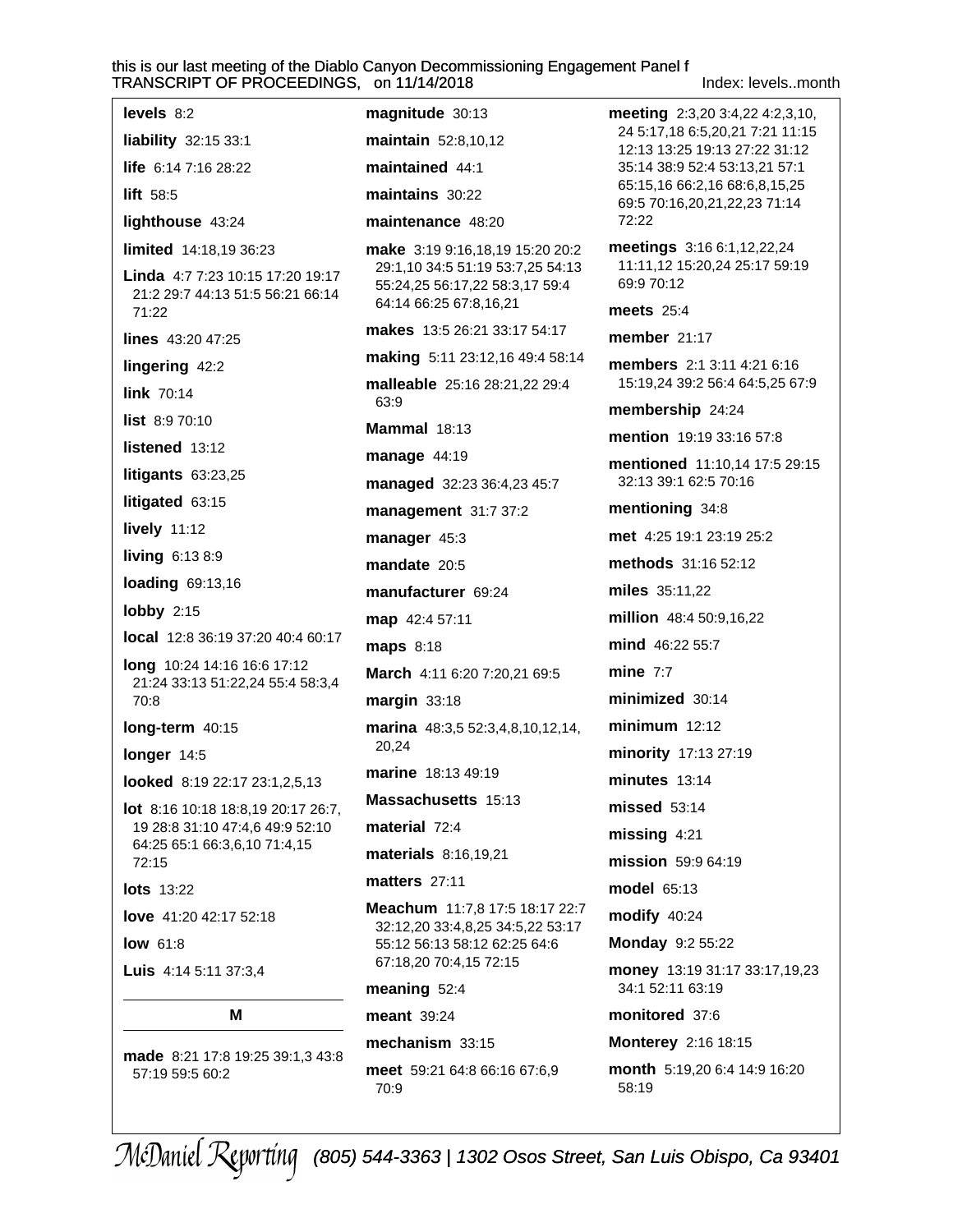Index: months..p.m.

| months 10:12 13:22 43:4 62:19<br>71:5 |
|---------------------------------------|
| <b>morning</b> 66:12,17 69:17         |
| <b>Mothers</b> $63:11$                |
| motorized 52:13                       |

move 21:4 29:6 30:15 53:16 64:14,16

moved 39:17

moving  $21:14$ 

#### N

nail 40:18 43:20 nailing 46:9 **named** 35:25 Nancy 19:18 29:9 52:1 53:3 62:2 71:23 Nancy's 22:7 Native 36:2,16,19 37:20,24 38:4 40:4,13,19 natural 23:21 36:10 navy 18:16,17,18 **NDCTP** 30:18 31:3 necessarily 44:9 50:10,17 61:1 needed 21:8 negotiated 71:17 negotiations 44:8 neighbors 64:15 neutral 28:17 nice 60:2 night 53:17 64:6 66:3 nomination 15:18 non-contaminated 48:20 nonetheless 47:18 nonmalleable 29:5 nonprofits 35:15 nonradiological 48:14 nonregulated 34:11,18 north 35:23

notice 69:21 noticed 26:5 noting 23:25 39:18 November 19:8 54:12,24 **NRC** 34:19 49:3 nuanced 44:2 nuclear 5:14 7:19 11:18 16:15 17:23.25 19:24 26:18 37:7 47:5 50:24 51:8,11,20 63:11

number 3:16 10:3 11:11 17:7 26:19 68:16,20

#### numerous 54:1

### $\Omega$

O'MALLEY 19:19 52:2 62:3 Obispo 4:14 5:11 37:3,4 obligation 44:23 observations 9:19 occurred 26:4 October 6:4  $off$ -line  $41:9$  $off-site 50:20$ offer 17:22 27:4,9 42:13,15 55:21 60:2 **Office 63:11** official 29:13 officials 12:22 15:3 16:22 18:22 19:9 20:19 22:15 26:8 65:23 offset 31:25 on-line 7:2 9:6 27:2 68:2 **on-site 48:21** one-page 56:6 ongoing 17:8 31:9 49:23 57:4 71:18 Onofre 19:7 30:17 58:20 69:11 Ontario 5:1 open 15:24 51:2 operate 19:9 23:15 62:12 operating 22:3 23:3,23 62:8

63:20 64:18 operational 69:12 operations 60:1 opined 38:5 opinion 21:11 opinions 71:8 opportunities 47:12 opportunity 3:19,22,24 8:24 9:1, 12,17,18 13:13 17:2,15,16 19:15 21:25 22:15 32:8 37:11 46:20 51:15,19 53:19 54:5,22 56:14 58:16,21 opposed 12:5 46:12 58:23 option 47:11 **orange 42:6,8** order 11:22 23:14 24:4 31:17 58:1.5 ordinance 18:20 organizations 35:16 origin 70:7 original 38:11 originally 40:11 outcome 8:4,5 28:19 57:17 outline 56:6 output 71:4 outreach 23:15 25:24 overlooked 30:14 oversee 34:16 overseen 49:3 oversight 19:21 20:10 overview 3:6 8:4 9:21 overwhelming 36:4,21 41:16 owned 32:23 35:24 owners 36:25 ownership 35:20 36:18 37:20,22 P

p.m. 72:23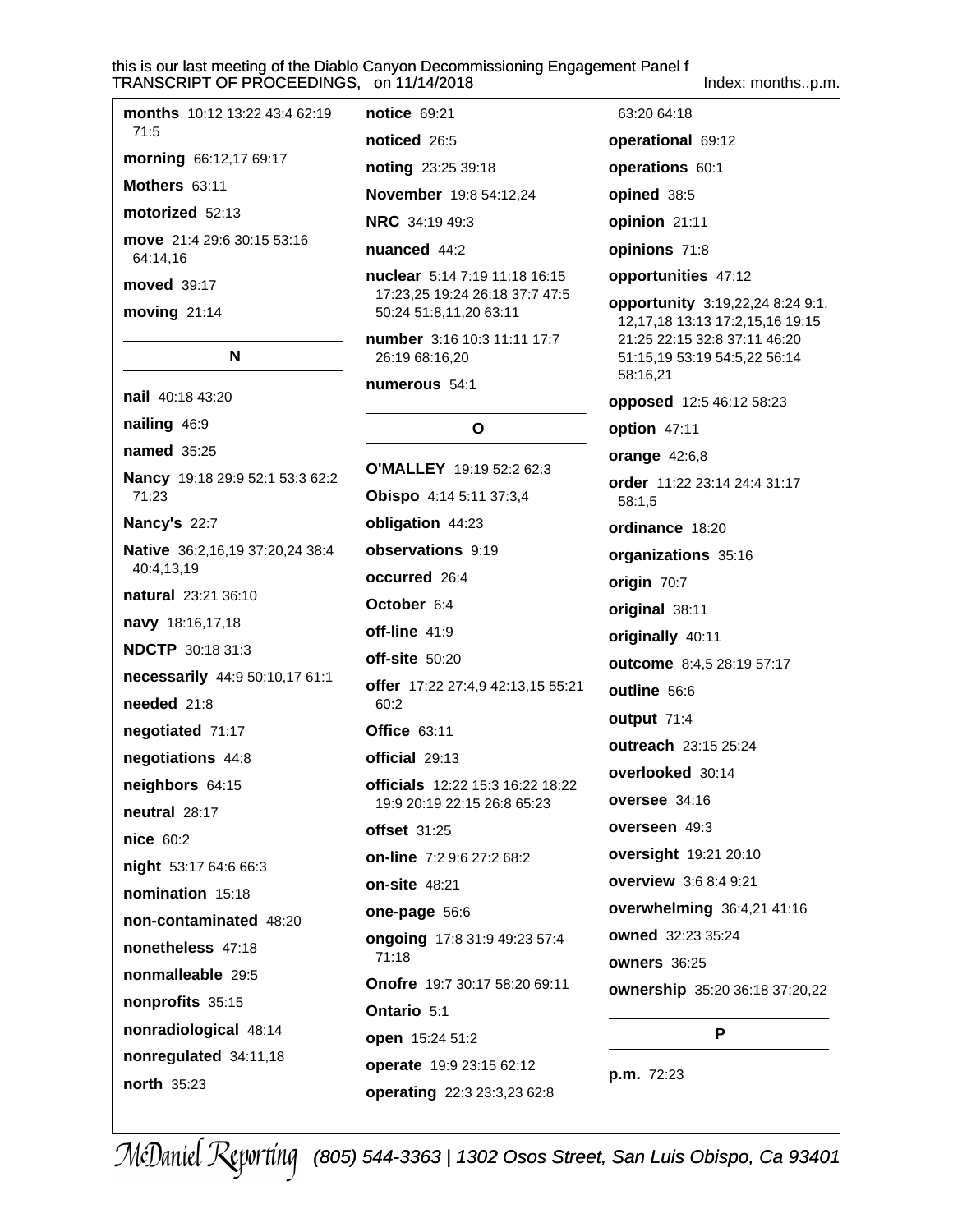Index: Pacific..presents

|  | Pacific 18:12                                                                                                 | <b>pass</b> 2:24 3:2                                                | place 3:16 46:3                                                                             |
|--|---------------------------------------------------------------------------------------------------------------|---------------------------------------------------------------------|---------------------------------------------------------------------------------------------|
|  | pages 72:3                                                                                                    | passed 68:3                                                         | plan 10:20 51:23 53:2                                                                       |
|  | paid 19:12 24:13 65:1                                                                                         | past 6:10 7:1 21:24 60:5                                            | planning 5:8 6:5 12:24 22:3                                                                 |
|  | panel 2:1,3 3:7,8,11,22,25 4:11,<br>15, 17, 20, 21, 25 5: 5, 16 6: 5, 15, 16<br>8:1,8,14,15 9:6,7,13,15,18,23 | path 28:17<br>paths 47:8                                            | plant 5:23 7:2,3 19:24 22:2,3<br>23:11 32:2,4 33:13 35:10,23 36:5,<br>9 62:8,11 64:16,19,21 |
|  | 11:11 12:11,14,16,19,20 13:5,11<br>14:11,12 15:1,15,16,17,19,23                                               | pay 13:20 33:12 60:8                                                | plants 51:11                                                                                |
|  | 16:5,8,16,19 17:3,9,10 18:1,4,5,8,<br>22 19:8,10,11,20 20:13,18,25<br>21:6,12,15,18,20,22 22:5,23             | Peace 63:11                                                         | poets 7:14                                                                                  |
|  |                                                                                                               | peer 24:22 29:15 60:7                                               | point 2:13 25:23 48:2 62:19 65:7                                                            |
|  | 23:19 24:1,5,6,14,23 25:1,10,16                                                                               | pejorative 24:13                                                    | pointing 41:4                                                                               |
|  | 26:2 27:18 28:19,20,24 29:15<br>31:10,11 32:8 35:3,9,12,16 36:6                                               | people 4:16 6:1 7:14,20 10:4,13<br>13:22 14:18 15:7 18:11 24:14     | points 17:8 23:9 56:15                                                                      |
|  | 37:23 38:7,9,12 39:2,17 40:9,19,                                                                              | 51:16 52:22 55:22 60:22,23 62:22                                    | position 38:19,22 63:7,10                                                                   |
|  | 22 44:3,6 45:12,24,25 46:22<br>48:19 53:20 54:18 55:4 56:4,8                                                  | 66:4 71:8                                                           | positions 63:12                                                                             |
|  | 57:8 58:14 60:16,25 61:9 62:6,14,                                                                             | percent 48:10                                                       | possibility 32:15 40:15                                                                     |
|  | 19 63:2,7,13 64:5,7,10,25 65:9,<br>12,18 66:6 67:6,9,23 68:2 69:5,7,                                          | period 24:2 27:1                                                    | possibly 16:21,23                                                                           |
|  | 10 70:5 71:16,18                                                                                              | periodic 27:10                                                      | posting 54:12                                                                               |
|  | panel's 21:17 56:7                                                                                            | permission 56:7                                                     | potential 12:18                                                                             |
|  | panel-to-panel 67:13                                                                                          | permit 42:19 43:19                                                  | power 15:8 19:24 23:11 32:2                                                                 |
|  | panel-wide 28:10                                                                                              | permits 45:8                                                        | 35:10 36:5,9 47:6,25 53:1                                                                   |
|  | panelists 30:10                                                                                               | perpetuating 60:4                                                   | practice 72:16                                                                              |
|  | panels 15:14 20:16 23:3,24                                                                                    | perpetuity 36:11 45:16 46:11                                        | pre-meeting 71:14                                                                           |
|  | 25:11 34:10,15                                                                                                | personal 2:24                                                       | pre-planning 12:12                                                                          |
|  | Paradise 2:23                                                                                                 | personnel 15:6                                                      | precious 36:9                                                                               |
|  | <b>Parcel 49:22</b>                                                                                           | perspective 21:16 68:19                                             | prefer 25:15                                                                                |
|  | parcels 35:21 42:7 43:3,25                                                                                    | perspectives 9:20 13:4 14:20                                        | preliminary 2:4 3:13,14 4:5,7<br>9:8,14                                                     |
|  | Pardon 41:7                                                                                                   | pertains 33:10                                                      |                                                                                             |
|  | <b>Parks 37:2</b>                                                                                             | PG&E 2:18 3:10 4:13,16 5:6 7:1                                      | premeeting 56:3                                                                             |
|  | part 8:22 14:8 16:6 23:14 28:8<br>44:25 52:6 57:12,13 59:6,8,9                                                | 9:10 10:7,17 13:17 14:22 20:1,8,<br>12,25 21:16 23:14 24:15 25:1,9, | prep 69:25                                                                                  |
|  | 61:20                                                                                                         | 15, 17, 18 30: 8, 18, 25 31: 2, 17<br>32:12,15,19,23 33:6,17 34:1   | preparing 30:19 31:2<br>prescriptive 45:9                                                   |
|  | participants 22:23                                                                                            | 35:24,25 42:5,18 43:11 44:24                                        |                                                                                             |
|  | participates 10:25                                                                                            | 45:1,2 46:9 47:8 48:21 50:13,19<br>52:8,12 57:19,22 58:2,6 61:5     | <b>present</b> 3:11,20,25 6:7 8:2,25<br>13:6 41:25 56:24 63:6                               |
|  | participating 15:7                                                                                            | 63:6,19                                                             | presentation 16:20 30:25 31:4<br>39:17,19 65:17,21                                          |
|  | participation 15:25 72:21                                                                                     | <b>PG&amp;E's</b> 25:2 31:4                                         | presentations 3:23 8:21 35:15                                                               |
|  | parties 57:24<br>parting 64:4                                                                                 | PG&E-TO-PANEL 67:14                                                 | 53:24 58:17                                                                                 |
|  | party 42:14                                                                                                   | <b>PGE 64:5</b>                                                     | presented 10:17 39:2                                                                        |
|  | PASION 2:7                                                                                                    | phase 12:12,21                                                      | presenting 3:7 10:10                                                                        |
|  |                                                                                                               | <b>Pismo</b> 18:14                                                  | presents 10:17                                                                              |
|  |                                                                                                               |                                                                     |                                                                                             |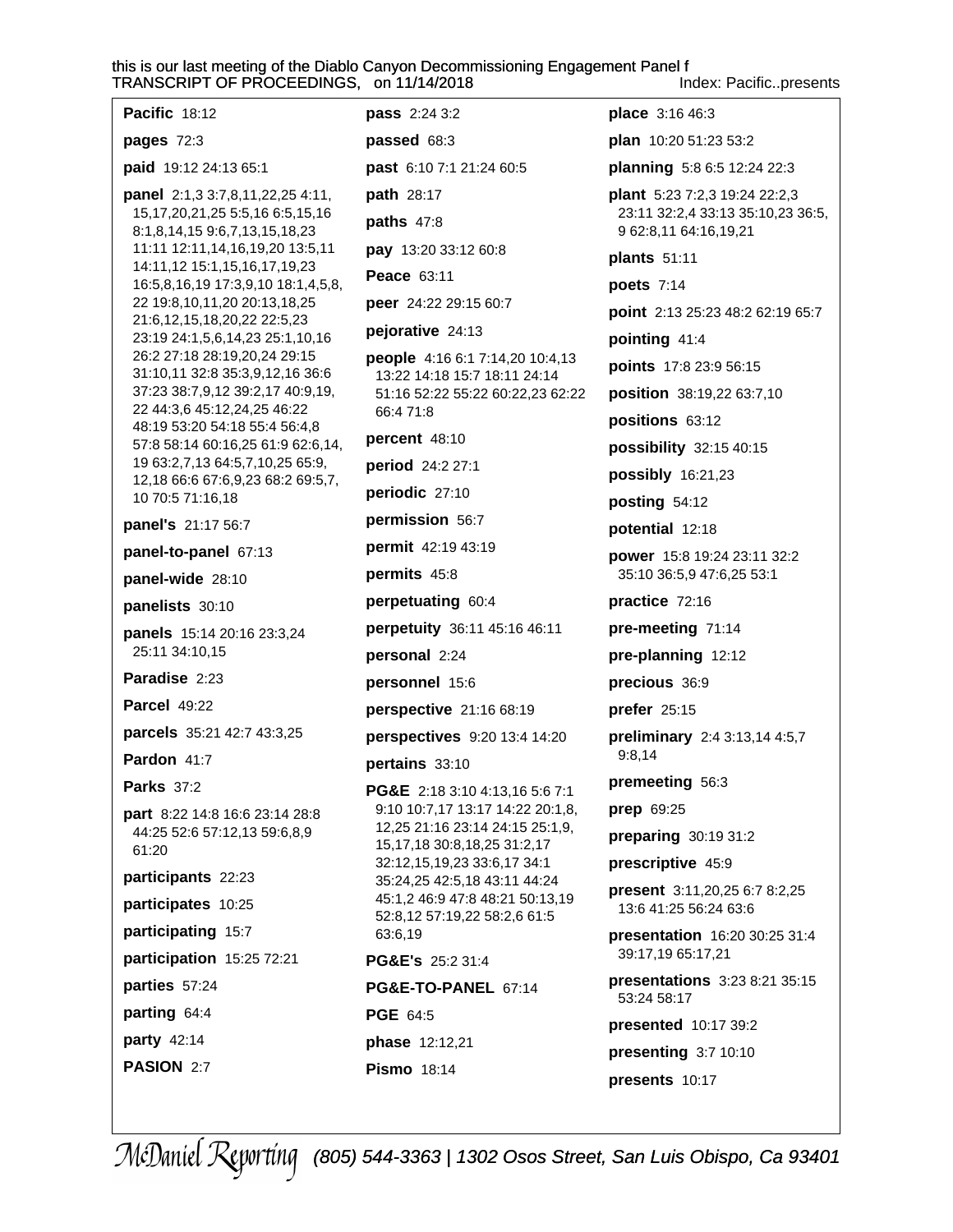this is our last meeting of the Diablo Canyon Decommissioning Engagement Panel f<br>TRANSCRIPT OF PROCEEDINGS, on 11/14/2018 Index: preservat Index: preservation..recommendation

| preservation 36:16                                                    | <b>provide</b> 3:18 9:1,3,14 10:14                                  | quick 28:13 38:25 70:4                               |
|-----------------------------------------------------------------------|---------------------------------------------------------------------|------------------------------------------------------|
| preserve 18:14 19:3 45:14 52:15<br>58:15                              | 15:11 19:21 20:3,8,14,21 21:7<br>52:9 55:5,23 59:8                  | quickly 68:22                                        |
| preserved 36:10                                                       | provided 20:1                                                       | R                                                    |
| preserving 36:14                                                      | provision 27:7                                                      |                                                      |
| pretend 65:1                                                          | proximity 69:22                                                     | radioactive 51:13                                    |
| pretty 41:23 44:10                                                    | prudency 33:20                                                      | radiological 49:2                                    |
| prevented 58:2                                                        | prudent 33:13,14                                                    | radiologically 50:17                                 |
| primarily 60:17                                                       | <b>public</b> 2:2 3:19,20 5:6,16 6:1,8,                             | raise 2:8 13:20                                      |
| prior 11:19 40:11                                                     | 12 8:14, 18, 24 9:1, 4, 12, 15, 20<br>10:2,11,24 11:11 12:10 13:15  | <b>rate</b> 33:15                                    |
| pristine 35:11                                                        | 15:17,25 16:14 19:13 23:12,15<br>26:16,24,25 30:7,20 35:13,17       | ratemaking 14:8 63:5,18,23                           |
| problem 51:13,14 56:13 61:3                                           | 36:3,4,11,12,21,23 39:9 41:25                                       | ratepayer 31:24                                      |
| problems 7:17,18 18:23 66:12                                          | 46:18,21 47:17 48:13 49:8 51:17<br>52:19 53:7,8,13 54:4,13,21 55:2, | Ratepayer's 63:12                                    |
| procedures 15:19,22,24                                                | 8,19 56:9,14,23 57:9 58:1,9 64:5                                    | ratepayers 30:8 31:15,17 32:24<br>48:4 60:8          |
| proceed 46:18 59:18                                                   | 67:18,20,25 68:11,13,20 69:22<br>71:13 72:21                        | <b>rates</b> 13:20 30:23                             |
| proceeding 16:7 62:17 63:5,24                                         | public's 52:19                                                      | re-informed 43:4                                     |
| proceedings 11:19                                                     | <b>PUC</b> 3:10 6:7 10:17 13:18 14:10                               | reach 27:16,20 71:16                                 |
| process 3:12 4:6,8,18 5:8,9,18                                        | 16:10 24:21,22,24 29:9,10 50:13,                                    | <b>reactors</b> 5:14 47:5 51:8                       |
| 10:3,24 11:3,6,9,14,21 12:1,6,9,<br>13,21 13:7,8,21,25 15:18,21 17:8, | 16,21,25 56:24 62:20 63:1,16,18,<br>25                              | read 10:13 11:17 51:16                               |
| 14 22:2,16,20 23:12,15 24:22                                          | <b>PUC's 26:2</b>                                                   | real 11:17 66:2 68:22                                |
| 30:6,7,11 33:21 34:17 39:4 43:17<br>44:6 46:9 47:7 63:18 68:8 71:5,6, | pulling 71:24                                                       | reason 26:3                                          |
| 9,19                                                                  | purely 33:19                                                        | reasonable 33:13                                     |
| processes 15:17                                                       | purpose 40:1 45:13                                                  | reassure 20:10                                       |
| profit 33:18                                                          | purposely 21:17                                                     | recall 38:19                                         |
| program 45:5                                                          | purview 40:1,3                                                      | receive 10:22 68:16                                  |
| progresses 17:11                                                      | put 4:16 7:4 17:17 18:8,10,11                                       | received 3:21 4:19 6:11 8:18                         |
| project 12:20 19:16 23:21 42:20<br>57:20                              | 25:9 27:21 39:7,10 50:24 56:3<br>57:16 58:17 61:17,21 71:4          | 10:5 35:16 47:16 68:1,18,21,23                       |
|                                                                       | putting 22:18 26:15 65:3                                            | recently 43:5 57:8                                   |
| properties 37:1<br>property 32:24 40:14,21 42:6                       |                                                                     | recognition 36:19 37:20,24<br>38:20 39:22,24 40:4,22 |
| 44:8 47:9 57:14                                                       | Q                                                                   | recognize 30:5 55:20 71:22                           |
| proposal 23:10 26:15 46:3 62:4                                        | quality 7:16 11:21 32:5 49:9                                        | recognized 36:20 40:5,16                             |
| proposals 26:22 47:15                                                 | quarterly 6:23 70:9                                                 | recognizes 40:19                                     |
| propose 62:7                                                          | question 22:7 32:12 33:5,9 42:2,                                    | recognizing 9:13                                     |
| prosperity 7:5                                                        | 5 44:14 45:20 51:2 60:10 61:13                                      | recollection 38:22                                   |
| protected 31:22 36:25                                                 | 70:4 71:18                                                          | recommend 39:21                                      |
| protecting 36:14                                                      | questions 13:1 17:18 34:25<br>37:12 39:5 48:6 50:1 51:4 53:4        | recommendation 27:17 29:8                            |
| protection 49:19                                                      | 58:21 64:3 66:10 67:22 70:1,17                                      | 59:5,11 61:20                                        |
|                                                                       |                                                                     |                                                      |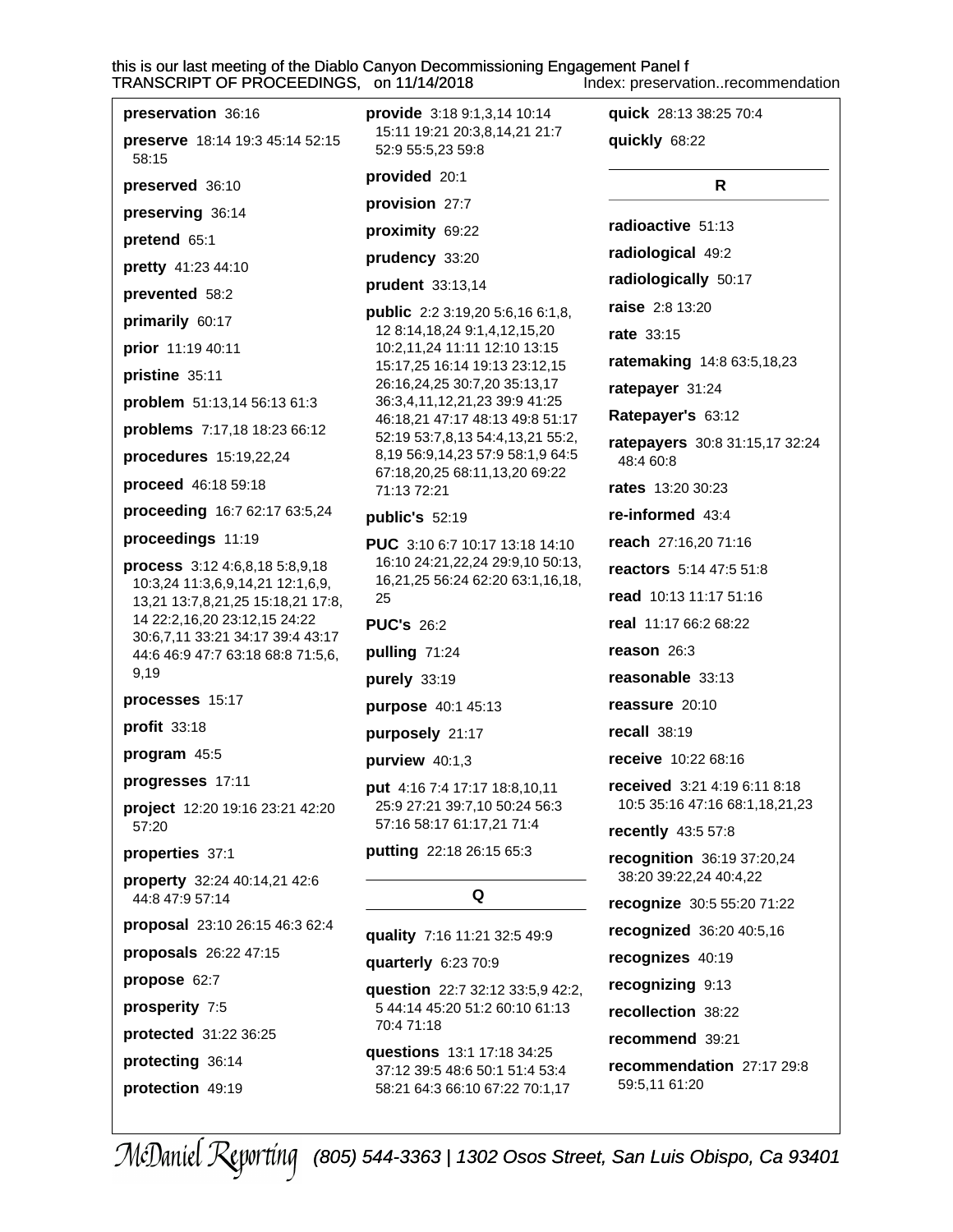this is our last meeting of the Diablo Canyon Decommissioning Engagement Panel f TRANSCRIPT OF PROCEEDINGS, on 11/14/2018 Index: recommendations..San

reconsider 26:9

recorded 70:12

redraft 10:14

reference 72:4

referenced 23:2

reflection 10:11

region 37:1

regular 43:8

regulator 23:17

rejected 50:14,15,25

related 42:19 45:20

relative 17:14 58:22

relicensing 26:19

remain 31:9 46:2

remains  $31:22$ 

remarks 24:11

remind  $64:17$ 

removal 49:1

**remiss** 2:20 3:3

remove 48:5 50:9,16,19

remember 22:22 32:22 33:11

relevant 27:11

rely 61:4

38:21

relationship 18:7 68:18

reflects 39:3 41:22

regard 3:9,20 7:25 24:10 32:21

40:15,22 41:15 46:15 70:23

regulatory 12:24 23:7 26:18

reflect 2:20 3:3 40:25

recreational 52:13

record 28:23 42:22 43:11

removed 37:7 48:24 responsive 59:23 recommendations 2:4 3:10.14. 15 7:25 8:2.8 9:8.13.16 10:6 11:3 rent 52:25 responsiveness 61:7 17:3 28:10 35:3 43:17 46:14 47:1 48:7 54:2,19 71:6,25 repaired 44:1 rest 61:18 recommending 38:5,8 restate  $10:15$ replace 60:6 replaced 62:6 restrict 44:22 reconvene 53:6,10,12 replacement 42:20 restriction 42:11,15,23

> report 6:8 8:22 9:9 10:18 17:13, 17 27:19 56:8,24 59:6 61:19,20  $72:4$

reports  $8:19$ 

represent 14:23

representation 16:22

representative 20:25

representatives 12:23

repurpose 5:25 47:12

repurposed 32:2 47:16,21 48:15 50:7 52:5

repurposing 3:14 11:4 28:15 31:7 47:1 48:21,22,25 49:6,14,16, 21 50:5,6 51:15,18 68:15 69:8

request 4:16 13:18 27:9 36:18 37:19.22 39:8.23 40:3.6.13 50:15 58:5 59:6 61:16,17 67:13,14,17

requesting 16:16

required 24:24 44:25

requirement 26:2 44:21 50:19

requirements 23:7 35:21

requires 33:11 34:19 42:14

**research** 20:15 52:15

researched 31:17

resolved  $3:8$  16:8

resource 8:19 36:10

resources 14:19,21 15:8 36:3,15 49:20 69:10 respects 18:8

respond 55:2

response 23:10 55:3

responsibilities 59:8

responsible 30:19

retainer 61:10 retired 23:11 return  $47:9$ reutilized 52:24 review 9:1,16 24:22 29:15 54:14 60:7 revision 41:9,10 43:9 revisions 10:21 72:17 revisit 50:5  $$ road 5:1 43:25 44:1 50:11 robust 11:12 14:10 16:5,11 25:19 62:15 role 23:19

room 2:14 4:14

rubble  $50:24$ 

run 25:18

**runs** 70:16

S

sacred 7:12 36:16 safe 7:18 37:6 safely 64:18 safer  $5:12$ **safest 51:19** safety 2:5,8 12:7 17:22 19:1,23,

25 20:5 22:12 23:8 24:20 26:3 27:5 29:11 31:19 32:3 48:23 49:8 59:7,18 60:5,21 61:5,11 62:5,10 65:16,22 69:19

**SAFSTOR 12:2.5** 

sale 31:24

San 4:14 5:11 19:7 30:17 37:3.4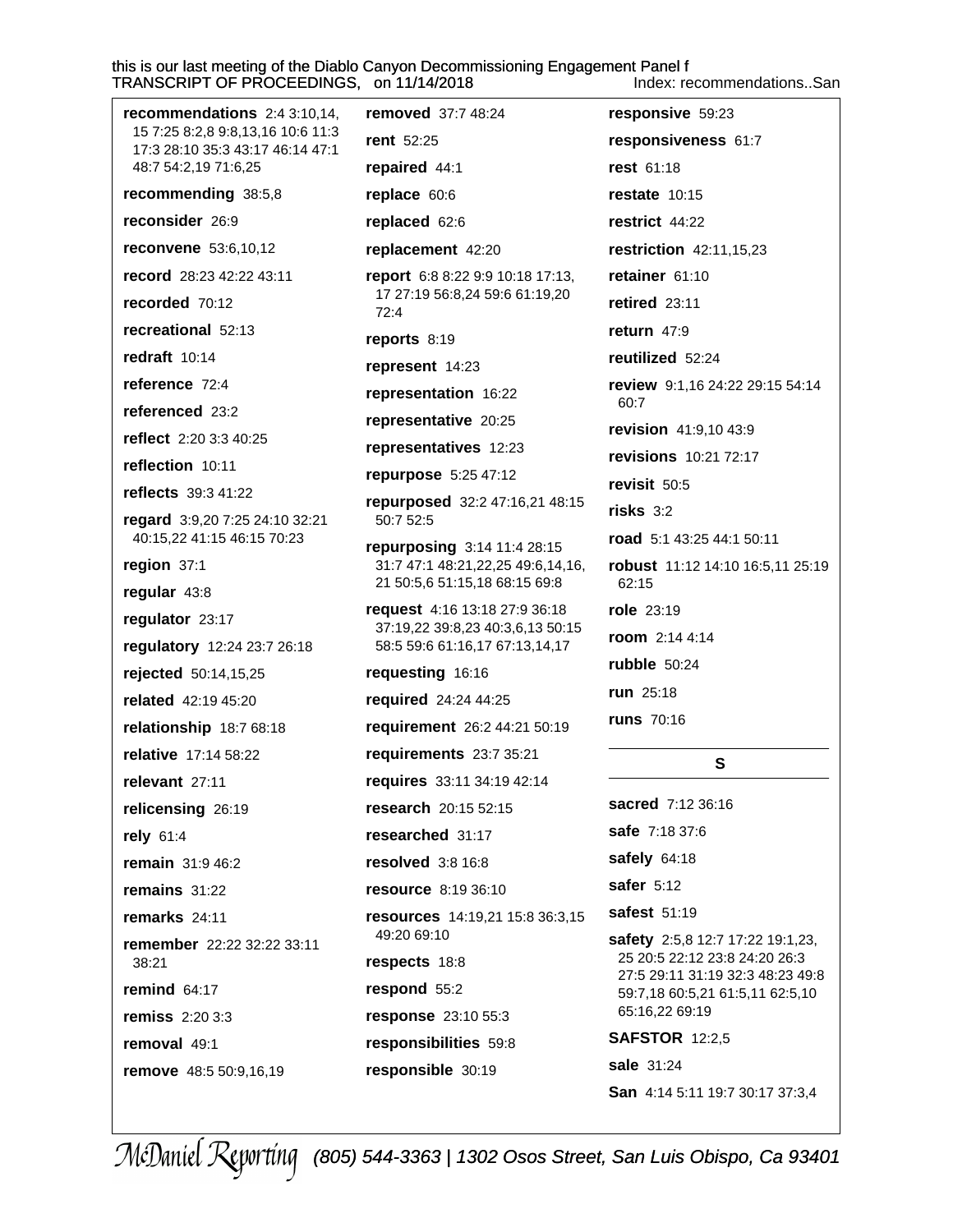Index: satisfied..statement

| 58:20 69:11                                                   | shaped 35:18                                | SONGS 16:19 22:22 23:5 65:9,11                                    |
|---------------------------------------------------------------|---------------------------------------------|-------------------------------------------------------------------|
| satisfied 43:2                                                | share 6:6 9:19 14:22 16:13 27:2             | 66:6                                                              |
| satisfy 43:9                                                  | shareholders 33:19                          | <b>sore</b> 49:12                                                 |
| <b>save 31:17</b>                                             | sharing 71:8                                | <b>sort</b> 16:16 28:17 29:19 51:10<br>52:15                      |
| scattered 59:22                                               | Sherri 24:9 25:22 39:6 45:19<br>53:22 71:23 | <b>south</b> 2:23 35:24                                           |
| schedule 6:23 54:11 55:8,17                                   | <b>ship</b> 50:19,20,23                     | southernmost 57:13                                                |
| scheduled 19:2 51:8,9                                         | shoot 54:20                                 | sovereignty 38:3                                                  |
| scientists 7:13                                               | shooting 9:2 54:11                          | spades 21:9                                                       |
| <b>scope</b> 30:13 47:22                                      | short 8:3 45:4 58:4 71:24                   | spaghetti 65:2                                                    |
| <b>scrap 66:24</b>                                            | showed $22:14$                              | speak 8:3 17:16 20:3 46:24 53:15                                  |
| search 47:11                                                  |                                             | 64:24                                                             |
| searched 60:11                                                | showing 42:4                                | special 13:13 22:10                                               |
| second-to-the-last 68:25                                      | <b>shown 8:17</b>                           | specific 8:10 38:2 47:15                                          |
| section 41:19                                                 | shows $26:7$                                | specifically 27:10 58:5                                           |
| secure 37:6                                                   | <b>shut</b> 5:14                            | spectacular 36:10                                                 |
| security 48:23                                                | shutdown 11:20,23 12:2 22:3<br>51:8,10      | spend 33:20 65:9                                                  |
| seek 34:2                                                     | shutting 51:11                              | spending 65:19                                                    |
| seeking 21:10 33:5 48:13                                      | side 66:8                                   | spent 6:19,20 10:19 14:5 21:1,23                                  |
| Seeley 4:7,9 7:9 17:21 18:18                                  | significant 27:14 31:8 36:2                 | 24:2 27:13 31:7 37:7 48:23 56:25<br>57:1 64:23 68:12 69:4         |
| 29:8 44:14,18 45:2,16,18 51:6<br>56:22 60:10 66:15,21,23 67:6 | 65:13 69:21                                 | <b>spoke 32:17</b>                                                |
| 72:8                                                          | significantly 35:18                         | spot 22:19                                                        |
| <b>sees</b> 9:15                                              | similar 8:12 69:7 70:12                     | square 35:22 48:9                                                 |
| seismic 29:16,17                                              | similarity 18:21                            | staffing 21:16                                                    |
| selecting 4:20                                                | simple 8:4 45:14                            | stakeholder 5:7                                                   |
| selection 24:21                                               | site 7:3 14:5 37:8 48:24 50:23,25           | stakeholders 60:17                                                |
| send 27:2 28:7 59:6 70:14 72:5                                | <b>sites</b> 36:15,16                       | standpoint 68:11                                                  |
| sense 54:17 55:25 56:18 68:5                                  | sitting 26:24 60:24                         | start 14:2 16:7 25:17                                             |
| sensitive 36:14                                               | situation 34:1,20                           | started 4:16 18:11 68:6,16 70:7                                   |
| sensitively 7:1                                               | size 30:12 48:3,11                          | starting 14:9                                                     |
| separate 33:3 34:18                                           | <b>slice</b> 33:18                          | starts 37:19                                                      |
| September 27:23 28:9 47:14<br>57:4 68:15                      | slide 30:16 37:17 47:22 48:18<br>50:3       | state 2:21 3:2 15:5,14,15 21:7<br>33:11 34:14,15 37:1 40:10 48:1  |
| <b>serve</b> 15:3 28:5 60:14                                  | slightly 40:25                              | 50:21,23 57:19                                                    |
| served 26:17                                                  | sling 11:13                                 | state's 25:5                                                      |
| service 19:16                                                 | society's 7:17                              | statement 6:6,9,13 8:3 10:10,16,                                  |
| set 10:6 28:23 69:5                                           | solution 18:25                              | 22 21:14,15,18 27:8 39:21 40:3,<br>24 41:20 43:17 46:1 49:4 51:16 |
| settlement 5:6 63:15,24                                       | someplace 34:1                              | 54:13,18 64:12,20                                                 |
|                                                               |                                             |                                                                   |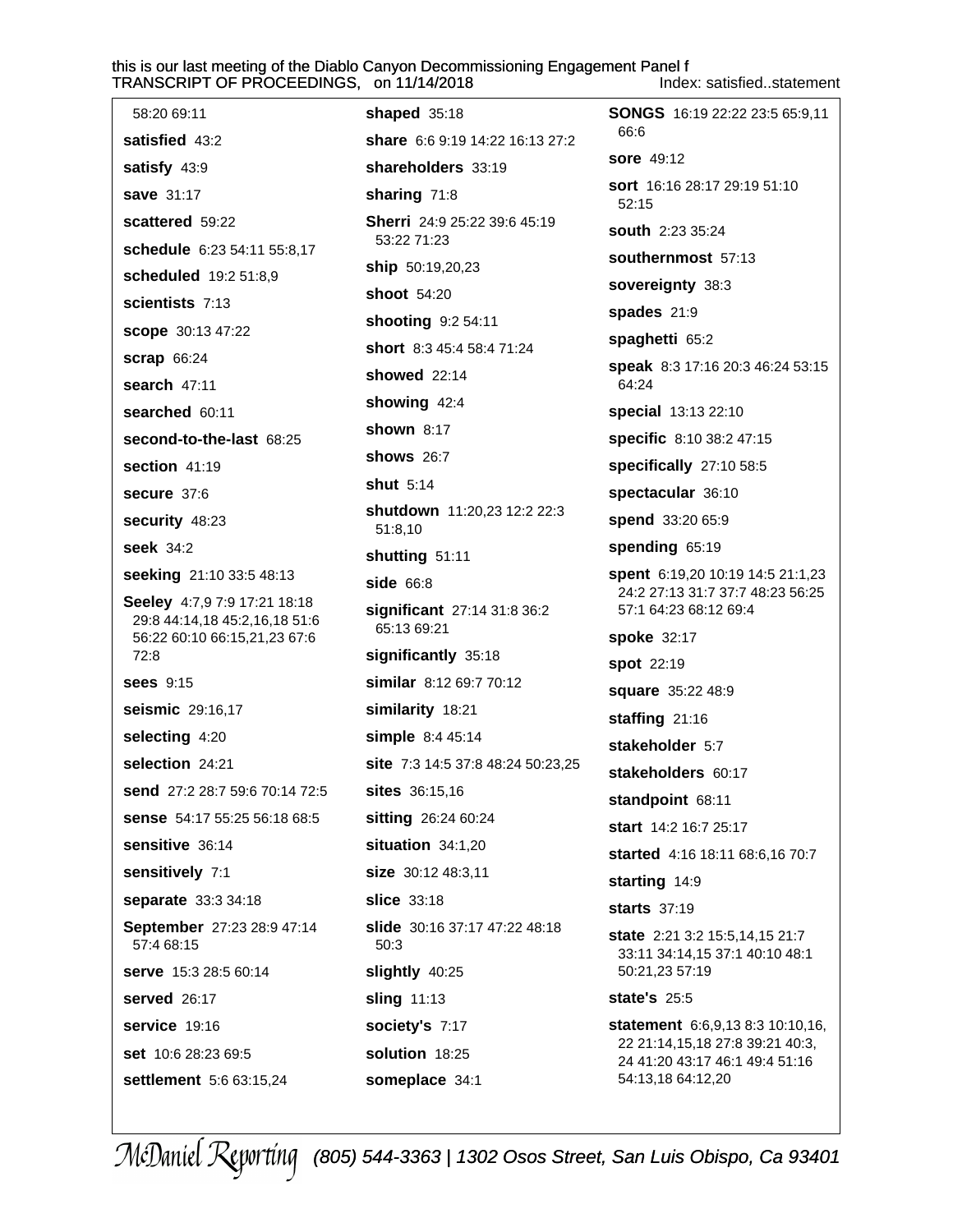Index: statements..Thursday

| <b>statements</b> 8:25 9:2 11:25 31:13  | subsequently 23:13                                            |                                                               |
|-----------------------------------------|---------------------------------------------------------------|---------------------------------------------------------------|
| 36:7 48:19 54:6 72:1                    | subsidiary 35:25 57:22                                        | T                                                             |
| states 15:12 34:9,10,12,18 51:7         | substance 26:20                                               | table 44:7 57:19,24 58:6                                      |
| status 42:3 43:6                        | substantial 47:18 68:16 69:15                                 | <b>tact</b> 22:22                                             |
| <b>Stay 10:24</b>                       | substantially 69:23                                           | <b>taking</b> 4:11 24:16 38:22 65:10                          |
| staying 15:8                            | substitution 24:18                                            | talk 20:25 22:21,24 34:8 46:22                                |
| steam 42:20 43:19                       | <b>success 30:6</b>                                           | 53:8 57:10 59:14 65:8 67:12                                   |
| steward 36:1                            | <b>successful</b> 26:6 69:7                                   | <b>talked</b> $11:24$ 23:19 52:3 54:15                        |
| stewardship 45:5                        | successor 12:19                                               | 65:11 68:7 71:25                                              |
| storage 6:19,21 7:18 37:6 48:2,         | sufficient 30:5 31:22                                         | target $42:8$                                                 |
| 24 51:20 69:14,20                       | suggest 46:6 62:13                                            | task $8:12$                                                   |
| stored 14:5                             | suggested 12:10 45:25 54:17                                   | technical 12:19,22 16:23 17:25<br>19:21 20:10,20 21:6,7 25:25 |
| stories $42:16$                         | suggesting 24:12 63:2                                         | 27:11 29:14 59:8 60:12,14,19,22,                              |
| <b>story</b> 58:3,4                     | suggestion 17:6 27:18 59:15                                   | 23 65:23                                                      |
| straight 28:23                          |                                                               | tenancy 45:1                                                  |
| strategy 9:11                           | suggestions 9:8,24                                            | tenant $49:11$                                                |
| <b>Street 2:16</b>                      | suggests 12:3                                                 | tens $72:3$                                                   |
| strength 14:14,21                       | summaries 8:20                                                | tentative 69:18                                               |
| strictly 43:10                          | summarize 47:19                                               | <b>terms</b> 17:8 23:6 25:24 42:25                            |
| strong 47:19                            | supplemental 8:17                                             | terraces 49:19                                                |
| strong-willed 28:25                     | supplemented 72:2                                             | terrific $51:19$                                              |
| stronger 5:12 16:3 25:19 62:15          | support 12:5 14:21 16:24 17:14<br>24:15 36:4 37:23 39:24 40:8 | testimony 36:21                                               |
| strongly 12:4 13:11 50:6                | 47:20 50:6 59:9 65:24 72:3                                    | text 40:11                                                    |
| <b>structure</b> 14:14 25:13 28:4 34:11 | supported 21:16 71:23                                         | Thanksgiving 55:7,11,13,14                                    |
| structured 8:1                          | supporting 46:1                                               | thing 7:10 16:3 18:2,6,21 26:23                               |
| <b>structures</b> 45:11 50:7            | supports 47:6                                                 | 27:4,16 38:3 44:4 56:9 57:7<br>62:13,20 63:21 70:19           |
| stuff 15:25                             | surrounded 35:10                                              | things 5:13 16:15 21:1 22:11                                  |
| stunning 5:3                            | surrounding 32:4 35:20 36:5,8                                 | 23:20,22 24:10 26:13 47:24 48:2                               |
| subcommittee 28:1                       | 38:21                                                         | 54:10 66:3 70:20,21,22                                        |
| subject 13:25 42:8                      | survey 43:2,10                                                | thinking 39:8 66:23                                           |
| subjected 15:17                         | suspect 27:6                                                  | third-party 42:23                                             |
| submissions 11:19                       | sustain 15:9 53:2                                             | thought 16:14 20:17 21:11,13                                  |
| submit 9:4,5 46:24 56:19                | sustainable 14:10 16:5,11 62:16                               | 37:21 50:4 57:9 62:9,23                                       |
| submits 53:8                            | sustained 49:7                                                | thoughtful 65:5                                               |
| submittal 31:3                          | swell $54:2$                                                  | thoughts 6:16 9:20 17:19 52:20<br>64:4,15                     |
| submitted 8:22 9:10 16:16 31:4          | swim 22:15                                                    | <b>thousands</b> 48:4,5 50:10                                 |
| 68:2                                    | synthesizer 72:9                                              | Thursday 55:15,16                                             |
| submitting 6:17 10:7 41:8               |                                                               |                                                               |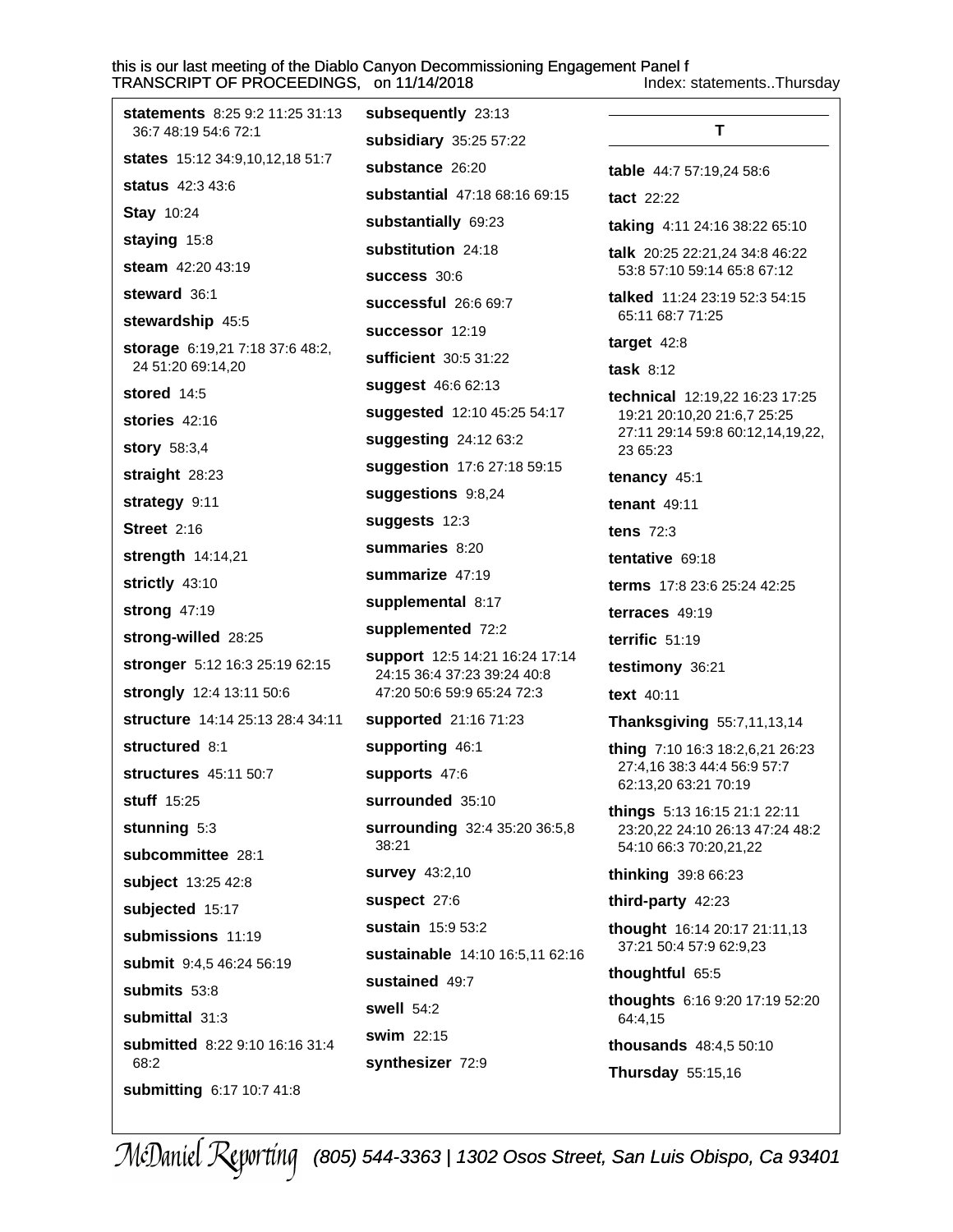#### this is our last meeting of the Diablo Canyon Decommissioning Engagement Panel f т S. on 11/14/2018

Index: tilhini..waste

| RANSCRIPT OF PROCEEDINGS                                                                                                                                                            |
|-------------------------------------------------------------------------------------------------------------------------------------------------------------------------------------|
| $tilhini$ 39:12                                                                                                                                                                     |
| time $8:159:1410:1714:1917:11$<br>18:4,9 20:7,8,9 21:1 22:2,6 27:24<br>36:20 37:7,15 38:13 48:24 49:7<br>50:13 51:24 53:6 55:16,23 61:2<br>65:1,4,20 67:9 68:19 70:8 71:24<br>72:19 |
| timely 12:6                                                                                                                                                                         |
| times 3:1 28:22 59:21 70:10                                                                                                                                                         |
| timing $62:23$                                                                                                                                                                      |
| title 57:22                                                                                                                                                                         |
| tityu 39:12                                                                                                                                                                         |
| today 28:20 45:14                                                                                                                                                                   |
| told 18:23 41:23                                                                                                                                                                    |
| Tom 12:13 22:18,19,24 42:18<br>43:14 44:14 45:21 66:17 69:2                                                                                                                         |
| tomorrow 62:16 67:11                                                                                                                                                                |
| tonight 2:6 3:4,6,11 6:5 8:25<br>9:22 10:3 26:25 27:17,18 35:7,8,<br>19 59:5 67:10                                                                                                  |
| tonight's 2:3 3:6                                                                                                                                                                   |
| top 47:24                                                                                                                                                                           |
| topic 7:19 8:6 11:5 27:23 29:25<br>31:9 32:10 35:1,12 38:10 46:17,<br>19 68:13 69:1                                                                                                 |
| topics 3:12,24 6:1 9:17,21 11:2<br>28:15 70:5                                                                                                                                       |
| total $12:4$                                                                                                                                                                        |
| touch 33:2                                                                                                                                                                          |
| tour 5:1 66:18,24 69:17                                                                                                                                                             |
| touring 66:25                                                                                                                                                                       |
| <b>tours</b> 18:12                                                                                                                                                                  |
| track 8:11 43:7                                                                                                                                                                     |
| traffic 49:8                                                                                                                                                                        |
| trail $45:8$                                                                                                                                                                        |
| transfer 18:15 62:21                                                                                                                                                                |
| transparent 31:15                                                                                                                                                                   |
| treasure 36:9                                                                                                                                                                       |
| tremendous 64:11                                                                                                                                                                    |
| trend $51:11$                                                                                                                                                                       |

tribal  $12:22$ tribe 37:25 38:2,20 triennial 10:18 11:19 16:7 62:17 trip 19:6 58:25 59:1 65:10 67:2 69:11 trips 58:13 trouble  $57:25$ truckloads 48:5 **trucks** 50:11 trust 30:24 31:21 32:21,22,25  $33:3$ tuned 10:24 two-day  $59:1$ type 20:18 40:20 U

### $U.S. 37:2$ unanimous 41:21 unbelievable 3:1 uncontaminated 32:1 undefined  $23:16$ understand 16:14 32:20 33:5 34:4 42:12 44:15 understanding  $13:15$  14:20 undertake 59:7 unequal  $30:11$ union 60:18 unique 21:5,8 35:21 36:2 52:16 United 51:7 university 18:19 unlike 22:22 30:11 unmanaged 40:16 unpaid 18:5 unprecedented 2:23 unusual  $55:14$ update 58:9 used-fuel 69:12

utilities 5:6 6:8 12:10 19:13 30:7. 20 41:25 57:9 58:1 utility 29:1 30:23 44:22 V van 19:7 variety 35:15 vendor 69:23 verified 33:21 Vermont 15:12 25:10 version 45:24 56:20 **vested** 28:19 Victor 65:11 67:12 Victor's 65:17,21 **videos** 70:13 view 13:6 56:15 views  $4:1$ vision 6:2,6,9,13 8:3,25 9:2 10:10,16,22 11:24 13:10,15 16:4, 12 21:14,15,18 27:8 31:13 35:18 36:7 40:6 41:19,22 46:1 48:19 51:16 54:6,13,18 56:5 59:17 64:12,20 72:1 visions  $53:24$ voice 21:9 41:21 64:11 volumes 10:21 volunteer 19:11 61:2 volunteered 23:12 volunteers 5:10 14:18 24:12 60:19 61:1 vote 21:18 W wanted 5:7 8:1 18:3 21:19 29:1 51:6 52:2 56:22 57:7 58:12 62:5 65:8 68:21 warehouse 48:11

washed  $56:11$ 

waste 7:19 51:13,20

McDaniel Reporting (805) 544-3363 | 1302 Osos Street, San Luis Obispo, Ca 93401

usefully 50:7